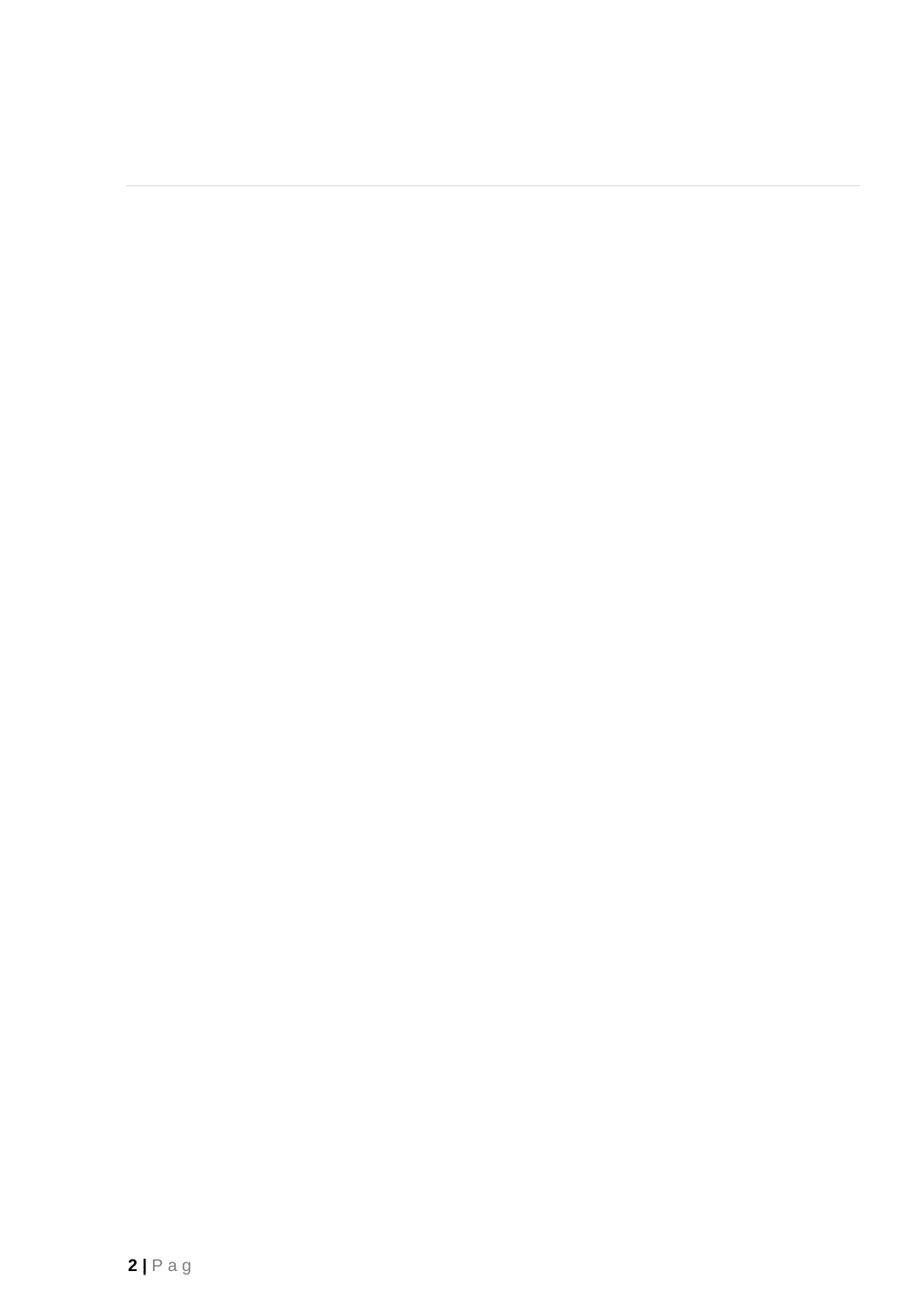



# **TABLE OF CONTENTS**

| <b>SECTION I.</b>    | <b>INVITATION TO BID</b>                          | 3  |
|----------------------|---------------------------------------------------|----|
| <b>SECTION II.</b>   | <b>INSTRUCTIONS TO INVITED SUPPLIERS/PROPOSAL</b> | 6  |
| <b>SECTION III.</b>  | <b>GENERAL CONDITIONS OF CONTRACT </b>            | 20 |
| <b>SECTION IV.</b>   | SPECIAL CONDITIONS OF CONTRACT                    | 37 |
| <b>SECTION V.</b>    |                                                   | 44 |
| <b>SECTION VI.</b>   |                                                   | 45 |
| <b>SECTION VII.</b>  |                                                   | 56 |
| <b>SECTION VIII.</b> |                                                   | 85 |
| <b>SECTION IX.</b>   |                                                   | 88 |

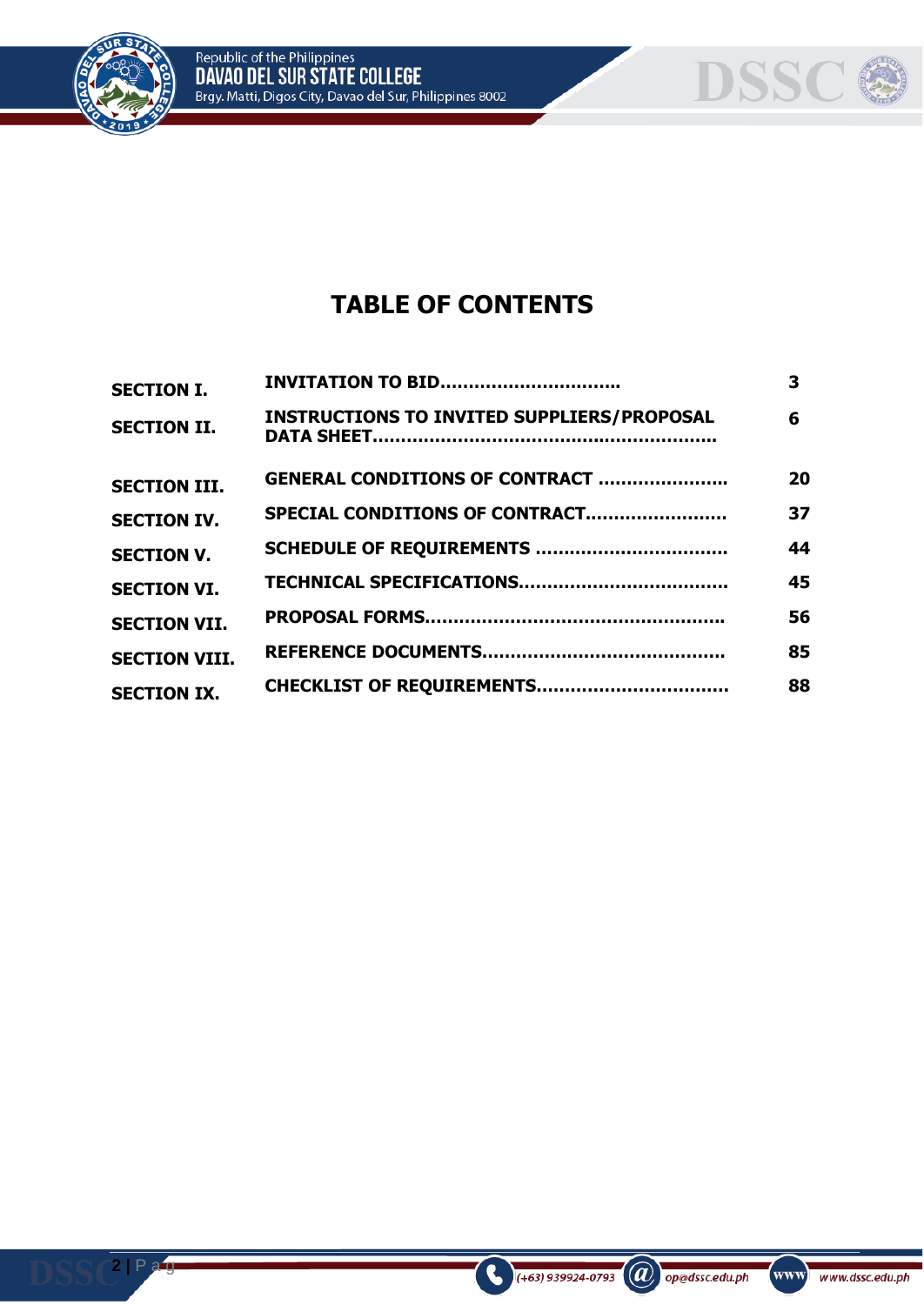



# **Section I. Invitation for Negotation**



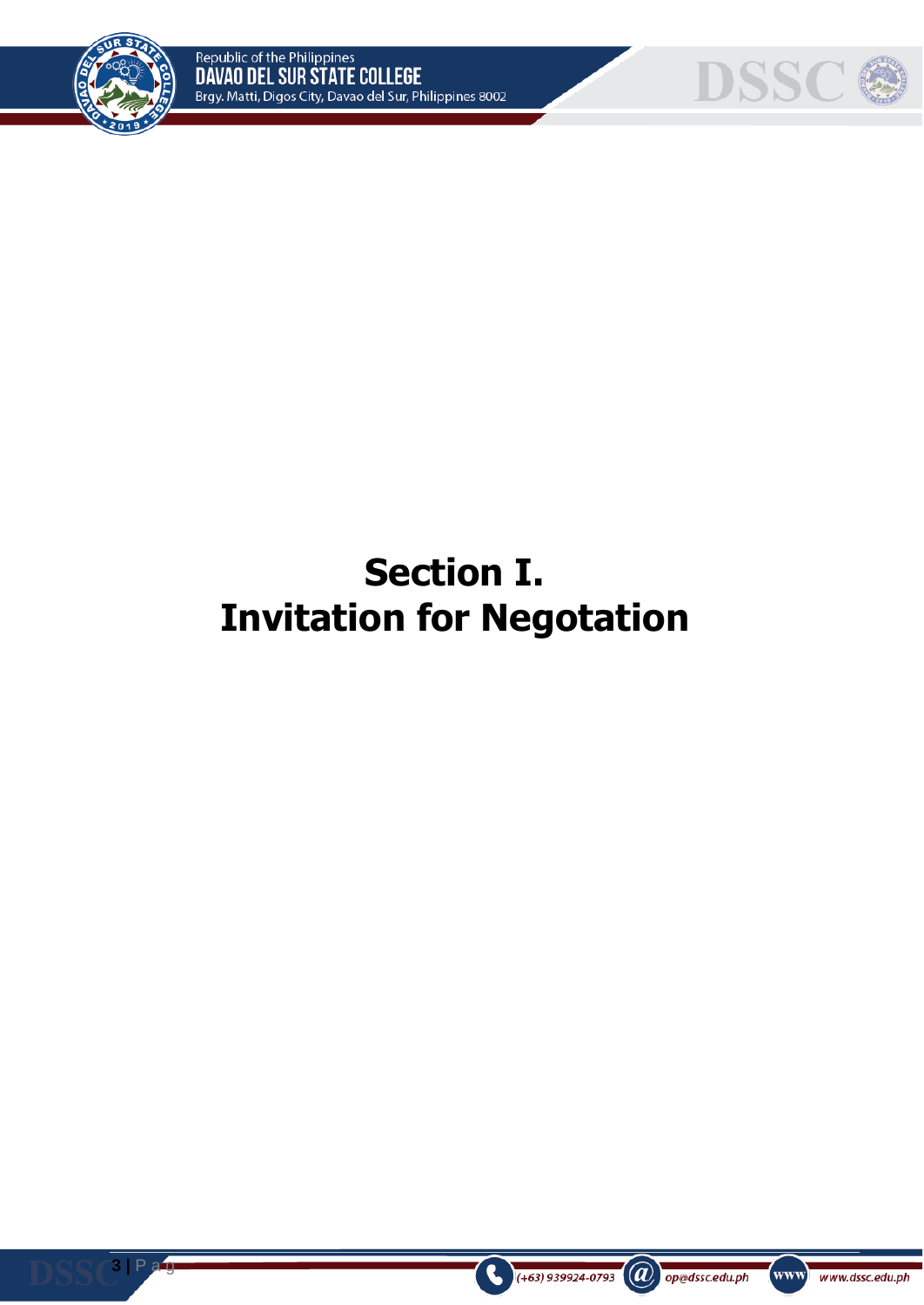





www]

www.dssc.edu.ph

op@dssc.edu.ph

# **BIDS AND AWARDS COMMITTEE (BAC)**

# **INVITATION FOR NEGOTIATED PROCUREMENT (TWO FAILED BIDDING)**

# **Supply and Delivery of Various Motor Vehicles for the Administrative and Academic Services ITB No. 2022-02-005**

In view of the two (2) failed biddings, the Davao del Sur State College –through the Bids and Awards Committee invite suppliers to participate in the negotiation for the Project, "**Supply and Delivery Various Motor Vehicles for the Administrative and Academic Services**" in accordance with Section 53.1 of the 2016 Revised Implementing Rules and Regulations of Republic Act No. 9184, otherwise known as the "Government Procurement Reform Act".

The **DAVAO DEL SUR STATE COLLEGE, OF Matti, Digos City, Davao del Sur** through the **Fund 164, intends to apply the sum of** 

**FOUR MILLION TWO HUNDRED PESOS AND 80/100 (P1,249,714.80)** being the Approved Budget for the Contract (ABC) for the **SUPPLY AND DELIVERY OF VARIOUS MOTOR VEHICLE FOR THE ADMINISTRATIVE AND ACADEMIC SERVICES**.

| Lot<br>No.     | <b>Description</b>                                    | QTY | <b>UNIT</b> | <b>Total ABC (PhP)</b><br>(VAT Inclusive) |
|----------------|-------------------------------------------------------|-----|-------------|-------------------------------------------|
|                | One (1) Utility Passenger Van – Brand New (at         |     |             |                                           |
| $\mathbf{1}$   | least 2020 model)                                     | 1   | Unit        | P1,800,000.00                             |
|                | -Transmission: 2WD 5 Speed or higher, MT              |     |             |                                           |
|                | -Engine: 2400-3000cc Diesel, Inline 4 Cylinder 16     |     |             |                                           |
|                | valve DOHC, Euro 4 compliant                          |     |             |                                           |
|                | -With latest additional features                      |     |             |                                           |
|                | Inclusive of cost of insurance                        |     |             |                                           |
|                | With School Logo                                      |     |             |                                           |
|                | -White (Color), 15 seaters, facing front              |     |             |                                           |
| $\overline{2}$ | <b>One (1) Sports Utility Vehicle – Brand New (at</b> | 1   | <b>Unit</b> | P2,400,000.00                             |
|                | least 2020 model)                                     |     |             |                                           |
|                | Transmission: 4WD, 6-Speed or higher, AT              |     |             |                                           |
|                | - Engine: 2000-3000cc, Diesel, Inline 4 Cylinder 16   |     |             |                                           |
|                | valve Intercooler Turbo, Euro 4 compliant             |     |             |                                           |
|                | With latest additional features                       |     |             |                                           |
|                | -Inclusive of cost of insurance                       |     |             |                                           |
|                | With School Logo                                      |     |             |                                           |
|                | White (color)                                         |     |             |                                           |
|                | <b>TOTAL ABC</b>                                      |     |             | P4,200,000.00                             |

 $(+63)$  939924-0793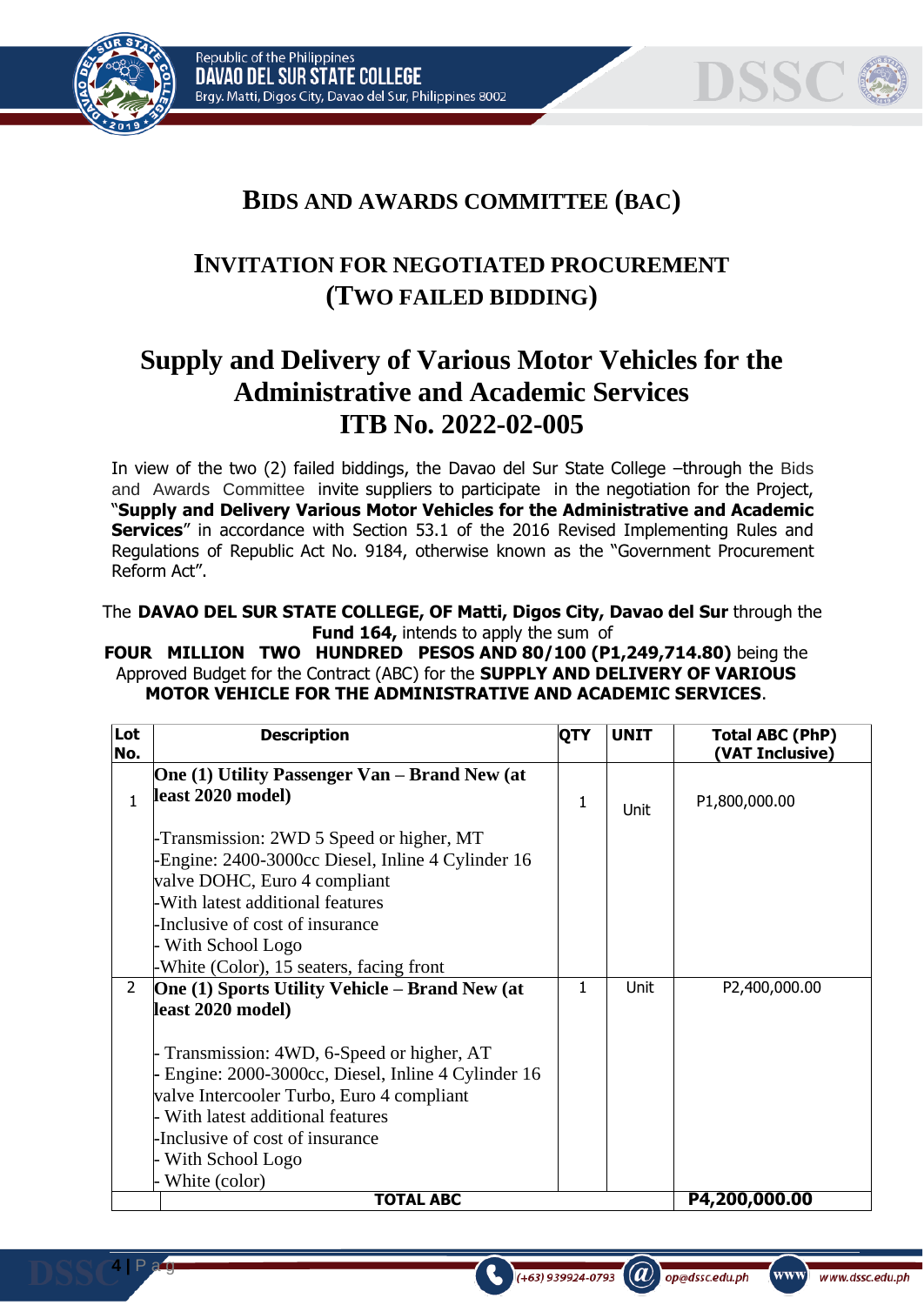



The Schedule of Bidding Activities shall be as follows:

| <b>ACTIVITIES</b>                                                                           | <b>SCHEDULE</b>               | <b>VENUE</b>                                                     |
|---------------------------------------------------------------------------------------------|-------------------------------|------------------------------------------------------------------|
| <b>Issuance of Negotiated</b><br><b>Documents</b>                                           | Starting February 08,<br>2022 | Davao del Sur State College,<br>Matti, Digos City, Davao del Sur |
| <b>Submission of Eligibility,</b><br><b>Technical Components</b><br>and Financial Documents | 17 February 2022;<br>1:00PM   | Davao del Sur State College,<br>Matti, Digos City, Davao del Sur |
| <b>Opening of</b><br><b>Proposals/Offers and</b><br><b>Negotiation</b>                      | 17 February 2022;<br>1:00PM   | Davao del Sur State College,<br>Matti, Digos City, Davao del Sur |

You shall be issued Negotiation Documents upon presentation of the Letter of Invitation.

The Davao del Sur State College reserves the right to accept or reject any or all bid proposals, to annul the procurement process at any time prior to contract award, without thereby incurring any liability to the affected Supplier or Suppliers.

For further information, please refer to:

**5 |** P a g

THE DSSC BAC SECRETARIAT Matti, Digos City, Davao del Sur Contact No. 0948-270-7001

## **EDUARDO F. AQUINO, MS**

 $\left(\boldsymbol{a}\right)$  op@dssc.edu.ph

(+63) 939924-0793

www)

www.dssc.edu.ph

Chairperson, Bids and Awards Committee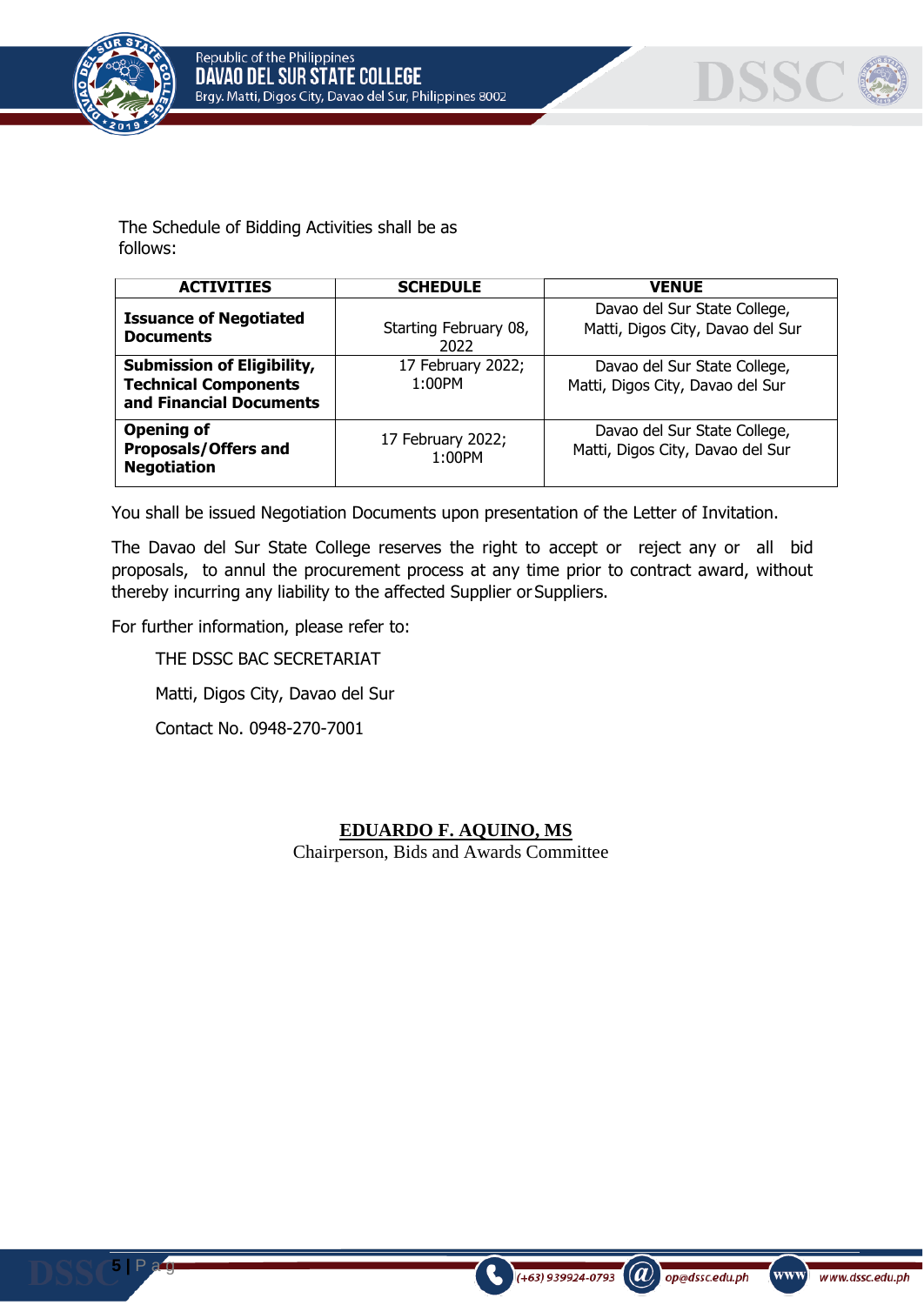



# **Section II. Instruction to Invited Suppliers (IIS) / Proposal Data Sheet (PDS)**



**6 |** P a g



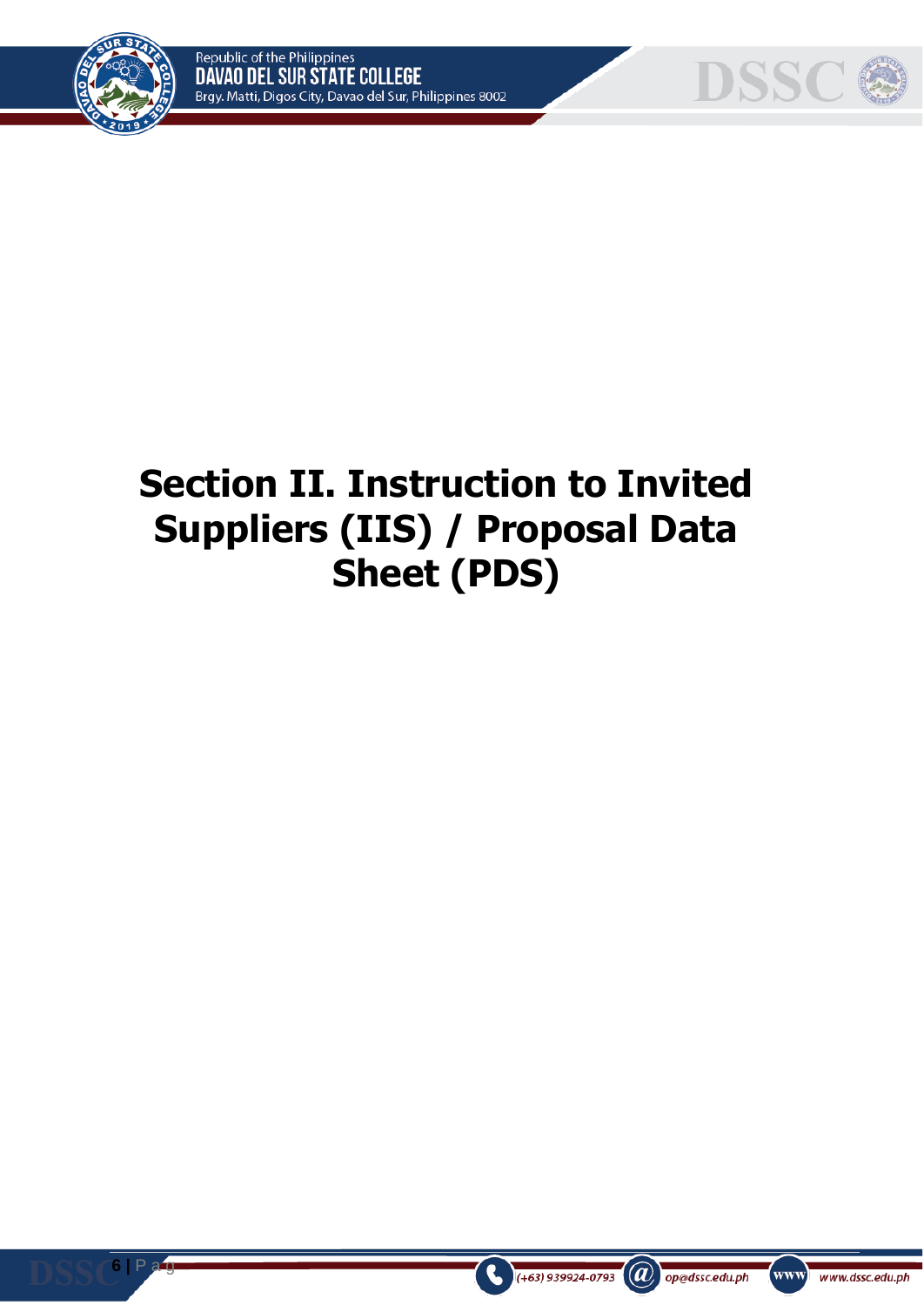





# **A. GENERAL**

## **A.1 Scope of Proposal**

The Bids and Awards Committee ( B A C ) wishes to receive Proposal for the **SUPPLY AND DELIVERY OF VARIOUS MOTOR VEHICLES FOR THE ADMINISTRATIVE AND ACADEMIC SERVICES**.

#### **A.2 Source of Funds**

**7 |** P a g

The **DAVAO DEL SUR STATE COLLEGE** intends to apply the sum of **PESOS: FOUR MILLION TWO HUNDRED THOUSAND PESOS ONLY (P4,200,000.0)** from the **FUND 164** being the Approved Budget for the Contract (ABC) for **SUPPLY AND DELIVERY OF VARIOUS MOTOR VEHICLES FOR THE ADMINISTRATIVE AND ACADEMIC SERVICES.**

## **B. PREPARATION OF DOCUMENTS FOR NEGOTIATION.**

- **B.1** Each supplier shall submit the following in One (1) big envelope duly labeled containing two sets of envelopes:
	- First Envelope must contain three (3) copies of Eligibility and Technical documents duly marked as "Original Copy", "Duplicate Copy" and "Triplicate Copy".
	- Second Envelope must contain three (3) copies of Financial Documents duly marked as "Original Copy", "Duplicate Copy" and "Triplicate Copy".



 $(a)$ 

op@dssc.edu.ph

www)

www.dssc.edu.ph

 $(+63)$  939924-0793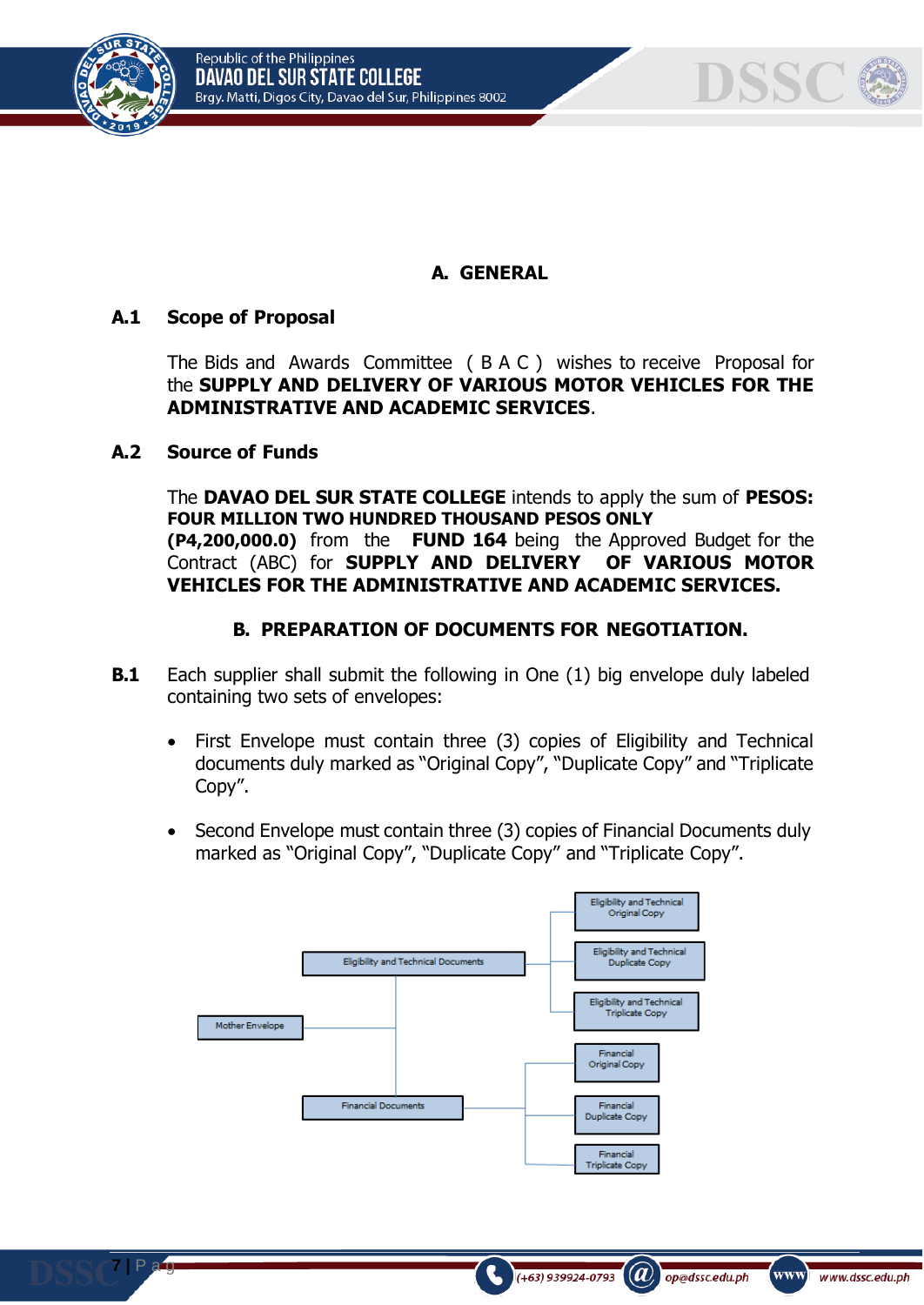



All envelopes and folders must be labeled as follows:

| TO.<br>÷                                   | <b>DAVAO DEL SUR STATE COLLEGE</b>                                                                                             |  |  |
|--------------------------------------------|--------------------------------------------------------------------------------------------------------------------------------|--|--|
| FROM:                                      | (Name of Supplier in Capital Letters)                                                                                          |  |  |
| <b>ADDRESS:</b>                            | (Address of Supplier in Capital Letters)                                                                                       |  |  |
|                                            | <b>PROJECT: SUPPLY AND DELIVERY OF VARIOUS MOTOR</b><br><b>VEHICLES FOR THE ADMINISTRATIVE AND</b><br><b>ACADEMIC SERVICES</b> |  |  |
| BID REF NO: DSSC PSU 2021-11-011           |                                                                                                                                |  |  |
| (In Capital Letters, Indicate the Phrase): |                                                                                                                                |  |  |

# **B.2. Documents Comprising the Proposal: Eligibility and Technical Components**

**The FIRST ENVELOPE shall contain the following eligibility and technical documents:**

# **(a) ELIGIBILITY DOCUMENTS –**

The bid, except for unamended printed literature, shall be signed, and each and every page thereof shall be initialed, by the duly authorized representative/s of the bidder.

Any interlineations, erasures, or overwriting shall be valid only if they are signed or initialed by the duly authorized representative/s of the bidder.

# **Class "A" Documents:**

**8 |** P a g

i. Registration Certificate from the Securities and Exchange Commission (SEC) for corporations, Department of Trade and Industry (DTI) for sole proprietorship, or from Cooperative Development Authority CDA) for cooperatives;

 $\mathbf{a}$ 

op@dssc.edu.ph

www]

www.dssc.edu.ph

 $(+63)$  939924-0793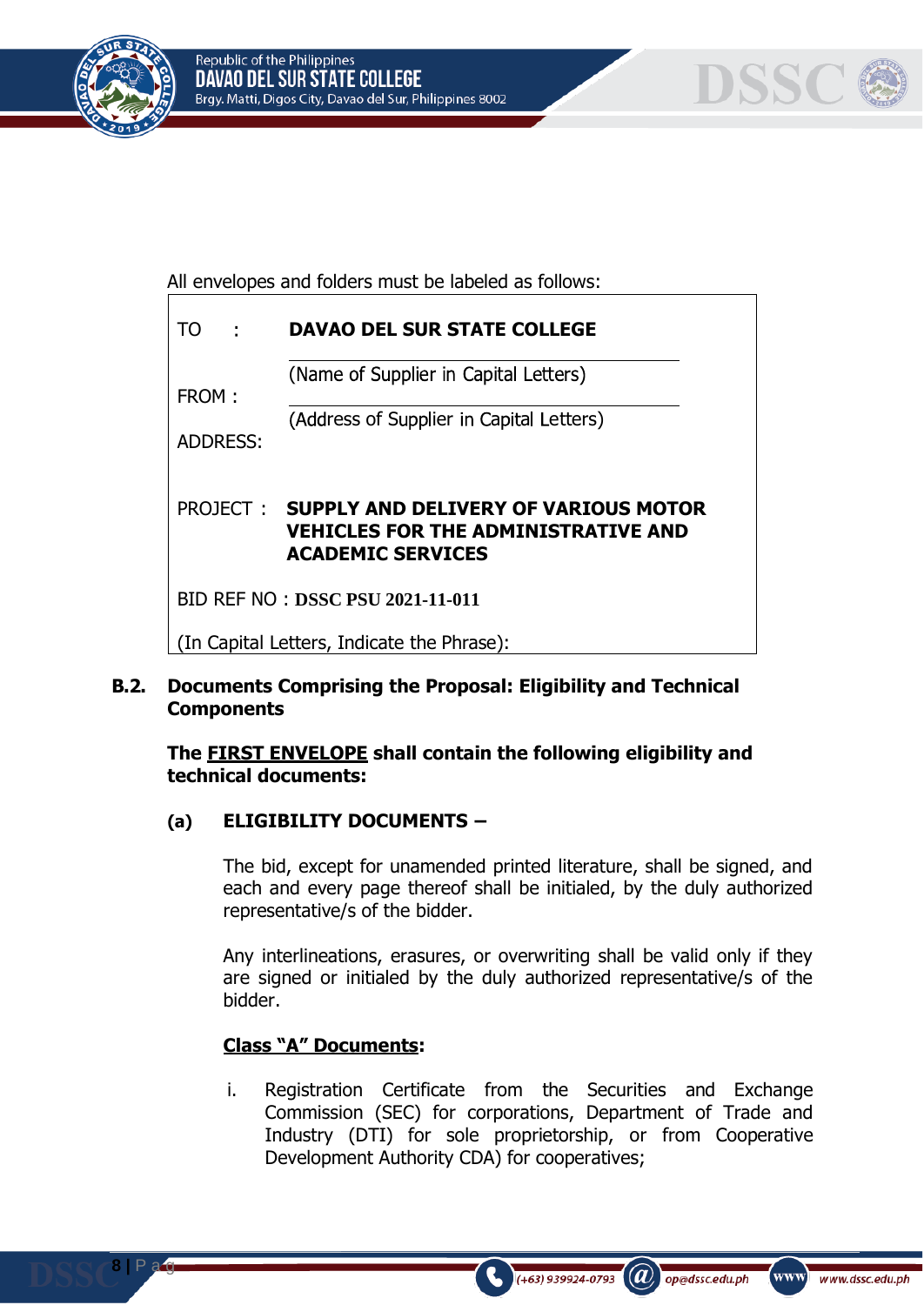



#### **CDA-GOODS-2021-01(NEGO)**

ii. Valid and Current Business/Mayor's Permit issued by the city or municipality where the principal place of business of the prospective bidder is located OR the equivalent document for Exclusive Economic Zones or Areas;

In cases of recently expired Mayor's / Business Permits, said permit shall be submitted together with the official receipt as proof that the bidder has applied for renewal with the period prescribed by the concerned local government units, provided that the renewed permit shall be submitted as a post-qualification requirement.

- iii. Valid and Current Tax Clearance issued by Philippines' Bureau of Internal Revenue (BIR) Accounts Receivable Monitoring Division per Executive Order 398, Series of 2005;
- iv. Copy of each of the following Audited Financial Statements for 2020 and 2019 (in comparative format or separate reports): a. Independent Auditor's Report;
	- b. Balance Sheet (Statement of Financial Position); and
	- c. Income Statement (Statement of Comprehensive Income)

# **OR**

**9 |** P a g e

#### **Submission of valid and current PHILGEPS Certificate of Registration and Membership (Platinum Registration) together with Annex A in lieu of (Items i., ii., iii., iv.) Eligibility Documents.**

**Note:** Bidder must ensure that all Class "A" Eligibility Documents are valid and current at the time of submission of PHILGEPS Certificate of Registration and Membership (Platinum Registration). In case any of the submitted Eligibility Documents are not valid and current at the time of submission of Platinum Registration, bidders are required to submit the valid and current documents together with the Platinum Registration.

In case the bidder opt to submit their Class "A" Documents, the Certificate of PhilGEPS Registration (Platinum Membership) shall remain as post-qualification requirement to be submitted in accordance with Section 34.2 of the 2016 Revised IRR of RA9184. "GPPB Circular 07-2017 dated 31 July 2017".

 $(+63)$  939924-0793

 $(a)$ 

op@dssc.edu.ph

www)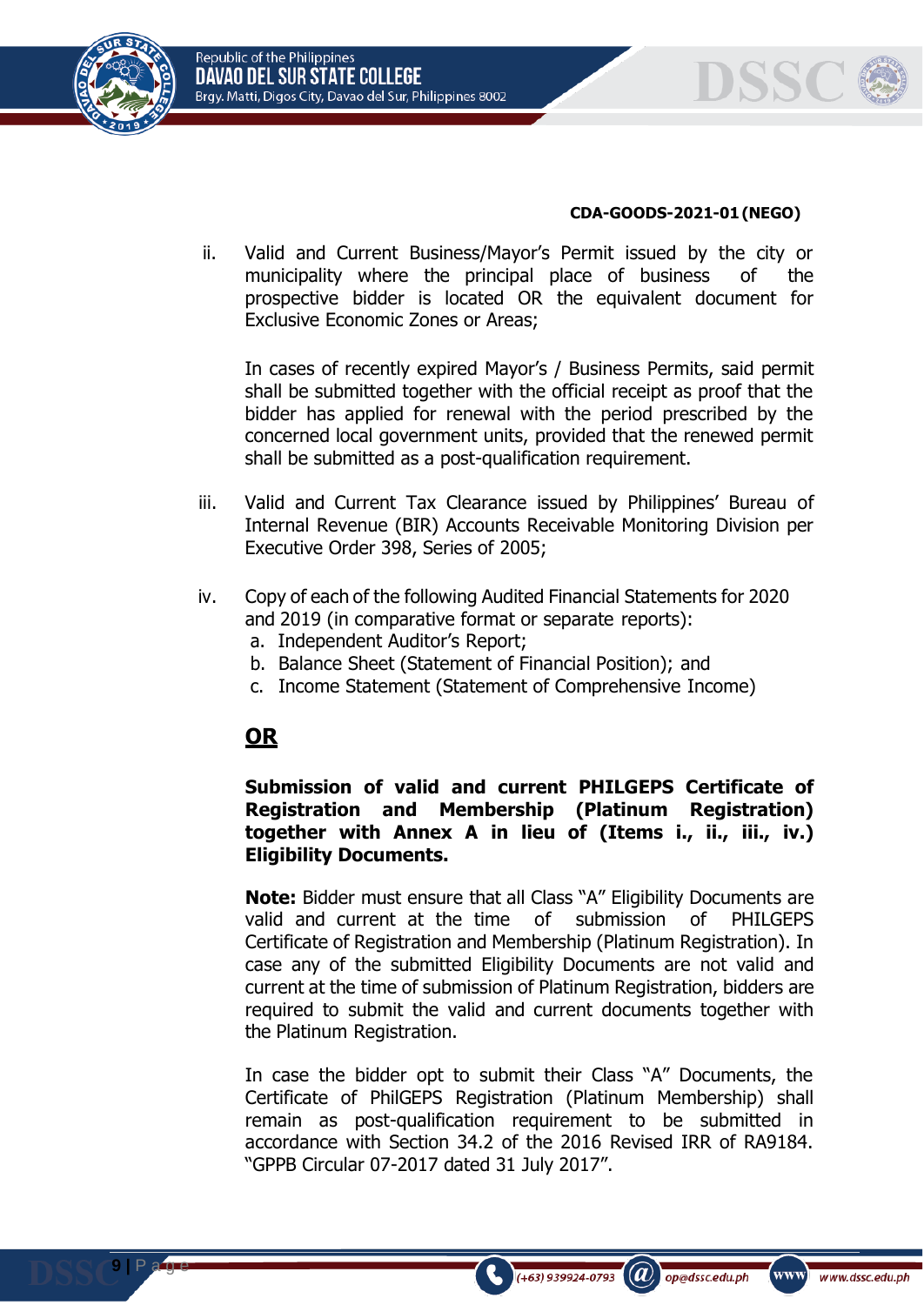



#### **CDA-GOODS-2021-01 (NEGO)**

v. Statement of the prospective bidder's ongoing government and private contracts, including contracts awarded but not yet started,

if any, whether similar or not similar in nature and complexity to the contract to be bid **(Annex I).**

**vi.** Statement of Single Largest Completed Contract of Similar Nature within the last three (3) years from the day of submission and receipt of bids equivalent to at least fifty percent (50%) of the ABC of the lot being bid **(Annex I-A).**

"Similar" contract shall refer to brand new motor vehicles.

Any of the following documents must be submitted corresponding to listed contracts per submitted Annex I-A:

- Copy of End user's acceptance; Official receipt/s; or
- Sales Invoice
- vii. Duly signed Net Financial Contracting Capacity Computation (NFCC)\* per **Annex II,** in accordance with IIS Clause 5.5 or a committed Line of Credit from a universal or commercial bank
	- a. Should the bidder opt to submit NFCC, computation must at least be equal to the ABC of the lot being bid.

\*NFCC =  $[(Current Assets minus Current Liabilities)$  (15) minus the value of all outstanding or uncompleted portions of the projects under ongoing contracts, including awarded contracts yet to be started coinciding with the contract to be bid.

#### **Notes:**

**10 |** P a g

- A. The values of the bidder's current assets and current liabilities shall be based on the data submitted to BIR through its Electronic Filing and Payment System.
- B. Value of all outstanding or uncompleted contracts refers those listed in Annex-I.
- C. The detailed computation using the required formula must be shown as provided above.

 $(a)$ 

op@dssc.edu.ph

 $(+63)$  939924-0793

www)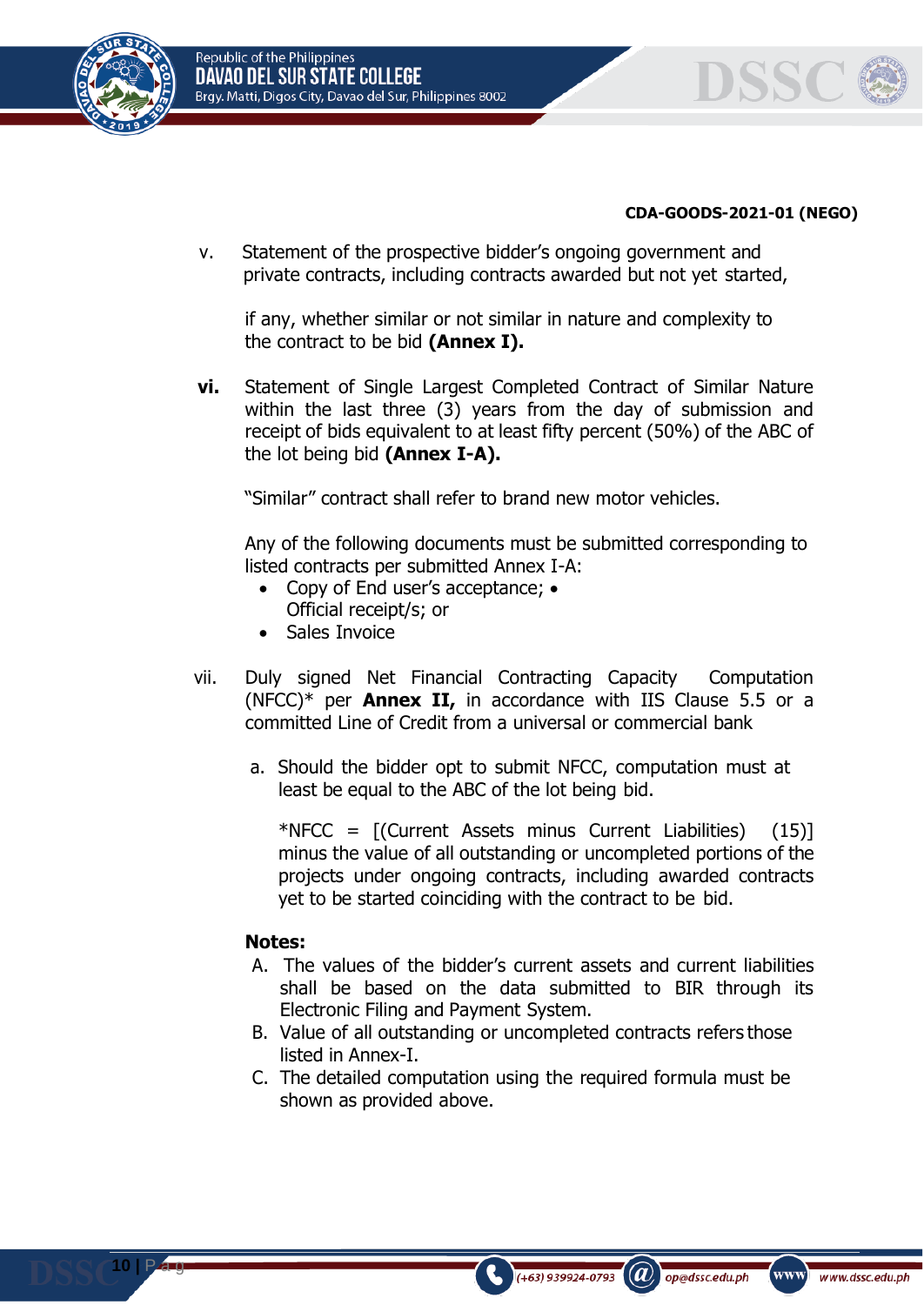



#### **CDA-GOODS-2021-01 (NEGO)**

D. The NFCC computation must at least be equal to the total ABC of the project.

# **OR**

Should the bidder opt to submit a committed Line of Credit, it must be at least equal to ten percent (10%) of the ABC of the lot being bid issued by a Local Universal or Local Commercial Bank.

# **Class "B" Document:**

- viii. For Joint Ventures, Bidder to submit either:
	- 1. Copy of the JOINT VENTURE AGREEMENT (JVA) in case the joint venture is already in existence; or
	- **2.** Copy of Protocol / Undertaking of Agreement to Enter into Joint Venture signed by all the potential join venture partners stating that they will enter into and abide by the provisions of the JVA in the instance that the bid is successful. **(Annex III)**

**The JVA or the Protocol/Undertaking of Agreement to Enter into Joint Venture (Annex III) must include/specify the company/partner and the name of the office designated as authorized representative of the Joint Venture.**

## **The following documents must likewise be submitted by each JV partner:**

- 1. Registration Certificate from the Securities and Exchange Commission (SEC) for corporations or from Department of Trade and Industry (DTI) for sole proprietorship, or from Cooperative Development Authority (CDA) for cooperatives;
- 2. Valid and Current Business/Mayor's Permit issued by the city or municipality where the principal place of business of the prospective bidder is located OR the equivalent document for Exclusive Economic Zones or Areas;

 $(+63)$  939924-0793

 $(a)$ 

op@dssc.edu.ph

www)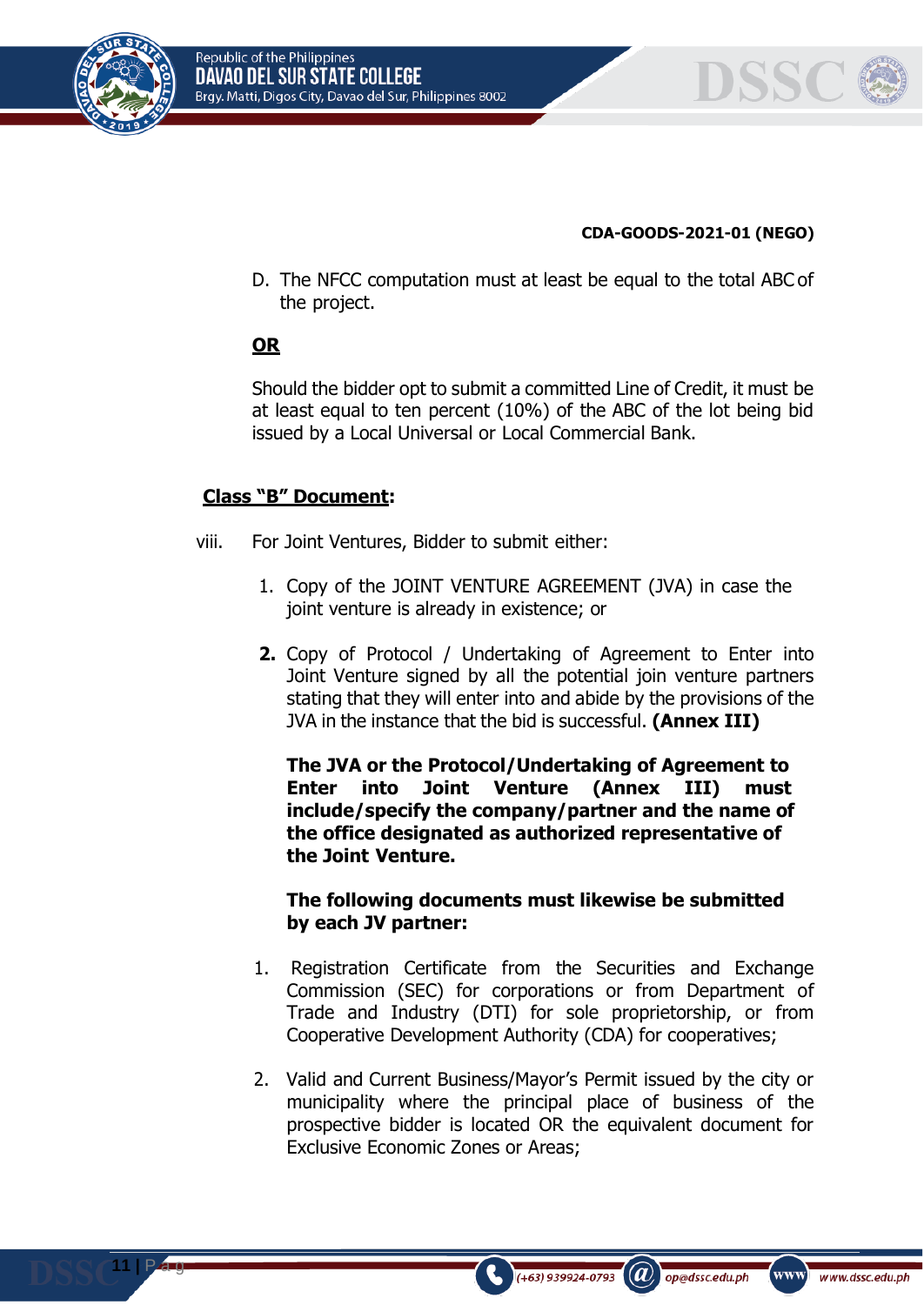



#### **CDA-GOODS-2021-01 (NEGO)**

In cases of recently expired Mayor's / Business Permits, said permit shall be submitted together with the official receipt as proof that the bidder has applied for renewal with the period prescribed by the concerned local government units, provided that the renewed permit shall be submitted as a postqualification requirement;

- 3. Valid and current Tax Clearance issued by Philippines' Bureau of Internal Revenue (BIR) Accounts Receivable Monitoring Division per Executive Order 398, Series of 2005;
- 4. Copy of each of the following Audited Financial Statements for 2020 and 2019 (in comparative form or separate reports):
	- a. Independent Auditor's Report;
	- b. Balance Sheet (Statement of Financial Position); and
	- c. Income Statement (Statement of Comprehensive Income)

Each of the above statements must have stamped "received" by the Bureau of Internal Revenue (BIR) or its duly accredited and authorized institutions.

# **OR**

**12 |** P a g

5. Submission of valid and current PHILGEPS Certificate of Registration and Membership (Platinum Registration) together with Annex A in lieu of the eligibility documents.

**Note:** Bidder must ensure that all Class "A" Eligibility Documents are valid and current at the time of submission of PHILGEPS Certificate of Registration and Membership (Platinum Registration). In case any of the submitted Eligibility are not valid and current at the time of submission of Platinum Registration, bidders are required to submit the valid and current documents.

In case the JV Partners opt to submit their Class "A" Documents, the Certificate of PhilGEPS Registration (Platinum Membership) shall remain as post-qualification requirement to be submitted in accordance with Section 34.2 of the 2016 Revised IRR of RA9184. "GPPB Circular 07-2017 dated 31 July 2017".

 $(+63)$  939924-0793

 $(a)$ 

op@dssc.edu.ph

www)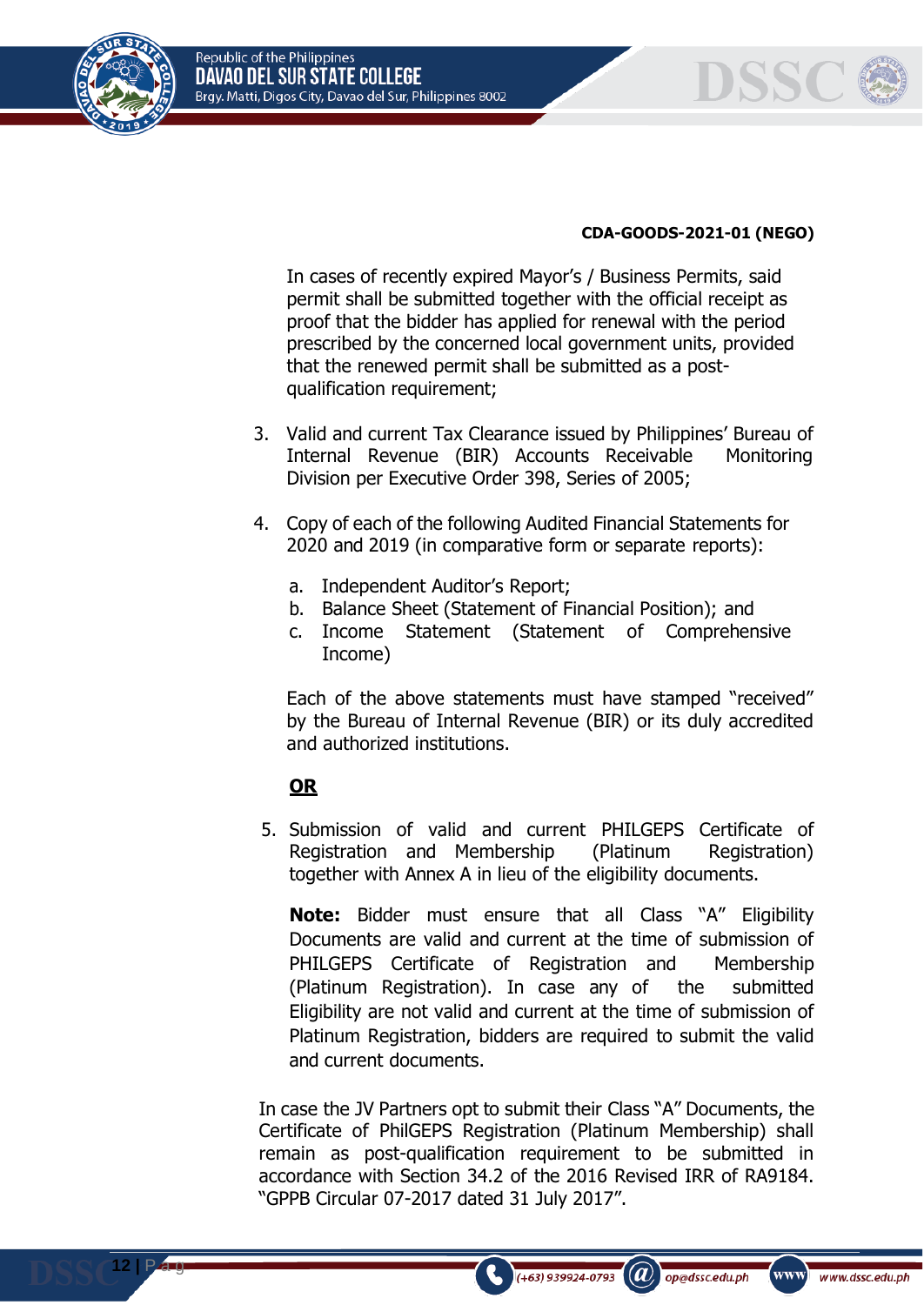



**CDA-GOODS-2021-01 (NEGO)**

**For item (v) to (vi) of the required eligibility documents,**  submission by any of the Joint Venture **partner constitutes compliance.**

# **(b) TECHNICAL DOCUMENTS –**

- i. Bid security shall be issued in favor of the **COOPERATIVE DEVELOPMENT AUTHORITY – Region 02 Extension Office valid at least one hundred twenty (120) calendar days after date of bid opening** in any of the following forms:
	- a) BID SECURING DECLARATION per **Annex IV;** or

b) Cashier's / Manager's Check equivalent to at least 2% of ABC of the lot being bid issued by an Universal or Commercial Bank.

c) Bank Draft / Guarantee or Irrevocable Letter of Credit issued by a Universal or Commercial Bank equivalent to at least 2% of the ABC of the lot being bid: Provided, however, that it shall be confirmed or authenticated by a Universal or Commercial Bank, if issued by a foreign bank

| <b>Description</b>                        |                                                                                                                                 | <b>SUPPLY AND DELIVERY OF BRAND NEW</b><br><b>MOTOR VEHICLE</b> |  |
|-------------------------------------------|---------------------------------------------------------------------------------------------------------------------------------|-----------------------------------------------------------------|--|
|                                           | <b>QTY</b>                                                                                                                      | 1 Unit                                                          |  |
| <b>Total ABC (PhP)</b><br>(VAT Inclusive) |                                                                                                                                 | P4,200,000.00                                                   |  |
|                                           | Cashier's / Manager's<br>Check equivalent to at<br>least 2% of the ABC $(P)$                                                    | P 84,000.00                                                     |  |
| <b>BID</b><br><b>SECURITY</b>             | <b>Bank Draft / Guarantee or</b><br><b>Irrevocable Letter of</b><br><b>Credit equivalent to at</b><br>least 5% of the ABC $(P)$ | P 210,000.00                                                    |  |
|                                           | <b>Bid Securing Declaration</b>                                                                                                 | No required percentage                                          |  |

**13 |** P a g

 $\left(\boldsymbol{a}\right)$  op@dssc.edu.ph

(+63) 939924-0793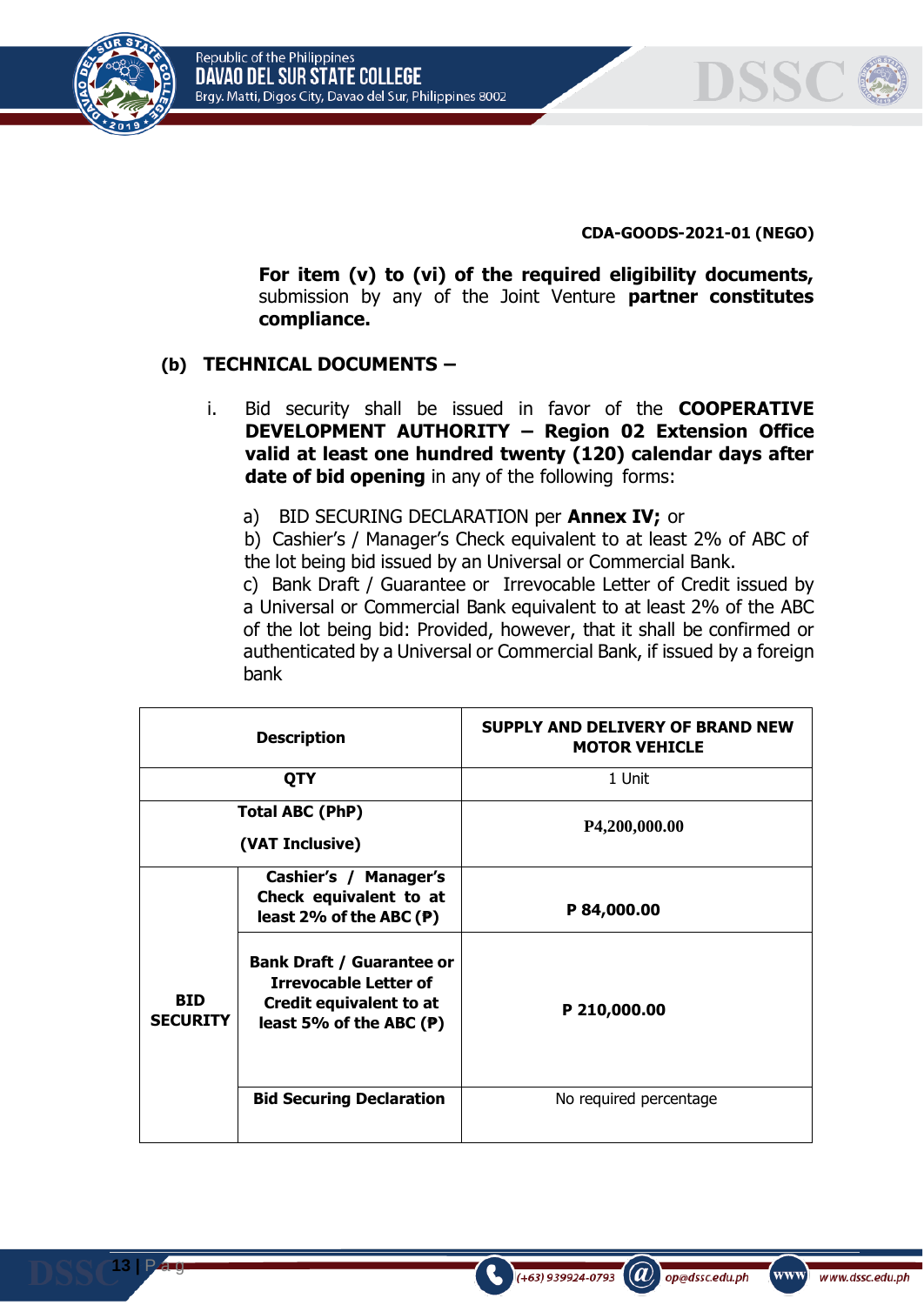



# **\*NOTES:**

- 1. Separate Bid Security per lot being bid
- 2. Should the bidder opt to submit Cashier's / Manager's Check as Bid Security, it must be issued by a Local Universal or Commercial Bank
- 3. Should the bidder opt to submit Bank Draft/Guarantee or Irrevocable Letter of Credit as Bid Security, it must be issued by a Local Universal or Local Commercial Bank
- 4. Should the bidder opt to submit a Surety Bond as Bid Security, the surety bond must conform with the following:
	- a. Issued by a surety or insurance company duly certified by the Insurance Commission as authorized to issue such bond. Together with the surety bond, a copy of a valid Certification from the Insurance Commission must be submitted by the bidder which must state that the surety or insurance company is specifically authorized to issue surety bond
	- b. Callable upon demand
- c. Must expressly specify/indicate the grounds for forfeiture of bid security as state in Section II, IIS Clause 18.5, to wit:
	- If a Bidder:

**14 |** P a g

- (i) Withdraws its bid during the period of bid validity specified in IIS Clause 17;
- (ii) Does not accept the correction of errors pursuant to IIS Clause 28.3(b);
- (iii) Has a finding against the veracity of any of the documents submitted as stated in IIS Clause 29.2;
- (iv) Submission of eligibility requirements containing false information or falsified documents;
- (v) Submits bids that contain false information or falsified documents, or the concealment of such information in the bids in order to influence the outcome of eligibility screening or any other stage of the public bidding;
- (vi) Allowing the use of one's name, or using the name of another for purposes of public bidding;
- (vii) Withdrawal of a bid, or refusal to accept an award, or enter into contract with the Government without justifiable cause, after the Bidder had been adjudged as having submitted the Lowest Calculated and Responsive Bid;
- (viii) Refusal or failure to post the required performance security within the prescribed time;

 $\mathcal{L}(\boldsymbol{a})$ 

op@dssc.edu.ph

 $(+63)$  939924-0793

www)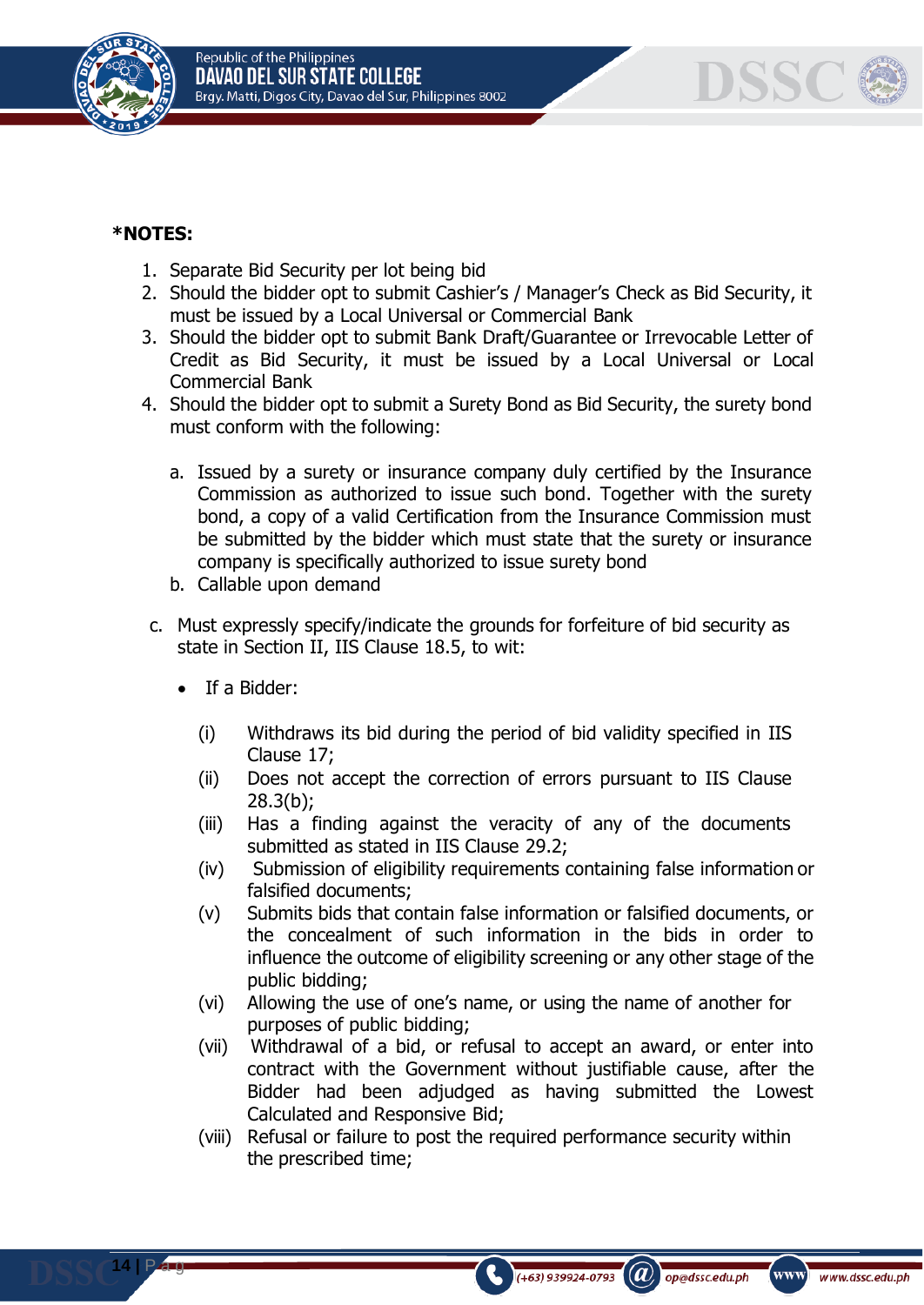





- (ix) Refusal to clarify or validate in writing its bid during postqualification within a period of seven (7) calendar days from receipt of the request for clarification;
- (x) Any document attempted by a bidder to unduly influence the outcome of the bidding in his favor;
- (xi) Failure of the potential joint venture partners to enter into joint venture after the bid is declared successful;
- (xii) All other acts that tend to defeat the purpose of the competitive bidding such as habitually withdrawing from bidding, submitting late Bids or patently insufficient bid, for at least three (3) times within a year, except for valid reason.
- If the Successful Bidder:

(xiii) Fails to sign the contract in accordance with IIS Clause 32; or (xiv) Fails to furnish performance security in accordance with IIS Clause 33

- ii. Proof of Authority of the designated representative/s for purposes of this bidding.
	- a) **For Sole Proprietorship (If Owner Opts to Appoint a Representative):** Duly notarized Special Power of Attorney
	- b) **For Corporations, Cooperative or the Members of the Joint Venture:** Duly notarized Secretary's Certificate evidencing the authority of the designated representative/s.
	- c) **In the Case of Unincorporated Joint Venture:** Each member shall submit a separate Special Power of Attorney and/or Secretary's Certificate evidencing the authority of the designated representative/s.
- iii. Omnibus Sworn Statements using the form prescribed **(Annex V):** a) Authority of the designated representative
	- b) Non-inclusion in blacklist or under suspension status c) Authenticity of Submitted Documents
	- d) Authority to validate Submitted Documents e) Disclosure of Relations
	- f) Compliance with existing labor laws and standards g) Suppliers Responsibilities (Clause 6, IIS/PDS)

 $\mathcal{L}(\boldsymbol{a})$ 

op@dssc.edu.ph

 $(+63)$  939924-0793

www)

- h) Did not pay any form of consideration
- i) Company Official Contact Reference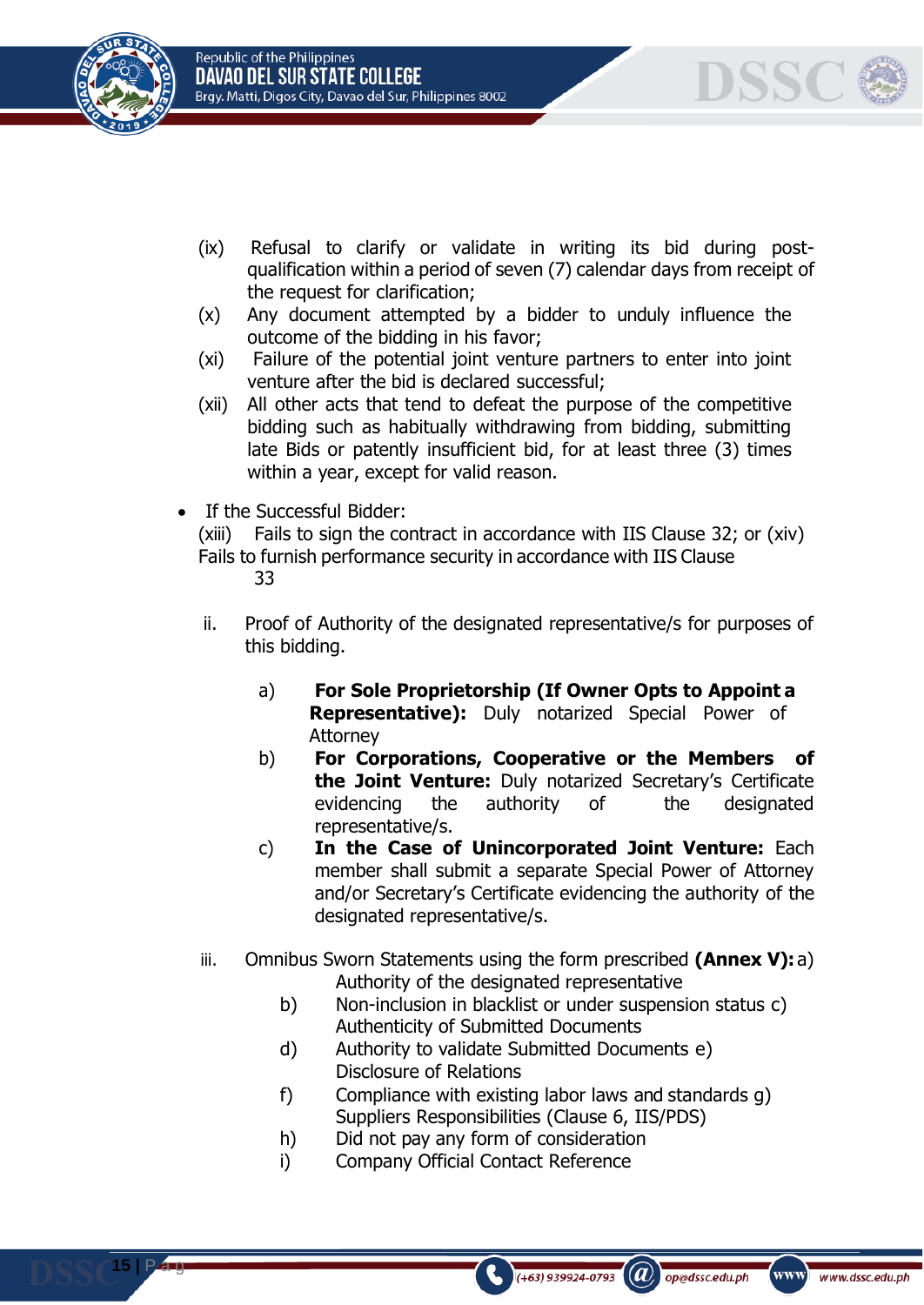



- iv. Company Profile **(Annex VI).** Company printed brochure may be included;
- v. Vicinity / Location of Bidder's principal place of business \*In case of Joint Venture, both partners must present copy of items iv and v.
- vi. Certificate of Performance Evaluation **(Annex VII)** showing a rating at least Satisfactory issued by the Bidder's Single Largest Completed Contract Client stated in the submitted Annex I-A;
- **vii.** Completed and signed Technical Bid Form **(Annex VIII);**
- viii. Brochure (original or internet download) / Technical Data Sheet or equivalent document;
	- **\*Note:** If in foreign language other than English, it must be accompanied by a translation of the documents in English. The documents shall be translated by the relevant foreign government agency, the foreign government agency authorized to translate documents, or a registered translator in the foreign bidder's country, and shall be authenticated by the appropriate Philippine foreign service establishment/post or the equivalent office having jurisdiction over the foreign bidder's affairs in the Philippines.
	- ix. Valid and Current Certificate of Distributorship / Dealership/ Resellership of the product being offered, issued by the principal or manufacturer of the product (if Bidder is not the manufacturer). If not issued by manufacturer, must also submit certification / document linking bidder to the manufacturer.

**\*Note:** If in foreign language other than English, it must be accompanied by a translation of the documents in English. The documents shall be translated by the relevant foreign government agency, the foreign government agency authorized to translate documents, or a registered translator in the foreign bidder's country, and shall be authenticated by the appropriate Philippine foreign service establishment/post or the equivalent office having jurisdiction over the foreign bidder's affairs in the Philippines.

 $(+63)$  939924-0793

 $(a)$ 

op@dssc.edu.ph

www)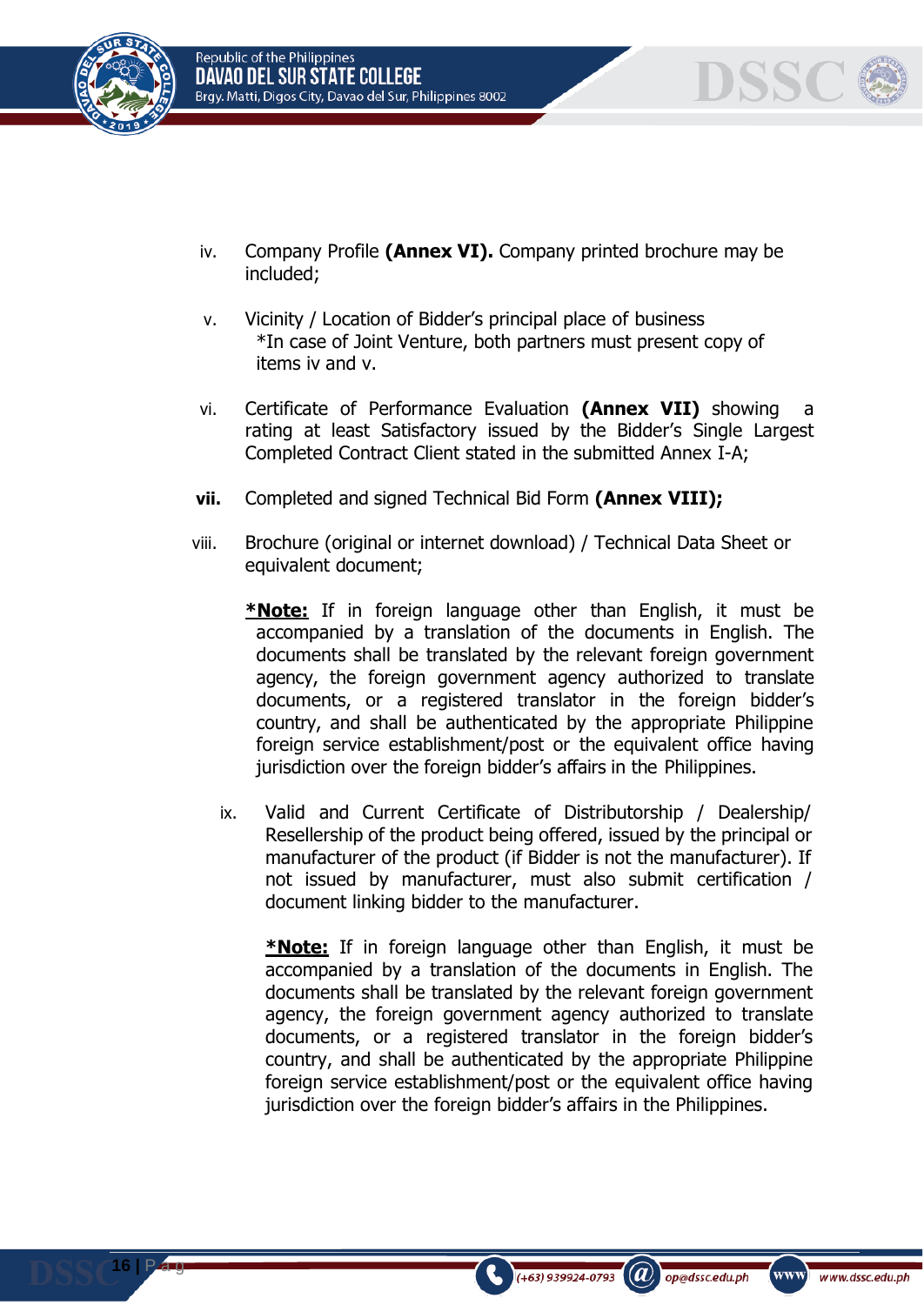



x. List of authorized Service Centers in the Philippines (with available spare parts, indicating address, telephone & fax number/s, e-mail address & contact person). In the event of closure of business, termination of franchise / service center, the supplier shall notify

the CDA accordingly of the new service centers with telephone numbers and address who can provide the needed parts, supplies and service;

- xi. Compliance with the Schedule of Requirements **(Section VI);** and
- **xii.** Compliance with the Technical Specifications **(Section VII)**
- xiii. For foreign bidders claiming eligibility by reason of their country's extension of reciprocal rights to Filipinos, a certification from the relevant government office of their country stating that Filipinos are allowed to participate in their government procurement activities for the same item or product.

## **B.3. Documents Comprising the Proposal: Financial Component**

The **SECOND ENVELOPE** shall contain the following financial components: **(v)** Completed and signed **Financial Bid Form (Annex IX)**

| Annex<br>No. | <b>Description</b>                                                                                                                                                                                                          | <b>QTY</b> | Total ABC<br>(PhP) |
|--------------|-----------------------------------------------------------------------------------------------------------------------------------------------------------------------------------------------------------------------------|------------|--------------------|
|              |                                                                                                                                                                                                                             |            | (VAT Inclusive)    |
|              | SUPPLY AND DELIVERY OF VARIOUS MOTOR<br><b>VEHICLES FOR THE ADMINISTRATIVE AND</b><br><b>ACADEMIC SERVICES</b>                                                                                                              |            |                    |
|              | <b>One (1) Utility Passenger Van – Brand New</b><br>(at least 2020 model)                                                                                                                                                   | 1 Unit     | 1,800,000.00       |
|              | Transmission: 2WD 5 Speed or higher, MT                                                                                                                                                                                     |            |                    |
|              | Engine: 2400-3000cc Diesel, Inline 4<br>Cylinder 16 valve DOHC, Euro 4 compliant<br>-With latest additional features<br>- Inclusive of cost of insurance<br>- With School Logo<br>-White (Color), 15 seaters, facing front. |            |                    |
|              | <b>One (1) Sports Utility Vehicle – Brand New</b><br>(at least 2020 model)<br>- Transmission: 4WD, 6-Speed or higher,                                                                                                       | 1 Unit     | 2,400,000.00       |

 $(a)$ 

(+63) 939924-0793

op@dssc.edu.ph

www)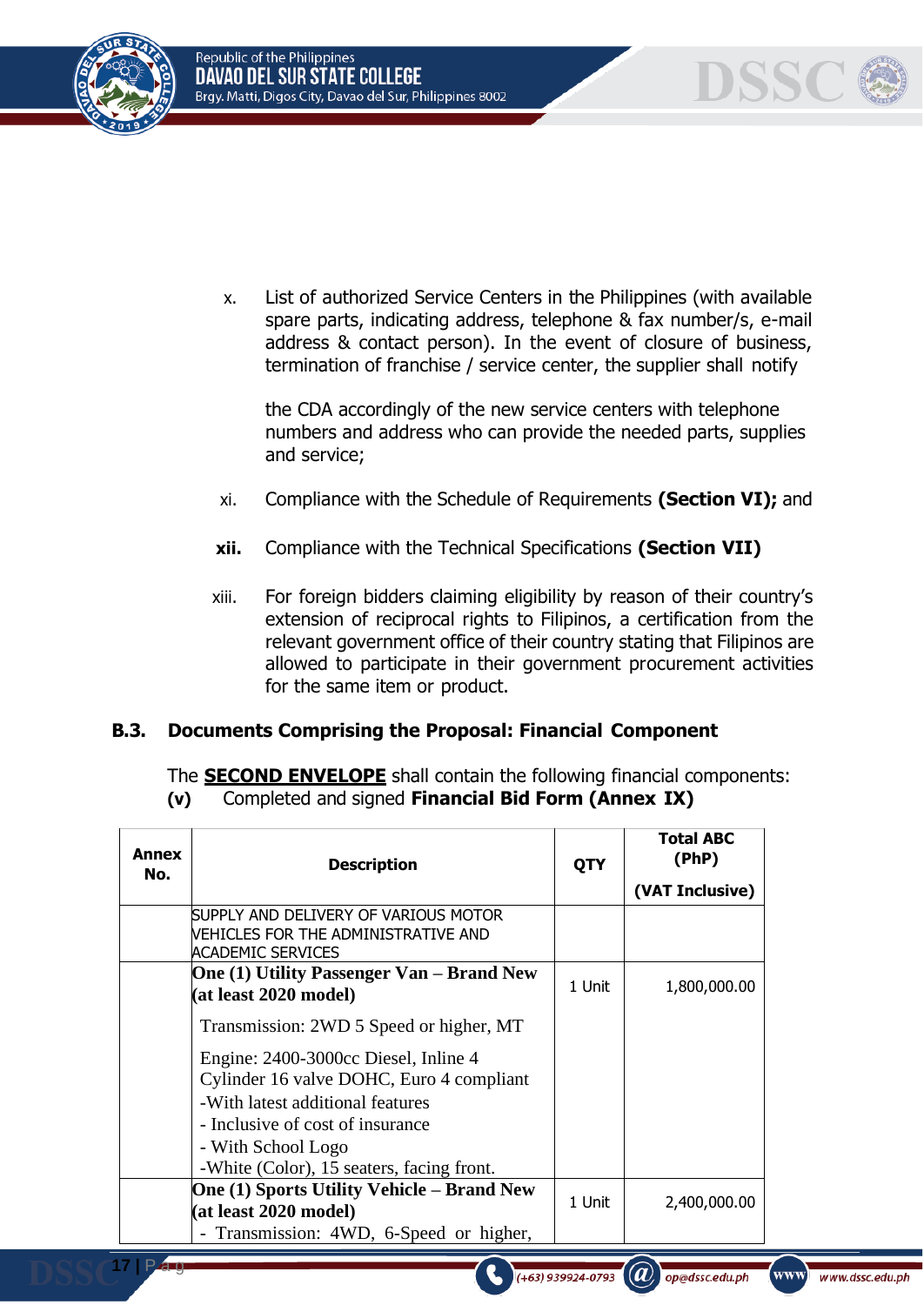



| AT                                          |                  |              |
|---------------------------------------------|------------------|--------------|
| Engine: 2000-3000cc, Diesel, Inline 4       |                  |              |
| Cylinder 16 valve Intercooler Turbo, Euro 4 |                  |              |
| compliant                                   |                  |              |
| - With latest additional features           |                  |              |
| -Inclusive of cost of insurance             |                  |              |
| - With School Logo                          |                  |              |
| - White (color)                             |                  |              |
|                                             | <b>TOTAL ABC</b> | 4,200,000.00 |
|                                             |                  |              |

# **(vi)** Completed and signed **Detailed Financial Breakdown (Annex X)**

| <b>Annex</b>     | <b>Description</b>                                                                                                                                                                                                                                                                                                                                | QTY    | <b>Total ABC</b><br>(PhP) |
|------------------|---------------------------------------------------------------------------------------------------------------------------------------------------------------------------------------------------------------------------------------------------------------------------------------------------------------------------------------------------|--------|---------------------------|
| No.              |                                                                                                                                                                                                                                                                                                                                                   |        | (VAT Inclusive)           |
|                  | SUPPLY AND DELIVERY OF VARIOUS MOTOR<br>VEHICLES FOR THE ADMINISTRATIVE AND<br><b>ACADEMIC SERVICES</b>                                                                                                                                                                                                                                           |        |                           |
|                  | One (1) Utility Passenger Van – Brand New<br>(at least 2020 model)                                                                                                                                                                                                                                                                                | 1 Unit | 1,800,000.00              |
|                  | Transmission: 2WD 5 Speed or higher, MT                                                                                                                                                                                                                                                                                                           |        |                           |
|                  | Engine: 2400-3000cc Diesel, Inline 4<br>Cylinder 16 valve DOHC, Euro 4 compliant<br>-With latest additional features<br>- Inclusive of cost of insurance<br>- With School Logo<br>-White (Color), 15 seaters, facing front.                                                                                                                       |        |                           |
|                  | <b>One (1) Sports Utility Vehicle - Brand New</b><br>(at least 2020 model)<br>- Transmission: 4WD, 6-Speed or higher,<br>AT<br>Engine: 2000-3000cc, Diesel, Inline 4<br>Cylinder 16 valve Intercooler Turbo, Euro 4<br>compliant<br>- With latest additional features<br>-Inclusive of cost of insurance<br>- With School Logo<br>- White (color) | 1 Unit | 2,400,000.00              |
| <b>TOTAL ABC</b> |                                                                                                                                                                                                                                                                                                                                                   |        | 4,200,000.00              |

 $\left( +63\right)$  939924-0793

 $\left(\widehat{a}\right)$  op@dssc.edu.ph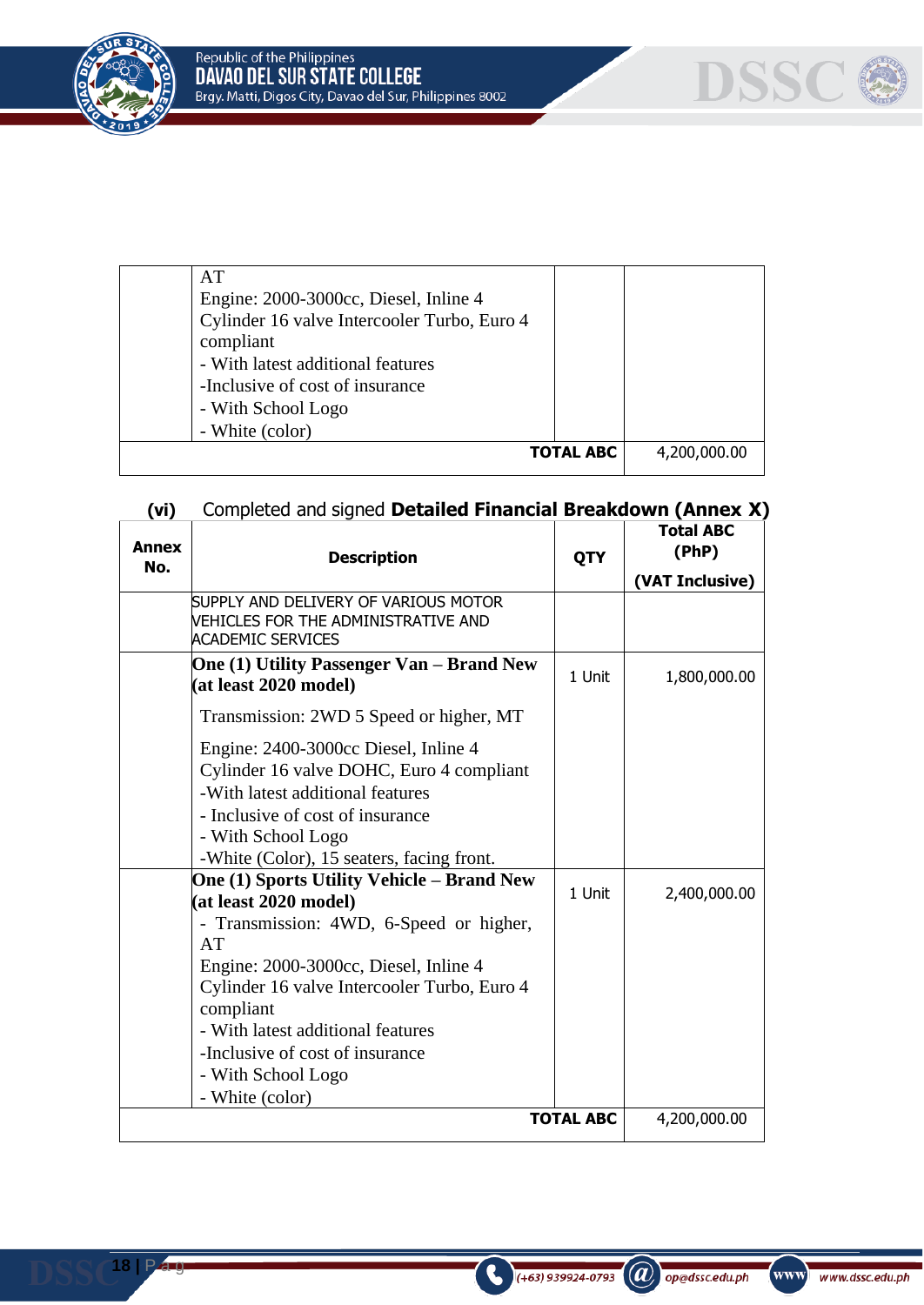





DSSC

(vii) Completed and signed form **"For Goods Offered from Abroad" (Annex XI-A)** and/or form **"For Goods Offered from within the Philippines" (Annex XI-B)**, whichever is applicable.

The total ABC is inclusive of VAT. Any proposal with a financial component exceeding the ABC shall not be accepted.

Bid for each item in the lot indicated in the Financial Bid Form (Annex IX) must be equal to the signed and submitted Detailed Financial Breakdown (Annex X).

If the Supplier claims preference as a Domestic Supplier or Domestic Entity, a certification from the DTI, SEC, or CDA to be enclosed pursuant to the Revised IRR of RA 9184.

# **C. REQUEST FOR CLARIFICATION**

Suppliers may request for clarifications on any part of this Negotiation Documents for an interpretation. Such a request must be in writing and submitted to the Procuring Entity at the following address before the deadline for the submission and receipt of negotiation proposal:

#### **THE CDA BAC SECRETARIAT**

Ground Floor,CDABuilding, No. 7Dalan naPagayaya corner Pavvurulun,Regional Government Center, Carig Sur, Tuguegarao City, Cagayan

Telephone No. (078) 377-1173

**19 |** P a g

| <b>ACTIVITIES</b>                           | <b>TIME</b>                   | <b>VENUE</b>                                                    |
|---------------------------------------------|-------------------------------|-----------------------------------------------------------------|
| <b>Submission of</b><br><b>Proposals</b>    | 17 February<br>2022<br>1:00PM | Davao del Sur State College<br>Matti, Digos City, Davao del Sur |
| <b>Opening of Offers</b><br>and Negotiation | 17 February<br>2022<br>1:00PM | Davao del Sur State College<br>Matti, Digos City, Davao del Sur |

 $(+63)$  939924-0793

(a)

op@dssc.edu.ph

www]

www.dssc.edu.ph

# **D. SUBMISSION AND OPENING OF PROPOSALS FOR NEGOTIATION**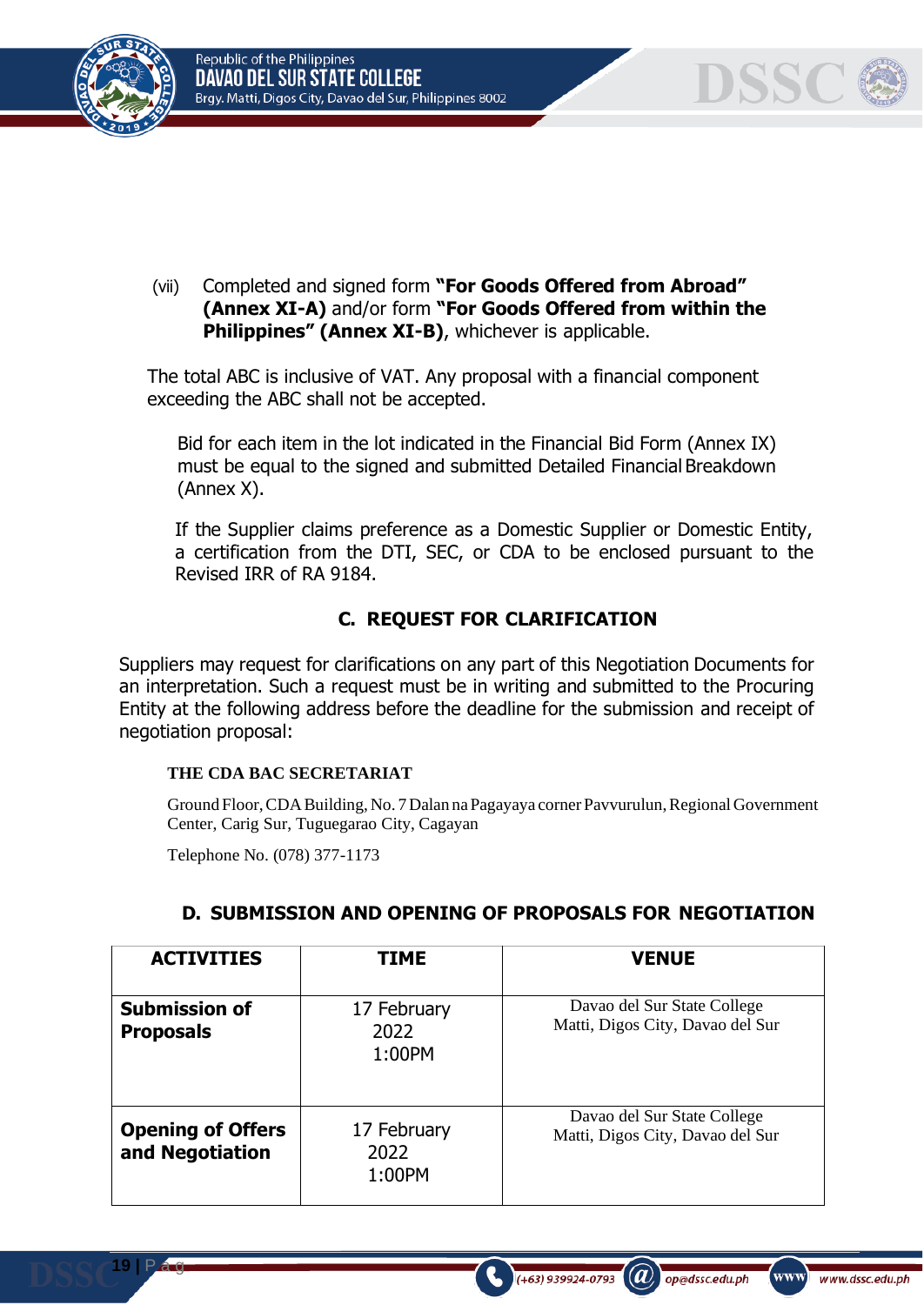

# DSSC

# **The Negotiation shall be conducted into two phases:**

# **Phase I**

The BAC shall open the first proposal envelope of Invited Suppliers in public to determine each Supplier's compliance with Eligibility and Technical Components. For this purpose, the BAC shall check the submitted documents of each supplier against a checklist of required documents to ascertain if they are all present, using a non-discretionary "pass/fail" criterion. If a supplier submits the required document, it shall be rated "passed" for that particular requirement. In this regard, proposals that fail to include any requirement or are incomplete or patently insufficient shall be considered "failed". Otherwise, the BAC shall rate the said first proposal envelope as "passed".

Immediately after determining compliance with the requirements in the first envelope, the BAC shall forthwith open the second proposal envelope of each remaining eligible supplier whose first proposal envelope was rated "passed". The second envelope of each complying supplier shall be opened within the same day. In case one or more of the requirements in the second envelope of a particular proposal is missing, incomplete or patently insufficient, and/or if the submitted total proposal price exceeds the ABC, the BAC shall rate the proposal concerned as "failed".

# **Phase II**

**19 |** P a g

Following completion of the first phase, the BAC, through its Technical Working Group will conduct the Evaluation of the submitted bids to ensure that the technical, legal and financial capability of the winning bidder.

## **E. POST QUALIFICATION**

Withina non-extendible period of **five (5) calendar days** from receipt by the supplier of the Notice from the BAC that the Bidder has the Single or Lowest Calculated Bid (S/LCB), the Bidder shall submit and/ or present the following documentary requirements for post qualification:

6. Latest Income Tax Returns per Revenue Regulations 3-2005; Bidders have option to submit manually filed tax returns or tax returns filed through the Electronic Filing and Payments System (EFPS). The latest income and business tax returns are those within the last six months preceding the date of bid submission (including copy of VAT returns and corresponding payments for the last 6 months)

 $(+63)$  939924-0793

 $\left(\boldsymbol{a}\right)$  op@dssc.edu.ph

www)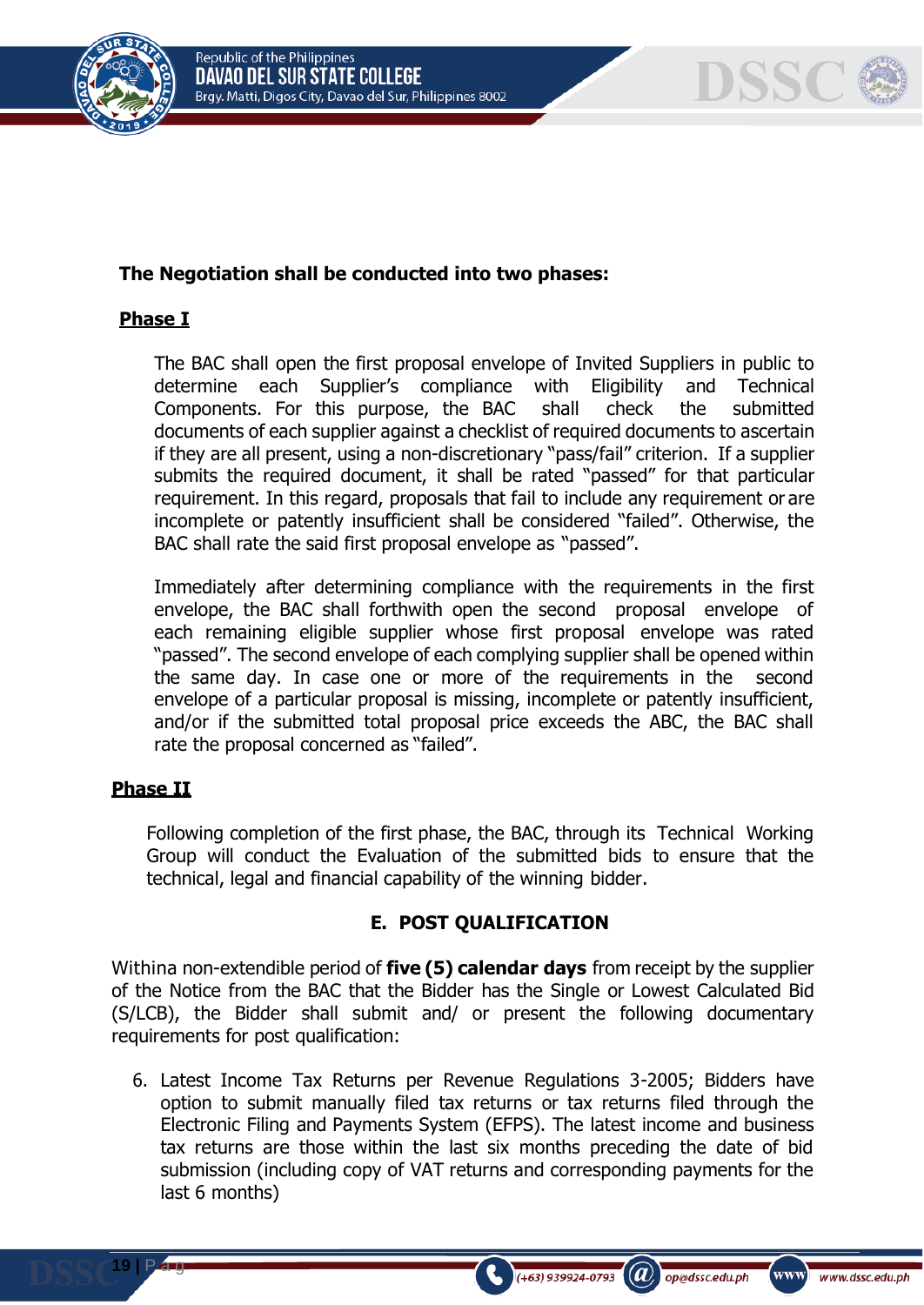



Failure of the supplier, declared as Single/Lowest Calculated Bid (S/LCB), to duly submit the above requirements or a finding against the veracity of such shall be ground to disqualify the Supplier for award.

As part of Post Qualification, eligibility and technical documents submitted by the S/LCB will be validated and verified. Furthermore, S/LCB's product technical specifications will be validated to ensure compliance with the required technical specifications.

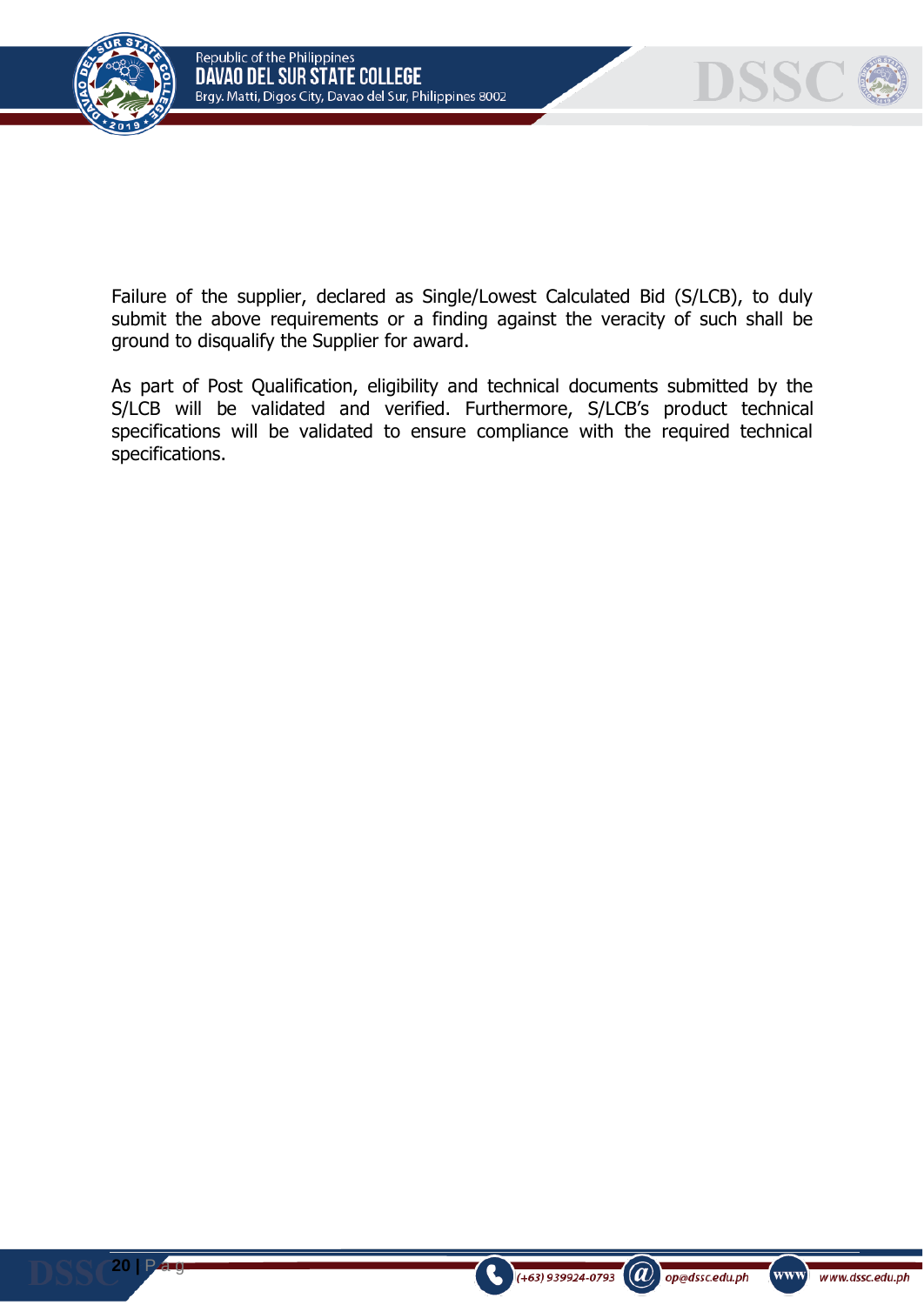



# **Section IV. General Condition of Contract**



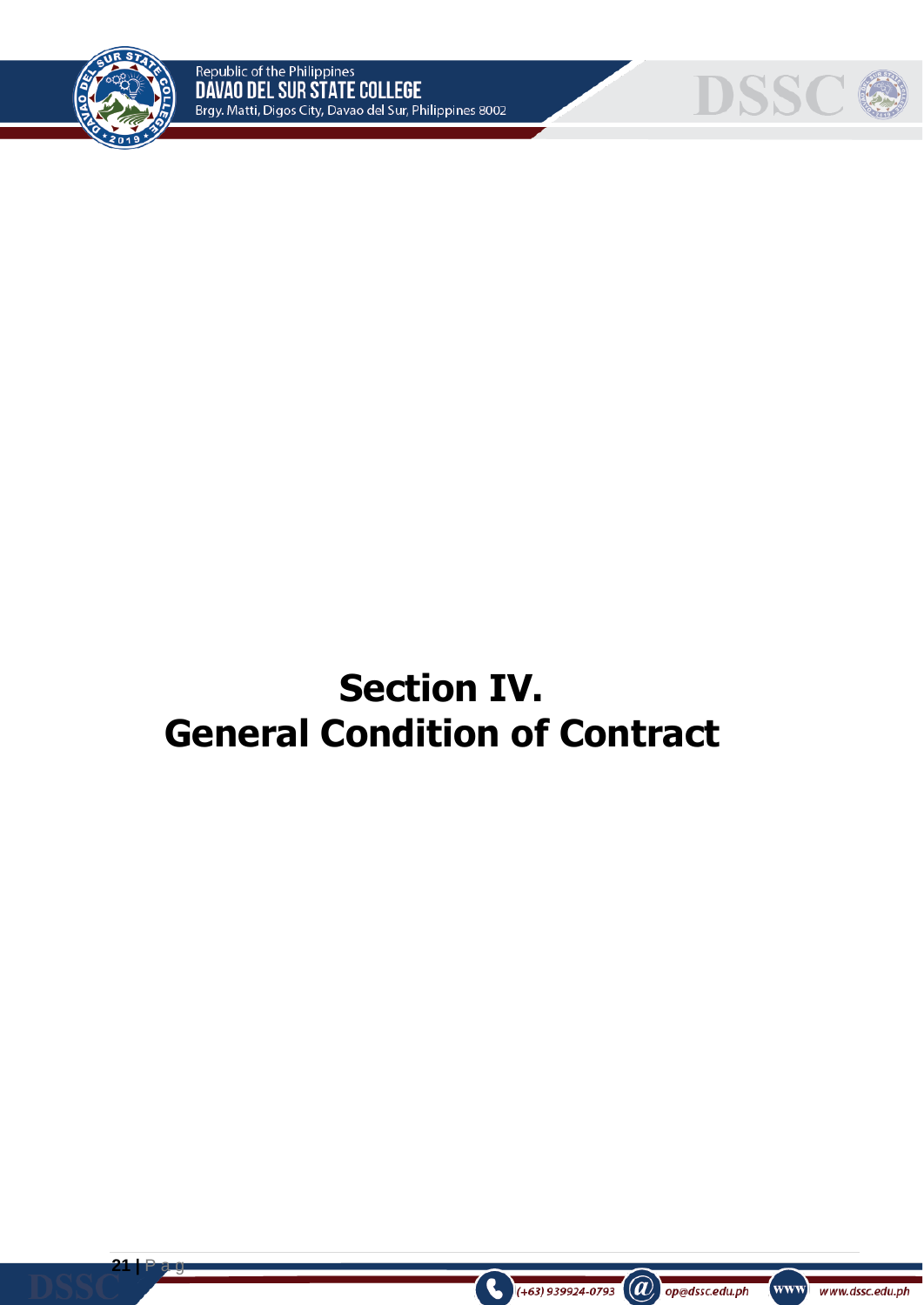





## **1. Definitions**

- 1.1. In this Contract, the following terms shall be interpreted as indicated:
	- **(a)** "The Contract" means the agreement entered into between the Procuring Entity and the Supplier, as recorded in the Contract Form signed by the parties, including all attachments and appendices thereto and all documents incorporated by reference therein.
	- **(b)** "The Contract Price" means the price payable to the Supplier under the Contract for the full and proper performance of its contractual obligations.
	- **(c)** "The Goods" means all of the supplies, equipment, machinery, spare parts, other materials and/or general support services which the Supplier is required to provide to the Procuring Entity under the Contract.
	- **(d)** "The Services" means those services ancillary to the supply of the Goods, such as transportation and insurance, and any other incidental services, such as installation, commissioning, provision of technical assistance, training, and other such obligations of the Supplier covered under the Contract.
	- **(e)** "GCC" means the General Conditions of Contract contained in this Section.
	- **(f)** "SCC" means the Special Conditions of Contract.
	- **(g)** "The Procuring Entity" means the organization purchasing the Goods, as named in the **SCC**.
	- **(h)** "The Procuring Entity's country" is the Philippines.
	- **(i)** "The Supplier" means the individual contractor, manufacturer distributor, or firm supplying/manufacturing the Goods and Services under this Contract and named in the **SCC**.
	- **(j)** The "Funding Source" means the organization named in the **SCC**.
	- **(k)** "The Project Site," where applicable, means the place or places named in the **SCC**.

 $(a)$ 

op@dssc.edu.ph

 $(+63)$  939924-0793

www]

www.dssc.edu.ph

**(l)** "Day" means calendar day.

**22 |** P a g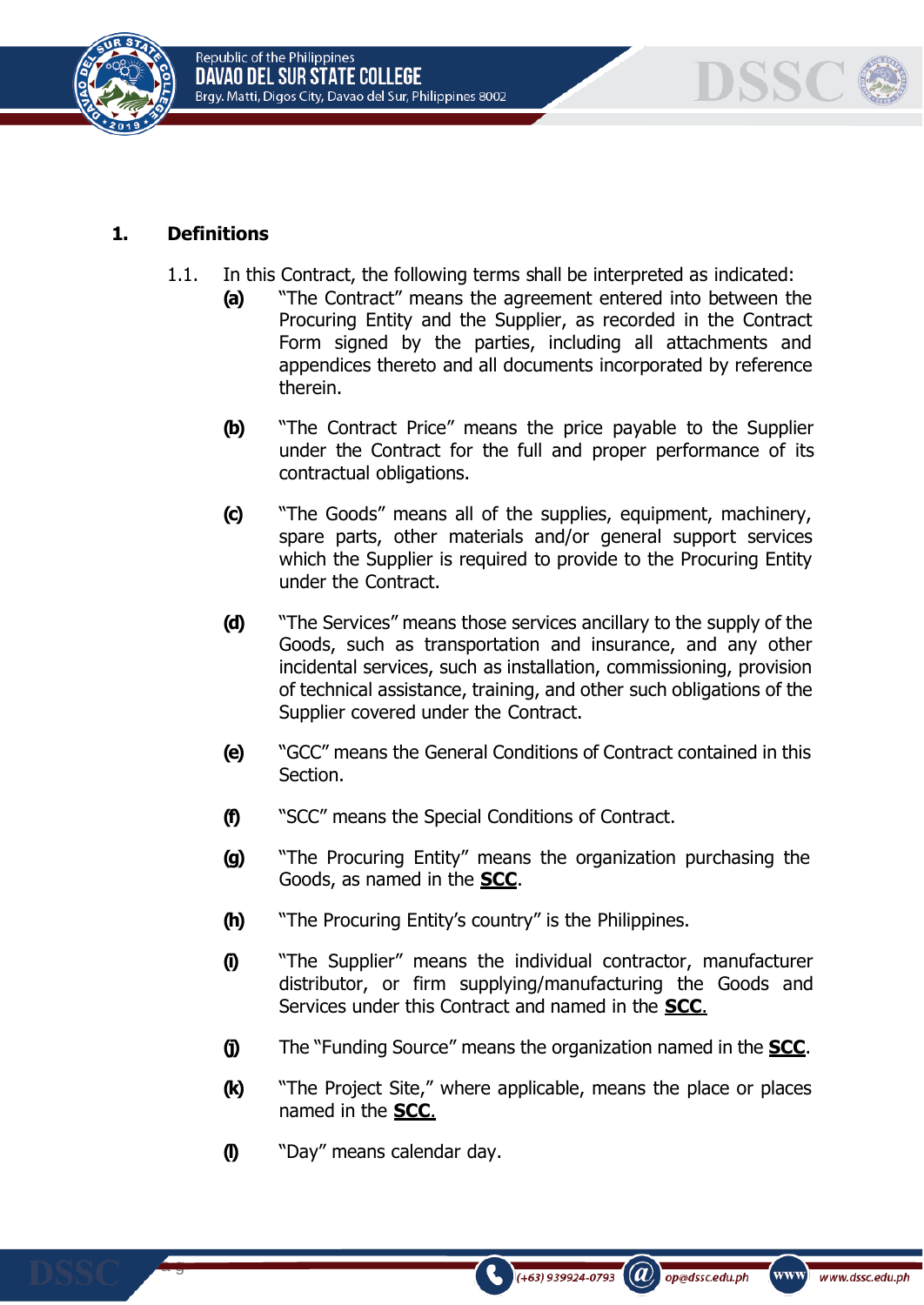





- **(m)** The "Effective Date" of the contract will be the date of signing the contract, however the Supplier shall commence performance of its obligations only upon receipt of the Notice to Proceed and copy of the approved contract.
- **(n)** "Verified Report" refers to the report submitted by the Implementing Unit to the HoPE setting forth its findings as to the existence of grounds or causes for termination and explicitly stating its recommendation for the issuance of a Notice to Terminate.

# **2. Corrupt, Fraudulent, Collusive, and Coercive Practices**

- 2.1. Unless otherwise provided in the **SCC**, the Procuring Entity as well as the bidders, contractors, or suppliers shall observe the highest standard of ethics during the procurement and execution of this Contract. In pursuance of this policy, the Procuring Entity:
	- **(a)** defines, for the purposes of this provision, the terms set forth below as follows:
		- (i) "corrupt practice" means behavior on the part of officials in the public or private sectors by which they improperly and unlawfully enrich themselves, others, or induce others to do so, by misusing the position in which they are placed, and it includes the offering, giving, receiving, or soliciting of anything of value to influence the action of any such official in the procurement process or in contract execution; entering, on behalf of the Government, into any contract or transaction manifestly and grossly disadvantageous to the same, whether or not the public officer profited or will profit thereby, and similar acts as provided in Republic Act 3019.
		- (ii) "fraudulent practice" means a misrepresentation of facts in order to influence a procurement process or the execution of a contract to the detriment of the Procuring Entity, and includes collusive practices among Bidders (prior to or after bid submission) designed to establish bid prices at artificial, non-competitive levels and to deprive the Procuring Entity of the benefits of free and open competition.

 $(+63)$  939924-0793

 $(a)$ 

op@dssc.edu.ph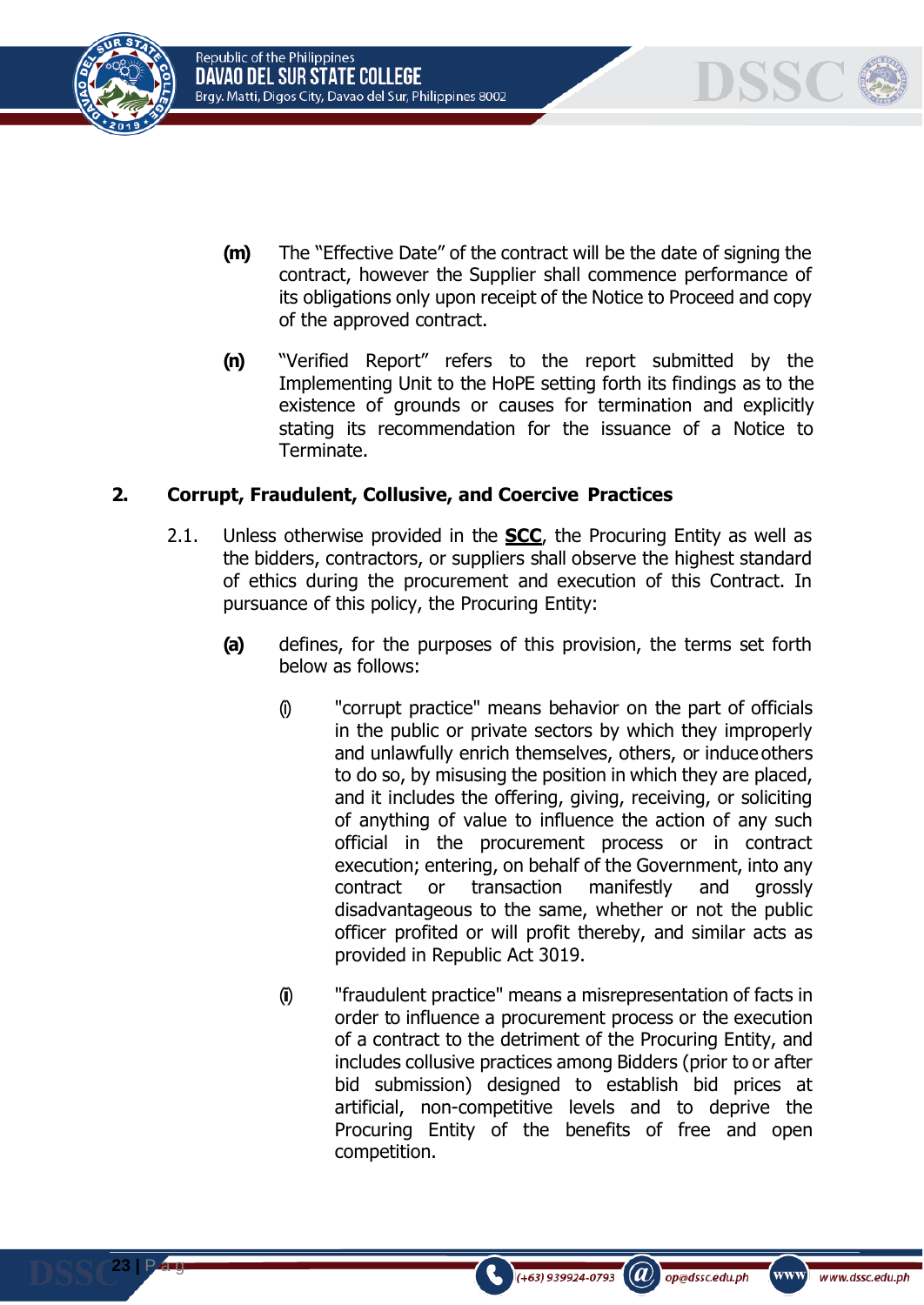Republic of the Philippines DAVAO DEL SUR STATE COLLEGE Brgy. Matti, Digos City, Davao del Sur, Philippines 8002



**24 |** P a g

DSSC

- (ii) "collusive practices" means a scheme or arrangement between two or more Bidders, with or without the knowledge of the Procuring Entity, designed to establish bid prices at artificial, non-competitive levels.
- (iv) "coercive practices" means harming or threatening to harm, directly or indirectly, persons, or their property to influence their participation in a procurement process, or affect the execution of a contract;
- (v) "obstructive practice" is
	- (aa) deliberately destroying, falsifying, altering or concealing of evidence material to an administrative proceedings or investigation or making false statements to investigators in order to materially impede an administrative proceedings or investigation of the Procuring Entity or any foreign government/foreign or international financing institution into allegations of a corrupt, fraudulent, coercive or collusive practice; and/or threatening, harassing or intimidating any party to prevent it from disclosing its knowledge of matters relevant to the administrative proceedings or investigation or from pursuing such proceedings or investigation; or
	- (bb) acts intended to materially impede the exercise of the inspection and audit rights of the Procuring Entity or any foreign government/foreign or international financing institution herein.

 $\mathbf{a}$ 

op@dssc.edu.ph

 $(+63)$  939924-0793

www]

- **(b)** will reject a proposal for award if it determines that the Bidder recommended for award has engaged in any of the practices mentioned in this Clause for purposes of competing for the contract.
- 2.2. Further the Funding Source, Borrower or Procuring Entity, as appropriate, will seek to impose the maximum civil, administrative and/or criminal penalties available under the applicable law on individuals and organizations deemed to be involved with any of the practices mentioned in **GCC** Clause 2.1(a).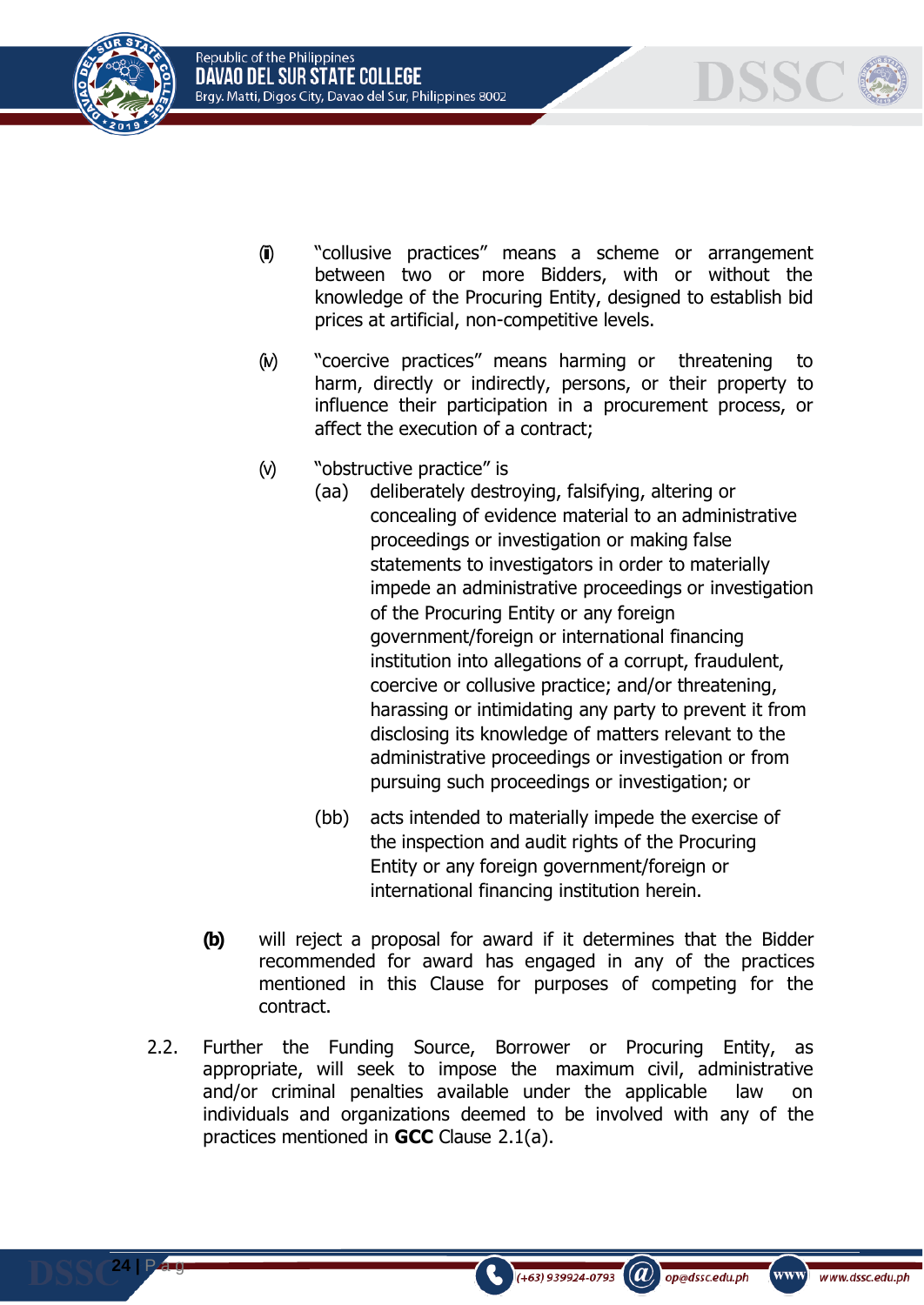



# **3. Inspection and Audit by the Funding Source**

The Supplier shall permit the Funding Source to inspect the Supplier's accounts and records relating to the performance of the Supplier and to have them audited by auditors appointed by the Funding Source, if so required by the Funding Source.

## **4. Governing Law and Language**

- 4.1. This Contract shall be interpreted in accordance with the laws of the Republic of the Philippines.
- 4.2. This Contract has been executed in the English language, which shall be the binding and controlling language for all matters relating to the meaning or interpretation of this Contract. All correspondence and other documents pertaining to this Contract exchanged by the parties shall be written in English.

#### **5. Notices**

- 5.1. Any notice, request, or consent required or permitted to be given or made pursuant to this Contract shall be in writing. Any such notice, request, or consent shall be deemed to have been given or made when received by the concerned party, either in person or through an authorized representative of the Party to whom the communication is addressed, or when sent by registered mail, telex, telegram, or facsimile to such Party at the address specified in the **SCC**, which shall be effective when delivered and duly received or on the notice's effective date, whichever is later.
- 5.2. A Party may change its address for notice hereunder by giving the other Party notice of such change pursuant to the provisions listed in the **SCC** for **GCC** Clause 5.1.

#### **6. Scope of Contract**

**25 |** P a g

- 6.1. The Goods and Related Services to be provided shall be as specified in Section VI. Schedule of Requirements.
- 6.2. This Contract shall include all such items, although not specifically mentioned, that can be reasonably inferred as being required for its completion as if such items were expressly mentioned herein. Any additional requirements for the completion of this Contract shall be provided in the **SCC**.

(+63) 939924-0793

 $\left(\boldsymbol{a}\right)$  op@dssc.edu.ph

www)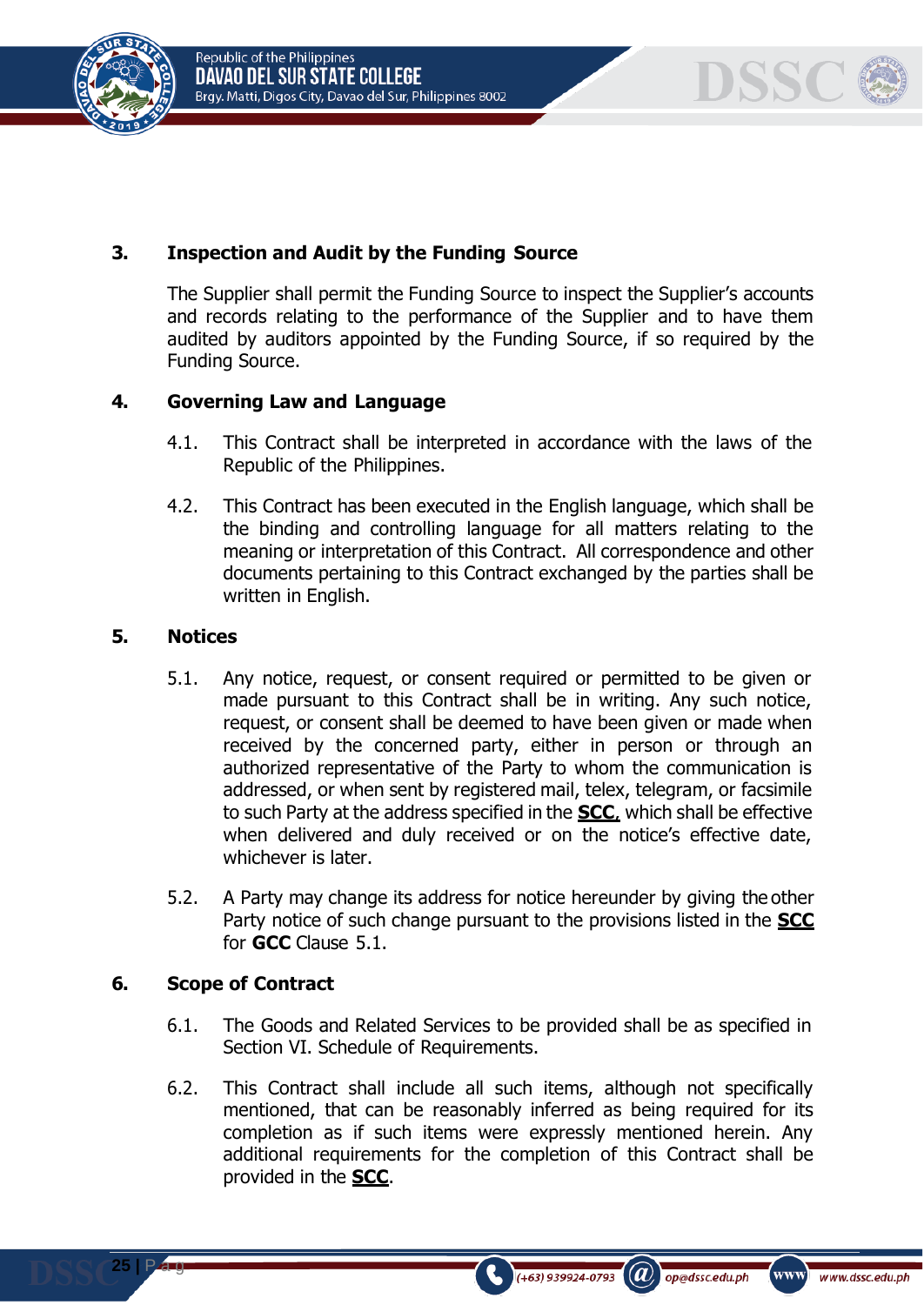



# **7. Subcontracting**

- 7.1. Subcontracting of any portion of the Goods, if allowed in the **PDS**, does not relieve the Supplier of any liability or obligation under this Contract. The Supplier will be responsible for the acts, defaults, and negligence of any subcontractor, its agents, servants or workmen as fully as if these were the Supplier's own acts, defaults, or negligence, or those of its agents, servants or workmen.
- 7.2. If subcontracting is allowed, the Supplier may identify its subcontractor during contract implementation. Subcontractors disclosed and identified during the bidding may be changed during the implementation of this Contract. In either case, subcontractors must submit the documentary requirements under **IIS** Clause 12 and comply with the eligibility criteria specified in the **PDS.** In the event that any subcontractor is found by the Procuring Entity to be ineligible, the subcontracting of such portion of the Goods shall be disallowed.

#### **8. Procuring Entity's Responsibilities**

- 8.1. Whenever the performance of the obligations in this Contract requires that the Supplier obtain permits, approvals, import, and other licenses from local public authorities, the Procuring Entity shall, if so needed by the Supplier, make its best effort to assist the Supplier in complying with such requirements in a timely and expeditious manner.
- 8.2. The Procuring Entity shall pay all costs involved in the performance of its responsibilities in accordance with **GCC** Clause 6.

#### **9. Prices**

- 9.1. For the given scope of work in this Contract as awarded, all bid prices are considered fixed prices, and therefore not subject to price escalation during contract implementation, except under extraordinary circumstances and upon prior approval of the GPPB in accordance with Section 61 of R.A. 9184 and its IRR or except as provided in this Clause.
- 9.2. Prices charged by the Supplier for Goods delivered and/or services performed under this Contract shall not vary from the prices quoted by the Supplier in its bid, with the exception of any change in price resulting from a Change Order issued in accordance with **GCC** Clause 29.

 $\mathcal{L}(\boldsymbol{a})$ 

op@dssc.edu.ph

 $(+63)$  939924-0793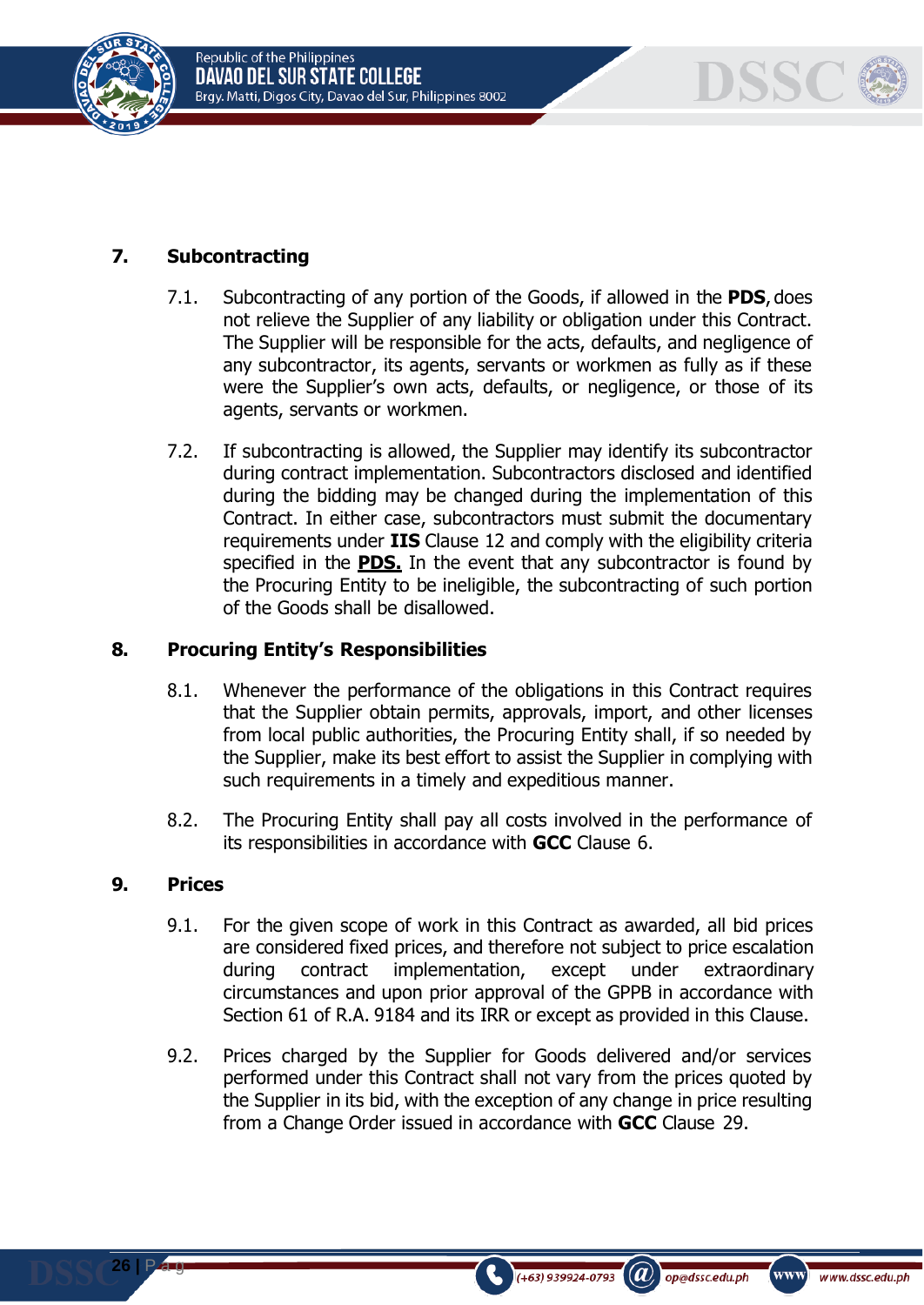



#### **10. Payment**

**27 |** P a g

- 10.1. Payments shall be made only upon a certification by the HoPE to the effect that the Goods have been rendered or delivered in accordance with the terms of this Contract and have been duly inspected and accepted**.** Except with the prior approval of the President no payment shall be made for services not yet rendered or for supplies and materials not yet delivered under this Contract. Ten percent (10%) of the amount of each payment shall be retained by the Procuring Entity to cover the Supplier's warranty obligations under this Contract as described in **GCC**  Clause 17.
- 10.2. The Supplier's request(s) for payment shall be made to the Procuring Entity in writing, accompanied by an invoice describing, as appropriate, the Goods delivered and/or Services performed, and by documents submitted pursuant to the **SCC** provision for **GCC** Clause 6.2, and upon fulfillment of other obligations stipulated in this Contract.
- 10.3. Pursuant to **GCC** Clause 10.2, payments shall be made promptly by the Procuring Entity, but in no case later than sixty (60) days after submission of an invoice or claim by the Supplier. Payments shall be in accordance with the schedule stated in the **SCC**.
- 10.4. Unless otherwise provided in the **SCC**, the currency in which payment is made to the Supplier under this Contract shall be in Philippine Pesos.
- 10.5. Unless otherwise provided in the **SCC**, payments using Letter of Credit (LC), in accordance with the Guidelines issued by the GPPB, is allowed. For this purpose, the amount of provisional sum is indicated in the **SCC**. All charges for the opening of the LC and/or incidental expenses thereto shall be for the account of the Supplier.

#### **11. Advance Payment and Terms of Payment**

- 11.1. Advance payment shall be made only after prior approval of the President, and shall not exceed fifteen percent (15%) of the Contract amount, unless otherwise directed by the President or in cases allowed under Annex "D" of RA 9184.
- 11.2. All progress payments shall first be charged against the advance payment until the latter has been fully exhausted.
- 11.3. For Goods supplied from abroad, unless otherwise indicated in the **SCC**, the terms of payment shall be as follows:

 $(a)$ 

op@dssc.edu.ph

 $(+63)$  939924-0793

www)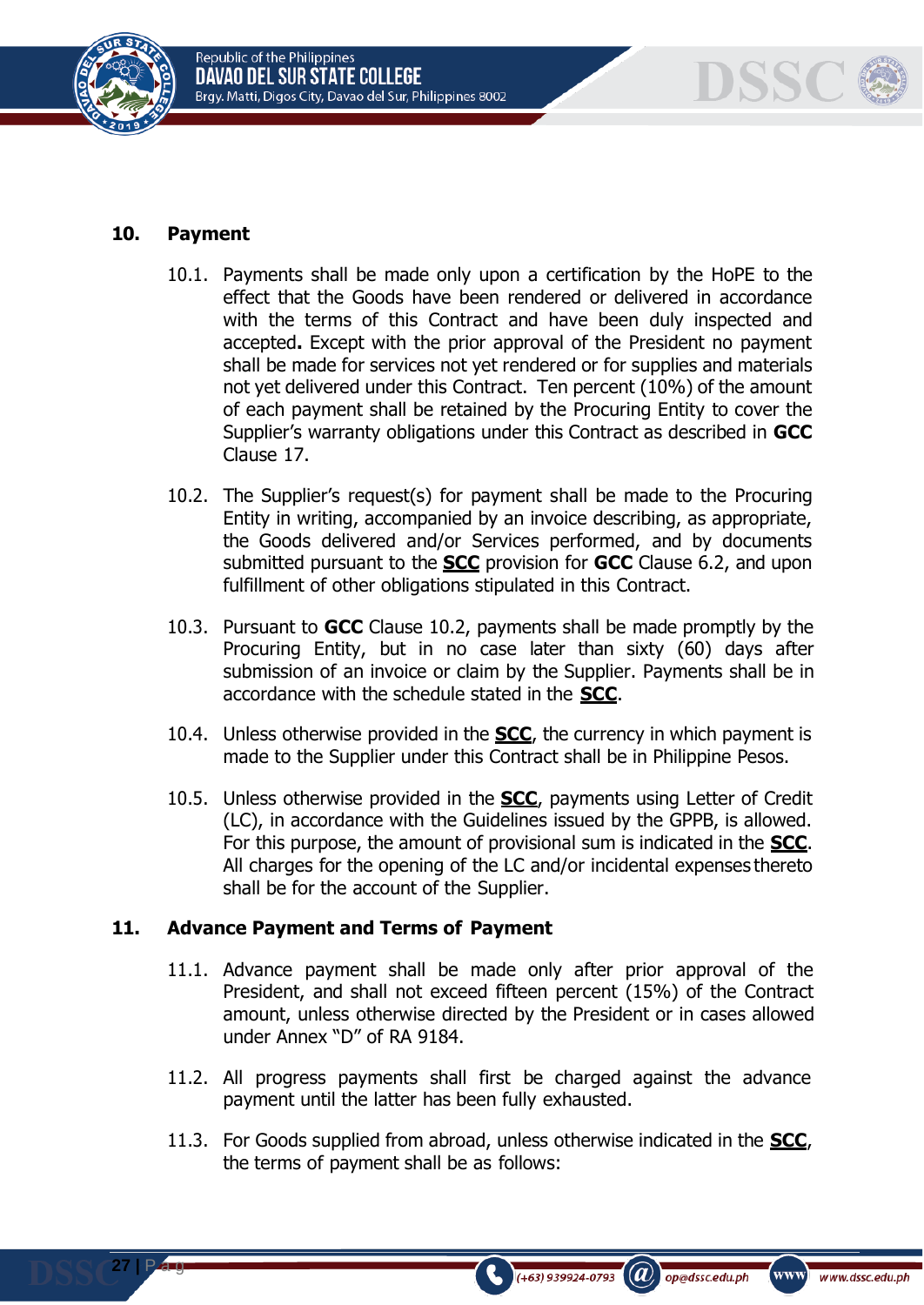Republic of the Philippines Davao del sur state college Brgy. Matti, Digos City, Davao del Sur, Philippines 8002





- **(a)** On Contract Signature: Fifteen Percent (15%) of the Contract Price shall be paid within sixty (60) days from signing of the Contract and upon submission of a claim and a bank guarantee for the equivalent amount valid until the Goods are deliveredand in the form provided in Section VIII. Bidding Forms.
- **(b)** On Delivery: Sixty-five percent (65%) of the Contract Price shall be paid to the Supplier within sixty (60) days after the date of receipt of the Goods and upon submission of the documents (i) through (vi) specified in the **SCC** provision on Delivery and Documents.
- **(c)** On Acceptance: The remaining twenty percent (20%) of the Contract Price shall be paid to the Supplier within sixty (60) days after the date of submission of the acceptance and inspection certificate for the respective delivery issued by the Procuring Entity's authorized representative. In the event that no inspection or acceptance certificate is issued by the Procuring Entity's authorized representative within forty five (45) days of the date shown on the delivery receipt, the Supplier shall have the right to claim payment of the remaining twenty percent (20%) subject to the Procuring Entity's own verification of the reason(s) for the failure to issue documents (vii) and (viii) as described in the **SCC** provision on Delivery and Documents.

## **12. Taxes and Duties**

The Supplier, whether local or foreign, shall be entirely responsible for all the necessary taxes, stamp duties, license fees, and other such levies imposed for the completion of this Contract.

## **13. Performance Security**

**28 |** P a g

- 13.1. Within ten (10) calendar days from receipt of the Notice of Award from the Procuring Entity but in no case later than the signing of the contract by both parties, the successful Bidder shall furnish the performance security in any the forms prescribed in the **IIS** Clause 32.2.
- 13.2. The performance security posted in favor of the Procuring Entity shall be forfeited in the event it is established that the winning bidder is in default in any of its obligations under the contract.
- 13.3. The performance security shall remain valid until issuance by the Procuring Entity of the Certificate of Final Acceptance.

 $(a)$ 

op@dssc.edu.ph

 $(+63)$  939924-0793

www)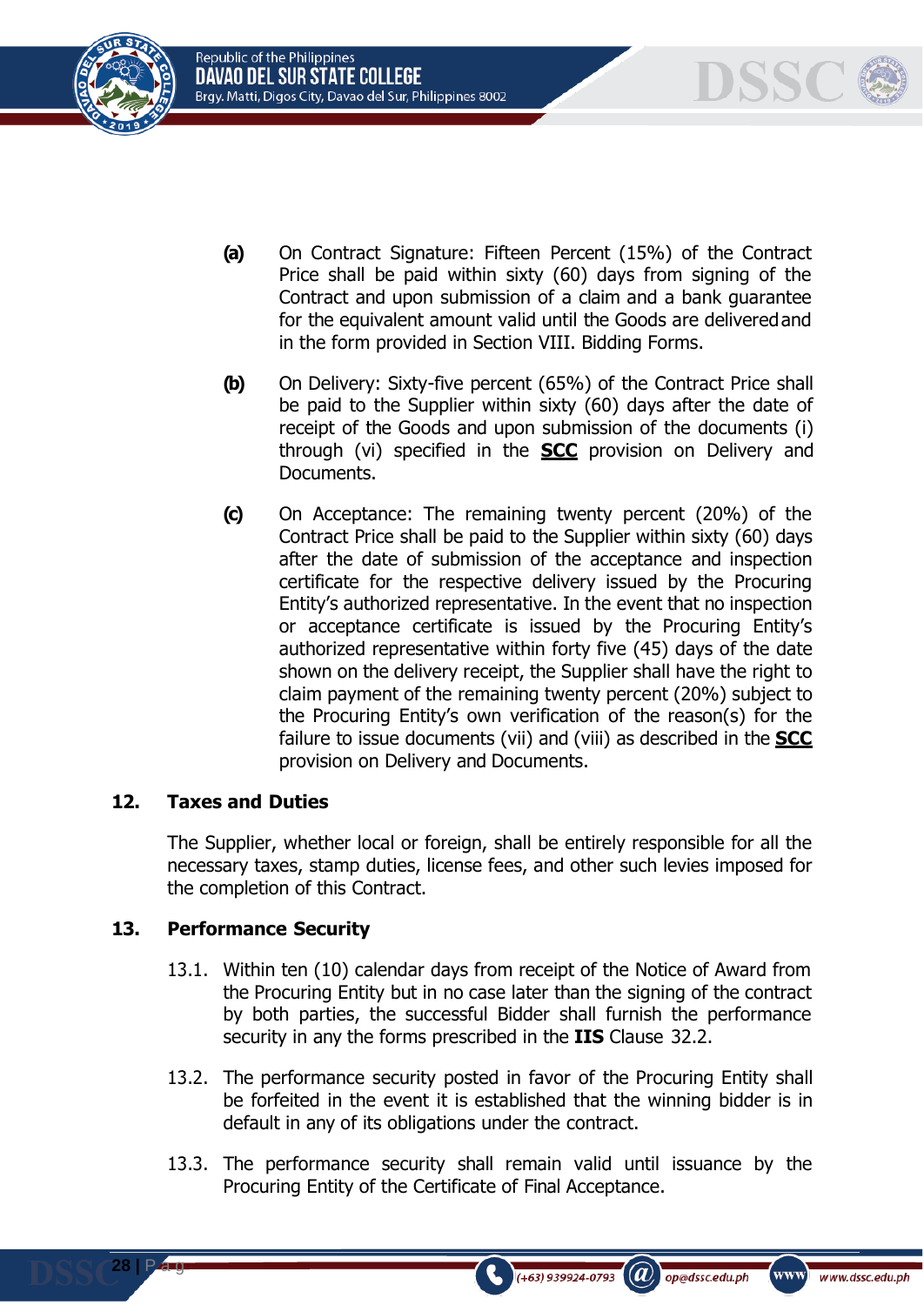





- 13.4. The performance security may be released by the Procuring Entity and returned to the Supplier after the issuance of the Certificate of Final Acceptance subject to the following conditions:
	- **(a)** There are no pending claims against the Supplier or the surety company filed by the Procuring Entity;
	- **(b)** The Supplier has no pending claims for labor and materials filed against it; and
	- **(c)** Other terms specified in the **SCC**.
- 13.5. In case of a reduction of the contract value, the Procuring Entity shall allow a proportional reduction in the original performance security, provided that any such reduction is more than ten percent (10%) and that the aggregate of such reductions is not more than fifty percent (50%) of the original performance security.

# **14. Use of Contract Documents and Information**

- 14.1. The Supplier shall not, except for purposes of performing the obligations in this Contract, without the Procuring Entity's prior written consent, disclose this Contract, or any provision thereof, or any specification, plan, drawing, pattern, sample, or information furnished by or on behalf of the Procuring Entity. Any such disclosure shall be made in confidence and shall extend only as far as may be necessary for purposes of such performance.
- 14.2. Any document, other than this Contract itself, enumerated in **GCC**  Clause 14.1 shall remain the property of the Procuring Entity and shall be returned (all copies) to the Procuring Entity on completion of the Supplier's performance under this Contract if so required by the Procuring Entity.

## **15. Standards**

**29 |** P a g

The Goods provided under this Contract shall conform to the standards mentioned in the Section VI. Technical Specifications; and, when no applicable standard is mentioned, to the authoritative standards appropriate to the Goods' country of origin. Such standards shall be the latest issued by the institution concerned.

## **16. Inspection and Tests**

16.1. The Procuring Entity or its representative shall have the right to inspect and/or to test the Goods to confirm their conformity to the Contract

op@dssc.edu.ph

 $(a)$ 

 $(+63)$  939924-0793

www www.dssc.edu.ph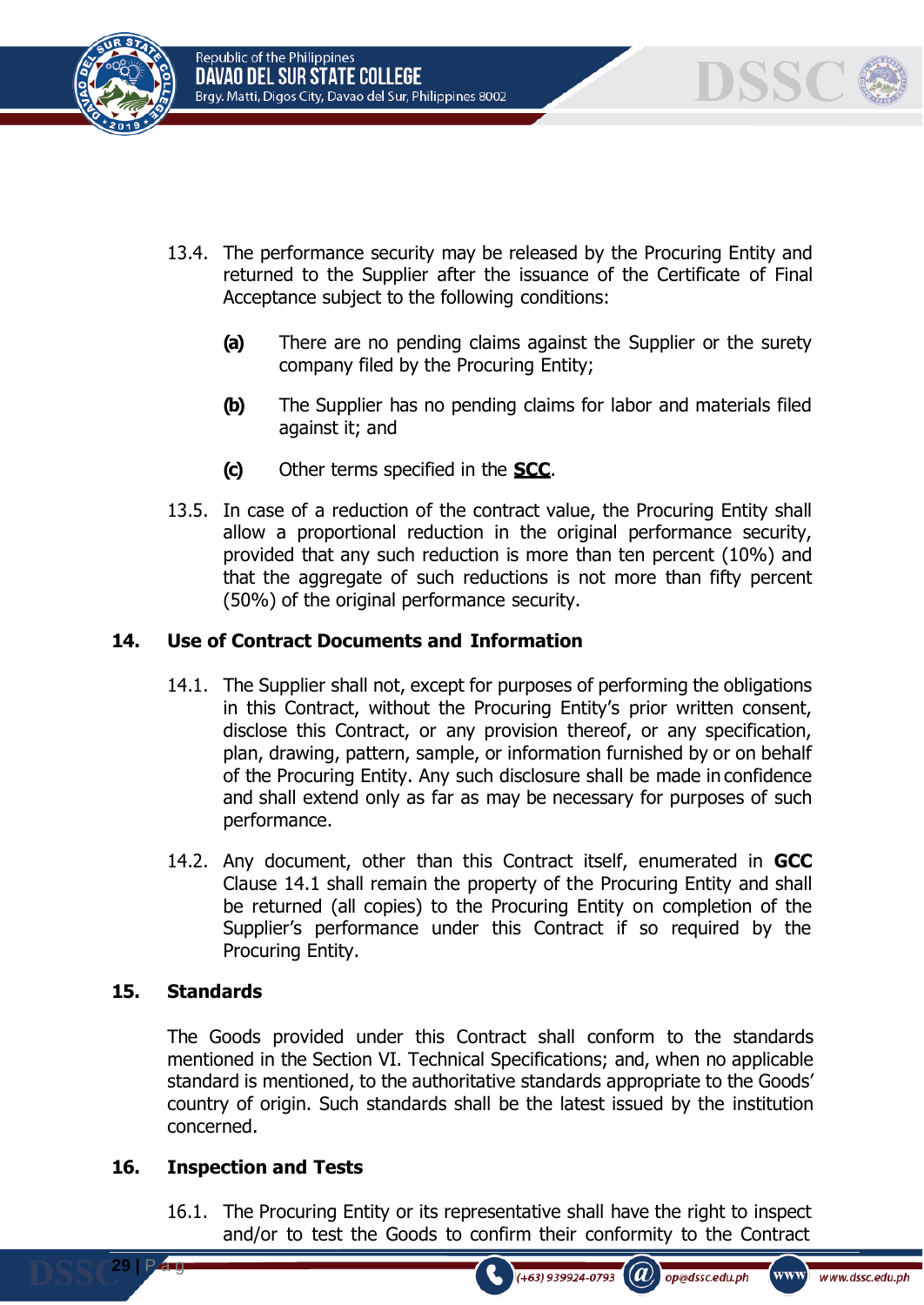



specifications at no extra cost to the Procuring Entity. The **SCC** and Section VII. Technical Specifications shall specify what inspections and/or tests the Procuring Entity requires and where they are to be conducted. The Procuring Entity shall notify the Supplier in writing, in a timely manner, of the identity of any representatives retained for these purposes.

- 16.2. If applicable, the inspections and tests may be conducted on the premises of the Supplier or its subcontractor(s), at point of delivery, and/or at the goods' final destination. If conducted on the premises of the Supplier or its subcontractor(s), all reasonable facilities and assistance, including access to drawings and production data, shall be furnished to the inspectors at no charge to the Procuring Entity. The Supplier shall provide the Procuring Entity with results of such inspections and tests.
- 16.3. The Procuring Entity or its designated representative shall be entitled to attend the tests and/or inspections referred to in this Clause provided that the Procuring Entity shall bear all of its own costs and expenses incurred in connection with such attendance including, but not limited to, all traveling and board and lodging expenses.
- 16.4. The Procuring Entity may reject any Goods or any part thereof that fail to pass any test and/or inspection or do not conform to the specifications. The Supplier shall either rectify or replace such rejected Goods or parts thereof or make alterations necessary to meet the specifications at no cost to the Procuring Entity, and shall repeat the test and/or inspection, at no cost to the Procuring Entity, upon giving a notice pursuant to **GCC** Clause 5.
- 16.5. The Supplier agrees that neither the execution of a test and/or inspection of the Goods or any part thereof, nor the attendance by the Procuring Entity or its representative, shall release the Supplier from any warranties or other obligations under this Contract.

## **17. Warranty**

**30 |** P a g

- 17.1. The Supplier warrants that the Goods supplied under the Contract are new, unused, of the most recent or current models, and that they incorporate all recent improvements in design and materials, except when the technical specifications required by the Procuring Entity provides otherwise.
- 17.2. The Supplier further warrants that all Goods supplied under this Contract shall have no defect, arising from design, materials, or workmanship or

 $(a)$ 

op@dssc.edu.ph

 $(+63)$  939924-0793

www)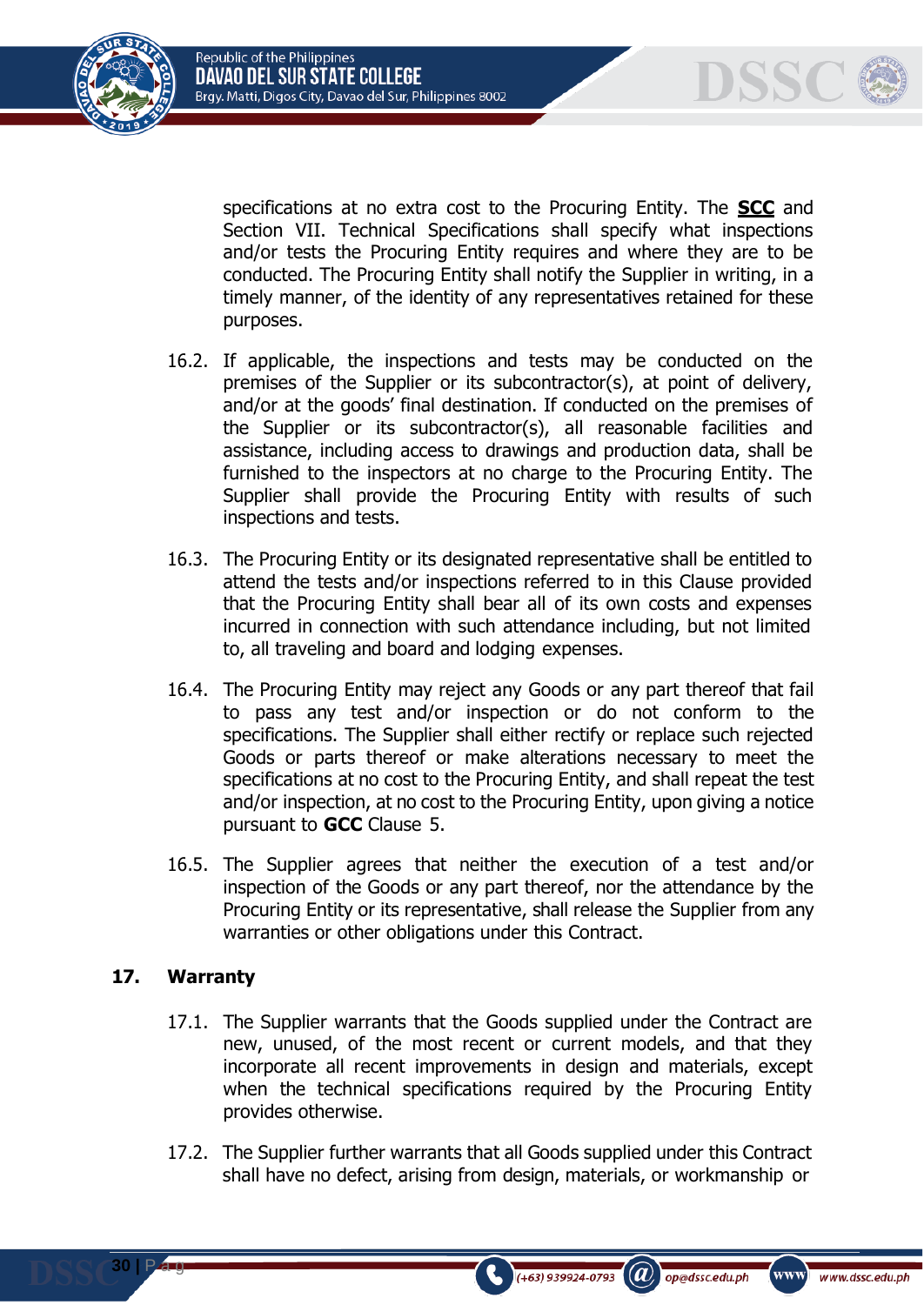



from any act or omission of the Supplier that may develop under normal use of the supplied Goods in the conditions prevailing in the country of final destination.

- 17.3. In order to assure that manufacturing defects shall be corrected by the Supplier, a warranty shall be required from the Supplier for a minimum period specified in the **SCC**. The obligation for the warranty shall be covered by, at the Supplier's option, either retention money in an amount equivalent to at least one percent (1%) of every progress payment, or a special bank guarantee equivalent to at least one percent (1%) of the total Contract Price or other such amount if so specified in the **SCC**. The said amounts shall only be released after the lapse of the warranty period specified in the **SCC;** provided, however, that the Supplies delivered are free from patent and latent defects and all the conditions imposed under this Contract have been fully met.
- 17.4. The Procuring Entity shall promptly notify the Supplier in writing of any claims arising under this warranty. Upon receipt of such notice, the Supplier shall, within the period specified in the **SCC** and with all reasonable speed, repair or replace the defective Goods or parts thereof, without cost to the Procuring Entity.
- 17.5. If the Supplier, having been notified, fails to remedy the defect(s) within the period specified in **GCC** Clause 17.4, the Procuring Entity may proceed to take such remedial action as may be necessary, at the Supplier's risk and expense and without prejudice to any other rights which the Procuring Entity may have against the Supplier under the Contract and under the applicable law.

# **18. Delays in the Supplier's Performance**

**31 |** P a g

- 18.1. Delivery of the Goods and/or performance of Services shall be made by the Supplier in accordance with the time schedule prescribed by the Procuring Entity in Section VI. Schedule of Requirements.
- 18.2. If at any time during the performance of this Contract, the Supplier or its Subcontractor(s) should encounter conditions impeding timely delivery of the Goods and/or performance of Services, the Supplier shall promptly notify the Procuring Entity in writing of the fact of the delay, its likely duration and its cause(s). As soon as practicable after receipt of the Supplier's notice, and upon causes provided for under **GCC** Clause 22, the Procuring Entity shall evaluate the situation and may extend the Supplier's time for performance, in which case the extension shall be ratified by the parties by amendment of Contract.

 $(+63)$  939924-0793

 $\left(\boldsymbol{a}\right)$  op@dssc.edu.ph

www)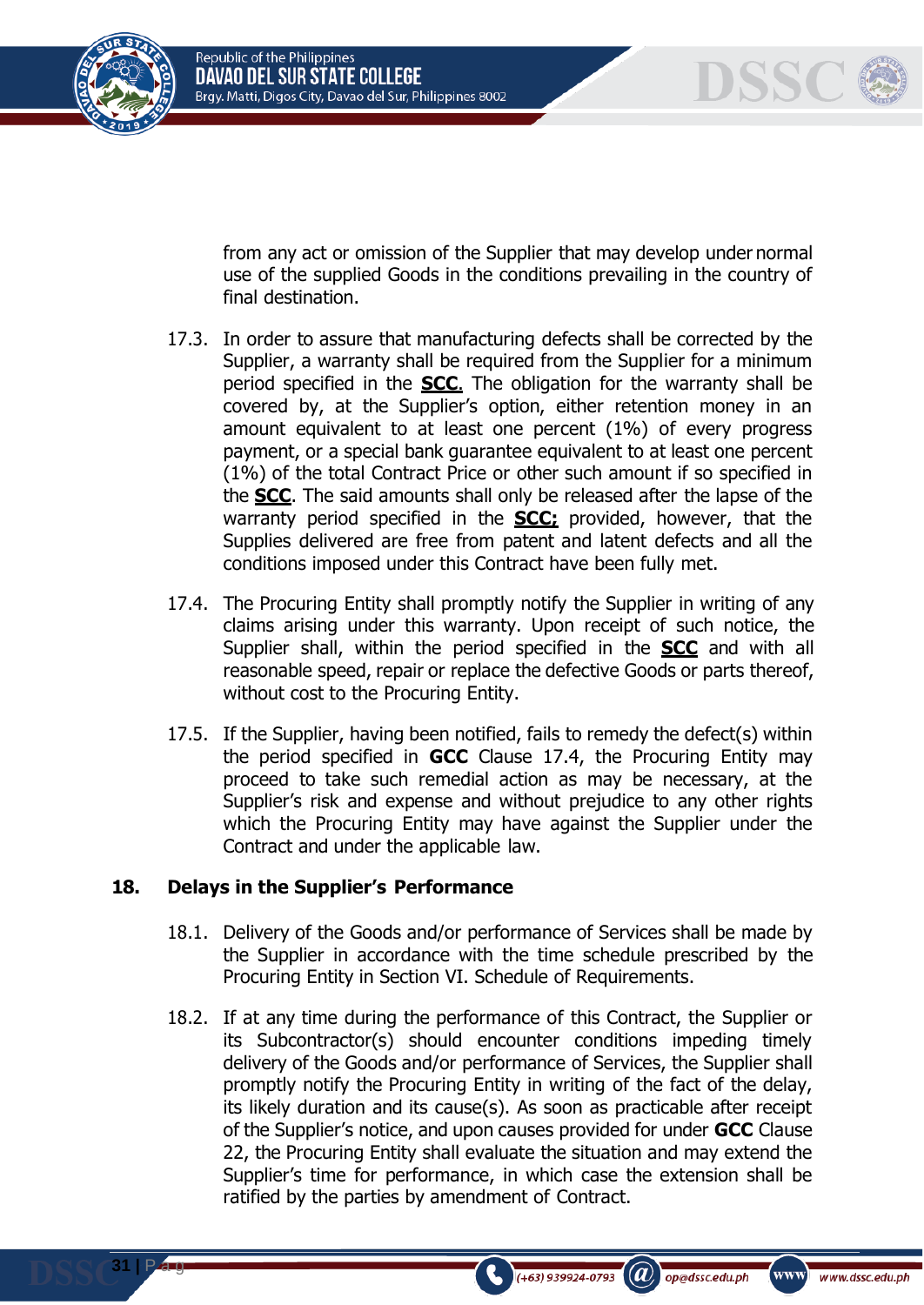Republic of the Philippines DAVAO DEL SUR STATE COLLEGE Brgy. Matti, Digos City, Davao del Sur, Philippines 8002



18.3. Except as provided under **GCC** Clause 22, a delay by the Supplier in the performance of its obligations shall render the Supplier liable to the imposition of liquidated damages pursuant to **GCC** Clause 19, unless an extension of time is agreed upon pursuant to **GCC** Clause 29 without the application of liquidated damages.

# **19. Liquidated Damages**

Subject to **GCC** Clauses 18 and 22, if the Supplier fails to satisfactorily deliver any or all of the Goods and/or to perform the Services within the period(s) specified in this Contract inclusive of duly granted time extensions if any, the Procuring Entity shall, without prejudice to its other remedies under this Contract and under the applicable law, deduct from the Contract Price, as liquidated damages, the applicable rate of one tenth (1/10) of one (1) percent of the cost of the unperformed portion for every day of delay until actual delivery or performance. The maximum deduction shall be ten percent (10%) of the amount of contract. Once the maximum is reached, the Procuring Entity may rescind or terminate the Contract pursuant to **GCC** Clause 23, without prejudice to other courses of action and remedies open to it.

## **20. Settlement of Disputes**

**32 |** P a g

- 20.1. If any dispute or difference of any kind whatsoever shall arise between the Procuring Entity and the Supplier in connection with or arising out of this Contract, the parties shall make every effort to resolve amicably such dispute or difference by mutual consultation.
- 20.2. If after thirty (30) days, the parties have failed to resolve their dispute or difference by such mutual consultation, then either the Procuring Entity or the Supplier may give notice to the other party of its intention to commence arbitration, as hereinafter provided, as to the matter in dispute, and no arbitration in respect of this matter may be commenced unless such notice is given.
- 20.3. Any dispute or difference in respect of which a notice of intention to commence arbitration has been given in accordance with this Clause shall be settled by arbitration. Arbitration may be commenced prior to or after delivery of the Goods under this Contract.
- 20.4. In the case of a dispute between the Procuring Entity and the Supplier, the dispute shall be resolved in accordance with Republic Act 9285 ("R.A. 9285"), otherwise known as the "Alternative Dispute Resolution Act of 2004."
- 20.5. Notwithstanding any reference to arbitration herein, the parties shall continue to perform their respective obligations under the Contract

 $(a)$ 

op@dssc.edu.ph

 $(+63)$  939924-0793

www)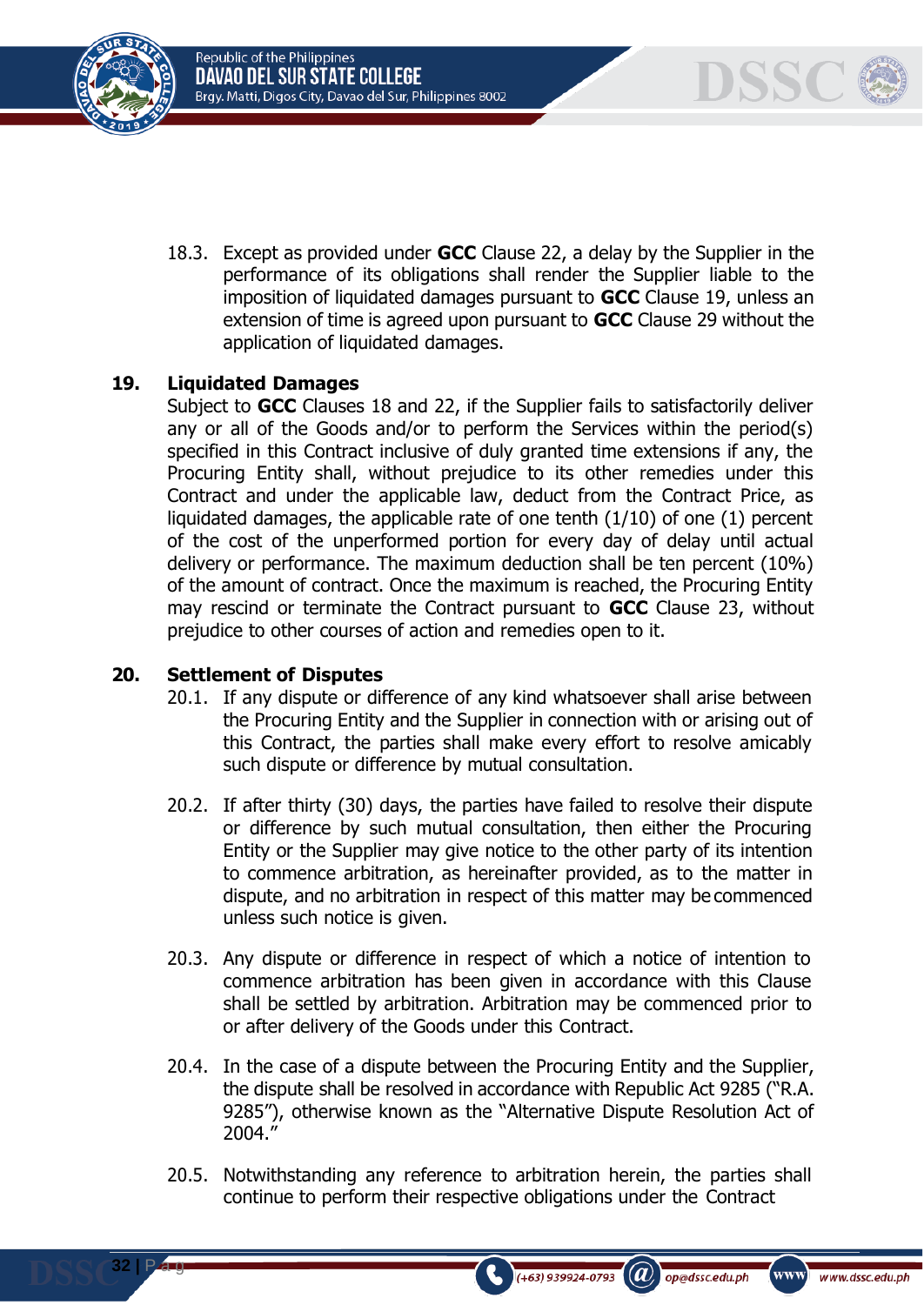



unless they otherwise agree; and the Procuring Entity shall pay the Supplier any monies due the Supplier.

# **21. Liability of the Supplier**

- 21.1. The Supplier's liability under this Contract shall be as provided by the laws of the Republic of the Philippines, subject to additional provisions, if any, set forth in the **SCC**.
- 21.2. Except in cases of criminal negligence or willful misconduct, and in the case of infringement of patent rights, if applicable, the aggregate liability of the Supplier to the Procuring Entity shall not exceed the total Contract Price, provided that this limitation shall not apply to the cost of repairing or replacing defective equipment.

## **22. Force Majeure**

- 22.1. The Supplier shall not be liable for forfeiture of its performance security, liquidated damages, or termination for default if and to the extent that the Supplier's delay in performance or other failure to perform its obligations under the Contract is the result of a force majeure.
- 22.2. For purposes of this Contract the terms "force majeure" and "fortuitous event" may be used interchangeably. In this regard, a fortuitous event or force majeure shall be interpreted to mean an event which the Supplier could not have foreseen, or which though foreseen, was inevitable. It shall not include ordinary unfavorable weather conditions; and any other cause the effects of which could have been avoided with the exercise of reasonable diligence by the Supplier. Such events may include, but not limited to, acts of the Procuring Entity in its sovereign capacity, wars or revolutions, fires, floods, epidemics, quarantine restrictions, and freight embargoes.
- 22.3. If a force majeure situation arises, the Supplier shall promptly notify the Procuring Entity in writing of such condition and the cause thereof. Unless otherwise directed by the Procuring Entity in writing, the Supplier shall continue to perform its obligations under the Contract as far as is reasonably practical, and shall seek all reasonable alternative means for performance not prevented by the force majeure.

## **23. Termination for Default**

**33 |** P a g

23.1. The Procuring Entity shall terminate this Contract for default when any of the following conditions attends its implementation:

 $(a)$ 

op@dssc.edu.ph

 $(+63)$  939924-0793

www)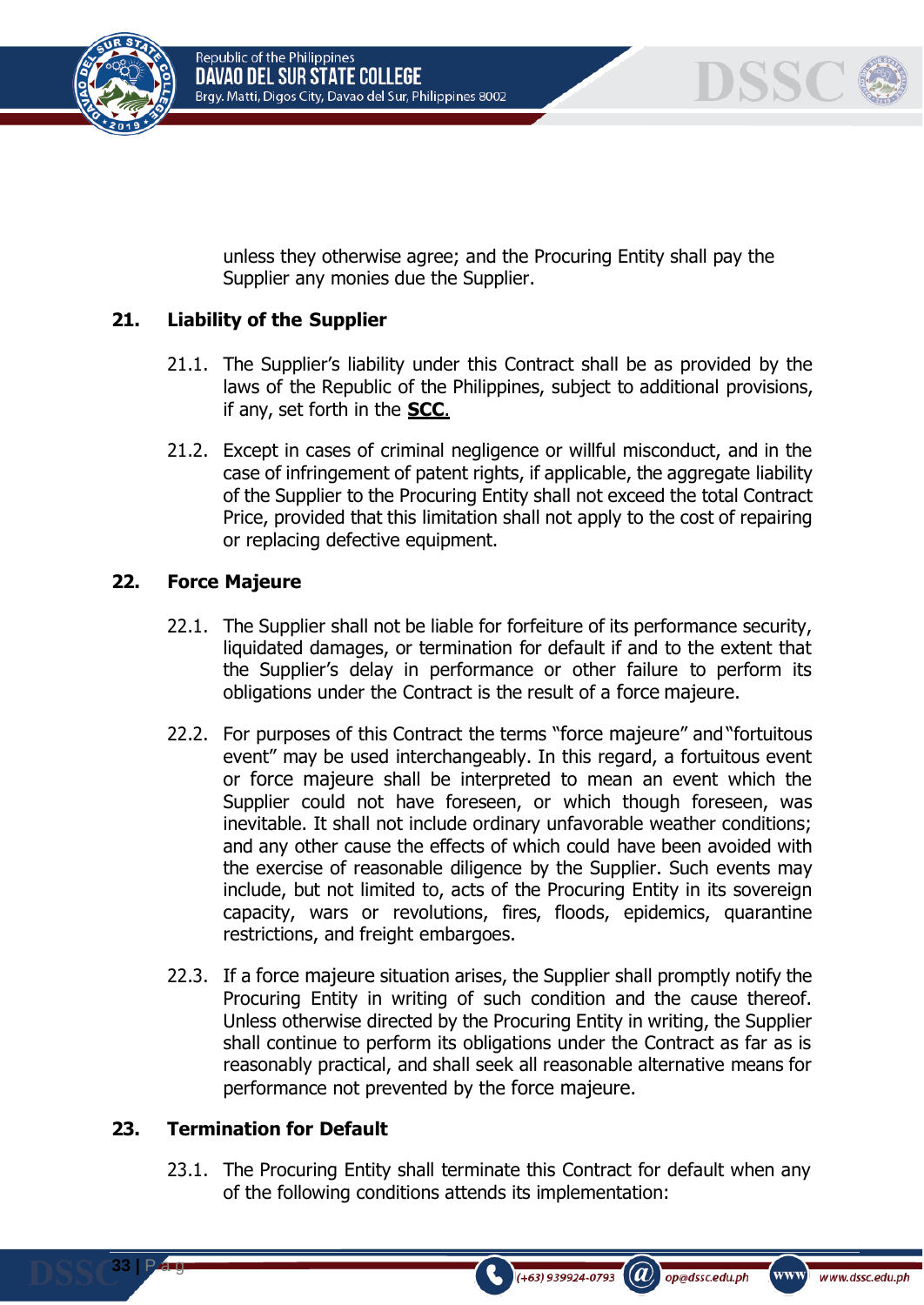



- **(a)** Outside of force majeure, the Supplier fails to deliver or perform any or all of the Goods within the period(s) specified in the contract, or within any extension thereof granted by the Procuring Entity pursuant to a request made by the Supplier prior to the delay, and such failure amounts to at least ten percent (10%) of the contact price;
- **(b)** As a result of force majeure, the Supplier is unable to deliver or perform any or all of the Goods, amounting to at least ten percent (10%) of the contract price, for a period of not less than sixty (60) calendar days after receipt of the notice from the Procuring Entity stating that the circumstance of force majeure is deemed to have ceased; or
- **(c)** The Supplier fails to perform any other obligation under the Contract.
- 23.2. In the event the Procuring Entity terminates this Contract in whole or in part, for any of the reasons provided under **GCC** Clauses 23 to 26, the Procuring Entity may procure, upon such terms and in such manner as it deems appropriate, Goods or Services similar to those undelivered, and the Supplier shall be liable to the Procuring Entity for any excess costs for such similar Goods or Services. However, the Supplier shall continue performance of this Contract to the extent not terminated.
- 23.3. In case the delay in the delivery of the Goods and/or performance of the Services exceeds a time duration equivalent to ten percent (10%) of the specified contract time plus any time extension duly granted to the Supplier, the Procuring Entity may terminate this Contract, forfeit the Supplier's performance security and award the same to a qualified Supplier.

# **24. Termination for Insolvency**

The Procuring Entity shall terminate this Contract if the Supplier is declared bankrupt or insolvent as determined with finality by a court of competent jurisdiction. In this event, termination will be without compensation to the Supplier, provided that such termination will not prejudice or affect any right of action or remedy which has accrued or will accrue thereafter to the Procuring Entity and/or the Supplier.

## **25. Termination for Convenience**

**34 |** P a g

25.1. The Procuring Entity may terminate this Contract, in whole or in part, at any time for its convenience. The HoPE may terminate a contract for the convenience of the Government if he has determined the existence

 $(a)$ 

op@dssc.edu.ph

 $(+63)$  939924-0793

www)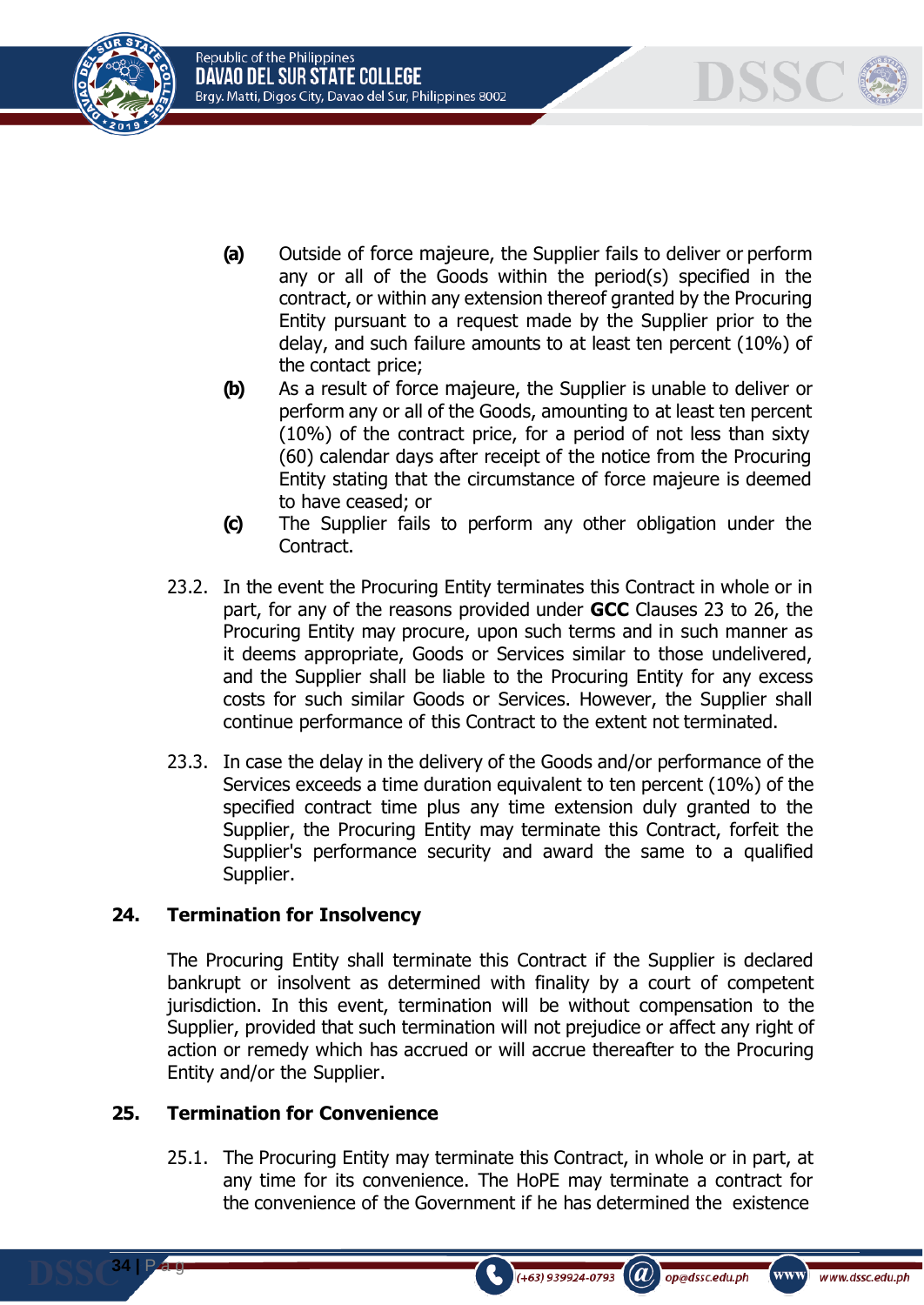



of conditions that make Project Implementation economically, financially or technically impractical and/or unnecessary, such as, but not limited to, fortuitous event(s) or changes in law and national government policies.

- 25.2. The Goods that have been delivered and/or performed or are ready for delivery or performance within thirty (30) calendar days after the Supplier's receipt of Notice to Terminate shall be accepted by the Procuring Entity at the contract terms and prices. For Goods not yet performed and/or ready for delivery, the Procuring Entity may elect:
	- **(a)** to have any portion delivered and/or performed and paid at the contract terms and prices; and/or
	- **(b)** to cancel the remainder and pay to the Supplier an agreed amount for partially completed and/or performed goods and for materials and parts previously procured by the Supplier.
- 25.3. If the Supplier suffers loss in its initial performance of the terminated contract, such as purchase of raw materials for goods specially manufactured for the Procuring Entity which cannot be sold in open market, it shall be allowed to recover partially from this Contract, on a quantum meruit basis. Before recovery may be made, the fact of loss must be established under oath by the Supplier to the satisfaction of the Procuring Entity before recovery may be made.

# **26. Termination for Unlawful Acts**

- 26.1. The Procuring Entity may terminate this Contract in case it is determined prima facie that the Supplier has engaged, before or during the implementation of this Contract, in unlawful deeds and behaviors relative to contract acquisition and implementation. Unlawful acts include, but are not limited to, the following:
	- **(a)** Corrupt, fraudulent, and coercive practices as defined in **IIS** Clause 3.1(a);
	- **(b)** Drawing up or using forged documents;
	- **(c)** Using adulterated materials, means or methods, or engaging in production contrary to rules of science or the trade; and

 $(+63)$  939924-0793

 $\mathcal{L}(\boldsymbol{a})$ 

op@dssc.edu.ph

www)

www.dssc.edu.ph

**(d)** Any other act analogous to the foregoing.

# **27. Procedures for Termination of Contract**

**35 |** P a g

e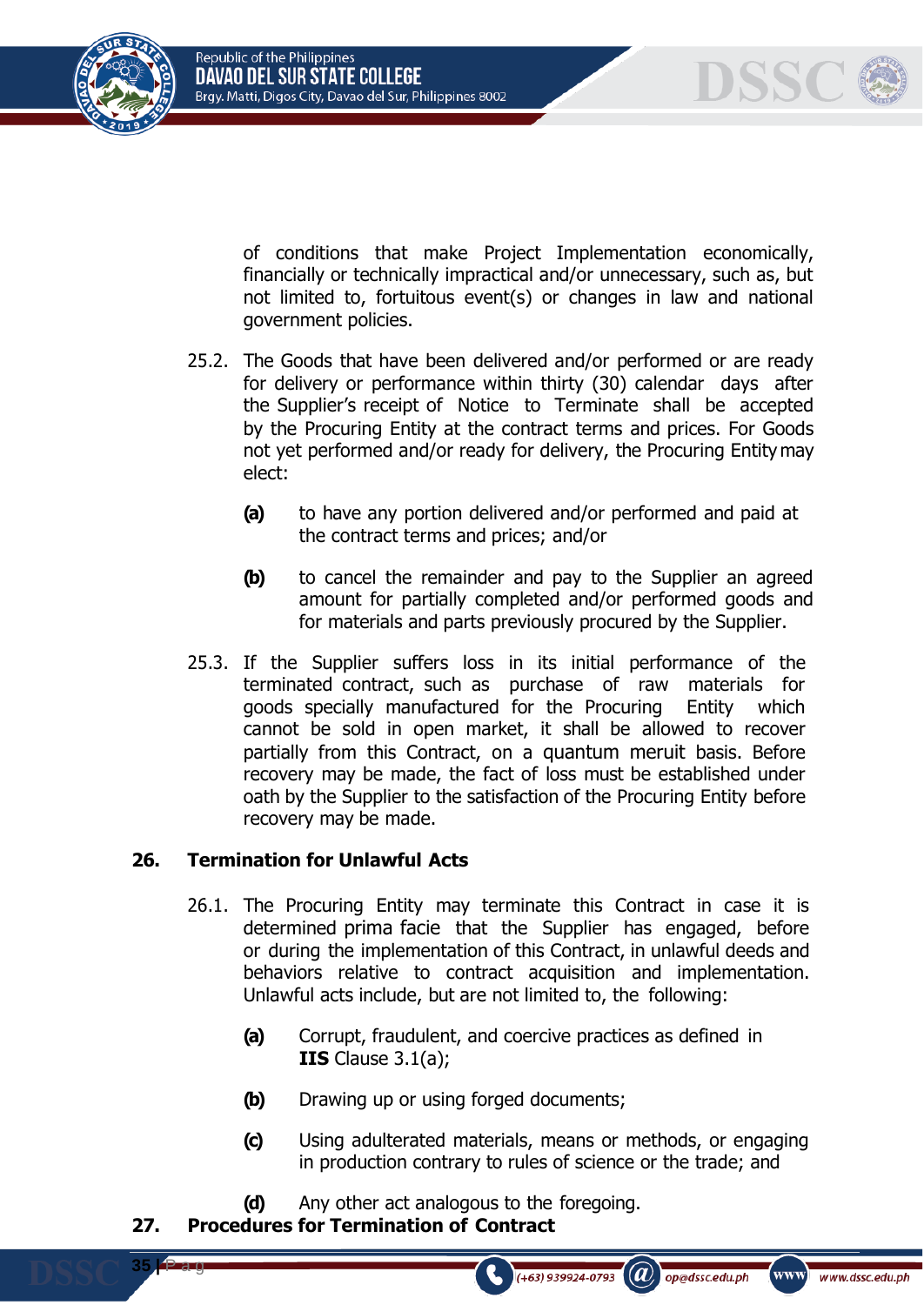

**36 |** P a g

e



- 27.1. The following provisions shall govern the procedures for termination of this Contract:
	- **(a)** Upon receipt of a written report of acts or causes which may constitute ground(s) for termination as aforementioned, or upon its own initiative, the Implementing Unit shall, within a period of seven (7) calendar days, verify the existence of such ground(s) and cause the execution of a Verified Report, with all relevant evidence attached;
	- **(b)** Upon recommendation by the Implementing Unit, the HoPE shall terminate this Contract only by a written notice to the Supplier conveying the termination of this Contract. The notice shall state:
		- (i) that this Contract is being terminated for any of the ground(s) afore-mentioned, and a statement of the acts that constitute the ground(s) constituting the same;
		- $(i)$  the extent of termination, whether in whole or in part;
		- (ii) an instruction to the Supplier to show cause as to why this Contract should not be terminated; and
		- $(w)$  special instructions of the Procuring Entity, if any.
	- **(c)** The Notice to Terminate shall be accompanied by a copy of the Verified Report;
	- **(d)** Within a period of seven (7) calendar days from receipt of the Notice of Termination, the Supplier shall submit to the HoPE a verified position paper stating why this Contract should not be terminated. If the Supplier fails to show cause after the lapse of the seven (7) day period, either by inaction or by default, the HoPE shall issue an order terminating this Contract;
	- **(e)** The Procuring Entity may, at any time before receipt of the Supplier's verified position paper described in item (d) above withdraw the Notice to Terminate if it is determined that certain items or works subject of the notice had been completed, delivered, or performed before the Supplier's receipt of the notice;
	- **(f)** Within a non-extendible period of ten (10) calendar days from receipt of the verified position paper, the HoPE shall decide whether or not to terminate this Contract. It shall serve a written notice to the Supplier of its decision and, unless otherwise

 $(+63)$  939924-0793

 $(a)$ 

op@dssc.edu.ph

www)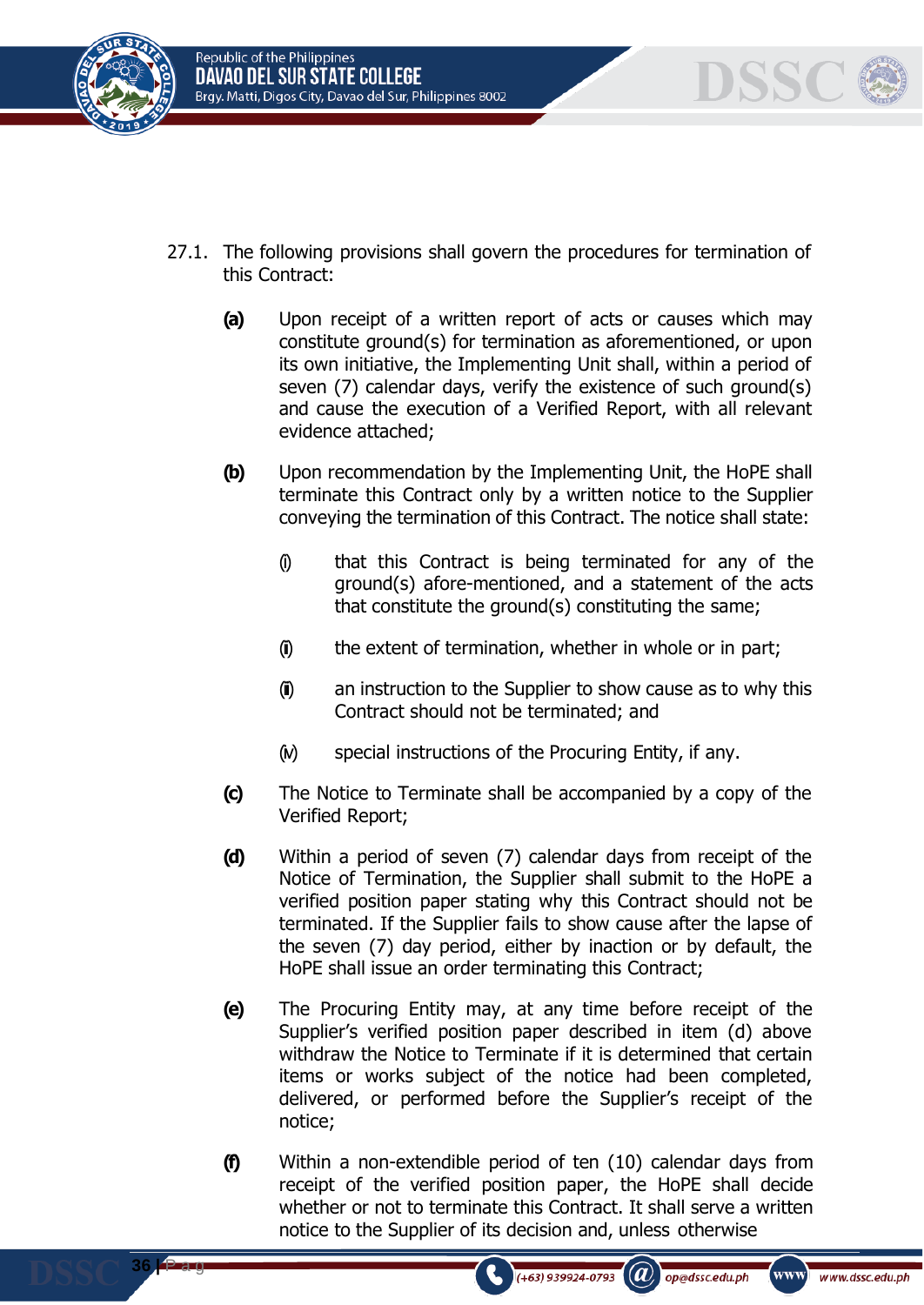



provided, this Contract is deemed terminated from receipt of the Supplier of the notice of decision. The termination shall only be based on the ground(s) stated in the Notice to Terminate;

- **(g)** The HoPE may create a Contract Termination Review Committee (CTRC) to assist him in the discharge of this function. All decisions recommended by the CTRC shall be subject to the approval of the HoPE; and
- **(h)** The Supplier must serve a written notice to the Procuring Entity of its intention to terminate the contract at least thirty (30) calendar days before its intended termination. The Contract is deemed terminated if it is not resumed in thirty (30) calendar days after the receipt of such notice by the Procuring Entity.

# **28. Assignment of Rights**

The Supplier shall not assign his rights or obligations under this Contract, in whole or in part, except with the Procuring Entity's prior written consent.

# **29. Contract Amendment**

Subject to applicable laws, no variation in or modification of the terms of this Contract shall be made except by written amendment signed by the parties.

# **30. Application**

 $P \in$ 

These General Conditions shall apply to the extent that they are not superseded by provisions of other parts of this Contract.

 $(a)$ 

op@dssc.edu.ph

 $(+63)$  939924-0793

www)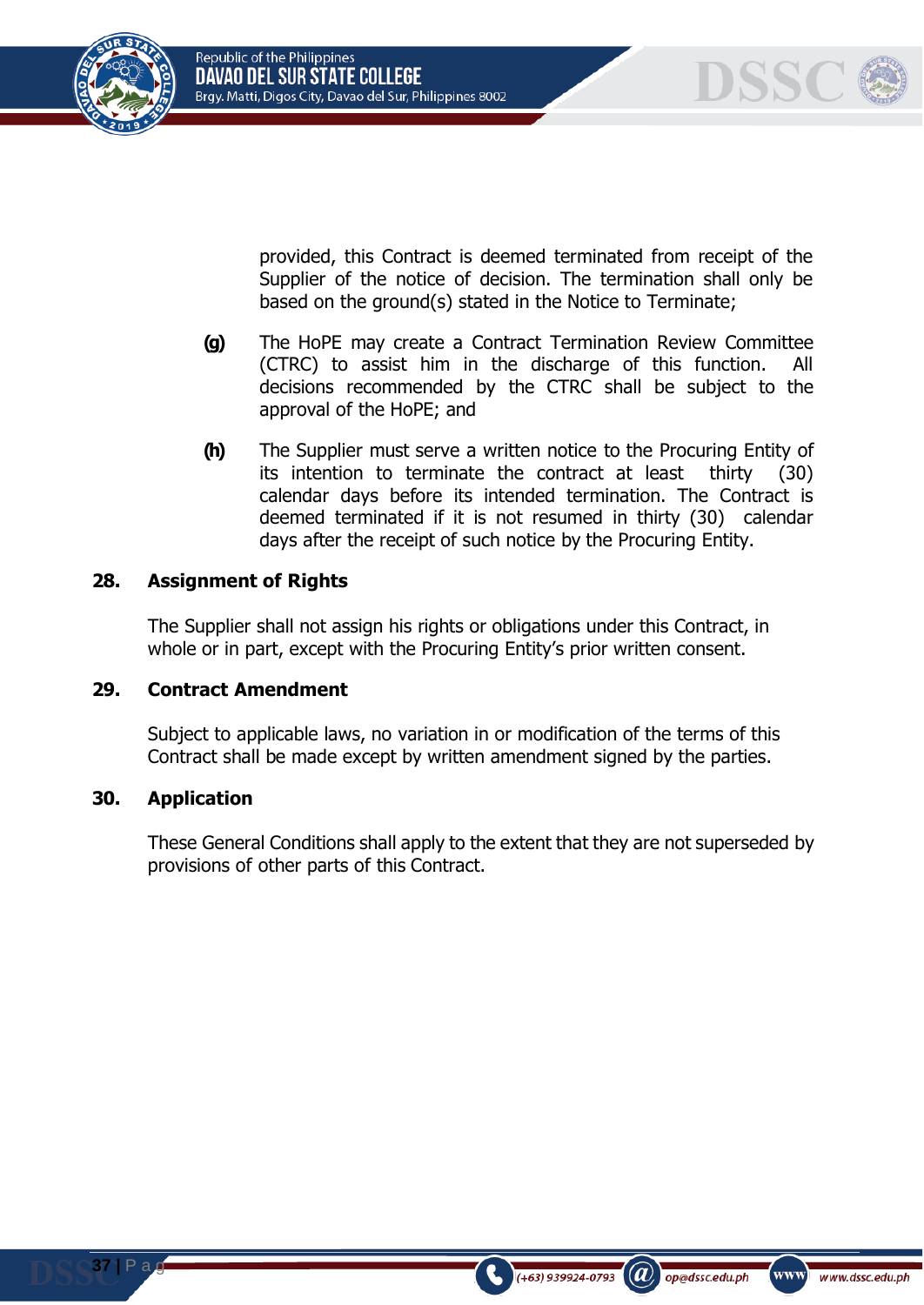



# **Section V. Special Conditions of Contract (SCC)**

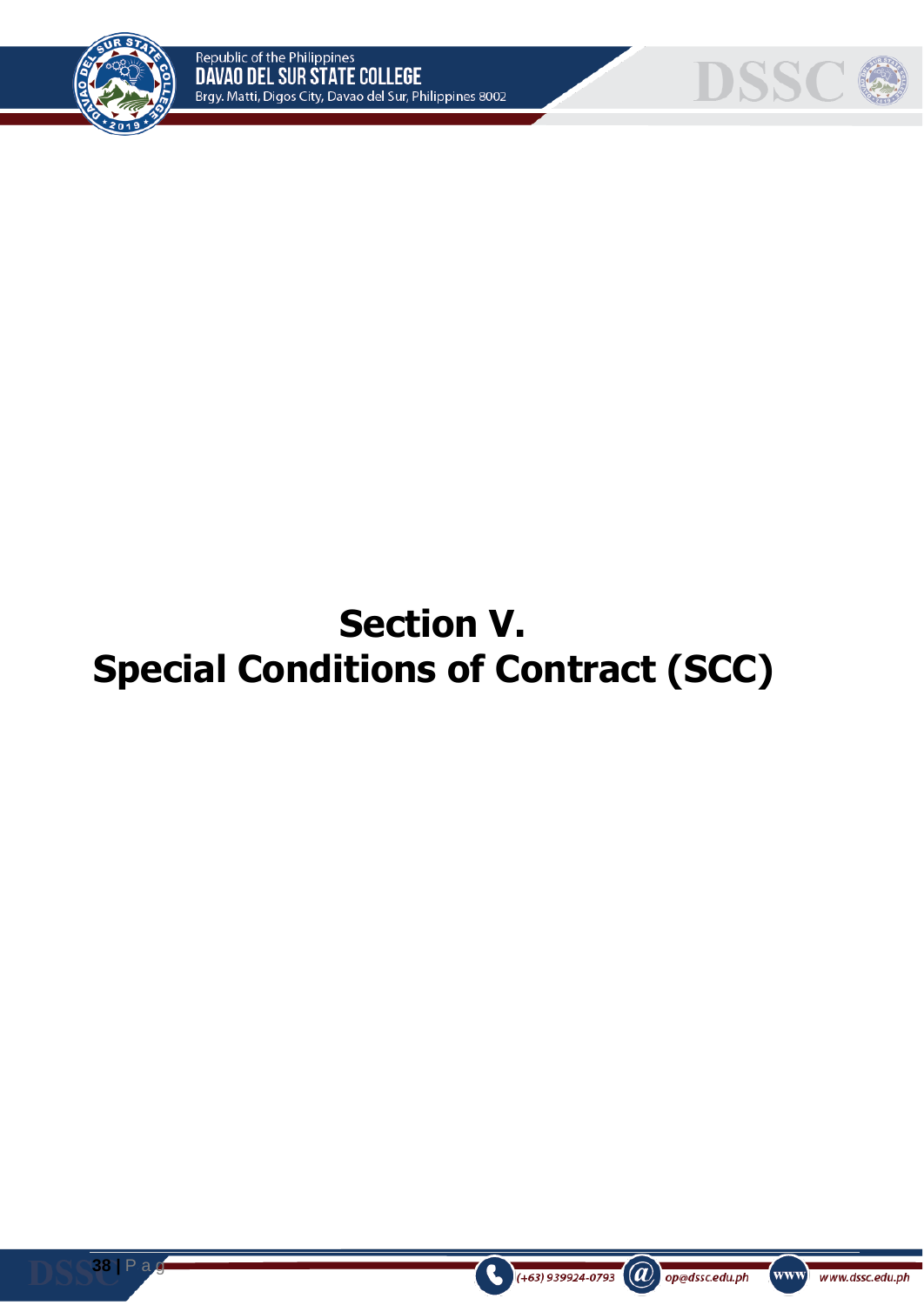



# **Special Conditions of Contract**

| <b>GCC</b><br><b>Clause</b> |                                                                                                                                                                                                                                                                                                                                                                                                                                                                                                                                                                                                                                                                                                                                                                                                                                                                                          |
|-----------------------------|------------------------------------------------------------------------------------------------------------------------------------------------------------------------------------------------------------------------------------------------------------------------------------------------------------------------------------------------------------------------------------------------------------------------------------------------------------------------------------------------------------------------------------------------------------------------------------------------------------------------------------------------------------------------------------------------------------------------------------------------------------------------------------------------------------------------------------------------------------------------------------------|
| 1.1(g)                      | The Procuring<br>Entity is DAVAO DEL SUR STATE COLLEGE.                                                                                                                                                                                                                                                                                                                                                                                                                                                                                                                                                                                                                                                                                                                                                                                                                                  |
| 1.1(i)                      | The Supplier is [to be inserted at the time of contract award].                                                                                                                                                                                                                                                                                                                                                                                                                                                                                                                                                                                                                                                                                                                                                                                                                          |
| 1.1(j)                      | The Funding Source is from the Fund 164<br>in the amount of Pesos: FOUR MILLION TWO HUNDRED THOUSAND PESOS<br>(P4, 200, 000.00).                                                                                                                                                                                                                                                                                                                                                                                                                                                                                                                                                                                                                                                                                                                                                         |
| 1.1(k)                      | DAVAO DEL SUR STATE COLLEGE, Matti,<br>The<br><b>Site</b><br>Project<br>is<br>Digos City, Davao del Sur.                                                                                                                                                                                                                                                                                                                                                                                                                                                                                                                                                                                                                                                                                                                                                                                 |
| 2.1                         | No further instructions.                                                                                                                                                                                                                                                                                                                                                                                                                                                                                                                                                                                                                                                                                                                                                                                                                                                                 |
| 5.1                         | The Procuring Entity's addressee, address and contact person for<br>Notices is:                                                                                                                                                                                                                                                                                                                                                                                                                                                                                                                                                                                                                                                                                                                                                                                                          |
|                             | THE DSSC BAC SECRETARIAT                                                                                                                                                                                                                                                                                                                                                                                                                                                                                                                                                                                                                                                                                                                                                                                                                                                                 |
|                             | Davao del Sur State College                                                                                                                                                                                                                                                                                                                                                                                                                                                                                                                                                                                                                                                                                                                                                                                                                                                              |
|                             | Matti, Digos City, Davao del Sur                                                                                                                                                                                                                                                                                                                                                                                                                                                                                                                                                                                                                                                                                                                                                                                                                                                         |
|                             | Contact No. 09482707001                                                                                                                                                                                                                                                                                                                                                                                                                                                                                                                                                                                                                                                                                                                                                                                                                                                                  |
| 6.2                         | Delivery and Documents -<br>For purposes of the Contract, "EXW," "FOB," "FCA," "CIF," "CIP," "DDP" and<br>other trade terms used to describe the obligations of the parties shall have the<br>meanings assigned to them by the current edition of INCOTERMS published<br>by the International Chamber of Commerce, Paris. The Delivery terms of this<br>Contract shall be as follows:<br>For Goods Supplied from Abroad, state "The delivery terms applicable to the<br>Contract are DDP delivered [insert place of destination]. In accordance with<br><b>INCOTERMS."</b><br>For Goods Supplied from Within the Philippines, state "The delivery terms<br>applicable to this Contract are delivered [insert place of destination]. Risk and<br>title will pass from the Supplier to the Procuring Entity upon receipt and final<br>acceptance of the Goods at their final destination." |

 $\bigodot$  (+63) 939924-0793 (a) op@dssc.edu.ph

www www.dssc.edu.ph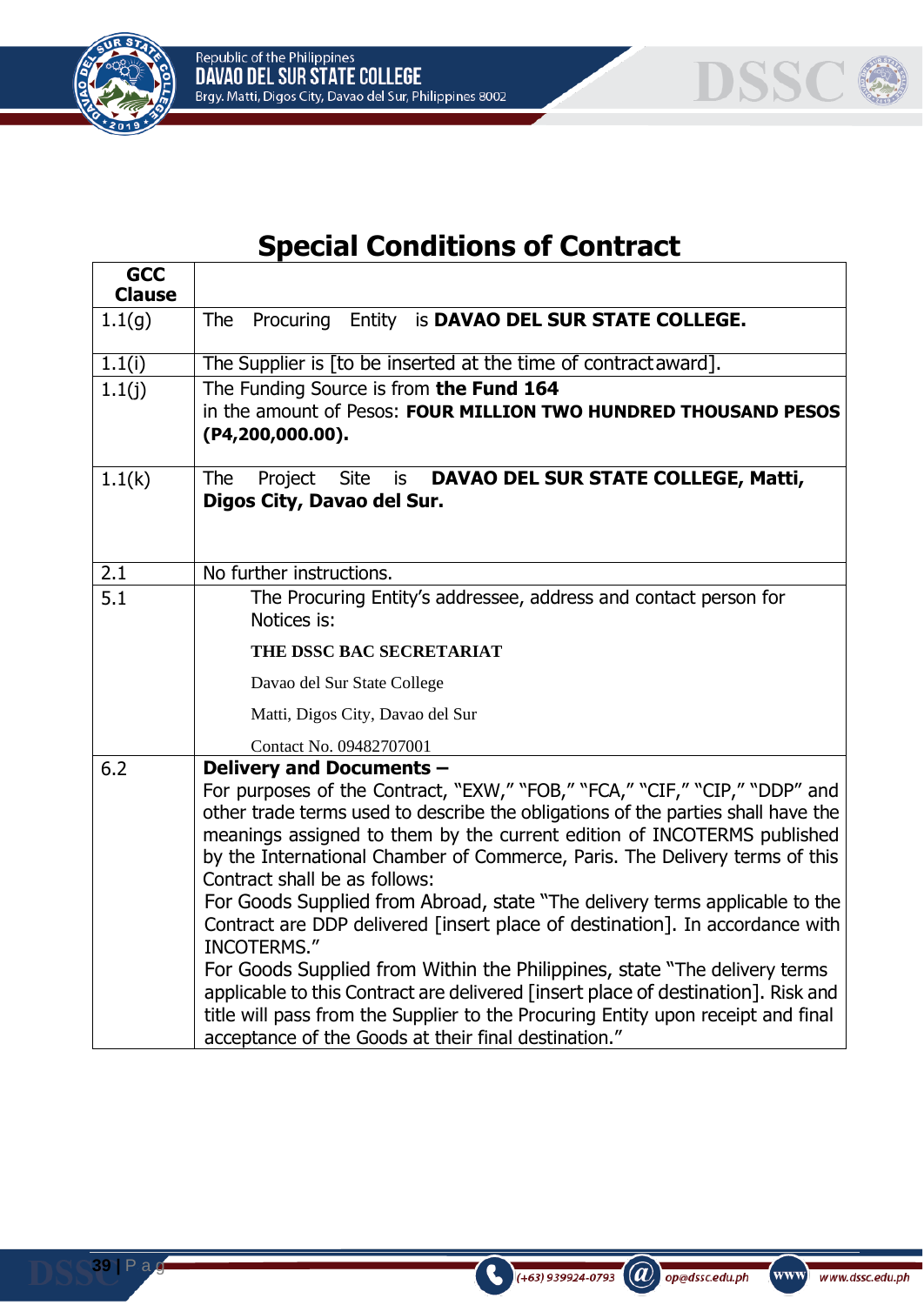**DSSC** 



|                                                                               | Delivery of the Goods shall be made by the Supplier in accordance with the terms<br>specified in Section VI. Schedule of Requirements. The details of shipping          |  |  |  |  |  |
|-------------------------------------------------------------------------------|-------------------------------------------------------------------------------------------------------------------------------------------------------------------------|--|--|--|--|--|
| and/or other documents to be furnished by the Supplier are as follows:        |                                                                                                                                                                         |  |  |  |  |  |
|                                                                               | For Goods supplied from within the Philippines:                                                                                                                         |  |  |  |  |  |
| Upon delivery of the Goods to the Project Site, the Supplier shall notify the |                                                                                                                                                                         |  |  |  |  |  |
|                                                                               | Procuring Entity and present the following documents to the Procuring Entity: (i)                                                                                       |  |  |  |  |  |
|                                                                               | Original and four copies of the Supplier's invoice showing Goods'                                                                                                       |  |  |  |  |  |
|                                                                               | description, quantity, unit price, and total amount;                                                                                                                    |  |  |  |  |  |
| $\left( 0 \right)$                                                            | Original and four copies delivery receipt/note, railway receipt, or truck                                                                                               |  |  |  |  |  |
|                                                                               | receipt;                                                                                                                                                                |  |  |  |  |  |
| $\left( \tilde{\mathbf{I}} \right)$                                           | Original Supplier's factory inspection report;                                                                                                                          |  |  |  |  |  |
| (M)                                                                           | Original and four copies of the Manufacturer's and/or Supplier's                                                                                                        |  |  |  |  |  |
|                                                                               | warranty certificate;                                                                                                                                                   |  |  |  |  |  |
| $(\vee)$                                                                      | Original and four copies of the certificate of origin (for imported Goods); (vi)                                                                                        |  |  |  |  |  |
|                                                                               | Delivery receipt detailing number and description of items received                                                                                                     |  |  |  |  |  |
|                                                                               | signed by the authorized receiving personnel;                                                                                                                           |  |  |  |  |  |
| $(\vec{M})$                                                                   | Certificate of Acceptance/Inspection Report signed by the Procuring                                                                                                     |  |  |  |  |  |
|                                                                               | Entity's representative at the Project Site; and                                                                                                                        |  |  |  |  |  |
| (WI)                                                                          | Four copies of the Invoice Receipt for Property signed by the Procuring                                                                                                 |  |  |  |  |  |
|                                                                               | Entity's representative at the Project Site.                                                                                                                            |  |  |  |  |  |
|                                                                               | For Goods supplied from abroad:                                                                                                                                         |  |  |  |  |  |
|                                                                               | Upon shipment, the Supplier shall notify the Procuring Entity and the insurance                                                                                         |  |  |  |  |  |
|                                                                               | company by cable the full details of the shipment, including Contract Number,                                                                                           |  |  |  |  |  |
|                                                                               | description of the Goods, quantity, vessel, bill of lading number and date, port of                                                                                     |  |  |  |  |  |
|                                                                               | loading, date of shipment, port of discharge etc. Upon delivery to the Project Site, the                                                                                |  |  |  |  |  |
|                                                                               | Supplier shall notify the Procuring Entity and present the following documents as<br>applicable with the documentary requirements of any letter of credit issued taking |  |  |  |  |  |
| precedence:                                                                   |                                                                                                                                                                         |  |  |  |  |  |
| (i)                                                                           | Original and four copies of the Supplier's invoice showing Goods'                                                                                                       |  |  |  |  |  |
|                                                                               | description, quantity, unit price, and total amount;                                                                                                                    |  |  |  |  |  |
| (ii)                                                                          | Original and four copies of the negotiable, clean shipped on board bill of                                                                                              |  |  |  |  |  |
|                                                                               | lading marked "freight pre-paid" and five copies of the non-negotiable                                                                                                  |  |  |  |  |  |
|                                                                               | bill of lading;                                                                                                                                                         |  |  |  |  |  |
| (iii)                                                                         | Original Supplier's factory inspection report;                                                                                                                          |  |  |  |  |  |
| (iv)                                                                          | Original and four copies of the Manufacturer's and/or Supplier's                                                                                                        |  |  |  |  |  |
|                                                                               | warranty certificate;                                                                                                                                                   |  |  |  |  |  |
| (v)                                                                           | Original and four copies of the certificate of origin (for imported Goods); (vi)                                                                                        |  |  |  |  |  |
|                                                                               | Delivery receipt detailing number and description of items received                                                                                                     |  |  |  |  |  |
|                                                                               | signed by the Procuring Entity's representative at the Project Site; (vii)                                                                                              |  |  |  |  |  |
|                                                                               | Certificate of Acceptance/Inspection Report signed by the Procuring                                                                                                     |  |  |  |  |  |
|                                                                               | Entity's representative at the Project Site; and                                                                                                                        |  |  |  |  |  |
| (viii)                                                                        | Four copies of the Invoice Receipt for Property signed by the Procuring                                                                                                 |  |  |  |  |  |
|                                                                               | Entity's representative at the Project Site.                                                                                                                            |  |  |  |  |  |
|                                                                               |                                                                                                                                                                         |  |  |  |  |  |

 $\bigcirc$  (+63) 939924-0793 (a) op@dssc.edu.ph

www)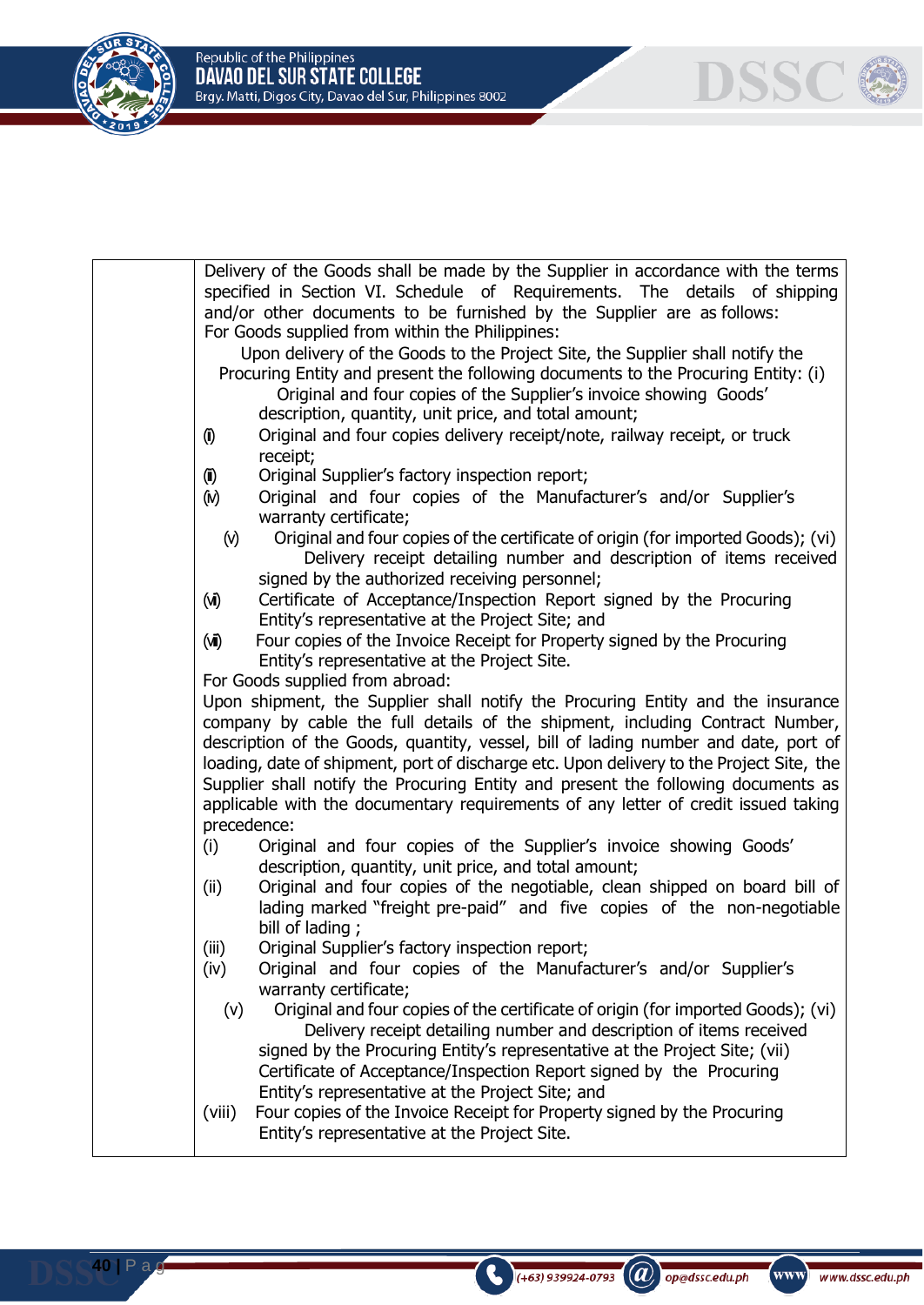

**41 |** P a g e

| For purposes of this Clause the Procuring Entity's Representative at the Project Site is<br>[insert name(s)].                                                                                                                                                                                                                                                                                                                        |
|--------------------------------------------------------------------------------------------------------------------------------------------------------------------------------------------------------------------------------------------------------------------------------------------------------------------------------------------------------------------------------------------------------------------------------------|
| <b>Incidental Services -</b>                                                                                                                                                                                                                                                                                                                                                                                                         |
| The Supplier is required to provide all of the following services,<br>including<br>additional services, if any, specified in Section VI. Schedule of Requirements: Select<br>appropriate requirements and delete the rest.                                                                                                                                                                                                           |
| Furnishing of a detailed operations and maintenance manual for each<br>(a)<br>appropriate unit of the supplied Goods; and                                                                                                                                                                                                                                                                                                            |
| Performance or supervision or maintenance and/or repair of the<br>(b)<br>supplied Goods, for a period of time agreed by the parties, provided that<br>this service shall not relieve the Supplier of any warranty obligations<br>under this Contract.                                                                                                                                                                                |
| The Contract price for the Goods shall include the prices charged by the Supplier<br>for incidental services and shall not exceed the prevailing rates charged to other<br>parties by the Supplier for similar services.<br><b>Spare Parts-</b>                                                                                                                                                                                      |
| The Supplier is required to provide all of the following materials, notifications, and<br>information pertaining to spare parts manufactured or distributed by the Supplier:<br>Select appropriate requirements and delete the rest.                                                                                                                                                                                                 |
| Such spare parts as the Procuring Entity may elect to purchase from the<br>(a)<br>Supplier, provided that this election shall not relieve the Supplier of any<br>warranty obligations under this Contract; and                                                                                                                                                                                                                       |
| In the event of termination of production of the spare parts:<br>(b)<br>advance notification to the Procuring Entity of the pending<br>а.<br>termination, in sufficient time to permit the Procuring Entity to<br>procure needed requirements; and                                                                                                                                                                                   |
| b.<br>following such termination, furnishing at no cost to the Procuring Entity,<br>the blueprints, drawings, and specifications of the spare parts, if<br>requested.                                                                                                                                                                                                                                                                |
| The spare parts required are listed in <b>TERMS OF REFERENCE</b> and the cost<br>thereof are included in the Contract Price                                                                                                                                                                                                                                                                                                          |
| The Supplier shall carry sufficient inventories to assure ex-stock supply of<br>consumable spares for the Goods for a period of [insert here the time period<br>specified. If not used insert time period of three times the warranty period]. Other<br>spare parts and components shall be supplied as promptly as possible, but in any<br>case within [insert appropriate time period] months of placing the order.<br>Packaging - |
| The Supplier shall provide such packaging of the Goods as is required to prevent<br>their damage or deterioration during transit to their final destination, as indicated in<br>this Contract. The packaging shall be sufficient to withstand, without limitation,<br>rough handling during transit and exposure to extreme temperatures, salt and<br>precipitation during transit, and open storage.                                |
|                                                                                                                                                                                                                                                                                                                                                                                                                                      |

 $\bigodot$  (+63) 939924-0793 (a) op@dssc.edu.ph

**DSSC**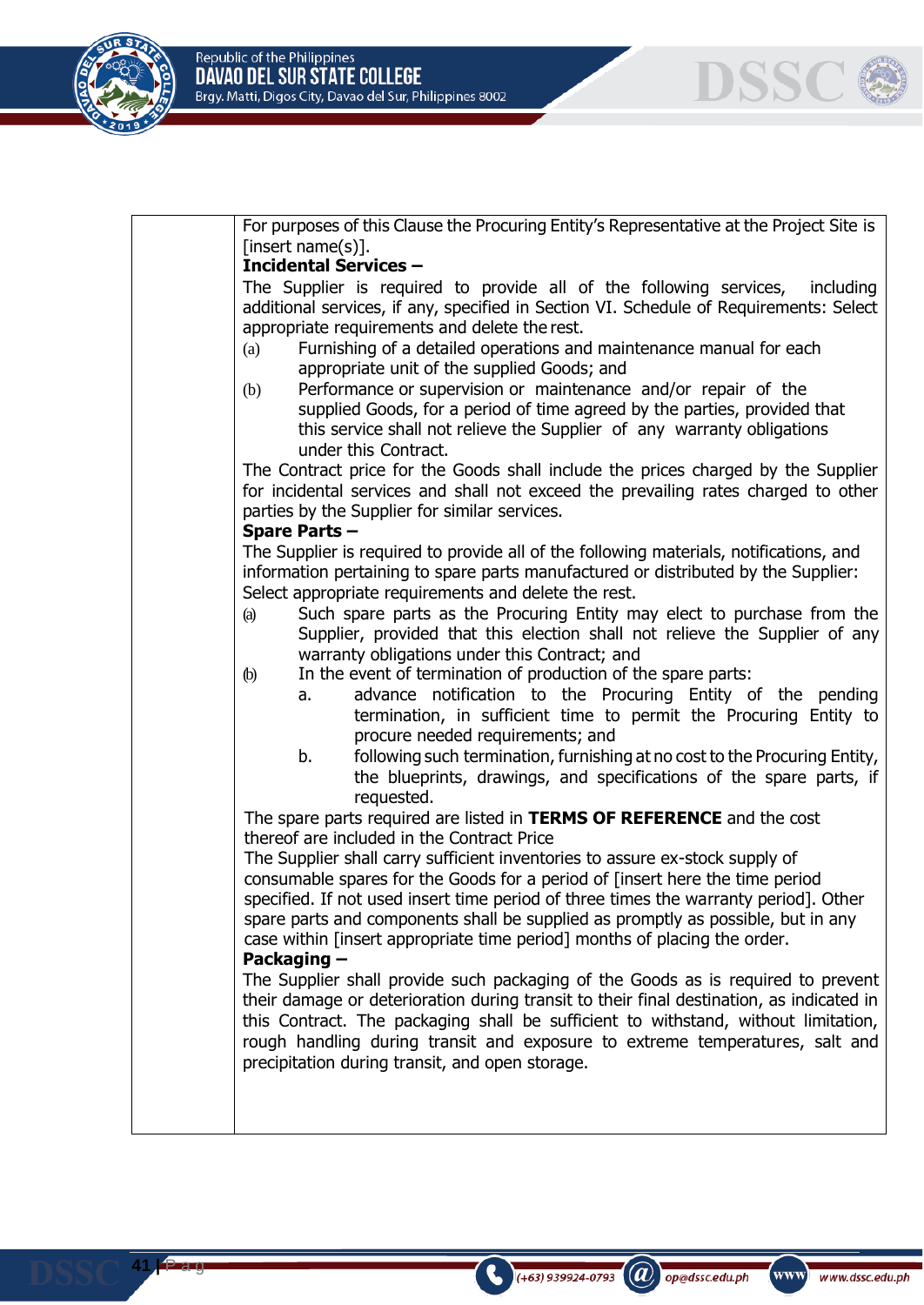

**42 |** P a g e

| Packaging case size and weights shall take<br>into<br>consideration,<br>where<br>appropriate, the remoteness of the GOODS' final destination and the absence of heavy       |
|-----------------------------------------------------------------------------------------------------------------------------------------------------------------------------|
| handling facilities at all points in transit.                                                                                                                               |
| The packaging, marking, and documentation within and outside the packages shall                                                                                             |
| comply strictly with such special requirements as shall be expressly provided for                                                                                           |
| in the Contract, including additional requirements, if any, specified below, and                                                                                            |
| in any subsequent instructions ordered by the Procuring Entity.                                                                                                             |
| The outer packaging must be clearly marked on at least four (4) sides as                                                                                                    |
| follows:                                                                                                                                                                    |
| Name of the Procuring Entity                                                                                                                                                |
| Name of the Supplier Contract                                                                                                                                               |
| Description                                                                                                                                                                 |
| <b>Final Destination</b>                                                                                                                                                    |
| Gross weight                                                                                                                                                                |
| Any special lifting instructions Any                                                                                                                                        |
| special handling instructions                                                                                                                                               |
| Any relevant HAZCHEM classifications                                                                                                                                        |
| A packaging list identifying the contents and quantities of the package is to be placed                                                                                     |
| on an accessible point of the outer packaging if practical. If not practical the packaging                                                                                  |
| list is to be placed inside the outer packaging but outside the secondary packaging.                                                                                        |
| Insurance $-$                                                                                                                                                               |
| The Goods supplied under this Contract shall be fully insured by the Supplier in a                                                                                          |
| freely convertible currency against loss or damage incidental to manufacture                                                                                                |
| or acquisition, transportation, storage, and delivery. The Goods remain at the risk                                                                                         |
| and title of the Supplier until their final acceptance by the Procuring Entity.                                                                                             |
| Transportation -                                                                                                                                                            |
| Where the Supplier is required under Contract to deliver the Goods CIF, CIP or DDP,                                                                                         |
| transport of the Goods to the port of destination or such other named place of<br>destination in the Philippines, as shall be specified in this Contract, shall be arranged |
| and paid for by the Supplier, and the cost thereof shall be included in the Contract                                                                                        |
| Price.                                                                                                                                                                      |
| Where the Supplier is required under this Contract to transport the Goods to a                                                                                              |
| specified place of destination within the Philippines, defined as the Project Site,                                                                                         |
| transport to such place of destination in the Philippines, including insurance                                                                                              |
| and storage, as shall be specified in this Contract, shall be arranged by the Supplier,                                                                                     |
| and related costs shall be included in the Contract Price. Where the Supplier is                                                                                            |
| required under Contract to deliver the Goods CIF, CIP or DDP, Goods are to be                                                                                               |
| transported on carriers of Philippine registry. In the event that no carrier of                                                                                             |
| Philippine registry is available, Goods may be shipped by a carrier which is not of                                                                                         |
| Philippine registry provided that the Supplier obtains and presents to the                                                                                                  |
| Procuring Entity certification to this effect from                                                                                                                          |
|                                                                                                                                                                             |
|                                                                                                                                                                             |
|                                                                                                                                                                             |
|                                                                                                                                                                             |
|                                                                                                                                                                             |

 $\bigodot$  (+63) 939924-0793 (a) op@dssc.edu.ph

(www)

www.dssc.edu.ph

**DSSC**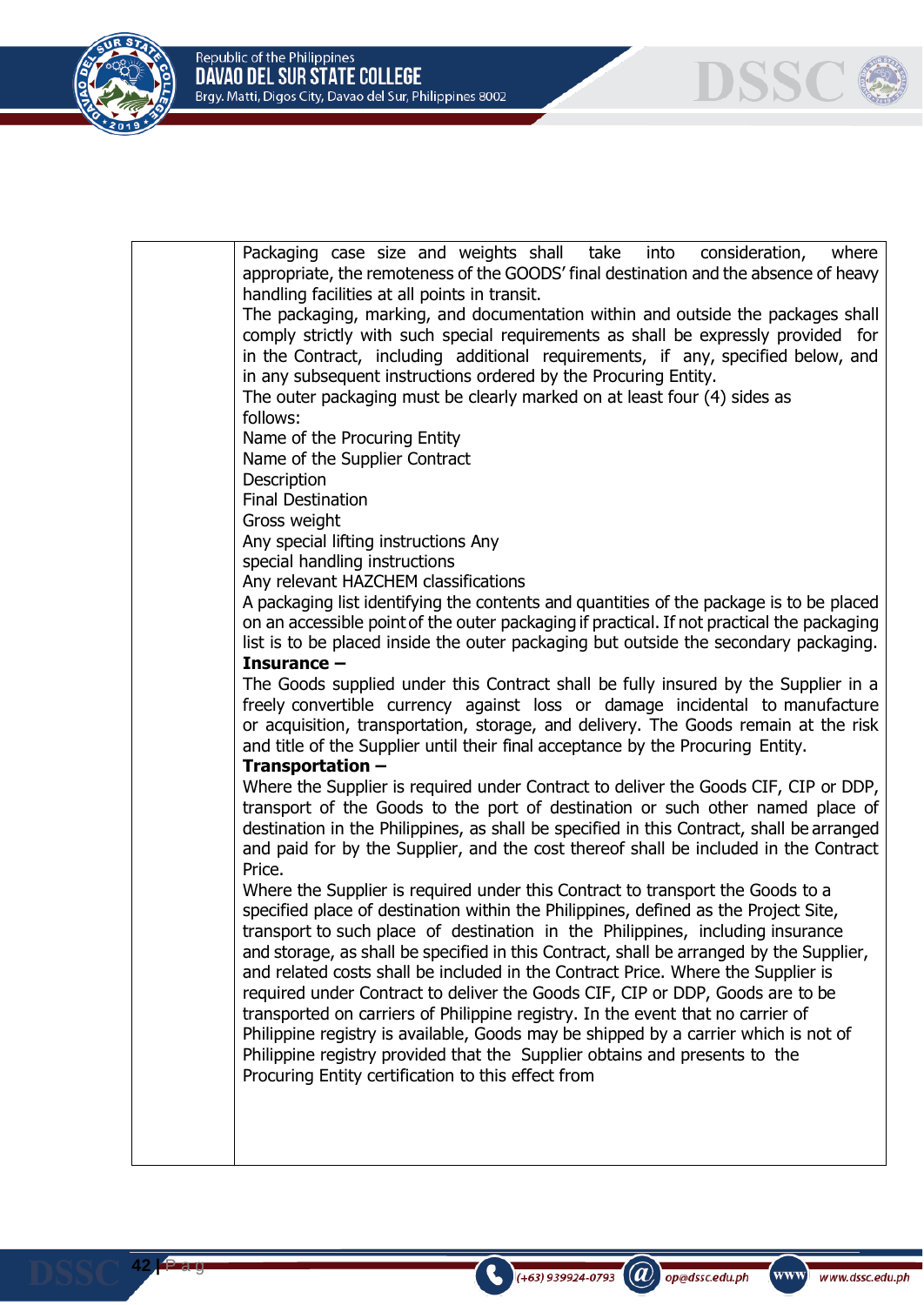

**43 |** P a g e

|         | the nearest Philippine consulate to the port of dispatch. In the event that<br>carriers of Philippine registry are available but their schedule delays the<br>Supplier in its performance of this Contract the period from when the Goods<br>were first ready for shipment and the actual date of shipment the period of<br>delay will be considered force majeure in accordance with GCC Clause 22.<br>The Procuring Entity accepts no liability for the damage of Goods during transit<br>other than those prescribed by INCOTERMS for DDP Deliveries. In the case of<br>Goods supplied from within the Philippines or supplied by domestic Suppliers<br>risk and title will not be deemed to have passed to the Procuring Entity until<br>their receipt and final acceptance at the final destination.<br><b>Patent Rights -</b><br>The Supplier shall indemnify the Procuring Entity against all third-party claims |
|---------|-------------------------------------------------------------------------------------------------------------------------------------------------------------------------------------------------------------------------------------------------------------------------------------------------------------------------------------------------------------------------------------------------------------------------------------------------------------------------------------------------------------------------------------------------------------------------------------------------------------------------------------------------------------------------------------------------------------------------------------------------------------------------------------------------------------------------------------------------------------------------------------------------------------------------|
|         | of infringement of patent, trademark, or industrial design rights arising from<br>use of the Goods or any part thereof.                                                                                                                                                                                                                                                                                                                                                                                                                                                                                                                                                                                                                                                                                                                                                                                                 |
| 10.4    | Not applicable.                                                                                                                                                                                                                                                                                                                                                                                                                                                                                                                                                                                                                                                                                                                                                                                                                                                                                                         |
| 10.5    | Payment using LC is not allowed.                                                                                                                                                                                                                                                                                                                                                                                                                                                                                                                                                                                                                                                                                                                                                                                                                                                                                        |
| 11.3    | Maintain the GCC Clause.                                                                                                                                                                                                                                                                                                                                                                                                                                                                                                                                                                                                                                                                                                                                                                                                                                                                                                |
| 13.4(c) | No further instructions                                                                                                                                                                                                                                                                                                                                                                                                                                                                                                                                                                                                                                                                                                                                                                                                                                                                                                 |
| 16.1    | All units will be subject to test-drive to determine the road-worthiness.<br>Bundled accessories will be properly inspected.                                                                                                                                                                                                                                                                                                                                                                                                                                                                                                                                                                                                                                                                                                                                                                                            |
| 17.3    | One (1) year after acceptance by the Procuring Entity of the delivered Goods.                                                                                                                                                                                                                                                                                                                                                                                                                                                                                                                                                                                                                                                                                                                                                                                                                                           |
| 17.4    | The period for correction of defects in the warranty period is: Please refer to<br>the TOR.                                                                                                                                                                                                                                                                                                                                                                                                                                                                                                                                                                                                                                                                                                                                                                                                                             |
| 21.1    | No additional provision.                                                                                                                                                                                                                                                                                                                                                                                                                                                                                                                                                                                                                                                                                                                                                                                                                                                                                                |



**DSSC**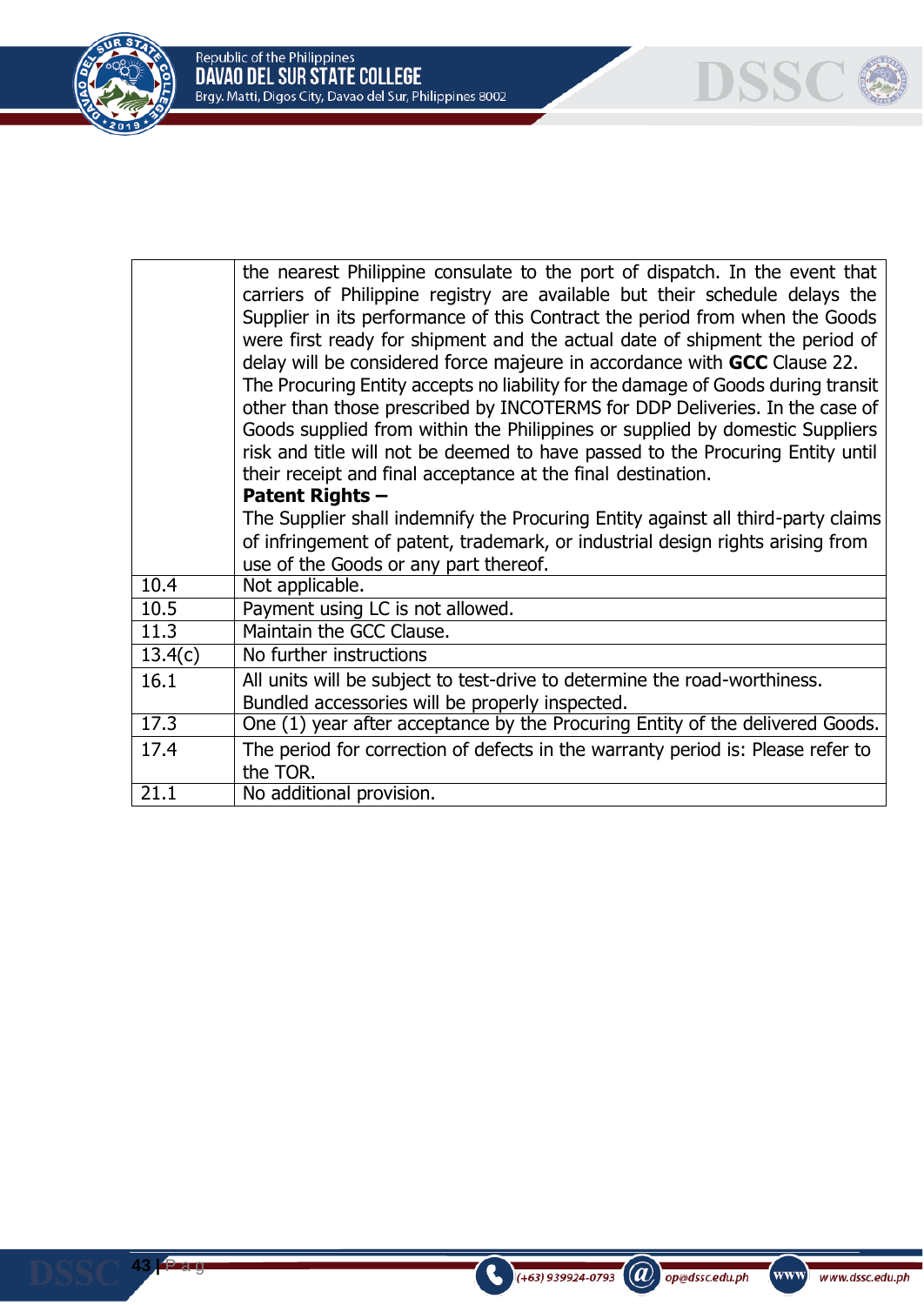

**44 |** P a g

e



# **Section VI. Schedule of Requirements**



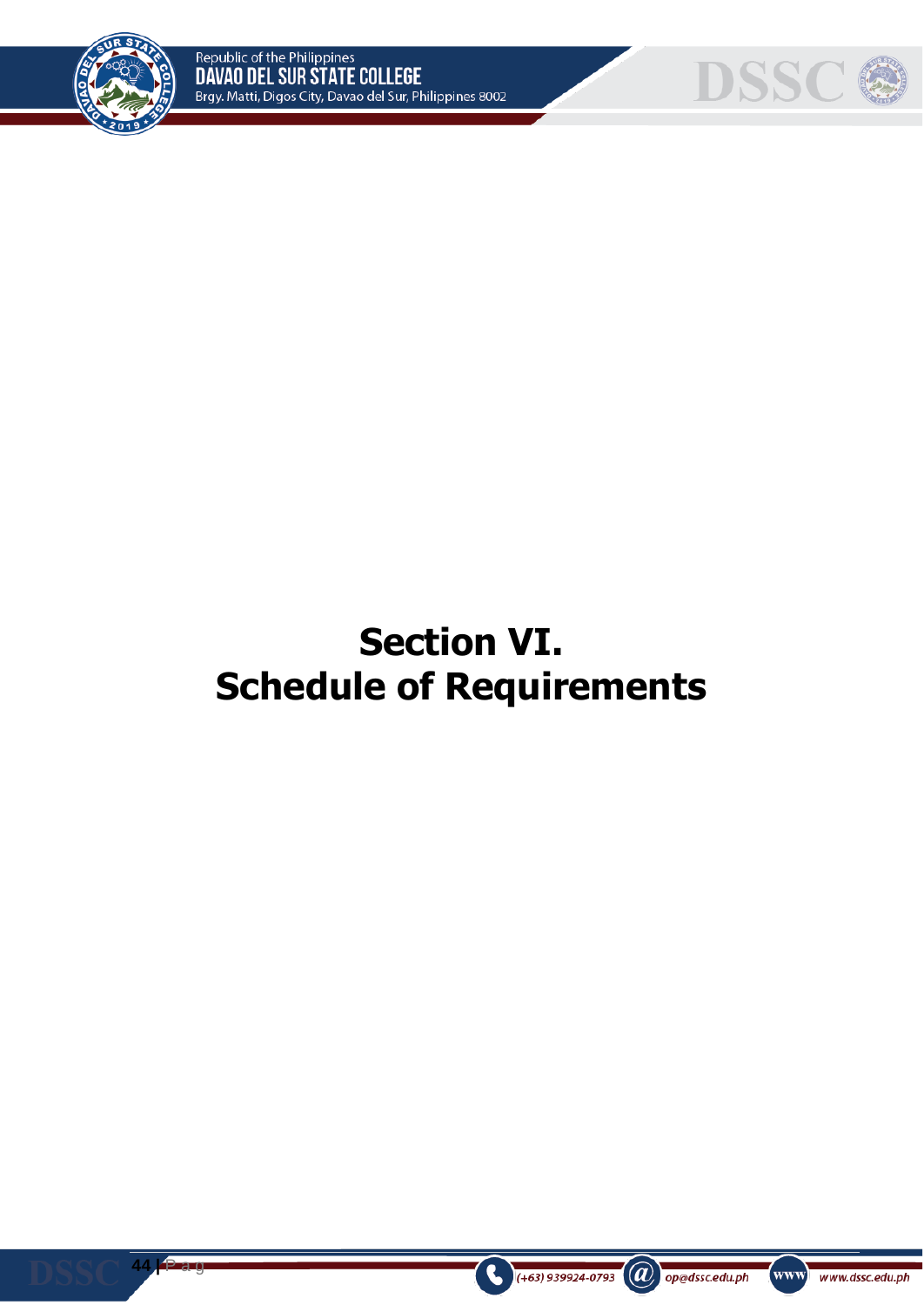

**45 |** P a g

e



# **SUPPLY AND DELIVERY OF VARIOUS MOTOR VEHICLES FOR THE ADMINISTRATIVE AND ACADEMIC SERVICES**

# **SCHEDULE OF REQUIREMENT**

The delivery schedule expressed as weeks/months stipulates hereafter a delivery date which is the date of delivery to the project site

| <b>Please</b><br><b>Check</b><br>Lot<br><b>Being</b><br><b>Bid</b> | Lot<br><b>No.:</b> | <b>Description</b>                                                              | <b>QTY</b>    | Delivered,<br><b>Weeks/Month</b><br>s |
|--------------------------------------------------------------------|--------------------|---------------------------------------------------------------------------------|---------------|---------------------------------------|
|                                                                    |                    | SUPPLY AND DELIVERY OF VARIOUS                                                  |               |                                       |
|                                                                    |                    | <b>MOTOR VEHICLES FOR THE</b><br>ADMINISTRATIVE AND ACADEMIC<br><b>SERVICES</b> |               |                                       |
|                                                                    |                    | One (1) Utility Passenger Van - Brand<br>New (at least 2020 model)              | <b>I UNIT</b> | 90 days upon receipt of<br>the NTP    |
|                                                                    |                    | -Transmission: 2WD 5 Speed or higher,<br>MT                                     |               |                                       |
|                                                                    | $\mathbf{1}$       | -Engine: 2400-3000cc Diesel, Inline 4<br>Cylinder 16 valve DOHC, Euro 4         |               |                                       |
|                                                                    |                    | compliant                                                                       |               |                                       |
|                                                                    |                    | -With latest additional features<br>Inclusive of cost of insurance              |               |                                       |
|                                                                    |                    | With School Logo                                                                |               |                                       |
|                                                                    |                    | -White (Color), 15 seaters, facing front                                        |               |                                       |
|                                                                    |                    | <b>One (1) Sports Utility Vehicle – Brand</b><br>New (at least 2020 model)      | 1 UNIT        | 90 days upon receipt of<br>the NTP    |
|                                                                    |                    |                                                                                 |               |                                       |
|                                                                    |                    | Transmission: 4WD, 6-Speed or higher,<br>AT                                     |               |                                       |
|                                                                    | 2                  | - Engine: 2000-3000cc, Diesel, Inline 4                                         |               |                                       |
|                                                                    |                    | Cylinder 16 valve Intercooler Turbo, Euro                                       |               |                                       |
|                                                                    |                    | 4 compliant<br>With latest additional features                                  |               |                                       |
|                                                                    |                    | Inclusive of cost of insurance                                                  |               |                                       |
|                                                                    |                    | With School Logo                                                                |               |                                       |
|                                                                    |                    | White (color)                                                                   |               |                                       |
|                                                                    |                    | <b>TOTAL AMOUNT</b>                                                             |               | Php 4,200,000.00                      |

## **I hereby commit to comply and deliver all the above requirements in accordance with the above-stated schedule.**

Name of Company Signature Over Printed Name Of Authorized Date Representative

 $(+63)$  939924-0793

 $(a)$ 

op@dssc.edu.ph

www)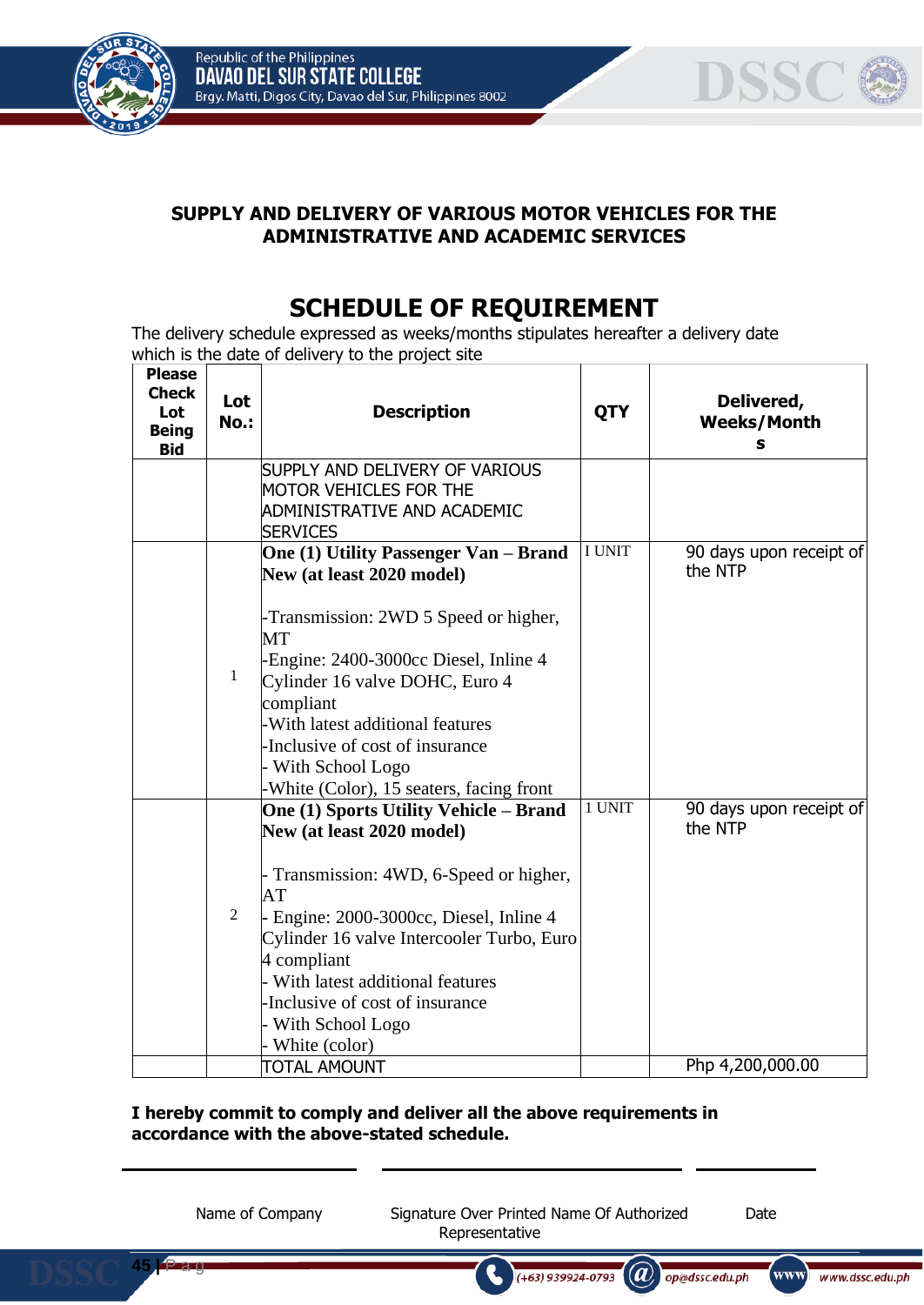



# **Section VII. Technical Specifications**



**46 |** P a g e



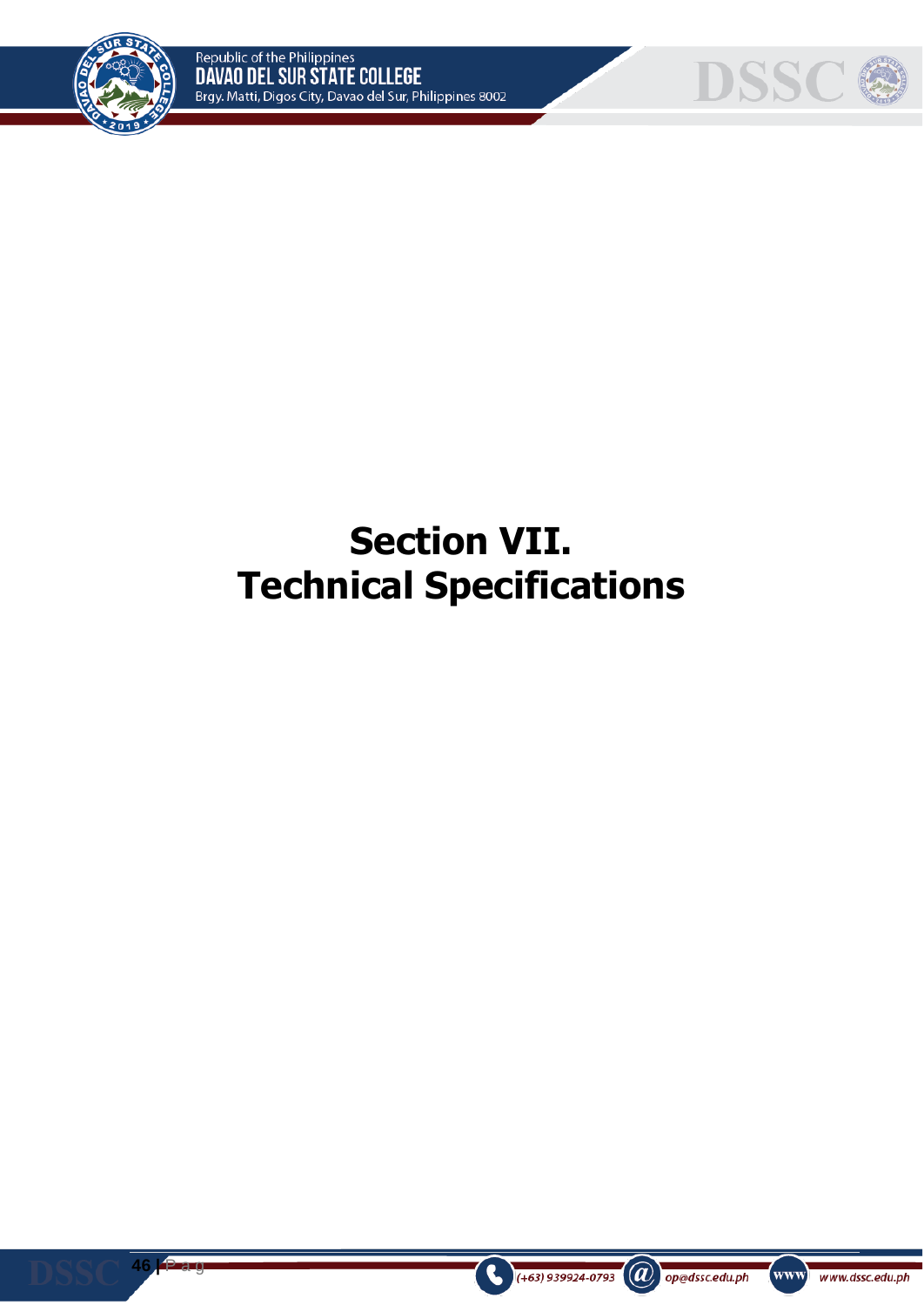

**47 |** P a g e



# **TECHNICAL SPECIFICATION**

| Specification | <b>Statement of Compliance</b>                                        |
|---------------|-----------------------------------------------------------------------|
|               | Bidders must state here either                                        |
|               | "Comply" or "Not Comply"                                              |
|               | against each of the individual                                        |
|               | parameters of each Specification                                      |
|               | stating the corresponding                                             |
|               | performance parameter of the                                          |
|               | equipment offered. Statements of                                      |
|               | "Comply" or "Not Comply"                                              |
|               | must be supported by evidence in                                      |
|               | a Bidders Bid and cross-                                              |
|               | referenced to that evidence.                                          |
|               | Evidence shall be in the form of                                      |
|               | manufacturer's un-amended sales                                       |
|               | literature, unconditional                                             |
|               | statements of specification and                                       |
|               | compliance issued by the                                              |
|               | manufacturer, samples,                                                |
|               | independent test data etc., as                                        |
|               | appropriate. A statement that is                                      |
|               | not supported by evidence or is                                       |
|               | subsequently found to be                                              |
|               | contradicted by the evidence                                          |
|               | presented will render the Bid                                         |
|               | under evaluation liable for                                           |
|               | rejection. A statement either in                                      |
|               | the Bidders statement of                                              |
|               | compliance or the supporting                                          |
|               | evidence that is found to be false                                    |
|               | either during Bid evaluation,                                         |
|               | post-qualification or the                                             |
|               | execution of the Contract may be<br>regarded as fraudulent and render |
|               | the Bidder or supplier liable for                                     |
|               | prosecution subject to the                                            |
|               | provisions of ITB Clause Error!                                       |
|               | Reference source not found.                                           |
|               | and/or $GCC$ Clause 2.1(a)(ii).                                       |
|               |                                                                       |
|               |                                                                       |

 $\bigcirc$  (+63) 939924-0793 (a) op@dssc.edu.ph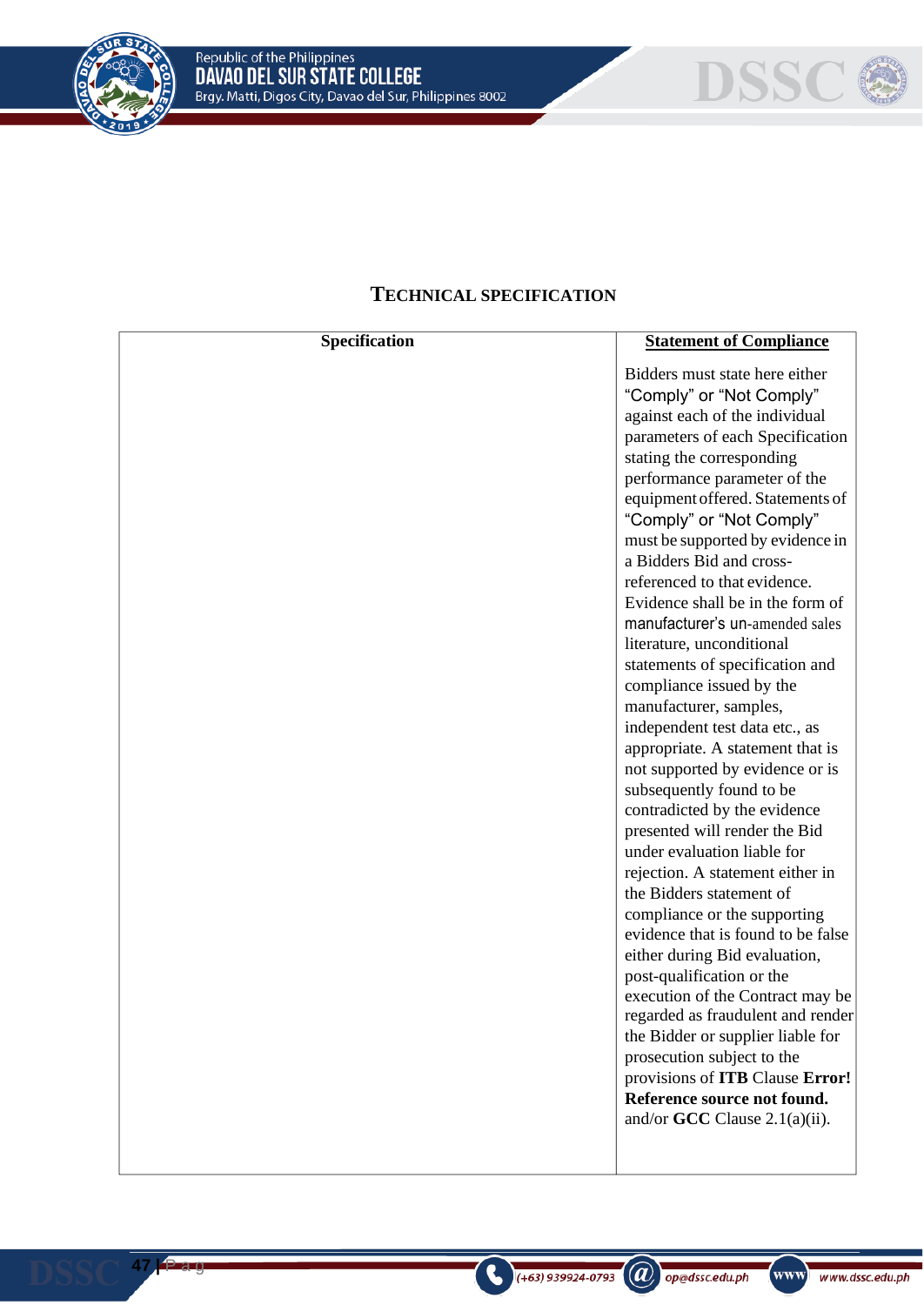

| <b>SPECIFICATI</b><br><b>ONS</b>                                                                                         | <b>BIDDER'S</b><br><b>STATEMENT</b><br><b>OF</b><br><b>COMPLIANCE</b> |
|--------------------------------------------------------------------------------------------------------------------------|-----------------------------------------------------------------------|
| <b>SUPPLY AND DELIVERY OF</b><br><b>VARIOUS MOTOR VEHICLES FOR</b><br>THE ADMINISTRATIVE AND<br><b>ACADEMIC SERVICES</b> |                                                                       |
| One(1) Utility Passenger Van- Brand New (at least 2020<br>model)                                                         |                                                                       |
| Transmission: 2WD 5 Speed or higher, MT                                                                                  |                                                                       |
| <b>Engine:</b> 2400-3000cc Diesel, Inline 4 Cylinder 16 valve                                                            |                                                                       |
| DOHC, Euro 4 compliant                                                                                                   |                                                                       |
| -With latest additional features                                                                                         |                                                                       |
| - Inclusive of cost of insurance                                                                                         |                                                                       |
| - With School Logo                                                                                                       |                                                                       |
| - White (color), 15 seaters, front facing                                                                                |                                                                       |
| One (1) Sports Utility Vehicle-Brand New (at least 2020                                                                  |                                                                       |
| model)                                                                                                                   |                                                                       |
| Transmission: 4WD, 6-Speed or higher, AT                                                                                 |                                                                       |
| Engine: 2000-3000cc, Diesel, Inline 4 Cylinder 16 valve                                                                  |                                                                       |
| Intercooler Turbo, Euro 4 compliant                                                                                      |                                                                       |
| -With latest additional features                                                                                         |                                                                       |
| - Inclusive of cost of insurance                                                                                         |                                                                       |
| - With School Logo                                                                                                       |                                                                       |





**48 |** P a g

e

 $\bigodot$  (+63) 939924-0793 (a) op@dssc.edu.ph

**DSSC @**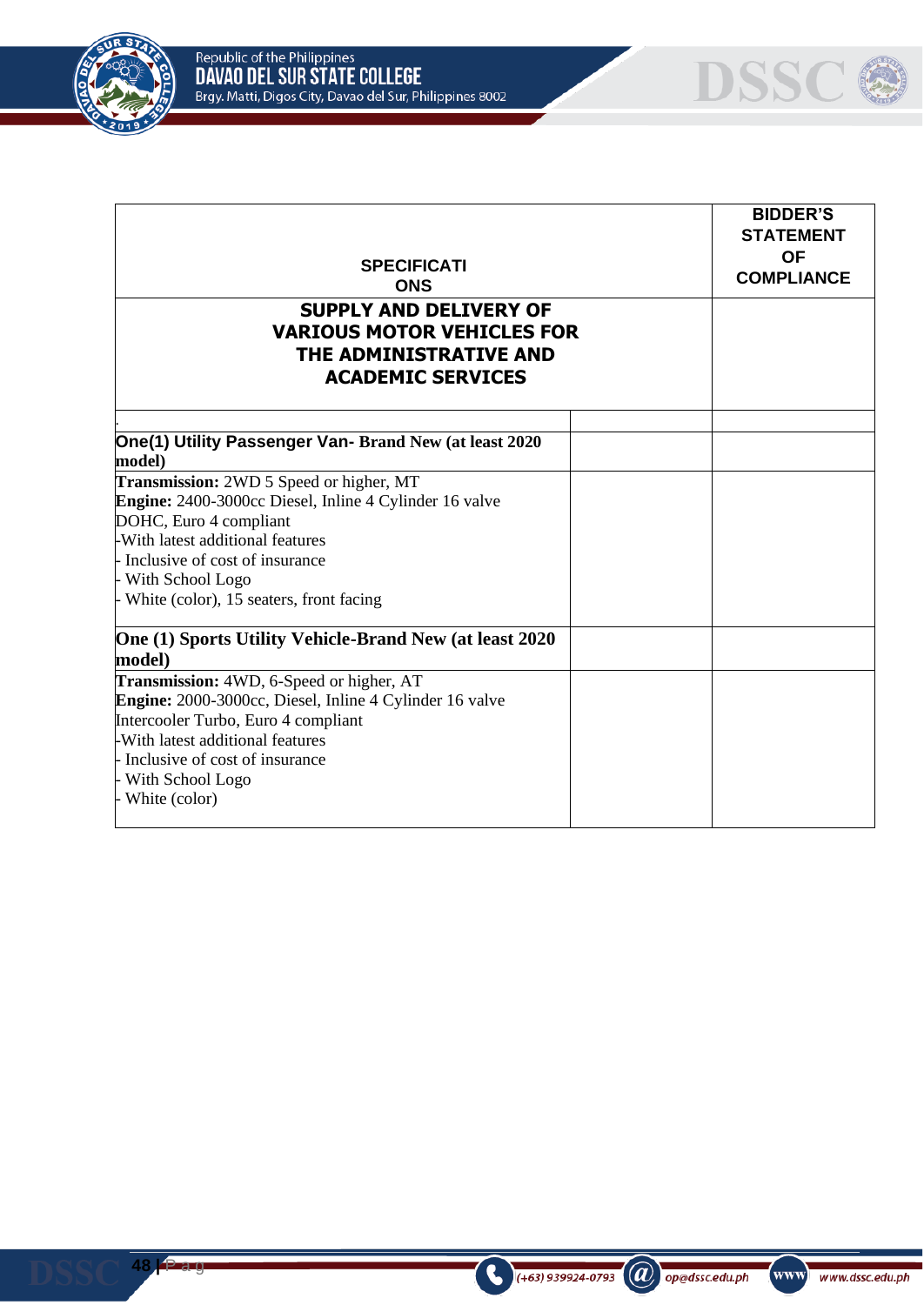



| <b>TRACK RECORD OF BIDDER:</b>                                                                        | <b>Statement of Compliance</b> |  |
|-------------------------------------------------------------------------------------------------------|--------------------------------|--|
| a) With at least five (5) years track record in the supply and<br>delivery of brand new motor vehicle |                                |  |
| With at least a very Satisfactory Rating from all its clients<br>b)<br>for the past five (5) years    |                                |  |

**I hereby certify that the statement of compliance to the foregoing technical specifications are true and correct, otherwise, if found to be false either during bid evaluation, post-qualification or the execution of the contract, the same shall give rise to the imposition of administrative sanctions and the forfeiture of bid security or the performance security posted consistent with Section 69.1 and Section 29.2 of the revised Implementing Rules and Regulations of Republic Act No. 9184.**

**49 |** P a g

e

**Name of Company/Bidder Signature Over Printed Name Date**

 $\left(\boldsymbol{a}\right)$  op@dssc.edu.ph

**of Authorized Representative**

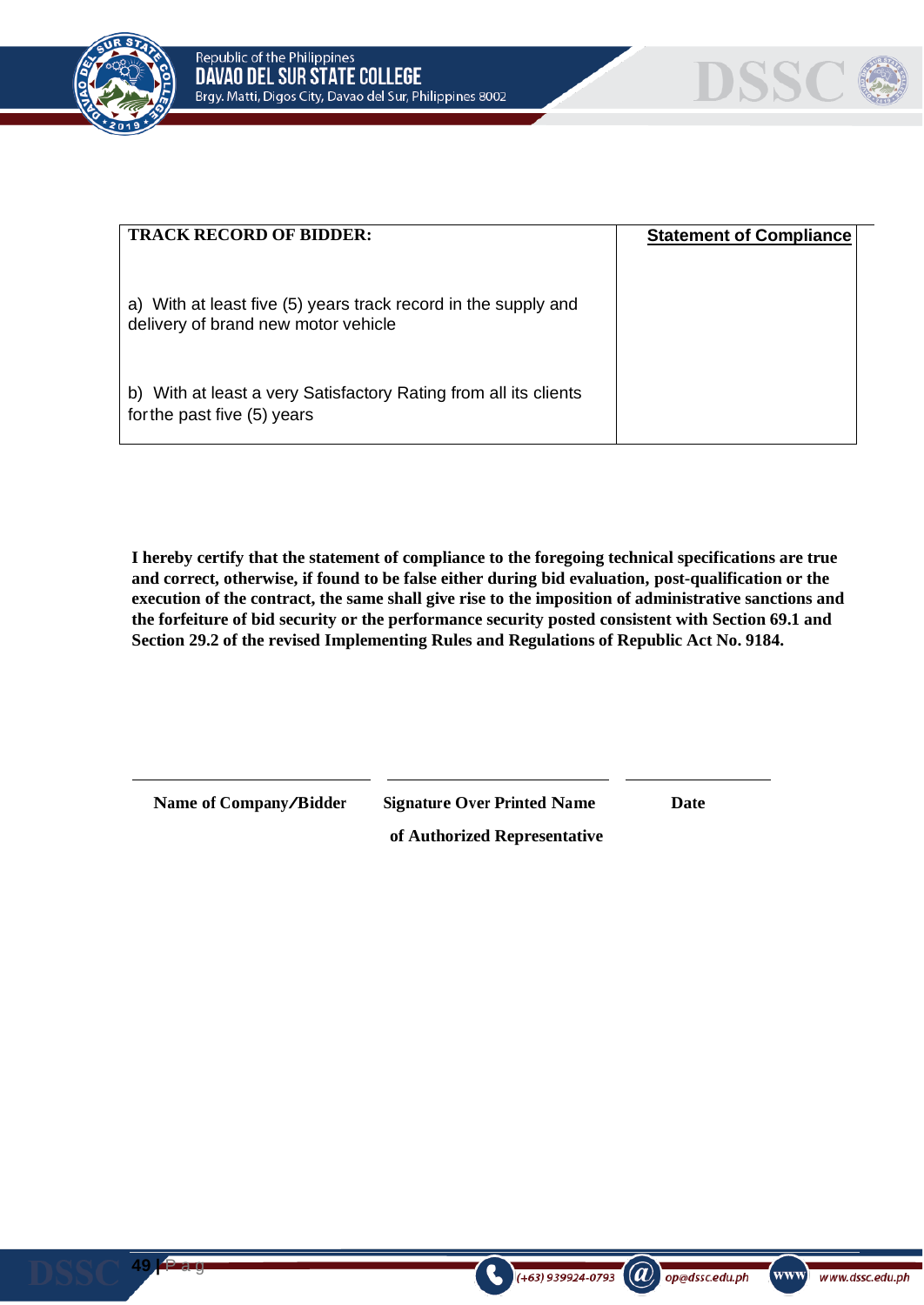



# **Section VIII. Proposal Forms**



e

 $\left( +63 \right)$  939924-0793

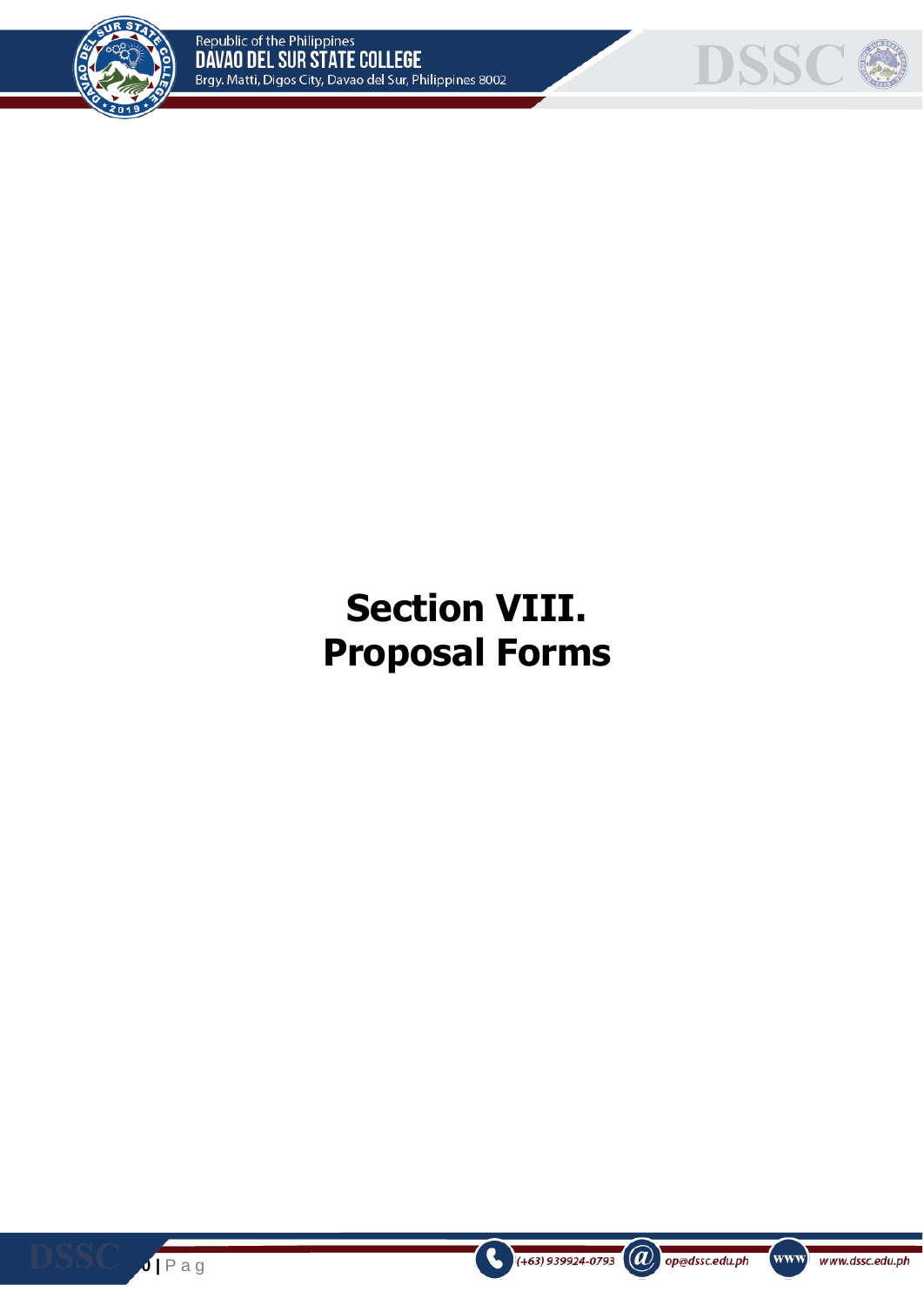



## **Annex I SUPPLY AND DELIVERY OF VARIOUS MOTOR VEHICLES FOR THE ADMINISTRATIVE AND ACADEMIC SERVICES**

# **STATEMENT OF ALL ONGOING CONTRACTS WITHIN THE LAST THREE (3) YEARS**

### **All On-Going Contracts (including contract/s awarded but not yet started, if any)**

| <b>Name of</b><br><b>Client</b> | <b>Name of</b><br>the<br><b>Contract</b> | Date and<br><b>Status of</b><br>the<br><b>Contract</b> | Kinds of<br>Goods | Amount<br>οf<br><b>Contract</b> | <b>Value of</b><br>Outstanding<br><b>Contracts</b> | Date of<br><b>Delivery</b> | <b>Purchase</b><br><b>Order</b><br>Number/s<br>or Date of<br>Contract/s |
|---------------------------------|------------------------------------------|--------------------------------------------------------|-------------------|---------------------------------|----------------------------------------------------|----------------------------|-------------------------------------------------------------------------|
|                                 |                                          |                                                        |                   |                                 |                                                    |                            |                                                                         |
|                                 |                                          |                                                        |                   |                                 |                                                    |                            |                                                                         |
|                                 |                                          |                                                        |                   |                                 |                                                    |                            |                                                                         |

 $\overline{\phantom{a}}$ Name & Signature of Authorized Representative

 $\overline{\phantom{a}}$ 

 $\overline{\phantom{a}}$ 

Position

Date

#### **Instructions:**

**51 |** P a g

1. State all on-going contracts including those awarded but not yet started (Government and Private Contracts which may be similar or not similar to the project called for bidding as of the **day before the deadline** of submission of bids.

 $(a)$ 

op@dssc.edu.ph

 $(+63)$  939924-0793

www)

- 2. If there is **NO** on-going contract including awarded but not yet started as of the abovementioned period, state none or equivalent term.
- 3. The total amount of the ongoing but not yet started contracts should be consistent with those used in the Financial Contracting Capacity (NFCC).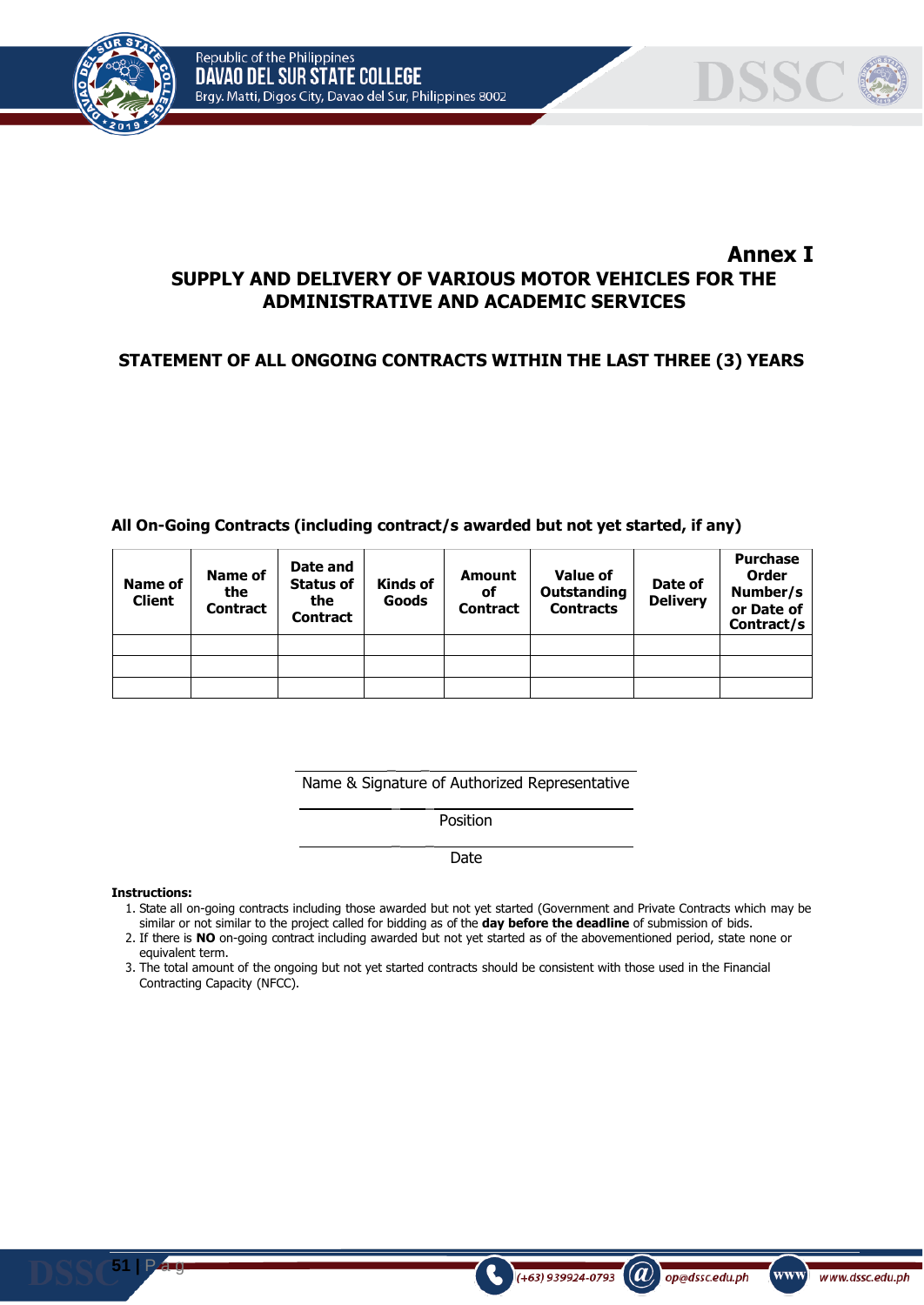Republic of the Philippines DAVAO DEL SUR STATE COLLEGE Brgy. Matti, Digos City, Davao del Sur, Philippines 8002





# **Annex I-A**

# **SUPPLY AND DELIVERY OF VARIOUS MOTOR VEHICLES FOR THE ADMINISTRATIVE AND ACADEMIC SERVICES**

### **STATEMENT OF SINGLE (1) LARGEST COMPLETED CONTRACT OF SIMILAR NATURE WITHIN THE LAST THREE (3) YEARS FROM DATE OF SUBMISSION AND RECEIPT OF BIDS AMOUNTING TO AT LEAST FIFTY PERCENT (50%) OF THE APPROVED BUDGET OF THE CONTRACT (ABC)**

| <b>Please Check Box Being</b><br><b>Bid</b> | <b>Description</b>                                                                                                              | Quantity | ABC (Php)     |
|---------------------------------------------|---------------------------------------------------------------------------------------------------------------------------------|----------|---------------|
|                                             | <b>Supply and Delivery of Various</b><br><b>Motor Vehicles for the</b><br><b>Administrative and Academic</b><br><b>Services</b> | 2 Units  | P4,200,000.00 |

| Name of<br>Client | Name of<br>Contract | Date of<br>the<br><b>Contract</b> | <b>Kinds of</b><br>Goods | <b>Value of</b> | Date of<br><b>Contracts</b>   <b>Completion</b> | <b>Official Receipt</b><br>No. and Date OR<br>End User's<br><b>Acceptance Date</b> |
|-------------------|---------------------|-----------------------------------|--------------------------|-----------------|-------------------------------------------------|------------------------------------------------------------------------------------|
|                   |                     |                                   |                          |                 |                                                 |                                                                                    |

#### CERTIFIED CORRECT:

\_ \_

 $\overline{\phantom{a}}$ 

 $\overline{\phantom{a}}$ 

Name & Signature of Authorized Representative

Position

Date

#### **Instructions:**

- 1. Cut Off Date as of: (i) Up to the day before the deadline of submission of bids.
- 2. In the column under "Dates", indicate the dates of Delivery/End-User's Acceptance and Official Receipt No.
- 3. Name of Contract column, indicates the Nature/Scope of the Contract for the CDA to determine the relevance of the entry with the Procurement at hand.

 $\mathbf{a}$ 

op@dssc.edu.ph

www

www.dssc.edu.ph

(+63) 939924-0793

- 4. Any of the following documents must be submitted corresponding to listed contracts per submitted Annex I-A:
	- Copy of End user's acceptance;
	- Official receipt/s; or
	- Sales Invoice

 $52$  **| Pag**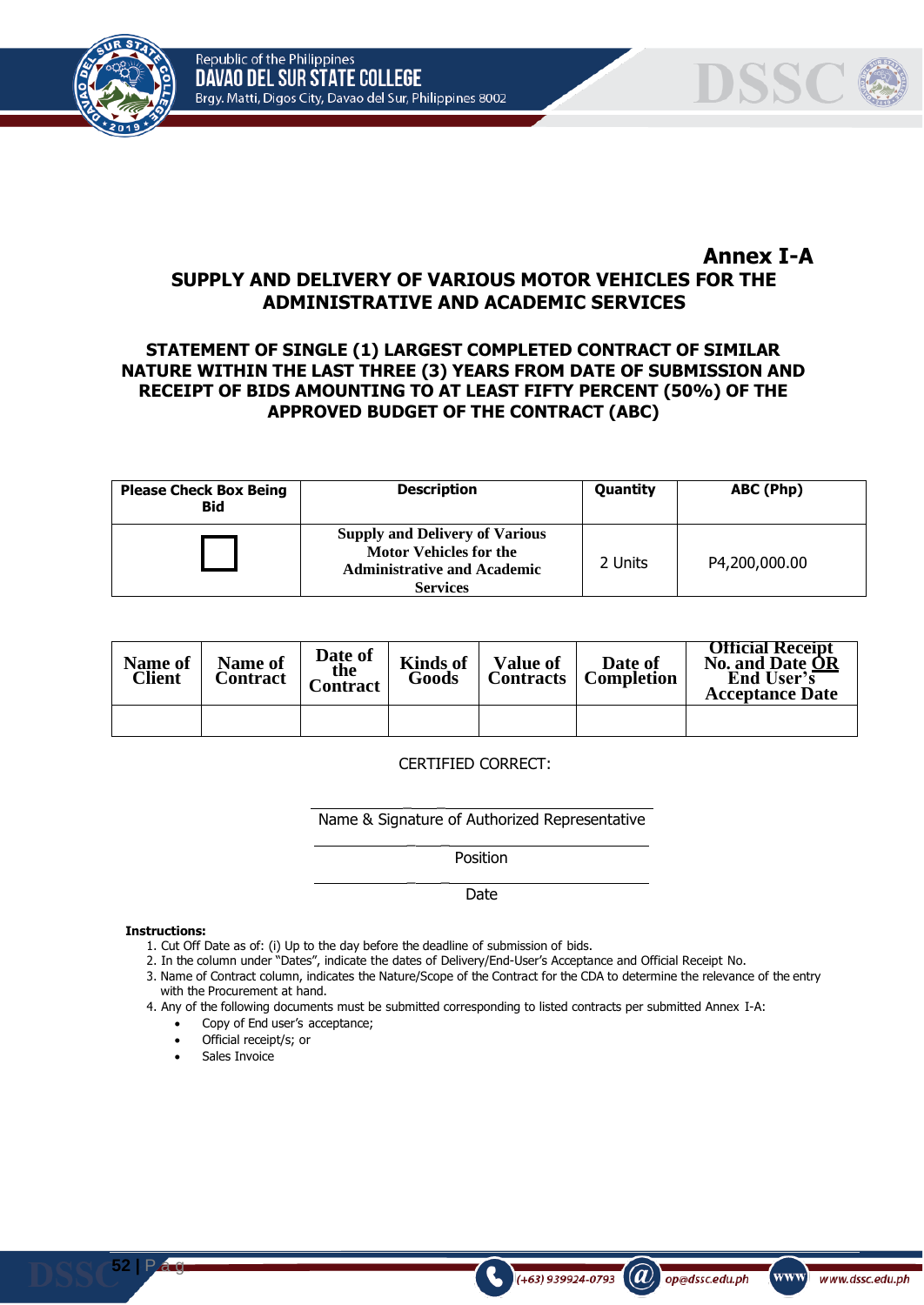Republic of the Philippines DAVAO DEL SUR STATE COLLEGE Brgy. Matti, Digos City, Davao del Sur, Philippines 8002





**Annex II**

# **SUPPLY AND DELIVERY OF VARIOUS MOTOR VEHICLES FOR THE ADMINISTRATIVE AND ACADEMIC SERVICES**

### **CERTIFICATE OF NET FINANCIAL CONTRACTING CAPACITY (Please show figures at how you arrived at the NFCC)**

This is to certify that our **Net Financial Contracting Capacity (NFCC)** is **Philippine Pesos (PhP )** which is at least equal to the Approved Budget for the Contract (ABC). The amount is computed as follows:

NFCC = [{Current Assets minus Current Liabilities) (15)] minus the value of all outstanding or uncompleted portions of the projects under ongoing contracts, including awarded contracts yet to be started coinciding with the contract to be bid.

$$
NFCC = (CA-CL) (15) - C
$$

Issued this day of 100 and 100.

CERTIFIED CORRECT:

 $\overline{\phantom{a}}$ Name & Signature of Authorized Representative

Position

Date

#### **Notes:**

**53 |** P a g

1. The values of the bidder's current assets and current liabilities be based on the data submitted to BIR through its Electronic Filing and Payment System.

 $(a)$ 

op@dssc.edu.ph

www]

www.dssc.edu.ph

 $(+63)$  939924-0793

2. Value of all outstanding or uncompleted contracts refers those listed in Annex-I.

 $\overline{\phantom{a}}$ 

 $\overline{\phantom{a}}$ 

- 3. The detailed computation using the required formula must be shown as provided above.
- 4. The NFCC computation must at least be equal to the total ABC of the lot being bid.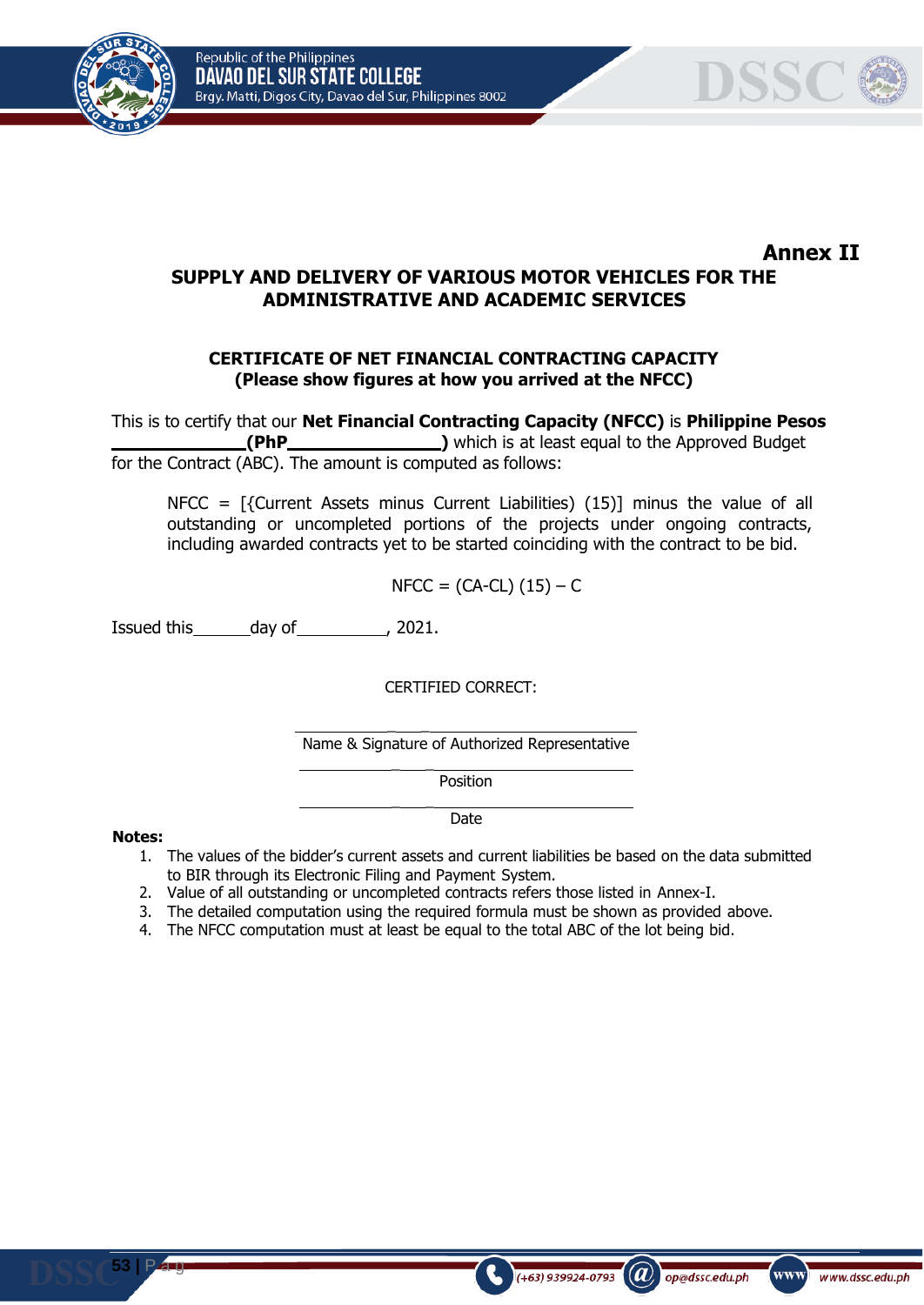



**Annex III (page 1 of 3)**

## **SUPPLY AND DELIVERY OF VARIOUS MOTOR VEHICLES FOR THE ADMINISTRATIVE AND ACADEMIC SERVICES**

## **PROTOCOL / UNDERTAKING OF AGREEMENT TO ENTER INTO JOINT VENTURE**

This **PROTOCOL / UNDERTAKING OF AGREEMENT TO ENTER INTO JOINT VENTURE,** executed by:

| a sole proprietorship/partnership/corporation duly organized and existing under |
|---------------------------------------------------------------------------------|
| and by virtue of the laws of the Philippines, with offices located at           |
|                                                                                 |
| -and-                                                                           |
| a sole proprietorship/partnership/corporation duly organized and existing under |
| and by virtue of the laws of the Philippines, with offices located at____       |
|                                                                                 |
| -and-                                                                           |
| a sole proprietorship/partnership/corporation duly organized and existing under |
| and by virtue of the laws of the Philippines, with offices located at           |
| $\mathbf{u}$                                                                    |
| (hereinafter referred to collectively as "Parties")                             |

For submission to the **Bids and Awards Committee** of the **Department of Information and Communications Technology**, pursuant to **Section 23.1 (b)** of the 2016 Revised Implementing Rules and Regulations (IRR) of Republic Act (R.A.) 9184.

#### WITNESSETH That:

WHEREAS, the Parties desire to participate as a Joint Venture in the public bidding that will be conducted by the **Department of Information and Communications Technology**, pursuant Republic Act (R.A.) 9184 and its Implementing Rules and Regulations, with the following particulars:

| Bid Reference No.                 | PSU-2021-11-011                                                                               |
|-----------------------------------|-----------------------------------------------------------------------------------------------|
| Name/Title of Procurement Project | SUPPLY AND DELIVERY OF VARIOUS MOTOR VEHICLES FOR THE<br>ADMINISTRATOVE AND ACADEMIC SERVICES |
| Approved Budget for the Contract  | PhP 4.200.000.00                                                                              |

 $(a)$ 

(+63) 939924-0793

op@dssc.edu.ph

www)

www.dssc.edu.ph

**54 |** P a g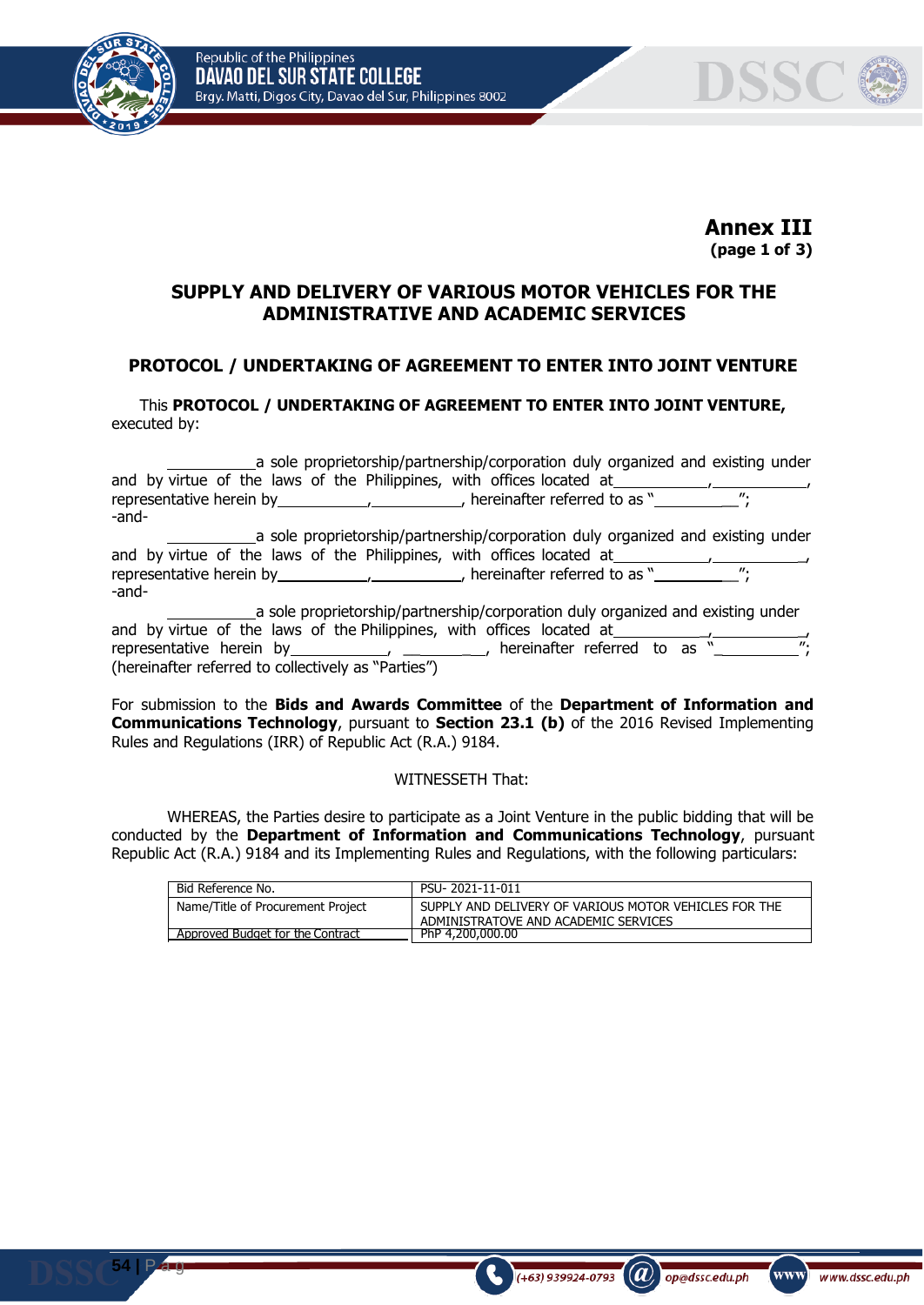

## **Annex III (page 2 of 3)**

NOW THEREFORE, in consideration of the foregoing, the Parties undertake to enter into a **JOINT VENTURE** and sign a **Joint Venture Agreement** relative to the joint cooperation for this bid project, in the event that their bid successful, furnishing the copy thereof within **ten (10) calendar days** from receipt of Notice from the BAC that our bid has the lowest calculated bid or highest rated responsive bid (as the case may be).

For the purposes of this bid project, and unless modified by the terms of the Joint Venture Agreement, the following party shall be the authorized representative of the JV:

#### CERTIFIED CORRECT:

| Authorized Representative of the JV Partner:<br>(Per attached Secretary's Certificate) | Authorized Representative of the JV Partner:<br>(Per attached Secretary's Certificate) |  |
|----------------------------------------------------------------------------------------|----------------------------------------------------------------------------------------|--|
| Name                                                                                   | Name                                                                                   |  |
| Date                                                                                   | Date                                                                                   |  |

Furthermore, the parties agree to be bound jointly and severally under the said Joint Venture Agreement;

THAT Finally, failure on our part of enter into the Joint Venture and/or sign the Joint Venture Agreement for any reason after the Notice of Award has been issued by shall be a ground for nonissuance by CDA of the Notice to Proceed, forfeiture of our bid security and such other administrative and/or civil liabilities as may be imposed by CDA under the provisions of R.A. 9184 and its 2016Revised IRR, without any liability on the part of CDA.

This Undertaking shall form an integral part of our Eligibility documents for the above-cited project.

IN WITNESS WHEREOF, the parties have singed this Protocol/Undertaking on the date fist abovewritten.

Bidder's Representative/Authorized Signature

#### [JURAT]

SUBSCRIBED AND SWORN TO BEFORE ME this day of at at Philippines, affiant exhibited to me his/her competent Evidence of Identity (as defined by 2004 Rules on Notarial Practice issued at at at the Multippines.

 $\mathcal{L}$ 

op@dssc.edu.ph

 $(+63)$  939924-0793

www)

| Doc No.     |     |
|-------------|-----|
| Page        | No. |
| <b>Book</b> | No. |
| Series of   |     |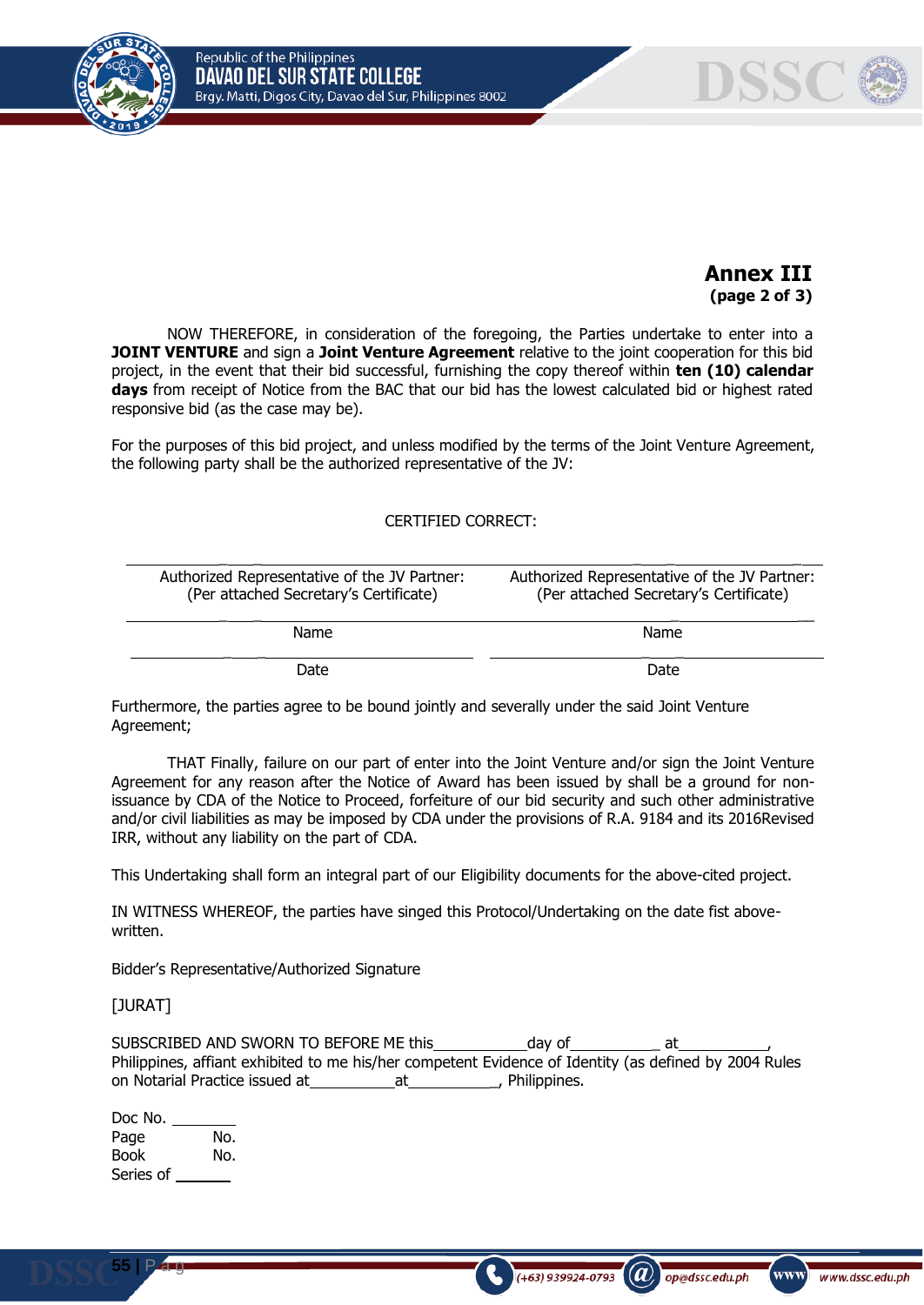



# **Annex III (page 3 of 3)**

 $\mathbf{a}$ 

op@dssc.edu.ph

www)

www.dssc.edu.ph

(+63) 939924-0793

#### **Note:**

"Sec.12. Competent Evidence of Identity - The phrase" competent evidence of identity" refers to the identification of an individual based on:

At least one current identification documents issued by an official agency bearing the photograph and signature of the individual, such as but limited to, passport, driver's license, Professional Regulations Commission ID, National Bureau of Investigation clearance, police clearance, postal ID, voter's ID, Barangay Certification, Government Service and Insurance System (GSIS) ecard, Social Security System (SSS) card, PhilHealth card, senior citizen card, Overseas Workers Welfare Administration (OWWA) ID, OFW ID, seaman's book, alien certificate of registration/immigrant certificate of registration, government office ID, certification from the National Council for the Welfare of Disabled Persons (NCWDP), Department of Social Welfare and Development (DSWD) certification.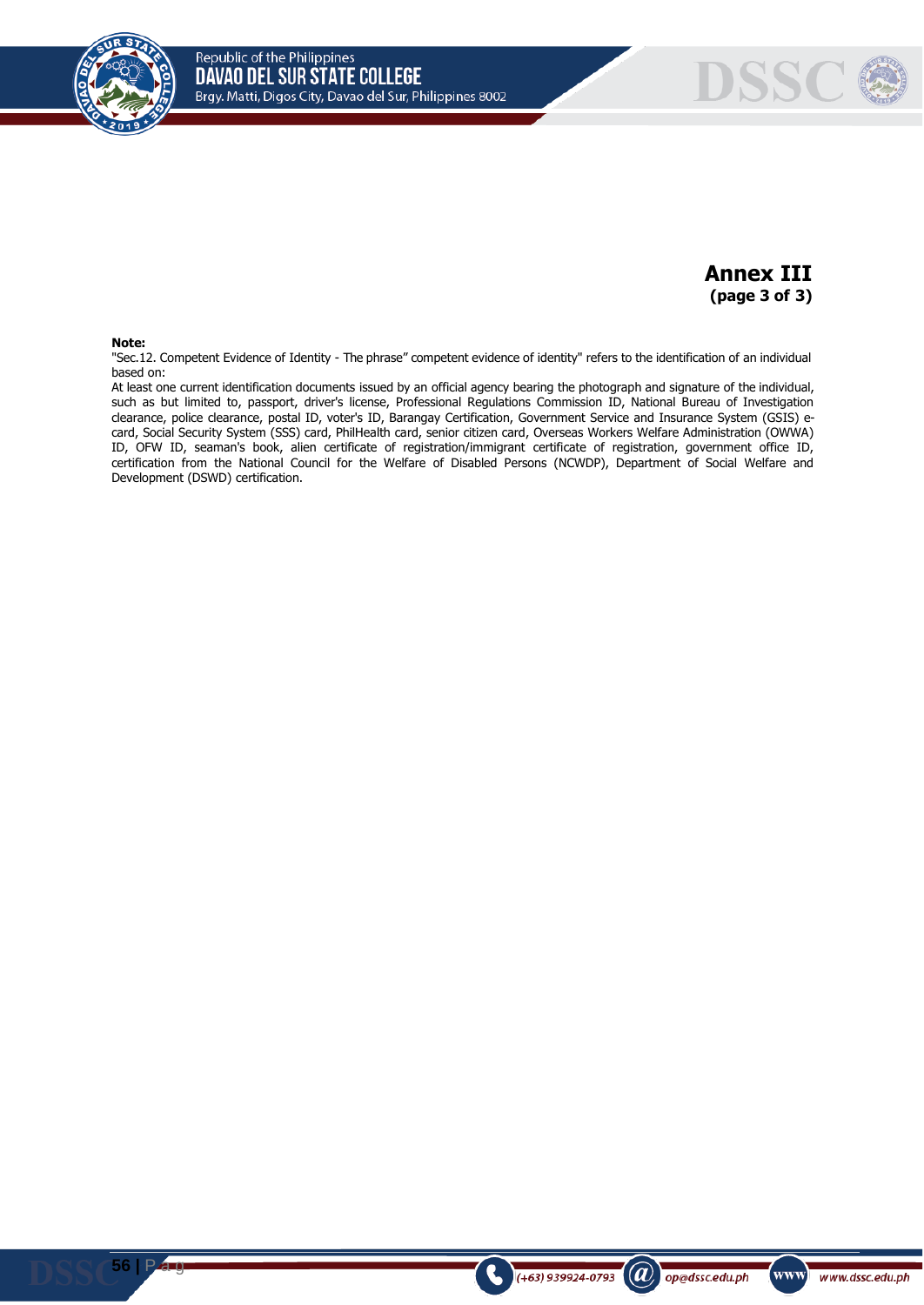



**Annex IV (page 1 of 2)**

**REPUBLIC OF THE PHILIPPINES ) CITY OF ) S.S.**

# **BID-SECURING DECLARATION**

**Bid Reference No.: PSU-2021-11-011**

**For lot no/s.**

**57 |** P a g

**To:** [Insert name and address of the Procuring Entity]

I/We, the undersigned, declare that:

- 1. I/We understand that, according to your conditions, bids must be supported by a Bid Security, which may be in the form of a Bid-Securing Declaration.
- 2. I/We accept that: (a) I/we will be automatically disqualified from bidding for any contract with any procuring entity for a period of two (2) years upon receipt of your Blacklisting order; and, (b) I/we will pay the applicable fine provided under Section 6 of the Guidelines on the Use of Bid Securing Declaration, within fifteen (15) days from receipt of the written demand by the procuring entity for the commission of acts resulting to the enforcement of the bid securing declaration under Sections 23.1(b), 34.2, 40.1 and 69.1, except 69.1(f), of the IRR of RA 9184; without prejudice to other legal action the government may undertake.
- 3. I/We understand that this Bid-Securing Declaration shall cease to be valid on the following circumstances:
	- (a) Upon expiration of the bid validity period, or any extension thereof pursuant to your request;
	- (b) I am/we are declared ineligible or post-disqualified upon receipt of your notice to such effect, and (i) I/we failed to timely file a request for reconsideration or (ii) I/we filed a waiver to avail of said right;
	- (c) I am/we are declared as the bidder with the Single/Lowest Calculated and Responsive Bid/Highest Rated and Responsive Bid, and I/we have furnished the performance security and signed the Contract.

 $(a)$ 

op@dssc.edu.ph

 $(+63)$  939924-0793

www]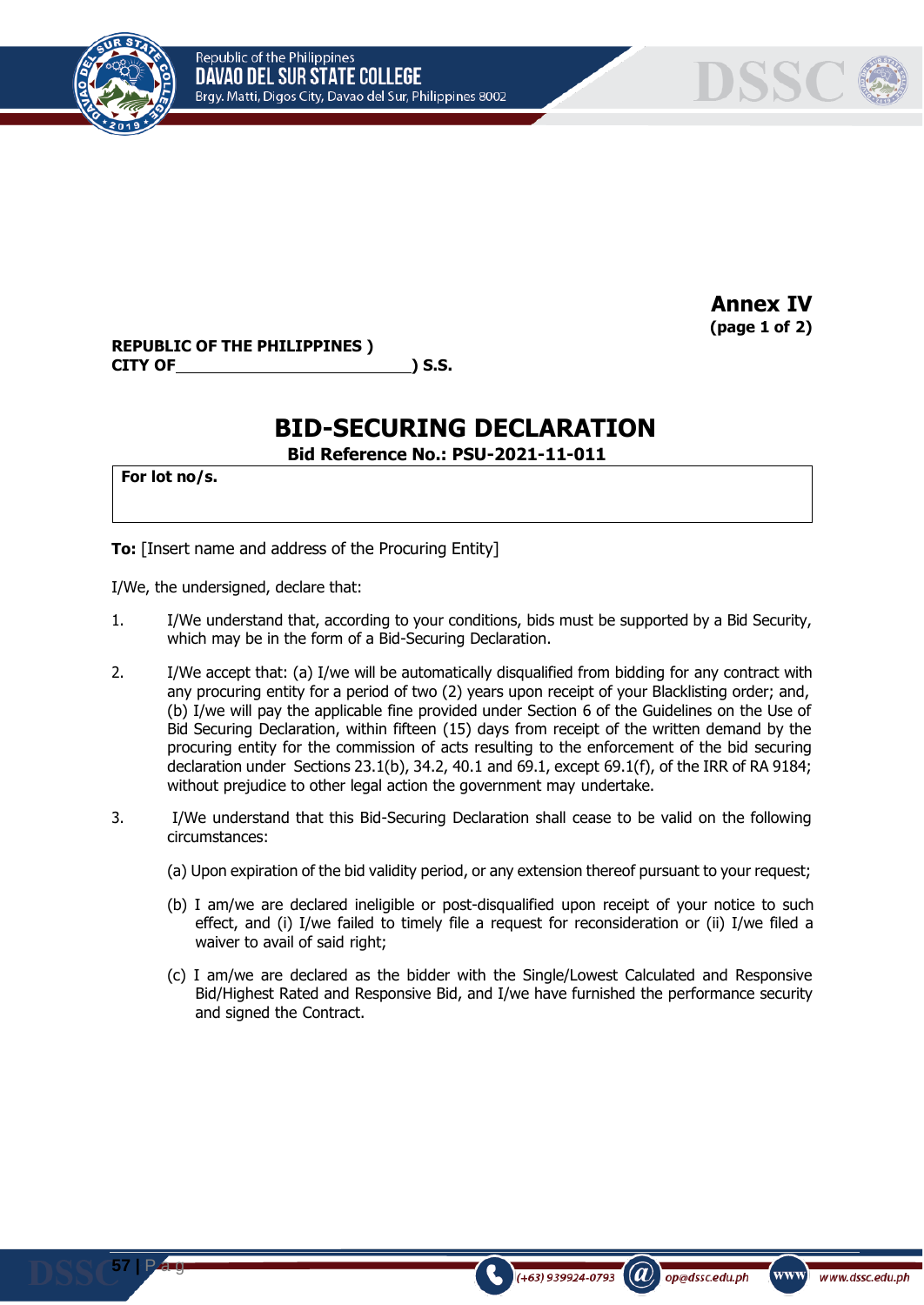

**Annex IV (page 2 of 2)**

**IN WITNESS WHEREOF,** I/We have hereunto set my/our hand/s this day of [month] [year] at [place of execution].

#### **[Insert NAME OF BIDDER'S AUTHORIZED REPRESENTATIVE] [Insert signatory's legal capacity] Affiant**

(A)

op@dssc.edu.ph

www

www.dssc.edu.ph

 $(+63)$  939924-0793

**SUBSCRIBED AND SWORN** to [place of execution], Philippines. Affiant/s is/are personally known to me and was/were identified by me through competent evidence of identity as defined in the 2004 Rules on Notarial Practice (A.M. No. 02-8-13-SC). Affiant/s exhibited to me his/her [insert type of government identification card used], with his/her photograph and signature appearing thereon, with no. and his/her Community Tax Certificate No. issued on at

Witness my hand and seal this  $\qquad$  day of  $[$ month $]$  [year].

#### **NAME OF NOTARY PUBLIC**

Serial No. of Commission Notary Public for\_\_\_\_\_\_\_ until Roll of Attorneys No. PTR No., [date issued], [place Issued] IBP No. , [date issued], [place issued]

Doc. No. Page No. Book No. Series of .

#### **Note:**

"Sec.12. Competent Evidence of Identity - The phrase" competent evidence of identity" refers to the identification of an individual based on:

At least one current identification documents issued by an official agency bearing the photograph and signature of the individual, such as but limited to, passport, driver's license, Professional Regulations Commission ID, National Bureau of Investigation clearance, police clearance, postal ID, voter's ID, Barangay Certification, Government Service and Insurance System (GSIS) e-card, Social Security System (SSS) card, PhilHealth card, senior citizen card, Overseas Workers Welfare Administration (OWWA) ID, OFW ID, seaman's book, alien certificate of registration/immigrant certificate of registration, government office ID, certification from the National Council for the Welfare of Disabled Persons (NCWDP), Department of Social Welfare and Development (DSWD) certification.

**58 |** P a g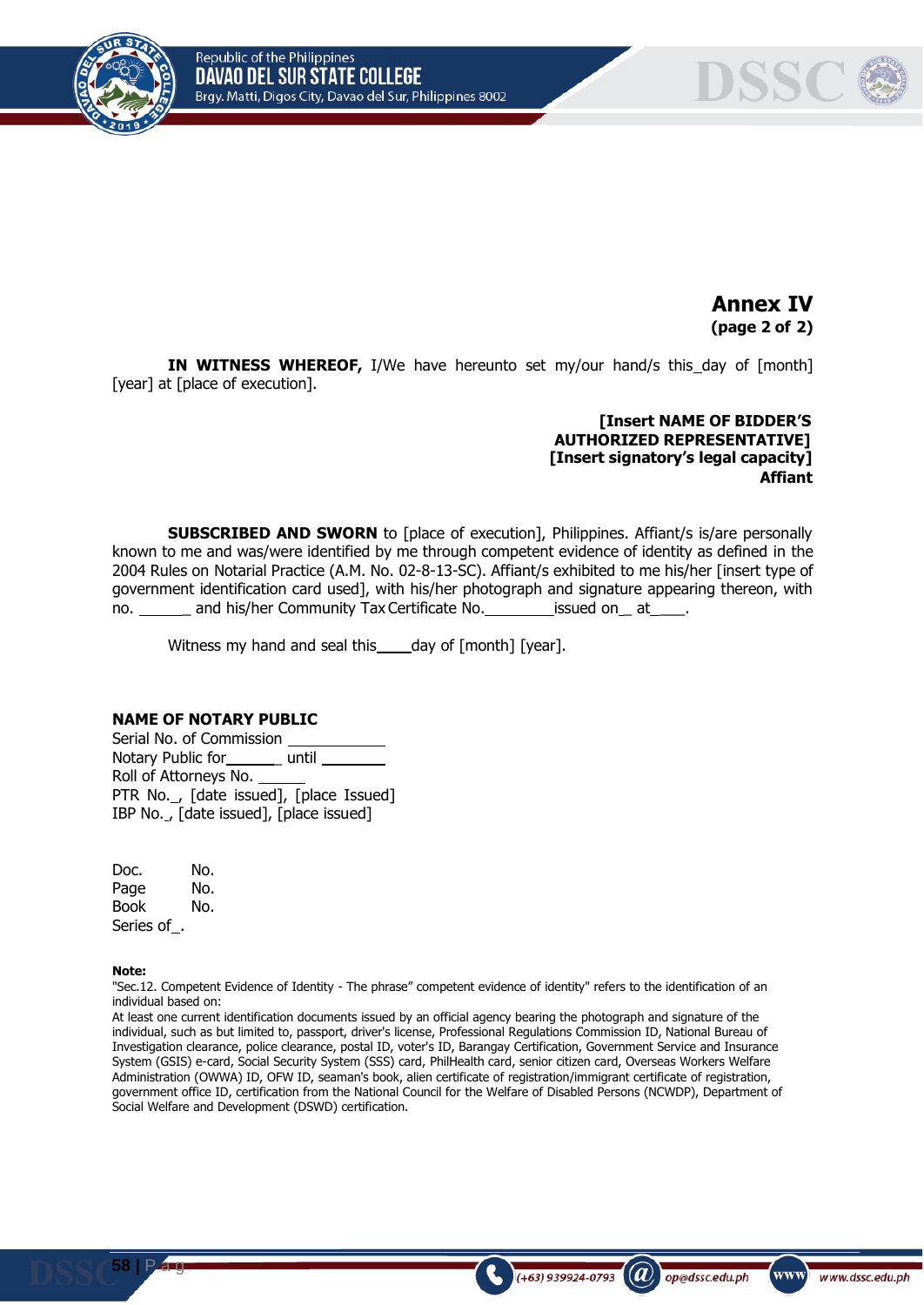



# **Annex V**

# **SUPPLY AND DELIVERY OF VARIOUS MOTOR VEHICLES FOR THE ADMINISTRATIVE AND ACADEMIC SERVICES**

# **OMNIBUS SWORN STATEMENT**

REPUBLIC OF THE PHILIPPINES  $)$ CITY/MUNICIPALITY OF  $\qquad \qquad$  ) S.S.

## **A F F I D A V I T**

I/We, , of legal age, with residence at \_\_\_\_\_\_\_\_\_\_ , after having duly sworn in accordance with law and in compliance with the bidding requirements as contained in the Instructions to Bidders/Bid Data Sheet for the bidding do hereby certify under oath as follows:

| (a)                                                                                                                                                                                                                                                                                          |  |  |  |
|----------------------------------------------------------------------------------------------------------------------------------------------------------------------------------------------------------------------------------------------------------------------------------------------|--|--|--|
| <b>AUTHORITY OF THE DESIGNATED REPRESENTATVE</b>                                                                                                                                                                                                                                             |  |  |  |
| (Please check appropriate box and full up blanks)                                                                                                                                                                                                                                            |  |  |  |
| <b>SOLE PROPRIETORSHIP</b>                                                                                                                                                                                                                                                                   |  |  |  |
| That I am the sole proprietor of <company name="" of="" supplier=""> with business address</company>                                                                                                                                                                                         |  |  |  |
| at                                                                                                                                                                                                                                                                                           |  |  |  |
| address _______________________and as such, I have the full power and authority to do, execute, and                                                                                                                                                                                          |  |  |  |
| perform any and all acts necessary to represent it in the negotiation.                                                                                                                                                                                                                       |  |  |  |
| Name: Name and the state of the state of the state of the state of the state of the state of the state of the state of the state of the state of the state of the state of the state of the state of the state of the state of                                                               |  |  |  |
|                                                                                                                                                                                                                                                                                              |  |  |  |
|                                                                                                                                                                                                                                                                                              |  |  |  |
| <b>OR</b>                                                                                                                                                                                                                                                                                    |  |  |  |
| That I am the <company name="" of="" supplier=""> with business address at</company>                                                                                                                                                                                                         |  |  |  |
| _______; Telephone No ____________________, with Fax No.___________________and e-mail address                                                                                                                                                                                                |  |  |  |
| and as such, I have the full power and authority to do, execute, and perform any                                                                                                                                                                                                             |  |  |  |
| and all acts necessary to represent it in the negotiation.                                                                                                                                                                                                                                   |  |  |  |
|                                                                                                                                                                                                                                                                                              |  |  |  |
|                                                                                                                                                                                                                                                                                              |  |  |  |
| Specimen Signature: _________________                                                                                                                                                                                                                                                        |  |  |  |
| Note: Please attach a Special Power of Attorney, if not the Sole Proprietor/Owner.                                                                                                                                                                                                           |  |  |  |
| CORPORATION, PARTNERSHIP, COOPERATIVE                                                                                                                                                                                                                                                        |  |  |  |
| That I/We am/are the duly authorized representative/s of <company name="">, located at</company>                                                                                                                                                                                             |  |  |  |
| $\frac{1}{2}$ ; Telephone No. $\frac{1}{2}$ = $\frac{1}{2}$ = $\frac{1}{2}$ , with Fax No $\frac{1}{2}$ = $\frac{1}{2}$ and e-mail address                                                                                                                                                   |  |  |  |
| ; as shown in the attached Secretary's Certificate issued by the corporation or the                                                                                                                                                                                                          |  |  |  |
| members of the joint venture, and granted full power and authority to execute and perform any and                                                                                                                                                                                            |  |  |  |
| all acts necessary and/or to represent our company in the abovementioned negotiations, including                                                                                                                                                                                             |  |  |  |
| signing all negotiation documents and other related documents such as the contracts:                                                                                                                                                                                                         |  |  |  |
| 1. Name: 1. 2008. 2010. 2010. 2010. 2010. 2011. 2012. 2012. 2012. 2014. 2016. 2017. 2018. 2019. 2019. 2019. 20                                                                                                                                                                               |  |  |  |
| Title: The Think of the Think of the Think of the Think of the Think of the Think of the Think of the Think of the Think of the Think of the Think of the Think of the Think of the Think of the Think of the Think of the Thi<br><u> 1989 - Johann Barbara, martxa al III-lea (b. 1989)</u> |  |  |  |
| Specimen Signature:                                                                                                                                                                                                                                                                          |  |  |  |
|                                                                                                                                                                                                                                                                                              |  |  |  |
|                                                                                                                                                                                                                                                                                              |  |  |  |
| Note: Please attach duly executed Secretary's Certificate.                                                                                                                                                                                                                                   |  |  |  |
|                                                                                                                                                                                                                                                                                              |  |  |  |

 $(a)$ 

op@dssc.edu.ph

(+63) 939924-0793

www)

www.dssc.edu.ph

**59 |** P a g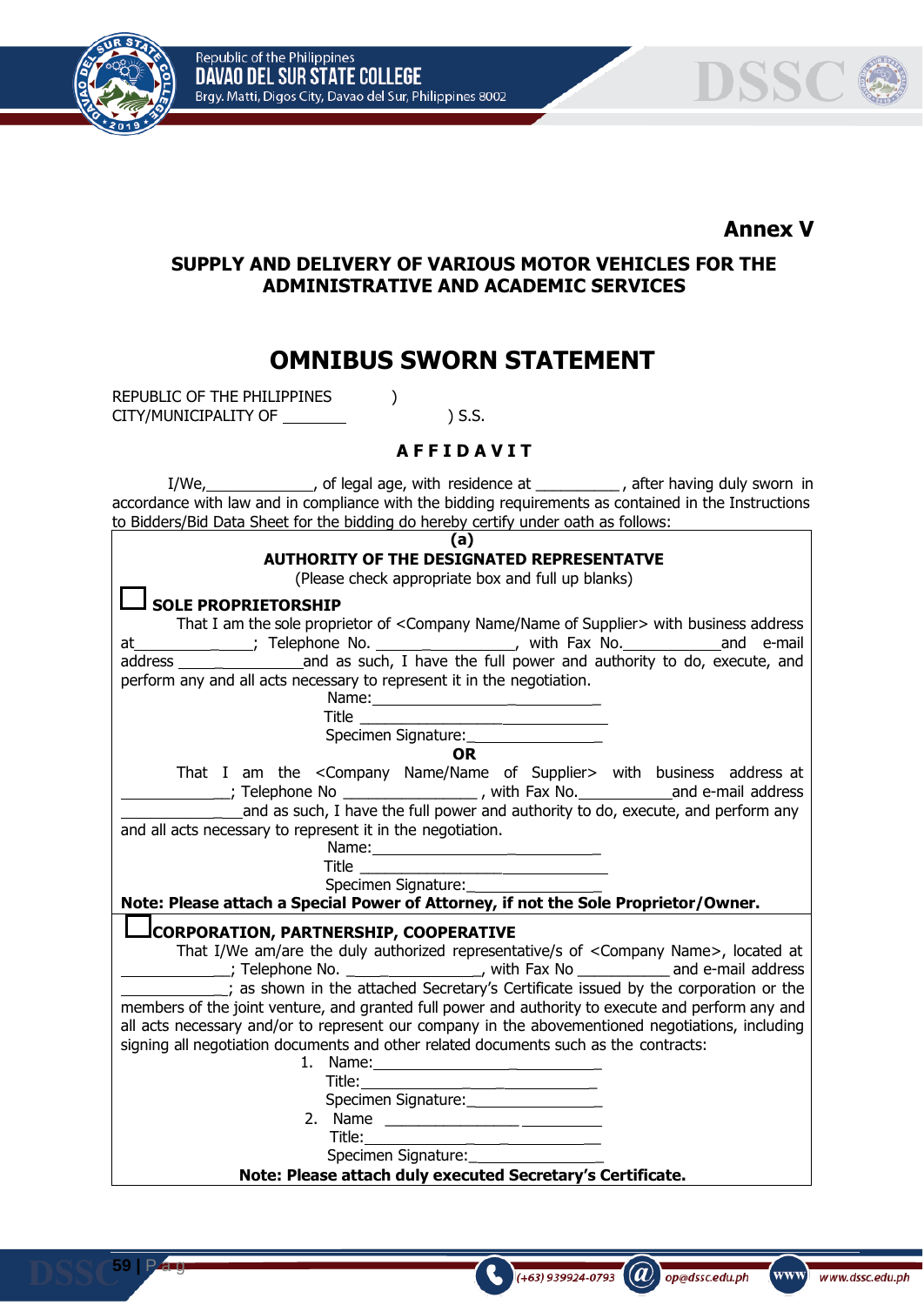



#### **(b)**

#### **NON-INCLUSION IN THE BLACKLIST NOR UNDER SUSPENSION STATUS BY ANY AGENCY OR GOVERNMENT INSTRUMENTALITY**

That the firm I/We represent is not "blacklisted" or barred from bidding by the Government of the Philippines or any of its agencies, offices, corporations, or Local Government Units, Foreign Government/Foreign or International Institution whose blacklisting rules been recognized by the Government Procuring Policy Board;

#### **(c) AUTHENTICITY OF SUBMITTED DOCUMENTS**

That each of the documents submitted by our company by our company in satisfaction of the bidding requirements is an authentic copy of the original, complete, and all statements and information provided therein are true and correct.

#### **(d) AUTHORITY TO VALIDATE SUBMITTED DOCUMENTS**

The undersigned duly authorized representative of the Applicant, for and in behalf of the Applicant hereby submits this Letter of Authorization in relation with Application to apply for Eligibility and to Bid for the subject contract to be bid.

In the connection thereat, all public official, engineer, architect, surety company, bank institution or other person, company or corporation named in the eligibility documents and statements are hereby requested and authorized to furnish the Chairperson of BAC4G&S or his duly authorized representative/s any information necessary to verify the correctness and authenticity of any item stated in the said document and statements or regarding our competence and general reputation.

I/We hereby give consent and give authority to the Chairperson of BAC4G&S or his duly authorized representative, to verify the authenticity and correctness, of any or all of the documents and statements submitted herein; and that I/we hereby hold myself liable, criminally or civilly, for any misrepresentation or false statements made therein which shall be ground for outright disqualification and/or ineligibility, and inclusion of my/our company among the contractors blacklisted from participating in future biddings of **Department of Information and Communications Technology .**

| (e)                                                                                                               |  |  |  |
|-------------------------------------------------------------------------------------------------------------------|--|--|--|
| <b>DISCLOSURE OF RELATIONS</b>                                                                                    |  |  |  |
|                                                                                                                   |  |  |  |
| That for and in behalf of the Bidder, I/We hereby declare that:                                                   |  |  |  |
| if the bidder is an individual or a sole proprietorship, to the bidder himself;                                   |  |  |  |
|                                                                                                                   |  |  |  |
| if the bidder is a partnership or cooperative, to all its officers and members;                                   |  |  |  |
| if the bidder is a corporation or joint venture, to all its officers, directors, and controlling<br>stockholders; |  |  |  |
| Are not related by consanguinity or affinity up to the third civil degree with <b>the Secretary, Officers</b>     |  |  |  |
| or Employees having direct access to information that may substantially affect the result of the                  |  |  |  |
| bidding such as, but not limited to, the members of the BAC, the members of the Technical                         |  |  |  |
| <b>Working Group (TWG), the BAC Secretariat, and CDA.</b> It is fully understood that the existence               |  |  |  |
|                                                                                                                   |  |  |  |
| of the aforesaid relation by consanguinity or affinity of the Bidder with the aforementioned Officers             |  |  |  |
| of the Agency shall automatically disqualify the Bid.                                                             |  |  |  |

 $\mathbf{a}$ 

op@dssc.edu.ph

 $(+63)$  939924-0793

www]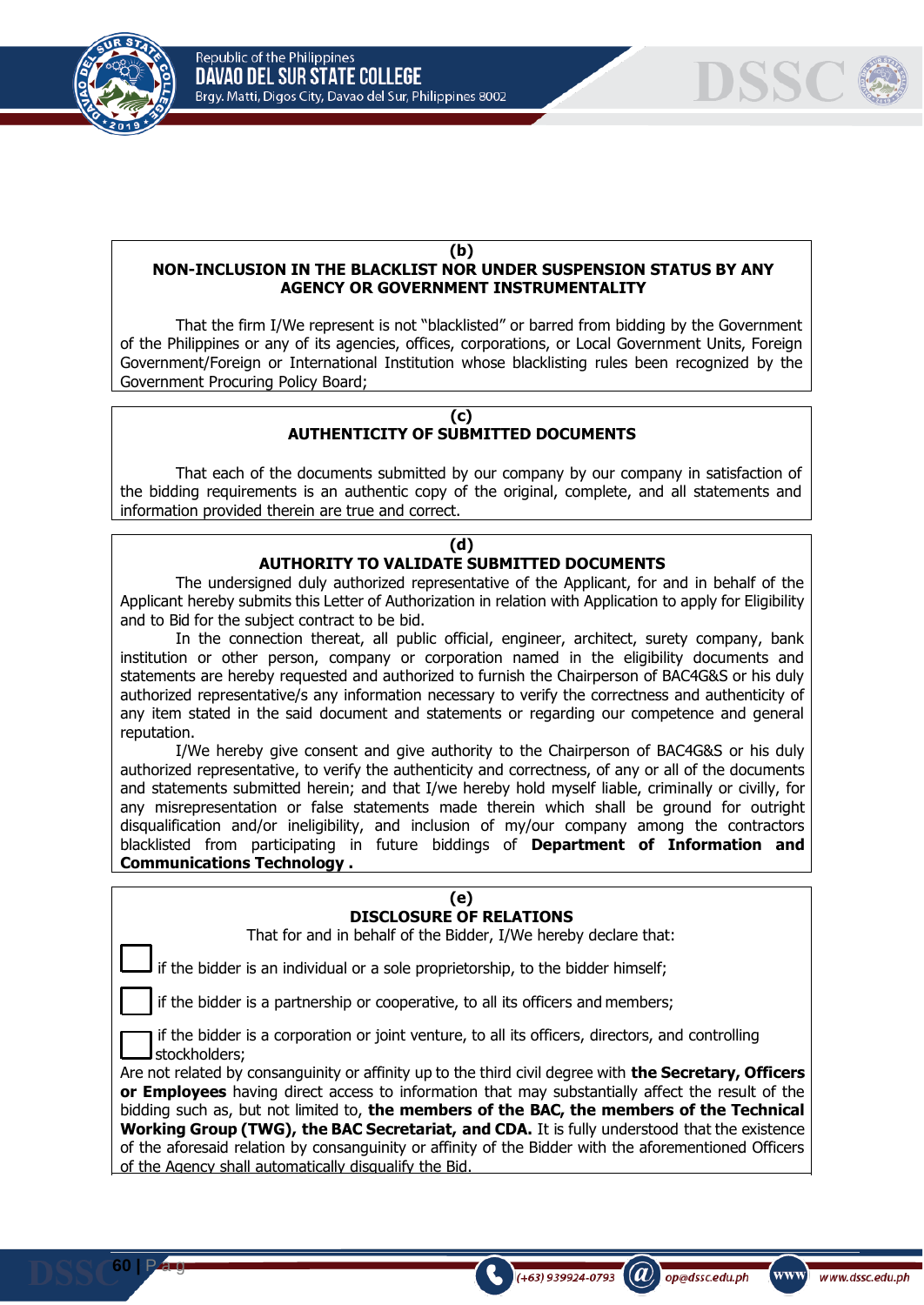



#### **(f) COMPLIANCE WITH EXISTING LABOR LAWS AND STANDARDS**

That our company diligently abides and complies with existing labor laws and standards

#### **(g) BIDDER'S RESPONSIBLITIES**

- 1. That I/we have taken steps to carefully examine all of the Bidding Documents;
- That I/We acknowledge all conditions, local or otherwise, affecting the implementation of the Contract;
- That I/We made an estimate of the facilities available and needed for the contract to be bid, if any;
- That I/We will inquire or secure Supplemental/Bid Bulletin(s) issued for this Project.
- That the submission of all bidding requirements shall be regarded as acceptance of all conditions of bidding and all requirements of authorities responsible for certifying compliance of the contract;
- That I have complied with our responsibility as provided for in the bidding documents and all Supplemental / Bid Bulletins;
- That failure to observe any of the above responsibilities shall be at my own risk; and
- That I agree to be bound by the terms and conditions stated in the Conditions of the Contract for this project.

# **(h)**

# **DID NOT PAY ANY FORM OF CONSIDERATION**

That our company did not give or pay directly or indirectly any commission, amount, fee or any form of consideration, pecuniary or otherwise, to any person or official, personnel or representative of the government in relation to any procurement project or activity.

#### **(i) COMPANY OFFICIAL CONTACT REFERENCE**

That our company hereby assigns the following contact number/s and e-mail address/es as the official telephone/fax number and contact reference of the company where the CDA Bids and Awards Committee notices be transmitted.

> Telephone No./s: \_\_ Fax No/s. E-mail Add/s. \_\_\_\_\_\_\_

It is understood that notice/s transmitted in the above-stated telephone/fax numbers and/or e-mail address/es are deemed received as of its transmittal and the reckoning period for the reglementary periods stated in the bidding documents and the revised Implementing Rules and Regulations of Republic Act No. 9184 shall commence from receipt thereof.

 $(a)$ 

op@dssc.edu.ph

www)

www.dssc.edu.ph

 $(+63)$  939924-0793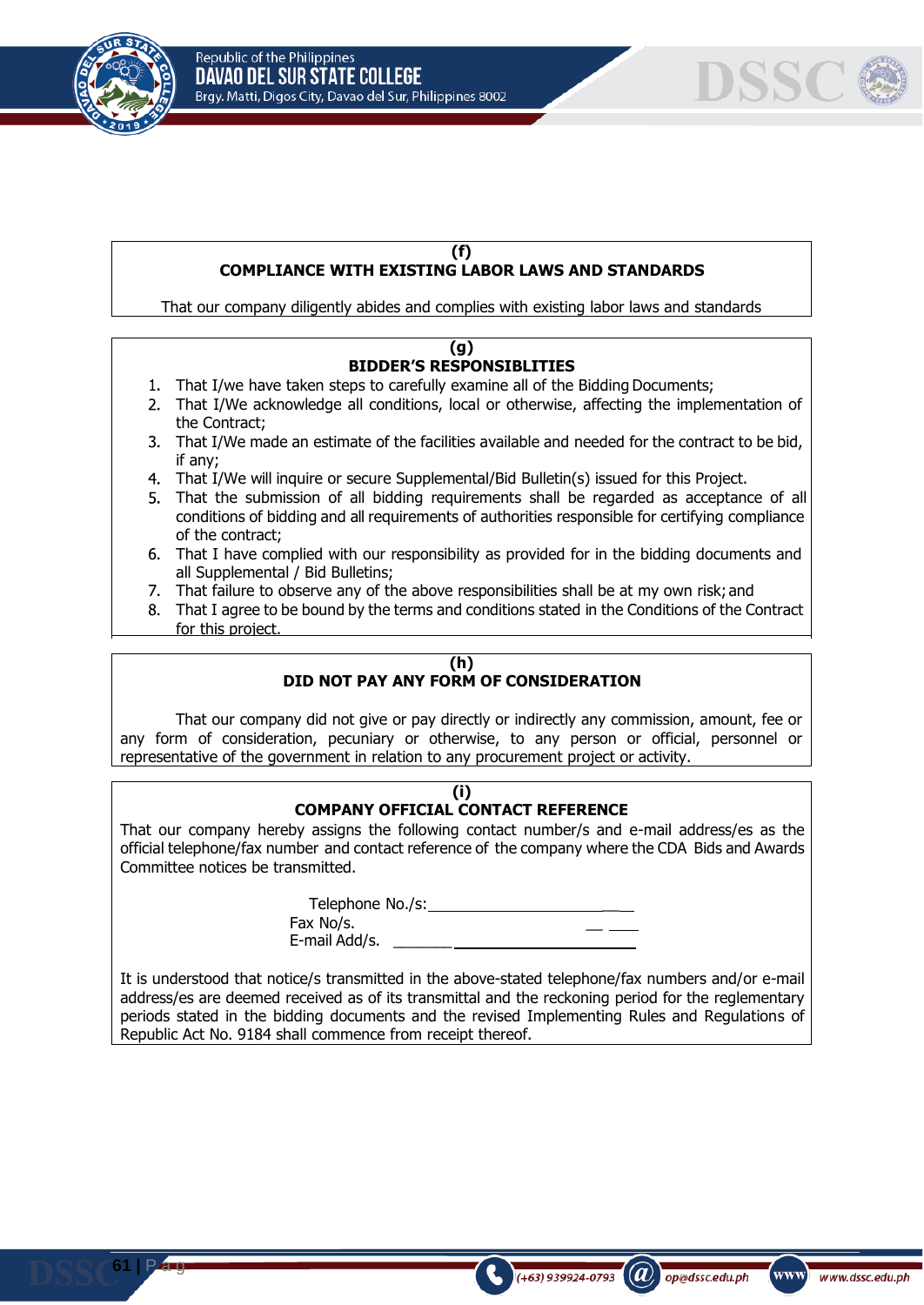



## IN WITNESS WHEREOF, I have hereunto set my hand this day of , 20 at , Philippines.

Bidder's Representative/Authorized Signatory

 $\mathbf{a}$ 

op@dssc.edu.ph

www

www.dssc.edu.ph

 $(+63)$  939924-0793

[JURAT]

SUBSCRIBED AND SWORN TO BEFORE ME this day of at 1. Philippines. Affiant exhibited to me his/her competent Evidence of Identity (as defined by the 2004 Rules of Notarial Practice issued at at , Philippines.

Doc. No. Page No. Book No. Series of

**Note:**

"Sec.12. Competent Evidence of Identity - The phrase" competent evidence of identity" refers to the identification of an individual based on:

At least one current identification documents issued by an official agency bearing the photograph and signature of the individual, such as but limited to, passport, driver's license, Professional Regulations Commission ID, National Bureau of Investigation clearance, police clearance, postal ID, voter's ID, Barangay Certification, Government Service and Insurance System (GSIS) e-card, Social Security System (SSS) card, PhilHealth card, senior citizen card, Overseas Workers Welfare Administration (OWWA) ID, OFW ID, seaman's book, alien certificate of registration/immigrant certificate of registration, government office ID, certification from the National Council for the Welfare of Disabled Persons (NCWDP), Department of Social Welfare and Development (DSWD) certification.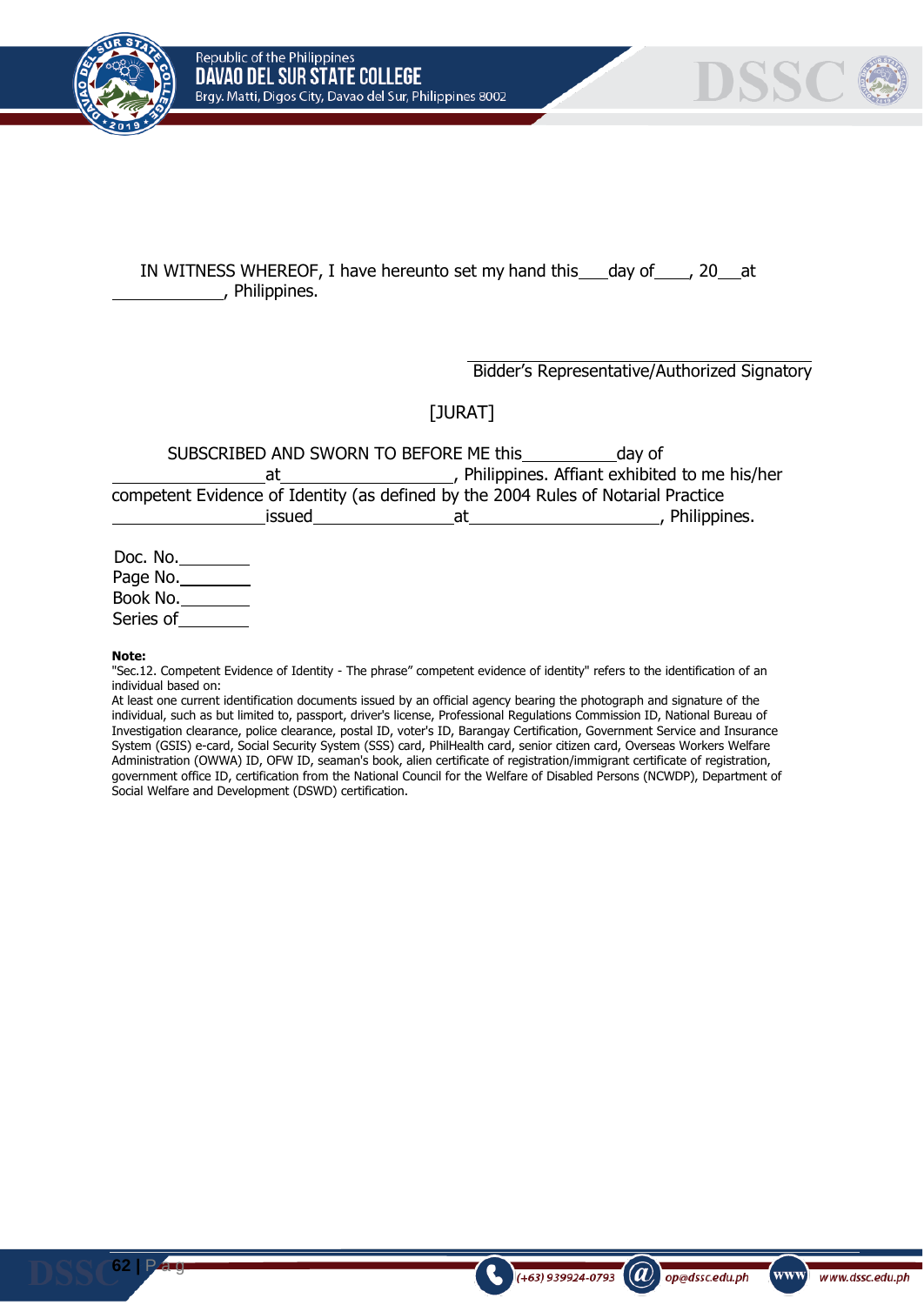



# **Annex VI**

# **SUPPLY AND DELIVERY OF VARIOUS MOTOR VEHICLES FOR THE ADMINISTRATIVE AND ACADEMIC SERVICES**

# **COMPANY PROFILE**

| <b>COMPANY NAME</b>                | ٠      |
|------------------------------------|--------|
| <b>ADDRESS</b>                     |        |
| <b>HEAD OFFICE</b>                 |        |
| <b>BRANCH</b>                      |        |
| <b>TELEPHONE NUMBER/S</b>          |        |
| <b>HEAD OFFICE</b>                 |        |
| <b>BRANCH</b>                      |        |
| <b>FAX NUMBER/S</b>                |        |
| <b>HEAD OFFICE</b>                 |        |
| <b>BRANCH</b>                      |        |
| <b>E-MAIL ADDRESS/ES</b>           |        |
| <b>NUMBER OF YEARS IN BUSINESS</b> | ٠<br>٠ |
| <b>NUMBER OF EMPLOYEES</b>         | ٠      |
| LIST OF MAJOR STOCKHOLDERS         |        |
|                                    |        |
| LIST OF BOARD DIRECTORS            |        |
|                                    |        |
| LIST OF KEY PERSONNEL (NAME &      |        |
| DESIGNATION WITH SIGNATURE) AS     |        |
| AUTHORIZED CONTACT PERSONS FOR     |        |
| THIS PROJECT [at least THREE (3)]  |        |

Name & Signature of Company Authorized Representative

 $\overline{a}$ 

\_

\_

 $(a)$  op@dssc.edu.ph

www www.dssc.edu.ph

 $\left( +63\right)$  939924-0793

Position

Date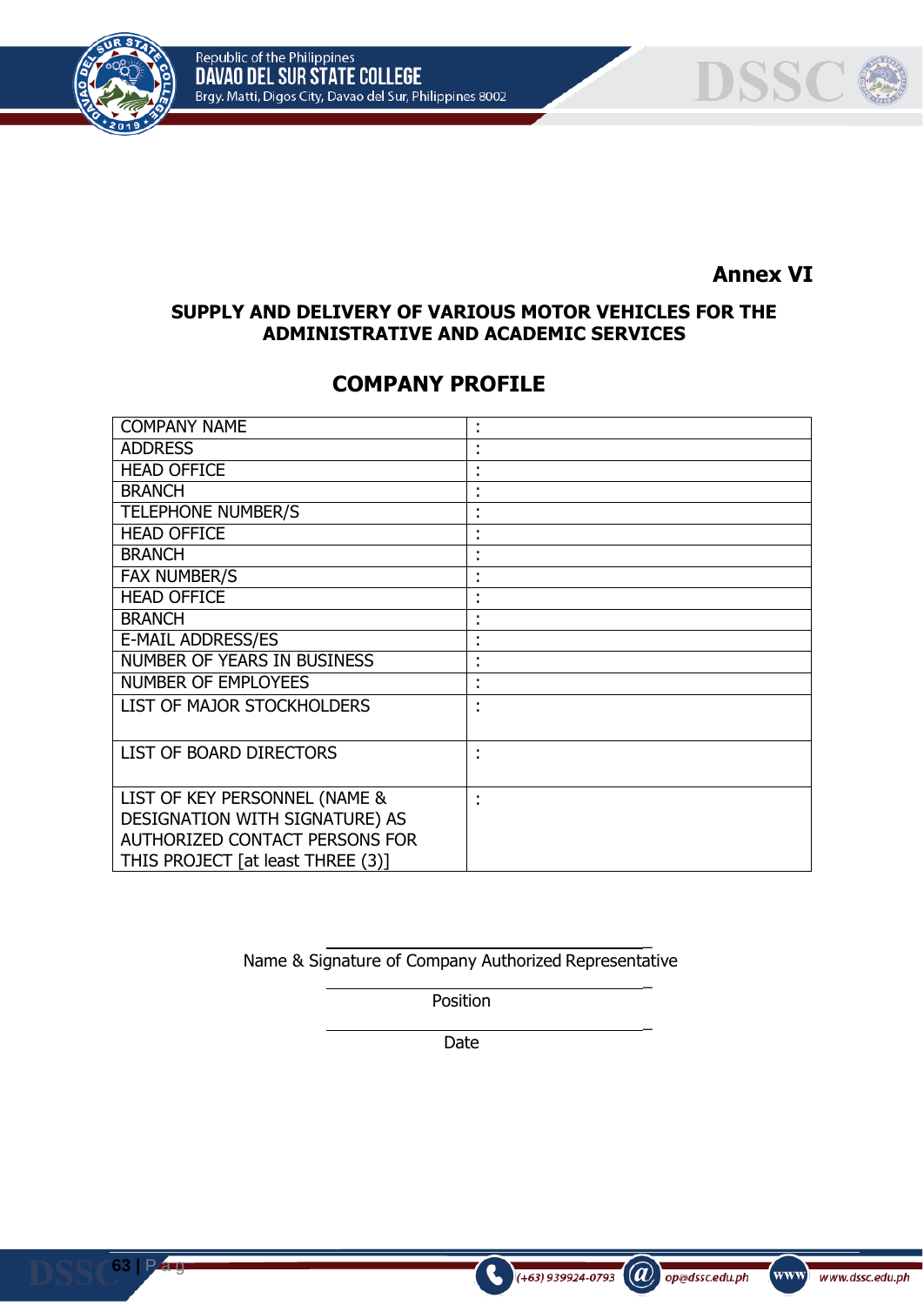Republic of the Philippines DAVAO DEL SUR STATE COLLEGE Brgy. Matti, Digos City, Davao del Sur, Philippines 8002





### **Annex VII SUPPLY AND DELIVERY OF VARIOUS MOTOR VEHICLES FOR THE ADMINISTRATIVE AND ACADEMIC SERVICES**

# **CERTIFICATE OF PERFORMANCE EVALUATION**

[Rating of at least Satisfactory to be issued by the Bidder's Single Largest Completed Contract Client indicated in the submitted Annex I-A on the performance of the product supplied / delivered by the prospective bidder]

This is to certify that (NAME OF BIDDER) has supplied our company/agency with (Name of Product/s) . Based on our evaluation on timely delivery, compliance to specifications and performance, warranty and after sales service, we give (NAME OF BIDDER) a rating of:

| <b>VERY SATISFACTORY</b> |
|--------------------------|
| <b>SATISFACTORY</b>      |
| <b>POOR</b>              |

This Certification shall form part of the Technical Documentary Requirements in line with (Name of Bidder) \_participation in the **SUPPLY AND DELIVERY OF VARIOUS MOTOR VEHICLES FOR THE ADMINISTRATIVE AND ACADEMIC SERVICES** for the Cooperative Development Authority-Region 02 Extension Office .

Issued this day of 2021 in , Philippines.

| Name of Company (Bidder's Client) | Full name of Authorized Representative |  |
|-----------------------------------|----------------------------------------|--|
| Address                           | Signature of Authorized Representative |  |
| Tel. No. / Fax                    | E-Mail Address                         |  |

 $\mathcal{L}(\boldsymbol{a})$ 

 $(+63)$  939924-0793

op@dssc.edu.ph

www)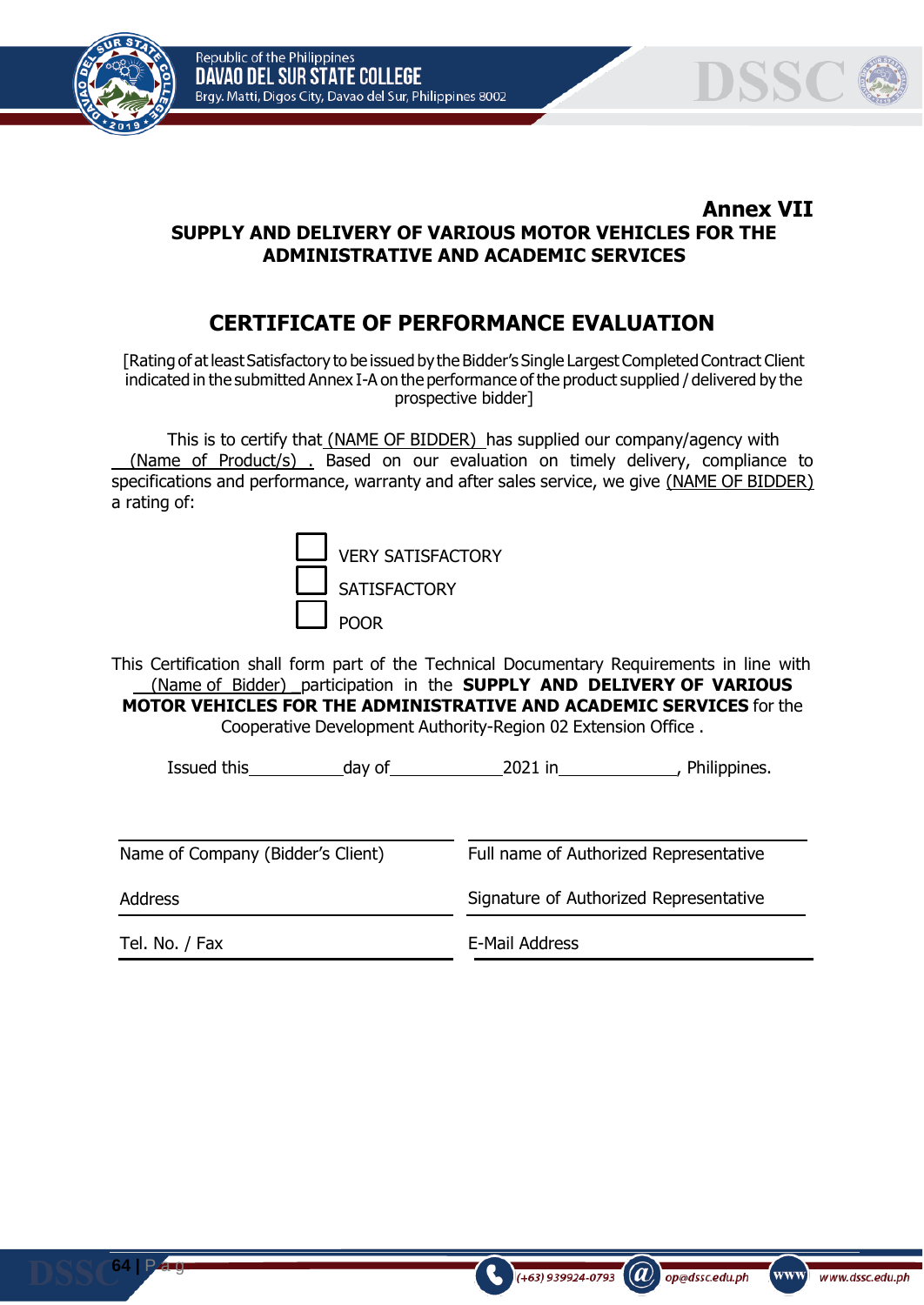

**65 |** P a g



# **Annex VIII**

#### **(page 1 of 3) PLEASE USE THIS BID FORM. DO NOT RETYPE OR ALTER.**

## **SUPPLY AND DELIVERY OF VARIOUS MOTOR VEHICLES FOR THE ADMINISTRATIVE AND ACADEMIC SERVICES**

#### **TECHNICAL BID FORM**

**INSTRUCTION TO THE SUPPLIER**: Indicate **"COMPLY"** (per line number) under **Bidder's Statement of Compliance** if Bidder can meet the technical specifications and project requirements. DO NOT LEAVE ANY BLANK. A "YES" or "NO" ENTRY WILL NOT BE ACCEPTED. FAILURE TO CONFORM WILL RESULT IN A RATING OF "FAILED".

| Line<br><b>No.:</b> |                                              | Bidder's<br><b>Statement of</b><br><b>Compliance</b>                                                                                                                                                                                                                                                                                                                                                                                                              |  |
|---------------------|----------------------------------------------|-------------------------------------------------------------------------------------------------------------------------------------------------------------------------------------------------------------------------------------------------------------------------------------------------------------------------------------------------------------------------------------------------------------------------------------------------------------------|--|
|                     |                                              | <b>SUPPLY AND DELIVERY OF</b><br><b>VARIOUS MOTOR VEHICLES FOR THE</b><br><b>ADMINISTRATIVE AND ACADEMIC SERVICES</b>                                                                                                                                                                                                                                                                                                                                             |  |
|                     | <b>Please Check</b><br>the Item Being<br>Bid | <b>PARTICULARS</b>                                                                                                                                                                                                                                                                                                                                                                                                                                                |  |
|                     |                                              | Supply and Delivery of Various Motor Vehicles                                                                                                                                                                                                                                                                                                                                                                                                                     |  |
|                     |                                              | <b>BIDDER'S UNDERTAKING</b>                                                                                                                                                                                                                                                                                                                                                                                                                                       |  |
|                     |                                              | I/We, the undersigned bidder, having examined the Bidding Documents including Bid Bulletins, as<br>applicable hereby OFFER to (supply/deliver/perform) the above described items.<br>I/We undertake, if our bid is accepted, to deliver the items in accordance with the terms and<br>conditions contained in the bid documents, including the posting of the required performance security within<br>ten (10) calendar days from receipt of the Notice of Award. |  |

Until a formal contract/order confirmation is prepared and signed, this Bid is binding on us.

Name of Company (in print)

Signature of Company Authorized Representative

Name and Designation (in print)

Date

 $(a)$ 

op@dssc.edu.ph

www)

www.dssc.edu.ph

 $(+63)$  939924-0793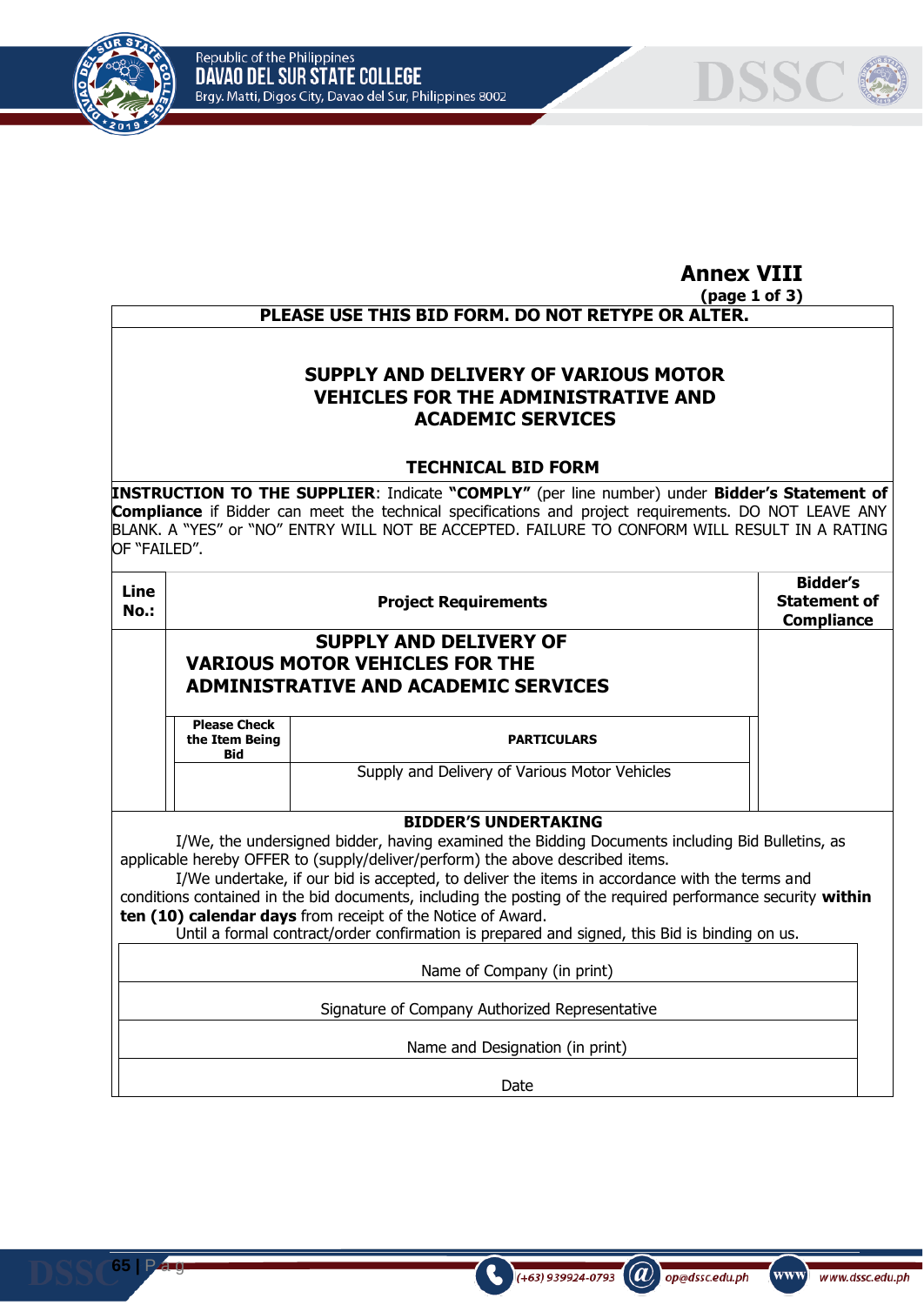





# **Annex VIII (page 2 of 4)**

# **PLEASE USE THIS BID FORM. DO NOT RETYPE OR ALTER. SUPPLY AND DELIVERY OF VARIOUS MOTOR VEHICLES FOR THE ADMINISTRATIVE AND ACADEMIC SERVICES**

## **TECHNICAL BID FORM**

**INSTRUCTION TO THE SUPPLIER**: Indicate **"COMPLY"** (per line number) under **Bidder's Statement of Compliance**  if Bidder can meet the technical specifications and project requirements. DO NOT LEAVE ANY BLANK. A "YES" or "NO" ENTRY WILL NOT BE ACCEPTED. FAILURE TO CONFORM WILL RESULT IN A RATING OF "FAILED".

**Line** 

**No.: BIDDER'S BRAND AND MODEL TO OFFER**

**BRAND MODEL**

# **BIDDER'S UNDERTAKING**

I/We, the undersigned bidder, having examined the Bidding Documents including Bid Bulletins, as applicable hereby OFFER to (supply/deliver/perform) the above described items.

I/We undertake, if our bid is accepted, to deliver the items in accordance with the terms and conditions contained in the bid documents, including the posting of the required performance security **within ten (10) calendar days** from receipt of the Notice of Award.

Until a formal contract/order confirmation is prepared and signed, this Bid is binding on us.

Name of Company (in print)

Signature of Company Authorized Representative

Name and Designation (in print)

Date

 $\mathcal{L}(\boldsymbol{a})$ 

op@dssc.edu.ph

www]

www.dssc.edu.ph

 $(+63)$  939924-0793

**66 |** P a g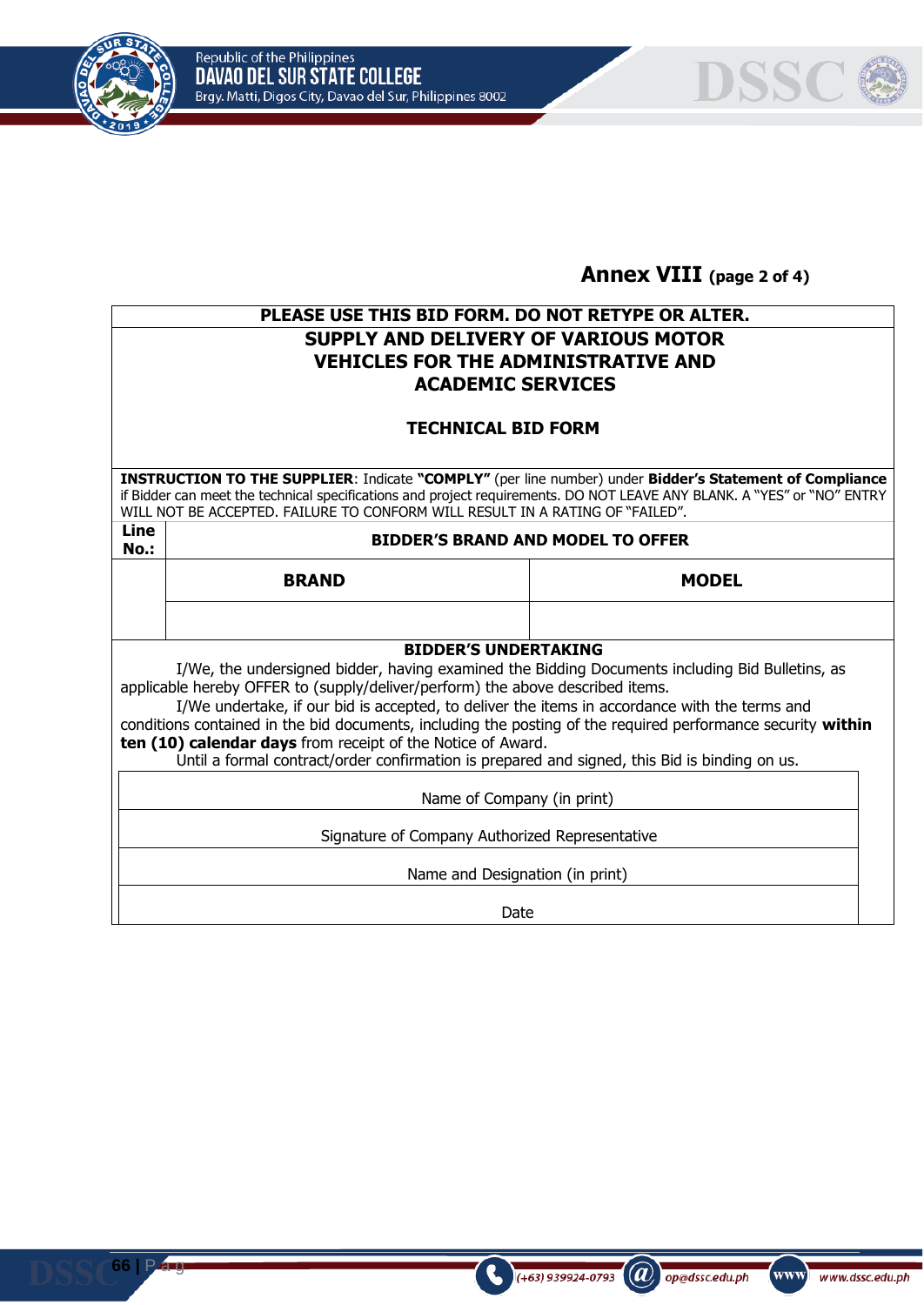

**67 |** P a g



# **Annex VIII**

**(page 2 of 3)**

# **PLEASE USE THIS BID FORM. DO NOT RETYPE OR ALTER. SUPPLY AND DELIVERY OF VARIOUS MOTOR VEHICLES FOR THE ADMINISTRATIVE AND ACADEMIC SERVICES**

### **TECHNICAL BID FORM**

**INSTRUCTION TO THE SUPPLIER**: Indicate **"COMPLY"** (per line number) under **Bidder's Statement of Compliance** if Bidder can meet the technical specifications and project requirements. DO NOT LEAVE ANY BLANK. A "YES" or "NO" ENTRY WILL NOT BE ACCEPTED. FAILURE TO CONFORM WILL RESULT IN A RATING OF "FAILED".

| Line No.: | <b>Other Requirements</b>                                                                                                                      | <b>Bidder's Statement of</b><br><b>Compliance</b> |
|-----------|------------------------------------------------------------------------------------------------------------------------------------------------|---------------------------------------------------|
| 3         | Bidder has no overdue deliveries or unperformed services<br>intended for the DSSC                                                              |                                                   |
| 4         | Bidder did not participate as consultant in the preparation<br>of the design or technical specifications of the GOODS as<br>subject of the bid |                                                   |
| 5         | Delivery Place and Distribution DAVAO DEL<br>SUR SATTE COLLEGE, Matti, Digos City, Davao del<br>Sur                                            |                                                   |
| 6         | <b>Delivery Period</b><br>Within one hundred twenty (90) calendar days from<br>receipt of Notice to Proceed                                    |                                                   |

#### **BIDDER'S UNDERTAKING**

I/We, the undersigned bidder, having examined the Bidding Documents including Bid Bulletins, as applicable hereby OFFER to (supply/deliver/perform) the above described items.

I/We undertake, if our bid is accepted, to deliver the items in accordance with the terms and conditions contained in the bid documents, including the posting of the required performance security **within ten (10) calendar days** from receipt of the Notice of Award.

Until a formal contract/order confirmation is prepared and signed, this Bid is binding on us.

Name of Company (in print)

Signature of Company Authorized Representative

Name and Designation (in print)

Date

 $(a)$ 

op@dssc.edu.ph

 $(+63)$  939924-0793

www]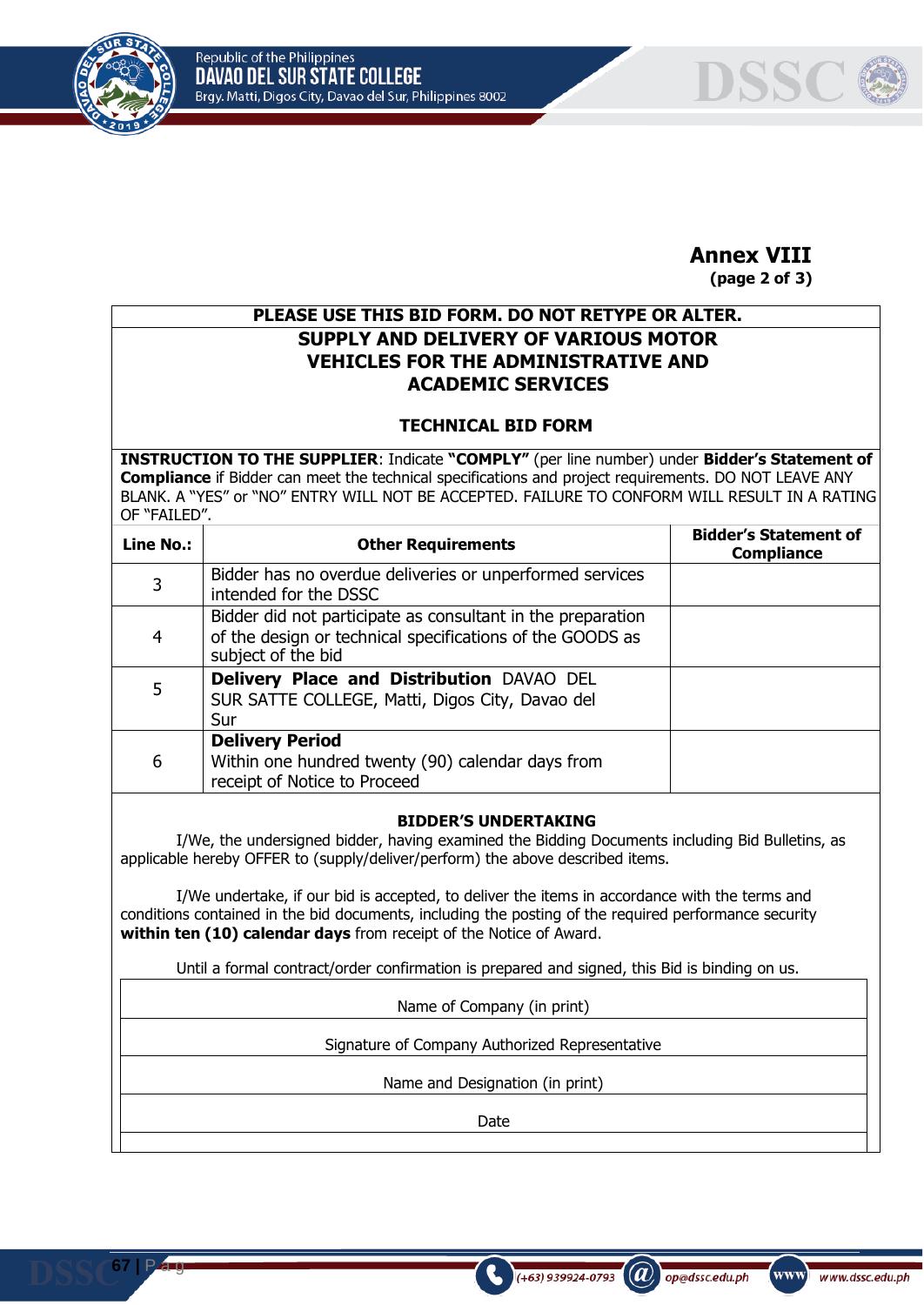



# **Annex VIII**

**(page 3 of 3)**

## **PLEASE USE THIS BID FORM. DO NOT RETYPE OR ALTER. SUPPLY AND DELIVERY OF VARIOUS MOTOR VEHICLES FOR THE ADMINISTRATIVE AND ACADEMIC SERVICES**

### **TECHNICAL BID FORM**

**INSTRUCTION TO THE SUPPLIER**: Indicate **"COMPLY"** (per line number) under **Bidder's Statement of Compliance** if Bidder can meet the technical specifications and project requirements. DO NOT LEAVE ANY BLANK. A "YES" or "NO" ENTRY WILL NOT BE ACCEPTED. FAILURE TO CONFORM WILL RESULT IN A RATING OF "FAILED".

| Line<br>No.:                |                                                          | <b>Bidder's Statement</b><br>of Compliance                                                                                                         |  |
|-----------------------------|----------------------------------------------------------|----------------------------------------------------------------------------------------------------------------------------------------------------|--|
| 7                           | <b>Operations</b><br>and<br><b>Maintenance</b><br>Manual | To submit Operation and Maintenance Manual<br>upon completion of the project (in CD and hard<br>copy).                                             |  |
| 8                           | <b>Replacement</b><br>of Defective<br><b>Items</b>       | Replacement of defective items delivered within<br>fifteen (15) calendar days from receipt of Notice<br>of Defects from DSSC.                      |  |
| 9                           | <b>Warranty</b>                                          | Warranty<br>Certificate<br>100,000<br>issued for<br>Kilometers or three (3) years on parts and<br>service, whichever comes first, in favor of CDA. |  |
| <b>BIDDER'S UNDERTAKING</b> |                                                          |                                                                                                                                                    |  |

I/We, the undersigned bidder, having examined the Bidding Documents including Bid Bulletins, as applicable hereby OFFER to (supply/deliver/perform) the above described items.

I/We undertake, if our bid is accepted, to deliver the items in accordance with the terms and conditions contained in the bid documents, including the posting of the required performance security **within ten (10) calendar days** from receipt of the Notice of Award.

Until a formal contract/order confirmation is prepared and signed, this Bid is binding on us.

Name of Company (in print)

Signature of Company Authorized Representative

Name and Designation (in print)

Date

 $(a)$ 

op@dssc.edu.ph

 $(+63)$  939924-0793

www]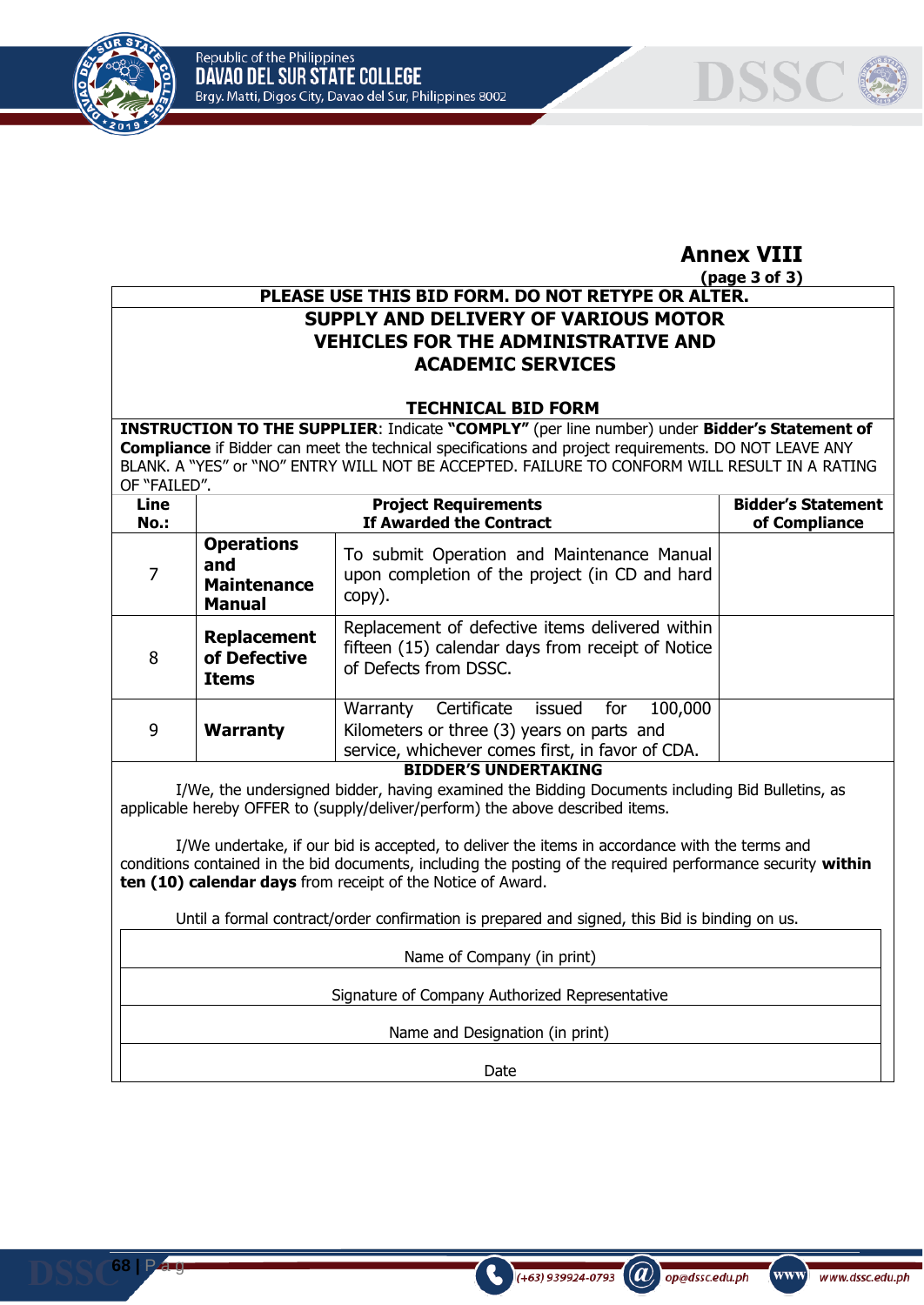



# **Annex IX –A**

| PLEASE USE THIS BID FORM. DO NOT RETYPE OR ALTER.<br><b>FINANCIAL BID FORM</b><br>(PRICES MUST BE INCLUSIVE OF VAT AND DELIVERED DUTIES PAID)                                                                                                                                                                                                                                                                                                                                                                                                                      |                             |                    |                            |  |  |
|--------------------------------------------------------------------------------------------------------------------------------------------------------------------------------------------------------------------------------------------------------------------------------------------------------------------------------------------------------------------------------------------------------------------------------------------------------------------------------------------------------------------------------------------------------------------|-----------------------------|--------------------|----------------------------|--|--|
|                                                                                                                                                                                                                                                                                                                                                                                                                                                                                                                                                                    |                             |                    |                            |  |  |
|                                                                                                                                                                                                                                                                                                                                                                                                                                                                                                                                                                    |                             | ABC (PhP)          | <b>Financial Bid (PhP)</b> |  |  |
| <b>Description</b>                                                                                                                                                                                                                                                                                                                                                                                                                                                                                                                                                 | Quantity                    | <b>Total Price</b> | <b>Total Price</b>         |  |  |
| Supply and Delivery of ASIAN UTILITY<br>VEHICLE,<br>2.8 LTR. DIESEL FED ENGINE, MANUAL                                                                                                                                                                                                                                                                                                                                                                                                                                                                             | 1 UNIT                      | 1,249,714.80       |                            |  |  |
| <b>TRANSMISSION</b>                                                                                                                                                                                                                                                                                                                                                                                                                                                                                                                                                |                             |                    |                            |  |  |
| <b>Notes:</b><br>The financial bid is inclusive of all taxes, duties, transportation costs, delivery charges and all costs relative to the<br>$\bullet$<br>project requirements including installation, testing, commissioning and training.<br>The bidder shall assume all risks until the goods have been delivered at the site and accepted by CDA<br>$\bullet$                                                                                                                                                                                                 |                             |                    |                            |  |  |
|                                                                                                                                                                                                                                                                                                                                                                                                                                                                                                                                                                    | <b>BIDDER'S UNDERTAKING</b> |                    |                            |  |  |
| I/We, the undersigned bidder, having examined the Bidding Documents including Bid Bulletins, as applicable hereby<br>OFFER to (supply/deliver/perform) the above described items.<br>I/We undertake, if our bid is accepted, to deliver the items in accordance with the terms and conditions contained<br>in the bid documents, including the posting of the required performance security within ten (10) calendar days from<br>receipt of the Notice of Award.<br>Until a formal contract/order confirmation is prepared and signed, this Bid is binding on us. |                             |                    |                            |  |  |
|                                                                                                                                                                                                                                                                                                                                                                                                                                                                                                                                                                    |                             |                    |                            |  |  |
| Name of Company (in print)                                                                                                                                                                                                                                                                                                                                                                                                                                                                                                                                         |                             |                    |                            |  |  |
| Signature of Company Authorized Representative                                                                                                                                                                                                                                                                                                                                                                                                                                                                                                                     |                             |                    |                            |  |  |
| Name and Designation (in print)                                                                                                                                                                                                                                                                                                                                                                                                                                                                                                                                    |                             |                    |                            |  |  |
|                                                                                                                                                                                                                                                                                                                                                                                                                                                                                                                                                                    | Date                        |                    |                            |  |  |

 $\bigodot$  (+63) 939924-0793 (a) op@dssc.edu.ph

www www.dssc.edu.ph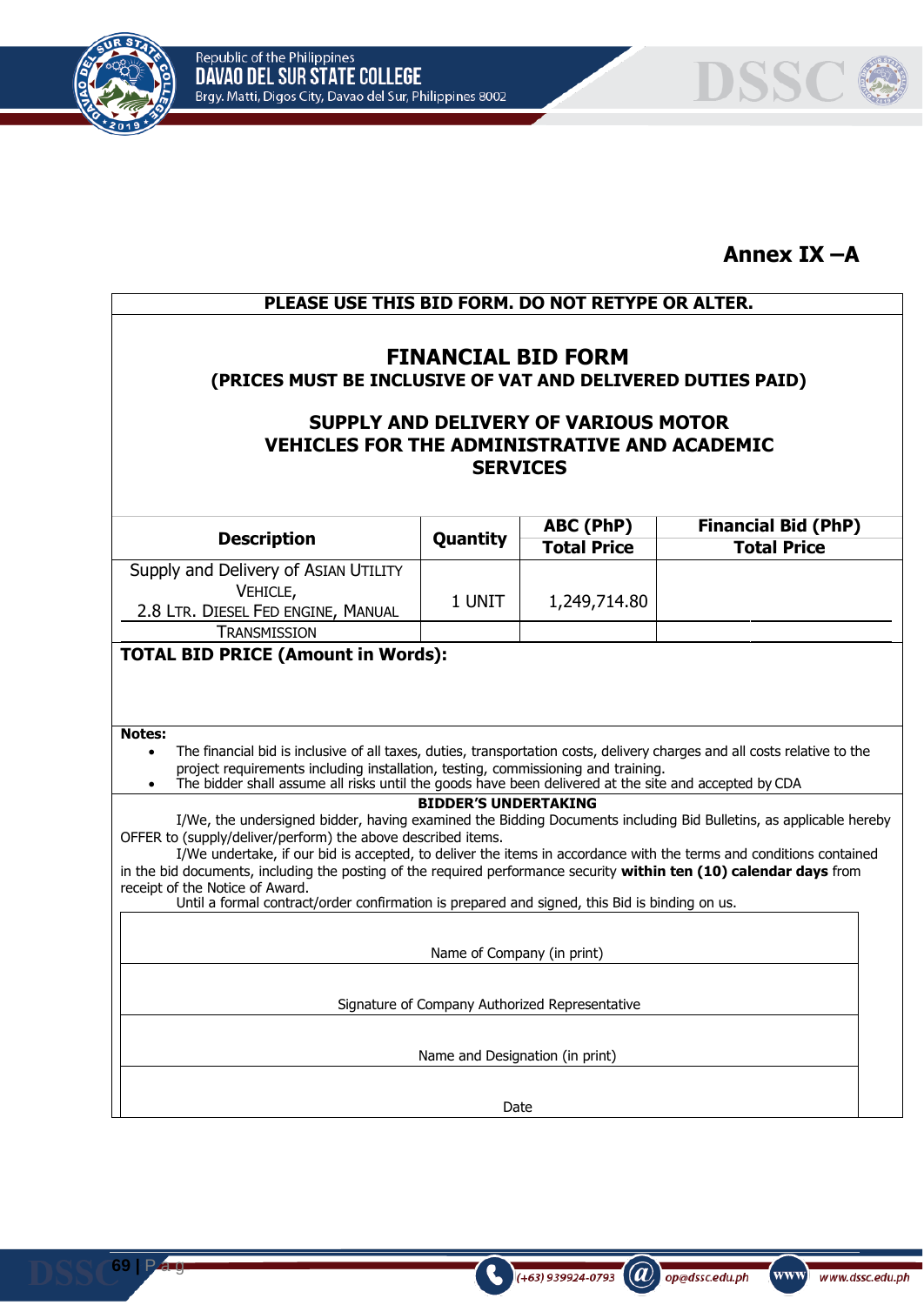



# **Annex X - A**

# **PLEASE USE THIS BID FORM. DO NOT RETYPE OR ALTER.**

# **DETAILED FINANCIAL BREAKDOWN (QUOTED PRICE MUST BE INCLUSIVE OF VAT AND DELIVERED DUTIES PAID)**

## **SUPPLY AND DELIVERY OF VARIOUS MOTOR VEHICLES FOR THE ADMINISTRATIVE AND ACADEMIC SERVICES**

#### **INSTRUCTION:**

**70 |** P a g

-The Sum of the Detailed Financial Breakdown must be equal to the Financial Bid per Annex IX-A. -Do not leave any blanks. Indicate "0" if the item is being offered for free.

| <u>pointer care any planned and cate of memorial discussed and care in cer</u> |            |                  |                            |  |  |
|--------------------------------------------------------------------------------|------------|------------------|----------------------------|--|--|
| <b>ITEM</b>                                                                    | <b>OTY</b> | <b>Unit Cost</b> | <b>Total Cost per Item</b> |  |  |
| Supply and delivery of various<br>motor vehicles                               | units      |                  |                            |  |  |
|                                                                                |            | <b>TOTAL</b>     |                            |  |  |

# **TOTAL BID PRICE (Amount in Words):**

#### **BIDDER'S UNDERTAKING**

I/We, the undersigned bidder, having examined the bidding documents including Bid Bulletins, as applicable hereby OFFER to (supply/deliver/perform) the above described items.

I/We undertake, if our bid is accepted, to deliver the items in accordance with the terms and conditions contained in the bid documents, including the posting of the required performance security **within ten (10) calendar days** from receipt of the Notice of Award.

Until a formal contract/order confirmation is prepared and signed, this Bid is binding on us.

 $\overline{\phantom{a}}$ Name of Company (in print)

Signature of Company Authorized Representative

 $\overline{\phantom{a}}$ 

 $\overline{\phantom{a}}$ 

 $\overline{\phantom{a}}$ 

Name and Designation (in print)

Date

 $(a)$ 

op@dssc.edu.ph

 $(+63)$  939924-0793

www]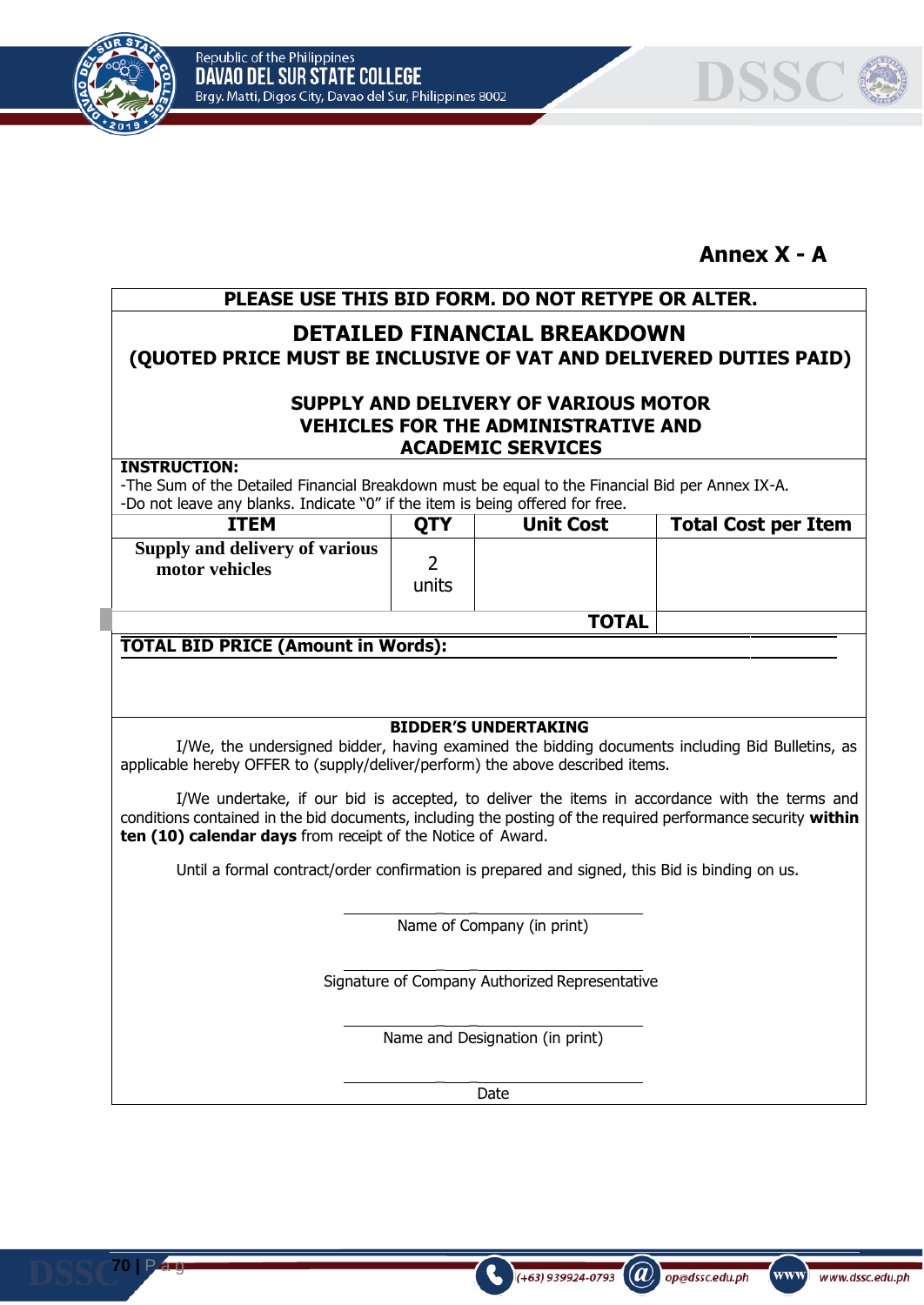Republic of the Philippines<br>DAVAO DEL SUR STATE COLLEGE Brgy. Matti, Digos City, Davao del Sur, Philippines 8002





## **Annex XI-A**

#### **SUPPLY AND DELIVERY OF VARIOUS MOTOR VEHICLES FOR THE ADMINISTRATIVE AND ACADEMIC SERVICES**

# **For Goods Offered From Abroad**

Name of Bidder **.** Invitation to Bid<sup>1</sup> Number . Page of

|      |                    | 3                           | 4   |                                                                                                                                       | 6                                                                  |                                                                                | 8                                                                  | 9                                                                         |
|------|--------------------|-----------------------------|-----|---------------------------------------------------------------------------------------------------------------------------------------|--------------------------------------------------------------------|--------------------------------------------------------------------------------|--------------------------------------------------------------------|---------------------------------------------------------------------------|
| Item | <b>Description</b> | <b>Country</b><br>of origin | Qty | Unit price CIF<br>port of entry<br>(specify port)<br>or CIP named<br>place<br>(specify<br>border point<br>or place of<br>destination) | <b>Total CIF</b><br>or CIP<br>price per<br>item<br>(col. 4 x<br>5) | <b>Unit Price</b><br><b>Delivered</b><br><b>Duty</b><br><b>Unpaid</b><br>(DDU) | <b>Unit price</b><br><b>Delivered</b><br><b>Duty Paid</b><br>(DDP) | <b>Total</b><br><b>Price</b><br>delivered<br><b>DDP</b><br>(col 4 x<br>8) |
|      |                    |                             |     |                                                                                                                                       |                                                                    |                                                                                |                                                                    |                                                                           |

Name of Company Signature Over Printed Name Of Authorized Representative

 $($ +63) 939924-0793 ( $\omega$ ) op@dssc.edu.ph

Date

www)

www.dssc.edu.ph

1 If ADB, JICA and WB funded projects, use IFB.

**71 |** P a g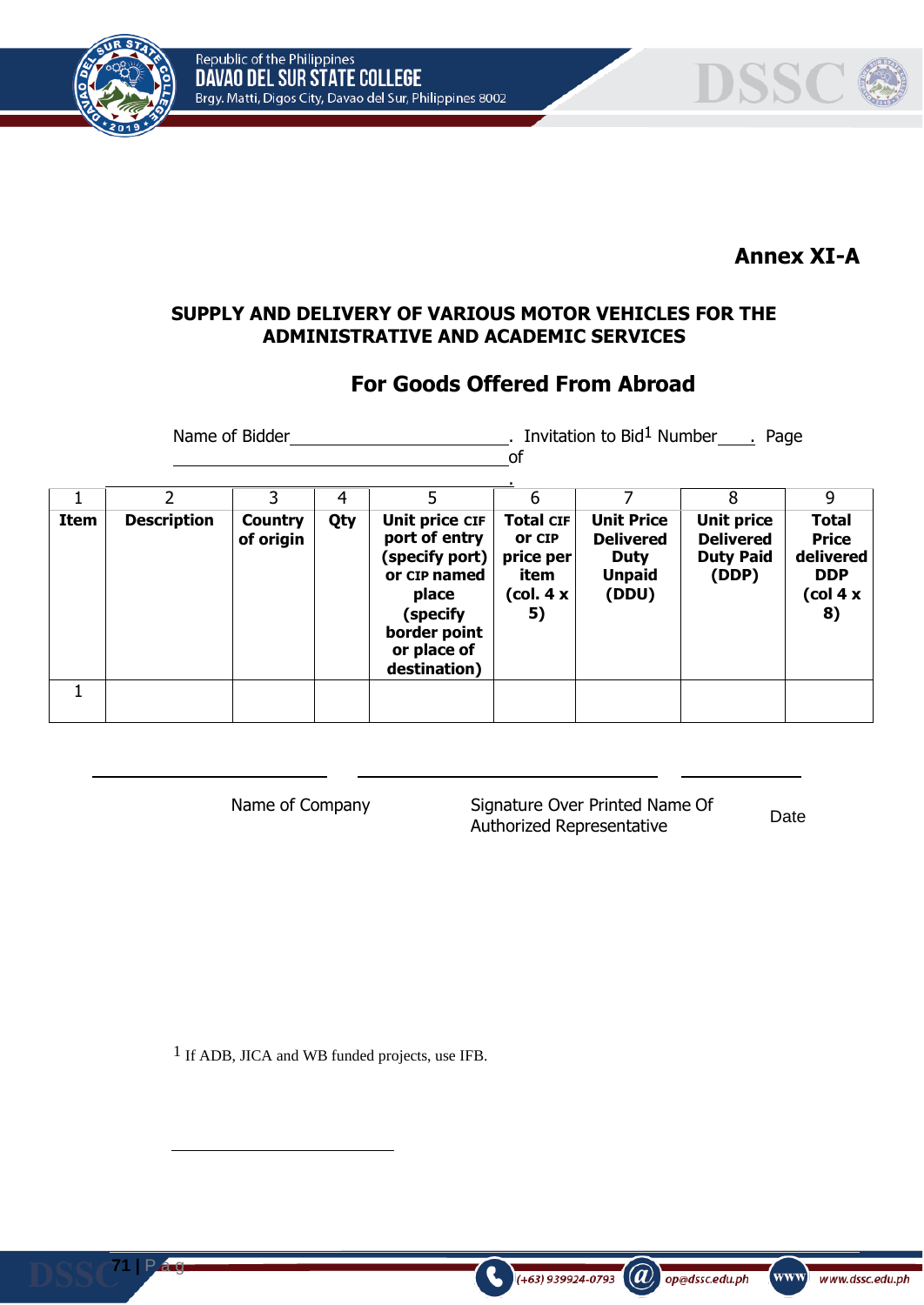



#### **Annex XI-B SUPPLY AND DELIVERY OF VARIOUS MOTOR VEHICLES FOR THE ADMINISTRATIVE AND ACADEMIC SERVICES**

.

# **For Goods Offered From Within the Philippines**

Name of Bidder \_\_\_\_\_\_\_\_\_\_\_\_\_\_\_\_\_\_\_\_\_\_\_\_\_\_\_\_\_\_\_\_. Invitation to Bid<sup>2</sup> Number \_\_. Page \_\_\_\_\_\_\_\_\_of

| 1           | $\overline{2}$     | 3                            | 4   | 5                                          | 6                                                                                                                                | 7                                                                                                           | 8                                                                           | 9                                                             | 10                                                                                                                     |
|-------------|--------------------|------------------------------|-----|--------------------------------------------|----------------------------------------------------------------------------------------------------------------------------------|-------------------------------------------------------------------------------------------------------------|-----------------------------------------------------------------------------|---------------------------------------------------------------|------------------------------------------------------------------------------------------------------------------------|
| <b>Item</b> | <b>Description</b> | Coun<br>try of<br>origi<br>n | Qty | Unit<br>price<br><b>EXW</b><br>per<br>item | <b>Transpor</b><br>tation<br>and<br><b>Insuranc</b><br>e and all<br>other<br>costs<br>incidenta<br>l to<br>delivery,<br>per item | <b>Sales</b><br>and<br>other<br>taxes<br>payable<br>if<br><b>Contract</b><br>is<br>awarded<br>, per<br>item | Cost of<br><b>Incidental</b><br>Services,<br>if<br>applicable<br>, per item | <b>Total</b><br>Price,<br>per unit<br>(col<br>$5 + 6 + 7 + 8$ | <b>Total Price</b><br>delivered<br><b>Final</b><br><b>Destinatio</b><br>n<br>$\left(\text{col } 9\right)$ x<br>(col 4) |
| 1           |                    |                              |     |                                            |                                                                                                                                  |                                                                                                             |                                                                             |                                                               |                                                                                                                        |

 $\overline{a}$ 

Name of Company Signature Over Printed Name of Date Authorized Representative

(+63) 939924-0793

www)

www.dssc.edu.ph

 $(a)$  op@dssc.edu.ph

2 If ADB, JICA and WB funded projects, use IFB.

**72 |** P a g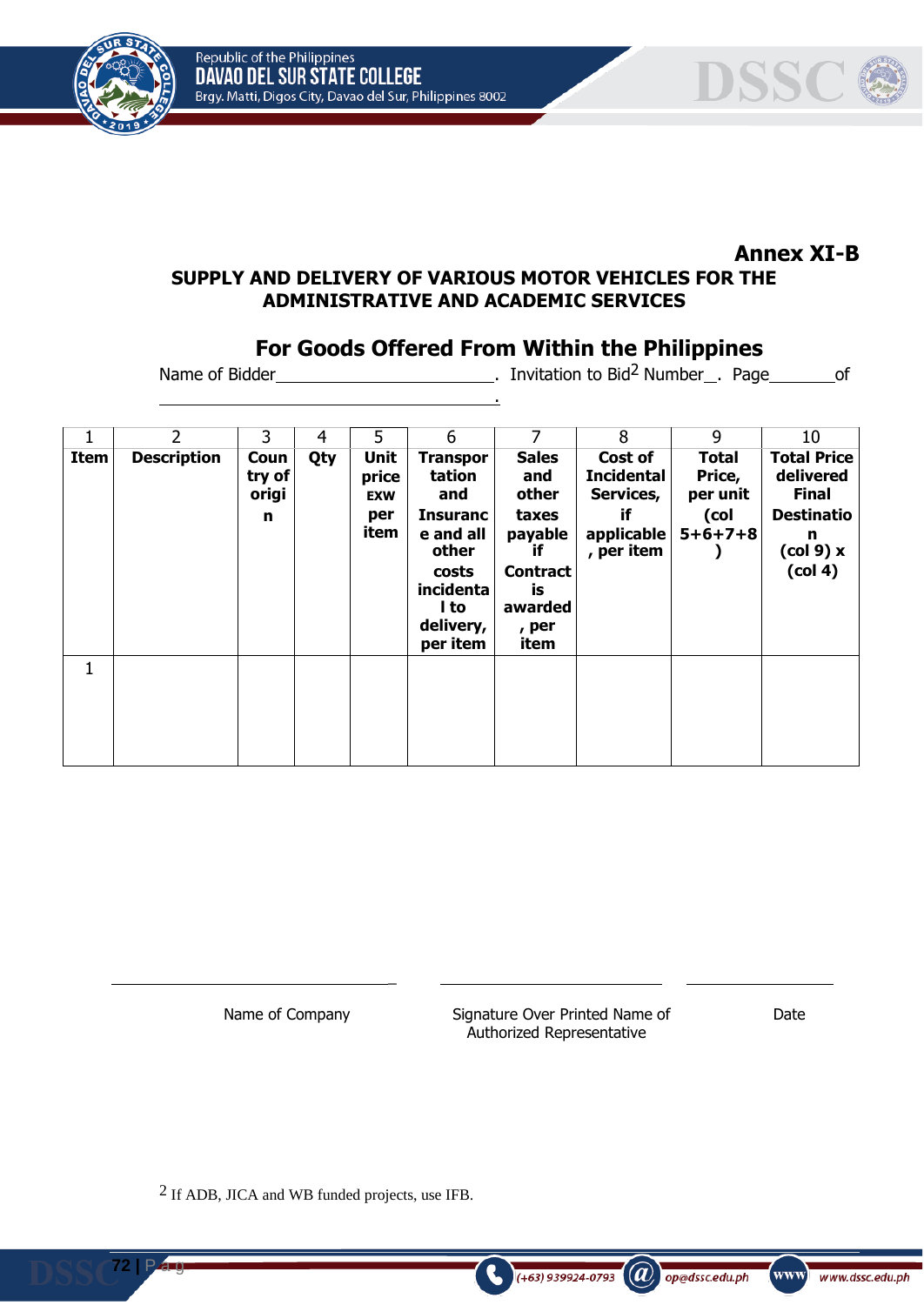

**73 |** P a g



**Section IX. Reference Documents**



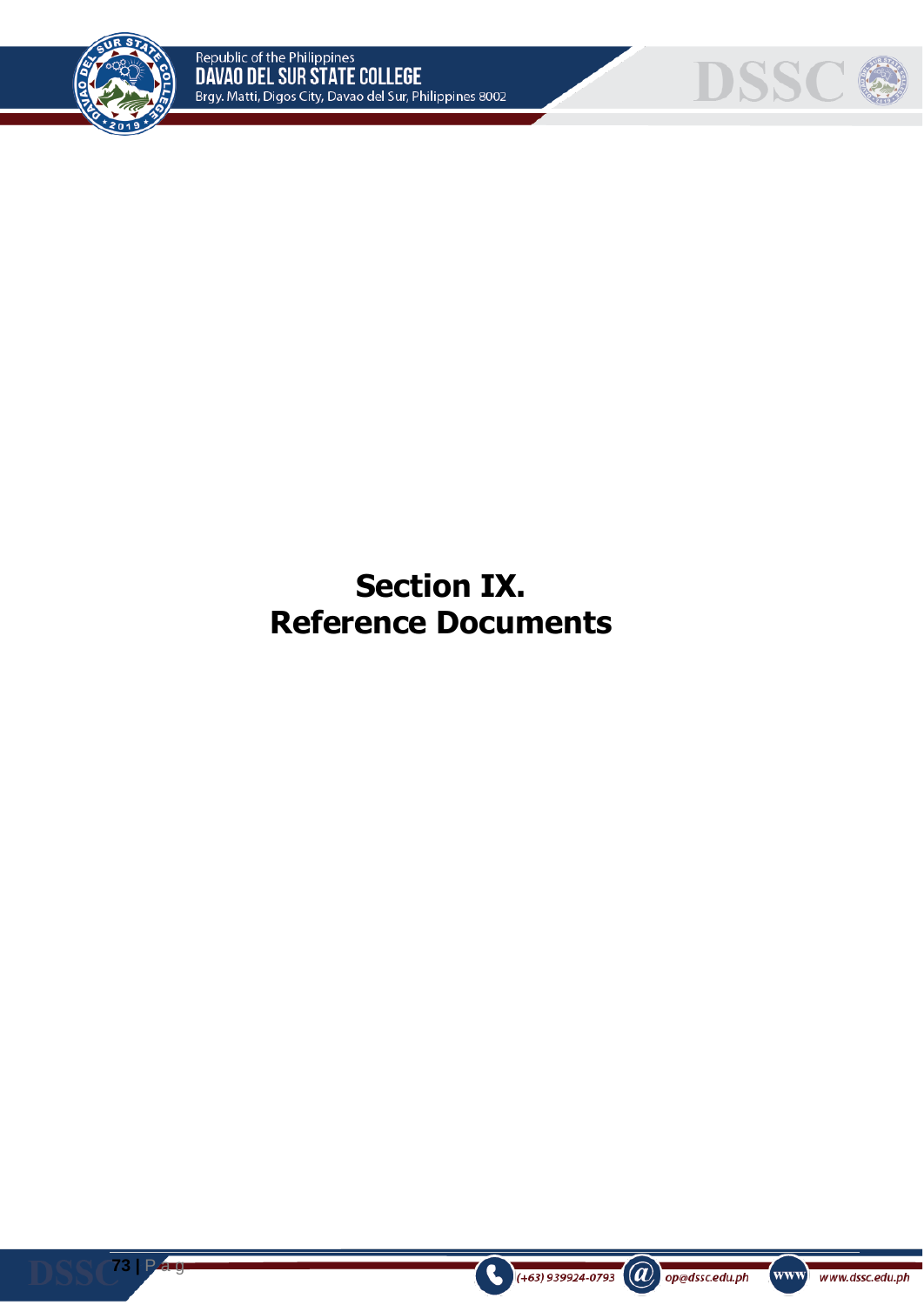Republic of the Philippines DAVAO DEL SUR STATE COLLEGE Brgy. Matti, Digos City, Davao del Sur, Philippines 8002



To :



**Annex XII**

### **SPECIAL BANK GUARANTEE (FOR RETENTION MONEY)**

Date :

**74 |** P a g

|    | <b>WHEREAS,</b> |       |                      | with principal offices located                                                 |  |
|----|-----------------|-------|----------------------|--------------------------------------------------------------------------------|--|
| at |                 |       |                      | (hereinafter called "the Contractor/Supplier") has undertaken, in pursuance of |  |
|    |                 | dated | to execute supply of | at                                                                             |  |

AND WHEREAS, it has been stipulated by you in the said Contract that the Contractor/Supplier shall furnish you with a Special Bank Guarantee by an authorized bank for the sum specified therein as security for compliance with their obligations in accordance to with the contract, including a warranty that the GOODS supplied are free from patent and latent defects and performance of corrective work for any manufacturing defects will be undertaken as required and that all the conditions imposed under the contract shall been fully met;

NOW THEREFORE, we hereby affirm that we are the Guarantor and responsible to you, on behalf of the Contractor, up to a totalof **PhP**\_ proportions of currencies in which the Contract Price is payable, and we undertake to pay you, **upon you first written demand and without cavil or argument, any sum or sums within the limits of PhP** as aforesaid without you needing to prove or to show grounds or reasons for your demand for the sum specified therein.

We hereby further affirm that this bank guarantee is irrevocable and intended to answer for the performance of corrective work for any manufacturing defects, to warrant that the goods supplied are free from met by the Contractor/Supplier.

We hereby waive the necessity of your demanding that said debt from the Contractor/Supplier before presenting us with the demand.

We further agree that no change or addition to or other modification of the terms of the Contract to be performed there under or of any of the Contract documents which may be made between you and the Contractor shall in any way release us from any liability under this guarantee, and we hereby waive notice of any such change, addition or modification.

| This quarantee shall be valid until | or a minimum of one (1) year, |
|-------------------------------------|-------------------------------|
| whichever comes later.              |                               |

| SIGNATURE AND SEAL OF GUARANTOR |
|---------------------------------|
| NAME OF BANK                    |
| <b>ADDRESS</b>                  |

 $\bm{a}$ 

op@dssc.edu.ph

 $(+63)$  939924-0793

www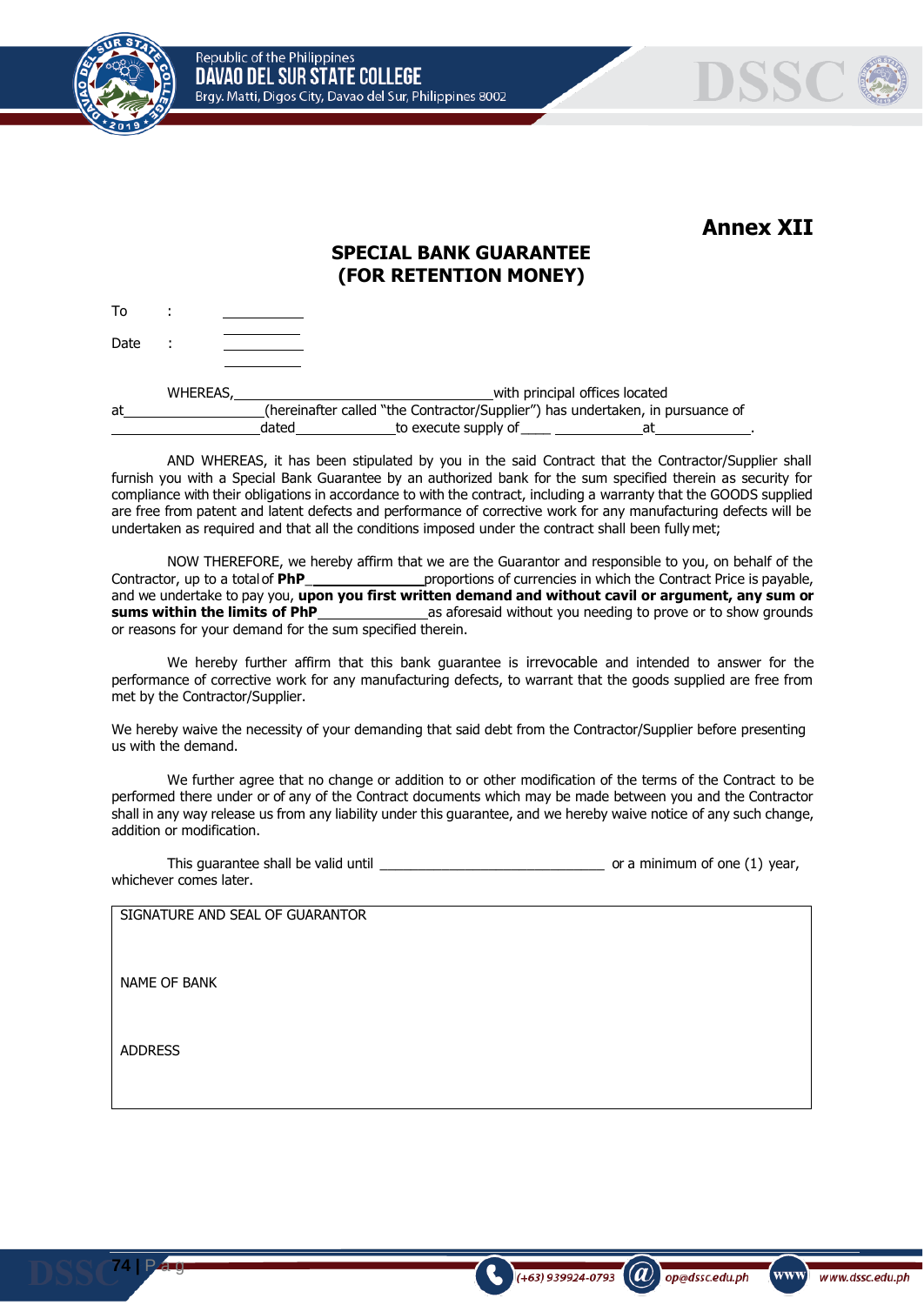Republic of the Philippines DAVAO DEL SUR STATE COLLEGE Brgy. Matti, Digos City, Davao del Sur, Philippines 8002





# **Annex XIII Form of Performance Security (Bank Guarantee)**

#### To : **DAVAO DEL SUR STATE COLLEG Matti, Digos City, Davao del Sur**

WHEREAS, [insert name and address of Suppler] (hereinafter called the "Supplier") has undertaken, in pursuance of Contract No. [Insert number] dated [insert date] to execute [insert name of contract and brief description] (hereinafter called the "Contract");

AND WHEREAS, it has been stipulated by you in the said Contract that the Supplier shall furnish you with a Bank Guarantee by a recognized bank for the sum specified therein as security for compliance with his obligations in accordance with the Contract;

AND WHEREAS, we have agreed to give the Supplier such a Bank Guarantee;

NOW THEREFORE, we hereby affirm that we are the Guarantor and responsible to you, on behalf of the Supplier, up to a total of  $[insert amount of guarantee]$ <sup>3</sup> proportions of currencies in which the Contract Price is payable, and we undertake to you, upon your first written demand and without cavil or argument, any sum or sums within the limits of [insert amount of guarantee] as aforesaid without your needing to prove or to show grounds or reasons for your demand for the sum specified therein.

We hereby waive the necessity of your demanding the said debt from the Supplier before presenting us with the demand.

We further agree that no change or addition to or other modification of the terms of the Contract to be performed there under or of any of the Contract documents which may be made between you and the Supplier shall in any way release us from any liability under this guarantee, and we hereby waive notice of any such change, addition or modification.

This guarantee shall be valid until the date of your issuance of the Notice of Final Acceptance.

SIGNATURE AND SEAL OF GUARANTOR

NAME OF BANK

ADDRESS

**75 |** P a g

 $3$  An amount is to be inserted by the Guarantor, representing the percentage of the Contract Price specified in the Contract.

 $(a)$ 

op@dssc.edu.ph

 $(+63)$  939924-0793

www]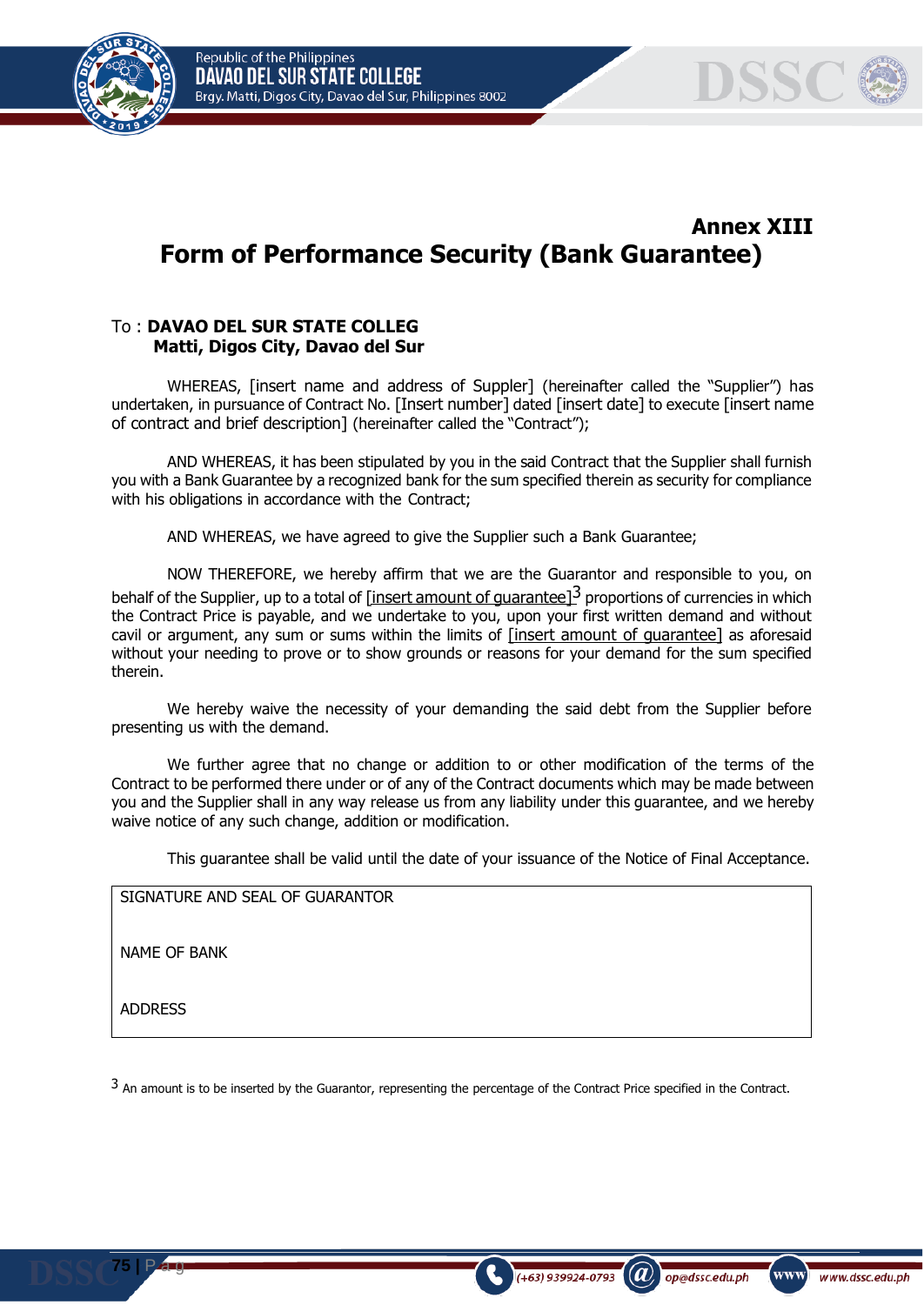

**76 |** P a g



# **Section X Checklist of Requirements**





www www.dssc.edu.ph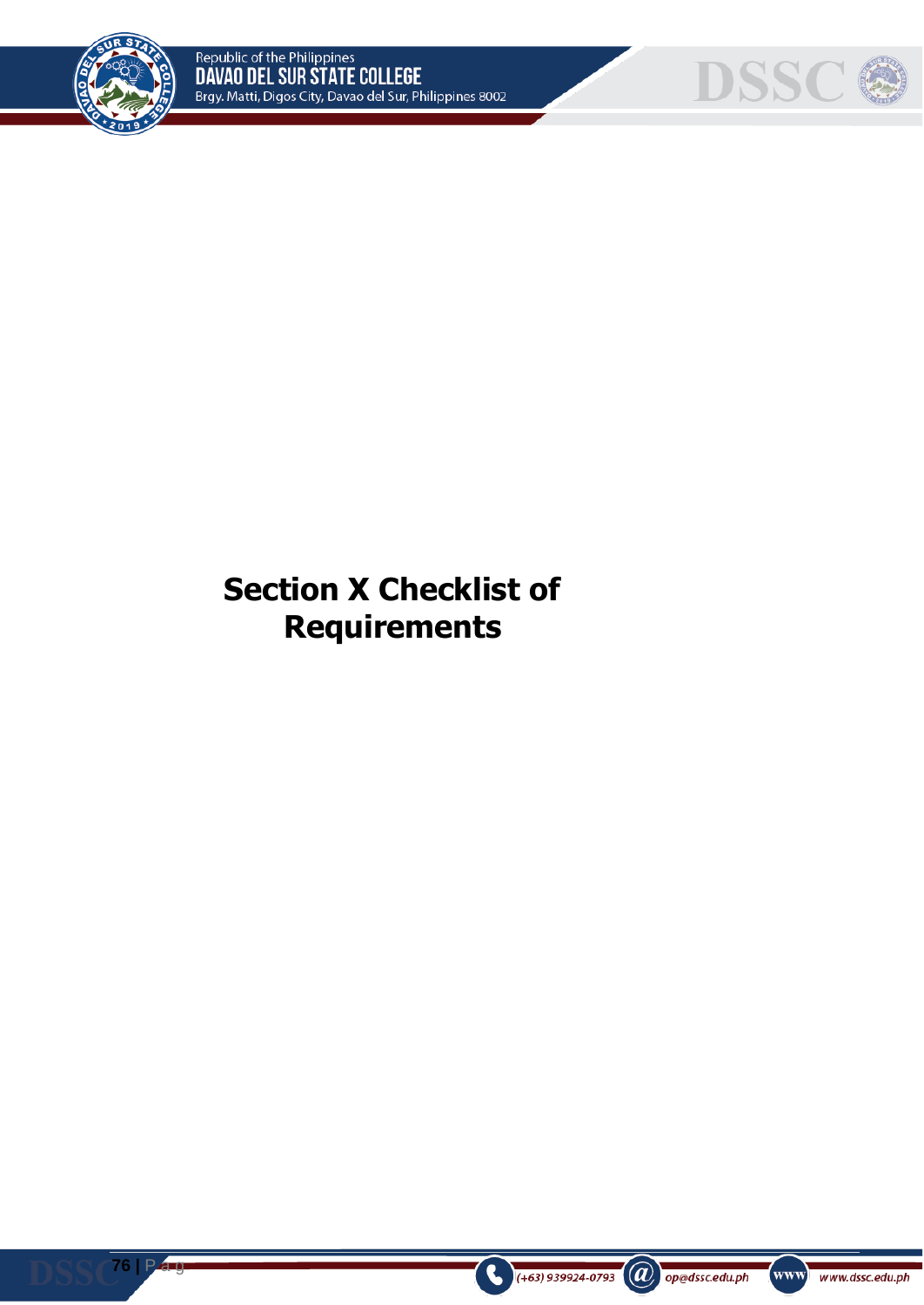

**77 |** P a g



#### **CDA-GOODS-2021-01 (NEGO)**

| <b>CHECKLIST OF REQUIREMENTS FOR BIDDERS</b>                   |                                                                                                                                                                                                                                                                                                                                                                        |  |  |  |  |  |  |  |  |
|----------------------------------------------------------------|------------------------------------------------------------------------------------------------------------------------------------------------------------------------------------------------------------------------------------------------------------------------------------------------------------------------------------------------------------------------|--|--|--|--|--|--|--|--|
| <b>Name of Company</b><br>SUPPLY AND DELIVERY OF VARIOUS MOTOR |                                                                                                                                                                                                                                                                                                                                                                        |  |  |  |  |  |  |  |  |
| <b>VEHICLES FOR THE ADMINISTRATIVE AND</b>                     |                                                                                                                                                                                                                                                                                                                                                                        |  |  |  |  |  |  |  |  |
|                                                                | <b>ACADEMIC SERVICES</b>                                                                                                                                                                                                                                                                                                                                               |  |  |  |  |  |  |  |  |
|                                                                | Php 4,200,000.00                                                                                                                                                                                                                                                                                                                                                       |  |  |  |  |  |  |  |  |
| Ref. No.                                                       | <b>Particulars</b>                                                                                                                                                                                                                                                                                                                                                     |  |  |  |  |  |  |  |  |
|                                                                | <b>ENVELOPE 1: ELIGIBILITY AND TECHNICAL DOCUMENTS</b>                                                                                                                                                                                                                                                                                                                 |  |  |  |  |  |  |  |  |
|                                                                | <b>ELIGIBILITY DOCUMENTS</b>                                                                                                                                                                                                                                                                                                                                           |  |  |  |  |  |  |  |  |
|                                                                | <b>CLASS "A" DOCUMENTS</b>                                                                                                                                                                                                                                                                                                                                             |  |  |  |  |  |  |  |  |
| 2.1                                                            | (a.1.) ELIGIBILITY DOCUMENTS                                                                                                                                                                                                                                                                                                                                           |  |  |  |  |  |  |  |  |
|                                                                | Registration Certificate from the Securities and Exchange Commission (SEC)<br>İ.<br>for corporations, Department of Trade and Industry (DTI) for sole<br>proprietorship, or from Cooperative Development Authority CDA) for<br>cooperatives                                                                                                                            |  |  |  |  |  |  |  |  |
|                                                                | ii.<br>Valid and Current Business/Mayor's Permit issued by the city or municipality<br>where the principal place of business of the prospective bidder is located OR<br>the equivalent document for Exclusive Economic Zones or Areas;                                                                                                                                 |  |  |  |  |  |  |  |  |
|                                                                | In cases of recently expired Mayor's / Business Permits, said permit shall be<br>submitted together with the official receipt as proof that the bidder has applied<br>for renewal with the period prescribed by the concerned local government<br>units, provided that the renewed permit shall be submitted as a post-<br>qualification requirement.                  |  |  |  |  |  |  |  |  |
|                                                                | Valid and Current Tax Clearance issued by Philippines' Bureau of Internal<br>iii.<br>Revenue (BIR) Accounts Receivable Monitoring Division per Executive Order<br>398, Series of 2005;                                                                                                                                                                                 |  |  |  |  |  |  |  |  |
|                                                                | Copy of each of the following Audited Financial Statements for 2020 and 2019<br>iv.<br>(in comparative format or separate reports):<br>a. Independent Auditor's Report;<br>Balance Sheet (Statement of Financial Position); and<br>b.<br>Income Statement (Statement of Comprehensive Income)<br>$C_{1}$                                                               |  |  |  |  |  |  |  |  |
|                                                                | $OR$<br>Submission of valid and current PHILGEPS Certificate of Registration<br>and Membership (Platinum Registration) together with Annex A in lieu<br>of (Items i., ii., iii., iv.) Eligibility Documents.<br>Note: Bidder must ensure that all Class "A" Eligibility Documents are valid and                                                                        |  |  |  |  |  |  |  |  |
|                                                                | current at the time of submission of PHILGEPS Certificate of Registration and<br>Membership (Platinum Registration). In case any of the submitted Eligibility<br>Documents are not valid and current at the time of submission of Platinum<br>Registration, bidders are required to submit the valid and current documents<br>together with the Platinum Registration. |  |  |  |  |  |  |  |  |
|                                                                | In case the bidder opt to submit their Class "A" Documents, the Certificate of PhilGEPS<br>Registration (Platinum Membership) shall remain as post-qualification requirement to<br>be submitted in accordance with Section 34.2 of the 2016 Revised IRR of RA9184.<br>"GPPB Circular 07-2017 dated 31 July 2017".                                                      |  |  |  |  |  |  |  |  |

(+63) 939924-0793 (a) op@dssc.edu.ph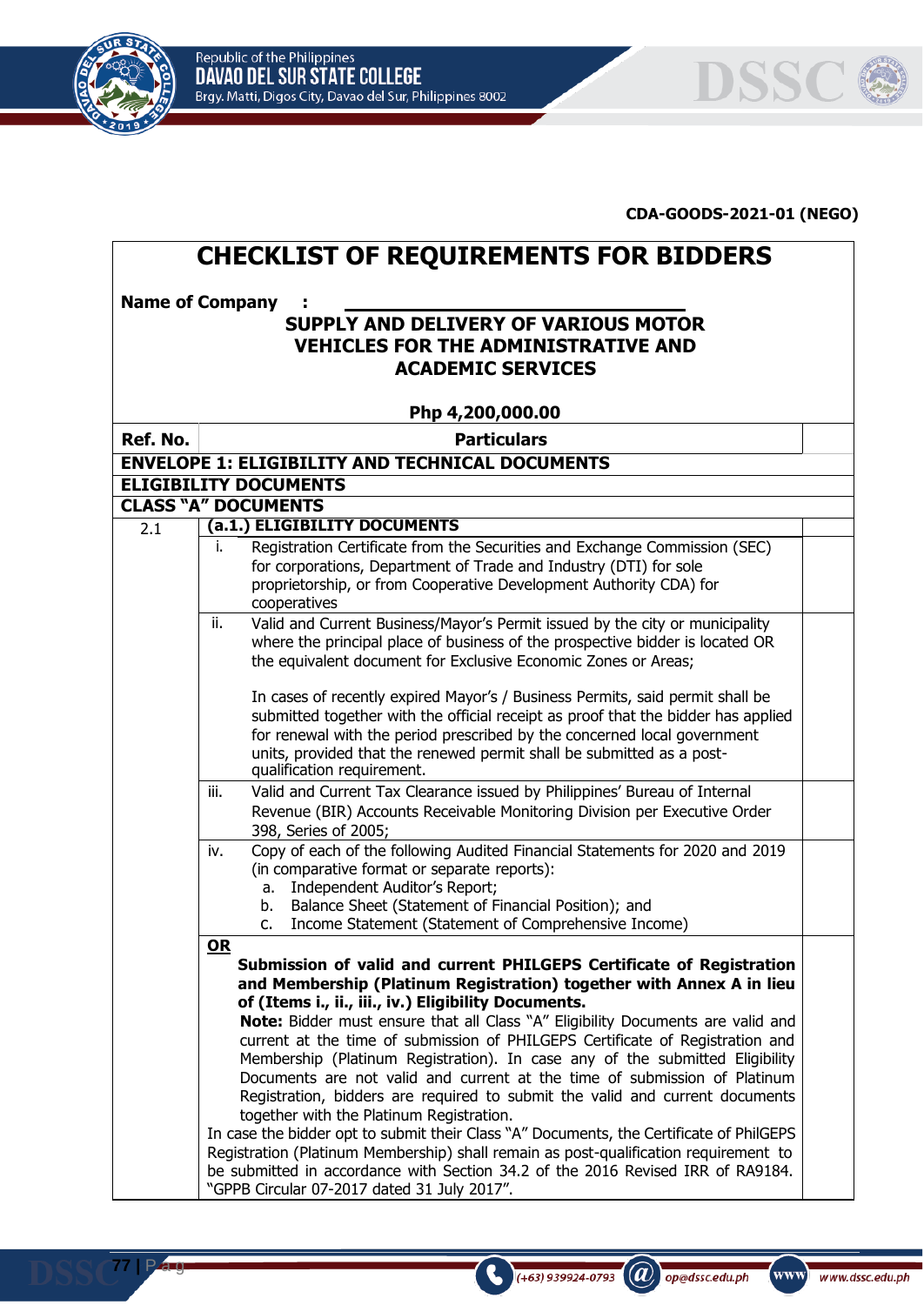



| v.     | Statement of all its ongoing government and private contracts, including                                                                               |  |
|--------|--------------------------------------------------------------------------------------------------------------------------------------------------------|--|
|        | contracts awarded but not yet started, if any, whether similar or not similar in                                                                       |  |
|        | nature and complexity to the contract to be bid (Annex I)                                                                                              |  |
| vi.    | Statement of Completed Single Largest Contract from January 2016 up to the                                                                             |  |
|        | day before the deadline for the submission bids of similar in nature equivalent                                                                        |  |
|        | to at least fifty percent (50%) of the ABC of the lot being bid. Annex I-A                                                                             |  |
| vii.   | Duly signed Net Financial Contracting Capacity Computation (NFCC)* per                                                                                 |  |
|        | Annex II, in accordance with IIS Clause 5.5 or a committed Line of Credit                                                                              |  |
|        | from a universal or commercial bank                                                                                                                    |  |
|        | *NFCC = $[(Current Assets minus Current Liabilities) (15)]$ minus the value of                                                                         |  |
|        | all outstanding or uncompleted portions of the projects under ongoing                                                                                  |  |
|        | contracts, including awarded contracts yet to be started coinciding with the                                                                           |  |
|        | contract to be bid.                                                                                                                                    |  |
| Notes: |                                                                                                                                                        |  |
| a)     | The values of the bidder's current assets and current liabilities shall be based                                                                       |  |
|        | on the data submitted to BIR through its Electronic Filing and Payment                                                                                 |  |
|        | System.<br>b) Value of all outstanding or uncompleted contracts refers those listed in                                                                 |  |
|        | Annex-I.                                                                                                                                               |  |
|        | c) The detailed computation using the required formula must be shown as                                                                                |  |
|        | provided above.                                                                                                                                        |  |
|        | d) The NFCC computation must at least be equal to the total ABC of the lot                                                                             |  |
|        | being bid.                                                                                                                                             |  |
|        | <b>CLASS "B" DOCUMENTS (FOR JOINT VENTURE)</b>                                                                                                         |  |
| i.     | For Joint Ventures, Bidder to submit either:                                                                                                           |  |
|        | 1. Copy of the JOINT VENTURE AGREEMENT (JVA) in case the joint venture                                                                                 |  |
|        | is already in existence, or                                                                                                                            |  |
|        | 2. Copy of Protocol / Undertaking of Agreement to Enter into Joint Venture<br>signed by all the potential join venture partners stating that they will |  |
|        | enter into and abide by the provisions of the JVA in the instance that the                                                                             |  |
|        | bid is successful. (Annex III)                                                                                                                         |  |
|        | The JVA or the Protocol/Undertaking of Agreement to Enter into                                                                                         |  |
|        | Joint Venture (Annex III) must include/specify the                                                                                                     |  |
|        | company/partner and the name of the office designated as                                                                                               |  |
|        | authorized representative of the Joint Venture.                                                                                                        |  |
|        | The following documents must likewise be submitted by each JV                                                                                          |  |
|        | partner:                                                                                                                                               |  |
|        | 1. Registration Certificate from the Securities and Exchange Commission                                                                                |  |
|        | (SEC) for corporations or from Department of Trade and Industry (DTI) for                                                                              |  |
|        | sole proprietorship, or from Cooperative Development Authority (CDA) for                                                                               |  |
|        | cooperatives;                                                                                                                                          |  |
|        | Valid and Current Business/Mayor's Permit issued by the city or<br>2.                                                                                  |  |
|        | municipality where the principal place of business of the prospective bidder<br>is located OR the equivalent document for Exclusive Economic Zones or  |  |
|        | Areas;                                                                                                                                                 |  |
|        | In cases of recently expired Mayor's / Business Permits, said permit shall                                                                             |  |
|        | be submitted together with the official receipt as proof that the bidder has                                                                           |  |
|        | applied for renewal with the period prescribed by the concerned local                                                                                  |  |
|        | government units, provided that the renewed permit shall be submitted as                                                                               |  |
|        | a post-qualification requirement;                                                                                                                      |  |
|        |                                                                                                                                                        |  |

(+63) 939924-0793 (a) op@dssc.edu.ph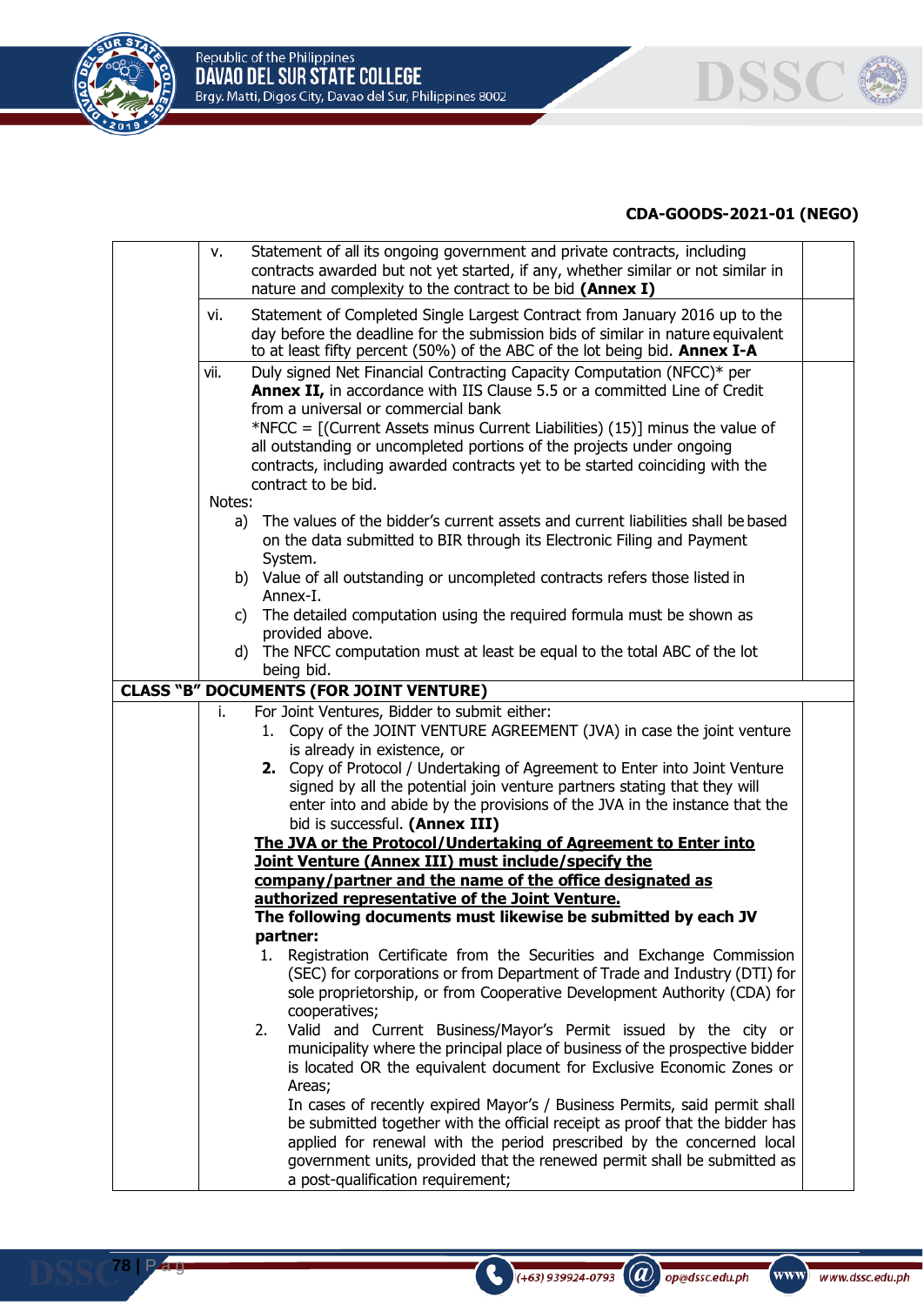





|                | 3.<br>Valid and current Tax Clearance issued by Philippines' Bureau of Internal<br>Revenue (BIR) Accounts Receivable Monitoring Division per Executive<br>Order 398, Series of 2005;                                                                                                                                                                                                                                                                                                                                                                 |                                                                                                                                                                                                                                                                                                                                                                                                                                                                                                                                                                                                                                                                                                                                                                                                                                                                                                                                           |  |  |  |  |  |
|----------------|------------------------------------------------------------------------------------------------------------------------------------------------------------------------------------------------------------------------------------------------------------------------------------------------------------------------------------------------------------------------------------------------------------------------------------------------------------------------------------------------------------------------------------------------------|-------------------------------------------------------------------------------------------------------------------------------------------------------------------------------------------------------------------------------------------------------------------------------------------------------------------------------------------------------------------------------------------------------------------------------------------------------------------------------------------------------------------------------------------------------------------------------------------------------------------------------------------------------------------------------------------------------------------------------------------------------------------------------------------------------------------------------------------------------------------------------------------------------------------------------------------|--|--|--|--|--|
|                | 4.<br>2019 (in comparative form or separate reports):<br>Independent Auditor's Report;<br>а. –<br>b. Balance Sheet (Statement of Financial Position); and                                                                                                                                                                                                                                                                                                                                                                                            | Copy of each of the following Audited Financial Statements for 2020 and<br>c. Income Statement (Statement of Comprehensive Income)                                                                                                                                                                                                                                                                                                                                                                                                                                                                                                                                                                                                                                                                                                                                                                                                        |  |  |  |  |  |
|                |                                                                                                                                                                                                                                                                                                                                                                                                                                                                                                                                                      | Each of the above statements must have stamped "received" by the Bureau of<br>Internal Revenue (BIR) or its duly accredited and authorized institution                                                                                                                                                                                                                                                                                                                                                                                                                                                                                                                                                                                                                                                                                                                                                                                    |  |  |  |  |  |
|                | $OR$                                                                                                                                                                                                                                                                                                                                                                                                                                                                                                                                                 |                                                                                                                                                                                                                                                                                                                                                                                                                                                                                                                                                                                                                                                                                                                                                                                                                                                                                                                                           |  |  |  |  |  |
|                | 5.<br>eligibility documents.<br>documents.<br>the Joint Venture partner constitutes compliance.<br><b>TECHNICAL DOCUMENTS</b>                                                                                                                                                                                                                                                                                                                                                                                                                        | Submission of valid and current PHILGEPS Certificate of Registration a<br>Membership (Platinum Registration) together with Annex A in lieu of<br>Note: Bidder must ensure that all Class "A" Eligibility Documents are valid<br>and current at the time of submission of PHILGEPS Certificate<br>Registration and Membership (Platinum Registration). In case any of t<br>submitted Eligibility are not valid and current at the time of submission<br>Platinum Registration, bidders are required to submit the valid and current<br>In case the JV Partners opt to submit their Class "A" Documents, t<br>Certificate of PhilGEPS Registration (Platinum Membership) shall remain post-<br>qualification requirement to be submitted in accordance with Section 34.2 of<br>the 2016 Revised IRR of RA9184. "GPPB Circular 07-2017 dated July 2017".<br>For item (v) to (vi) of the required eligibility documents, submission by any of |  |  |  |  |  |
|                | Bid security shall be issued in favor of the DAVAO DEL SUR STATE COLLEGE                                                                                                                                                                                                                                                                                                                                                                                                                                                                             |                                                                                                                                                                                                                                                                                                                                                                                                                                                                                                                                                                                                                                                                                                                                                                                                                                                                                                                                           |  |  |  |  |  |
| 12.1<br>(b)(i) | valid at least ninety (90) days after date of bid opening in any of the<br>following forms:<br>a) BID SECURING DECLARATION per <b>Annex IV;</b> or<br>b) Cashier's / Manager's Check equivalent to at least 2% of ABC issued by a<br>Universal or Commercial Bank.<br>Bank Draft / Guarantee or Irrevocable Letter of Credit issued by a Universal or<br>C)<br>Commercial Bank equivalent to at least 2% of the ABC: Provided, however that it<br>shall be confirmed or authenticated by a Universal or Commercial Ba if issued by<br>a foreign bank |                                                                                                                                                                                                                                                                                                                                                                                                                                                                                                                                                                                                                                                                                                                                                                                                                                                                                                                                           |  |  |  |  |  |
|                | <b>Description</b>                                                                                                                                                                                                                                                                                                                                                                                                                                                                                                                                   | SUPPLY AND DELIVERY OF VARIOUS MOTOR<br><b>VEHICLES FOR THE</b>                                                                                                                                                                                                                                                                                                                                                                                                                                                                                                                                                                                                                                                                                                                                                                                                                                                                           |  |  |  |  |  |
|                |                                                                                                                                                                                                                                                                                                                                                                                                                                                                                                                                                      | ADMINISTRATIVE AND<br><b>ACADEMIC SERVICES</b>                                                                                                                                                                                                                                                                                                                                                                                                                                                                                                                                                                                                                                                                                                                                                                                                                                                                                            |  |  |  |  |  |
|                | QTY                                                                                                                                                                                                                                                                                                                                                                                                                                                                                                                                                  | 2 UnitS                                                                                                                                                                                                                                                                                                                                                                                                                                                                                                                                                                                                                                                                                                                                                                                                                                                                                                                                   |  |  |  |  |  |
|                | <b>Total ABC (PhP)</b><br>(VAT Inclusive)                                                                                                                                                                                                                                                                                                                                                                                                                                                                                                            | 4,200,000.00                                                                                                                                                                                                                                                                                                                                                                                                                                                                                                                                                                                                                                                                                                                                                                                                                                                                                                                              |  |  |  |  |  |

 $\bigodot$  (+63) 939924-0793 (a) op@dssc.edu.ph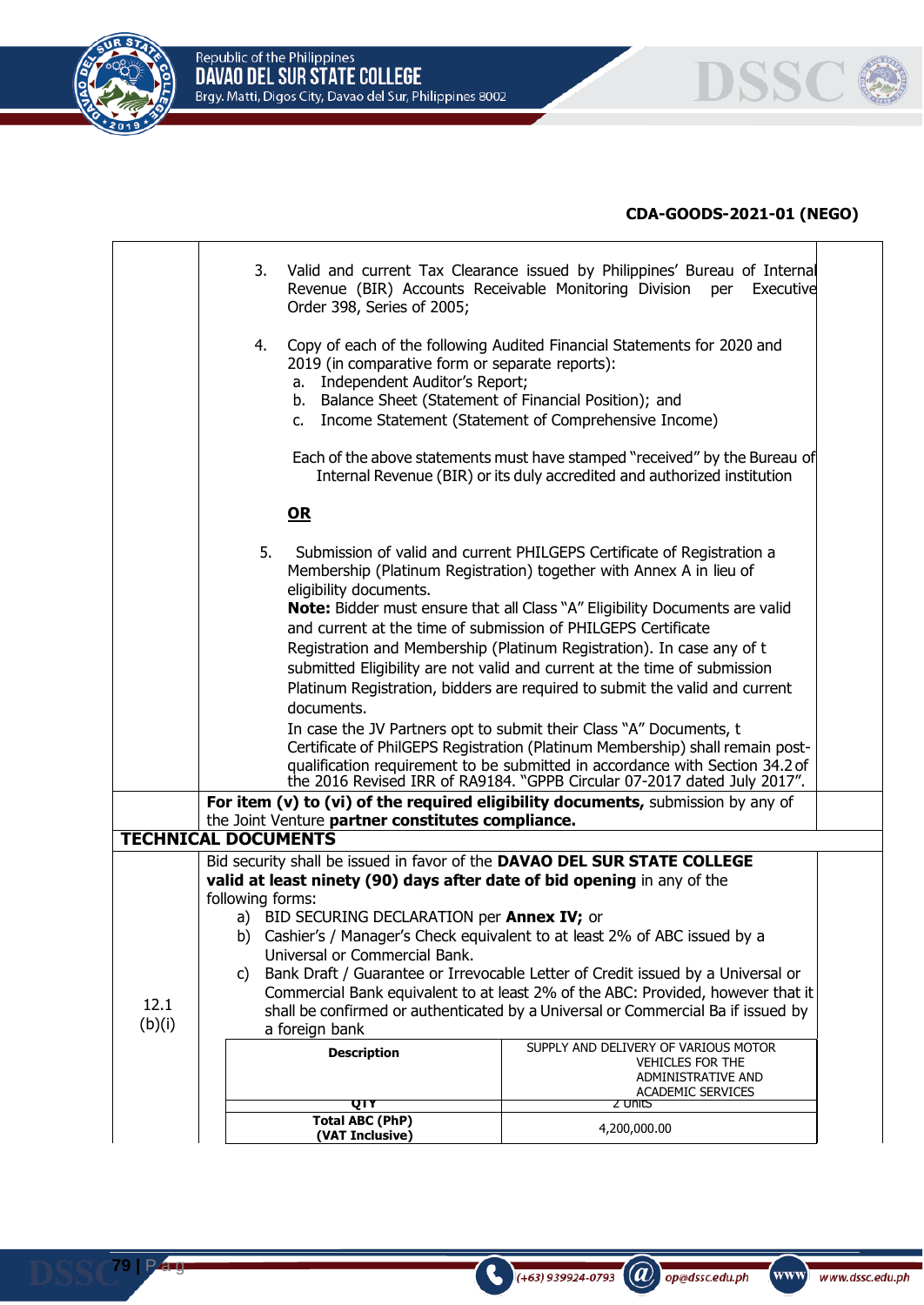



|                                                                                                                                                                                                                                                                                                                                                                                                                                                                                                                                                                                                                                                              |                                                                                                                    |                               | Cashier's / Manager's Check equivalent to<br>at least 2% of the ABC $(P)$                                                                                                                                                                                                                                                                                                                                                                                                                                                                                                                                                                                                                                                                                                                                                                                                                                                                                                                                                                                                                                                                                                                                                                                                                                                                                                                        | 84,000.00              |  |
|--------------------------------------------------------------------------------------------------------------------------------------------------------------------------------------------------------------------------------------------------------------------------------------------------------------------------------------------------------------------------------------------------------------------------------------------------------------------------------------------------------------------------------------------------------------------------------------------------------------------------------------------------------------|--------------------------------------------------------------------------------------------------------------------|-------------------------------|--------------------------------------------------------------------------------------------------------------------------------------------------------------------------------------------------------------------------------------------------------------------------------------------------------------------------------------------------------------------------------------------------------------------------------------------------------------------------------------------------------------------------------------------------------------------------------------------------------------------------------------------------------------------------------------------------------------------------------------------------------------------------------------------------------------------------------------------------------------------------------------------------------------------------------------------------------------------------------------------------------------------------------------------------------------------------------------------------------------------------------------------------------------------------------------------------------------------------------------------------------------------------------------------------------------------------------------------------------------------------------------------------|------------------------|--|
|                                                                                                                                                                                                                                                                                                                                                                                                                                                                                                                                                                                                                                                              |                                                                                                                    | <b>BID</b><br><b>SECURITY</b> | <b>Bank Draft / Guarantee or Irrevocable</b><br>Letter of Credit equivalent to at least 5%<br>of the ABC (P)                                                                                                                                                                                                                                                                                                                                                                                                                                                                                                                                                                                                                                                                                                                                                                                                                                                                                                                                                                                                                                                                                                                                                                                                                                                                                     | 210,000.00             |  |
|                                                                                                                                                                                                                                                                                                                                                                                                                                                                                                                                                                                                                                                              |                                                                                                                    |                               | <b>Bid Securing Declaration</b>                                                                                                                                                                                                                                                                                                                                                                                                                                                                                                                                                                                                                                                                                                                                                                                                                                                                                                                                                                                                                                                                                                                                                                                                                                                                                                                                                                  | No required percentage |  |
|                                                                                                                                                                                                                                                                                                                                                                                                                                                                                                                                                                                                                                                              |                                                                                                                    |                               | Proof of Authority of the Bidder's authorized representative/s:                                                                                                                                                                                                                                                                                                                                                                                                                                                                                                                                                                                                                                                                                                                                                                                                                                                                                                                                                                                                                                                                                                                                                                                                                                                                                                                                  |                        |  |
|                                                                                                                                                                                                                                                                                                                                                                                                                                                                                                                                                                                                                                                              |                                                                                                                    |                               | a) FOR SOLE PROPRIETORSHIP (IF OWNER OPTS TO APPOINT A                                                                                                                                                                                                                                                                                                                                                                                                                                                                                                                                                                                                                                                                                                                                                                                                                                                                                                                                                                                                                                                                                                                                                                                                                                                                                                                                           |                        |  |
|                                                                                                                                                                                                                                                                                                                                                                                                                                                                                                                                                                                                                                                              |                                                                                                                    | <b>REPRESENTATIVE):</b>       |                                                                                                                                                                                                                                                                                                                                                                                                                                                                                                                                                                                                                                                                                                                                                                                                                                                                                                                                                                                                                                                                                                                                                                                                                                                                                                                                                                                                  |                        |  |
|                                                                                                                                                                                                                                                                                                                                                                                                                                                                                                                                                                                                                                                              |                                                                                                                    |                               | Duly notarized Special Power of Attorney                                                                                                                                                                                                                                                                                                                                                                                                                                                                                                                                                                                                                                                                                                                                                                                                                                                                                                                                                                                                                                                                                                                                                                                                                                                                                                                                                         |                        |  |
| 12.1                                                                                                                                                                                                                                                                                                                                                                                                                                                                                                                                                                                                                                                         |                                                                                                                    | <b>VENTURE:</b>               | b) FOR CORPORATIONS, COOPERATIVE OR THE MEMBERS OF THE JOINT                                                                                                                                                                                                                                                                                                                                                                                                                                                                                                                                                                                                                                                                                                                                                                                                                                                                                                                                                                                                                                                                                                                                                                                                                                                                                                                                     |                        |  |
| (b)(ii)                                                                                                                                                                                                                                                                                                                                                                                                                                                                                                                                                                                                                                                      |                                                                                                                    |                               | Duly notarized Secretary's Certificate evidencing the authority of the designated                                                                                                                                                                                                                                                                                                                                                                                                                                                                                                                                                                                                                                                                                                                                                                                                                                                                                                                                                                                                                                                                                                                                                                                                                                                                                                                |                        |  |
|                                                                                                                                                                                                                                                                                                                                                                                                                                                                                                                                                                                                                                                              |                                                                                                                    | representative/s.             |                                                                                                                                                                                                                                                                                                                                                                                                                                                                                                                                                                                                                                                                                                                                                                                                                                                                                                                                                                                                                                                                                                                                                                                                                                                                                                                                                                                                  |                        |  |
|                                                                                                                                                                                                                                                                                                                                                                                                                                                                                                                                                                                                                                                              |                                                                                                                    |                               |                                                                                                                                                                                                                                                                                                                                                                                                                                                                                                                                                                                                                                                                                                                                                                                                                                                                                                                                                                                                                                                                                                                                                                                                                                                                                                                                                                                                  |                        |  |
|                                                                                                                                                                                                                                                                                                                                                                                                                                                                                                                                                                                                                                                              |                                                                                                                    |                               |                                                                                                                                                                                                                                                                                                                                                                                                                                                                                                                                                                                                                                                                                                                                                                                                                                                                                                                                                                                                                                                                                                                                                                                                                                                                                                                                                                                                  |                        |  |
|                                                                                                                                                                                                                                                                                                                                                                                                                                                                                                                                                                                                                                                              |                                                                                                                    |                               |                                                                                                                                                                                                                                                                                                                                                                                                                                                                                                                                                                                                                                                                                                                                                                                                                                                                                                                                                                                                                                                                                                                                                                                                                                                                                                                                                                                                  |                        |  |
|                                                                                                                                                                                                                                                                                                                                                                                                                                                                                                                                                                                                                                                              |                                                                                                                    |                               |                                                                                                                                                                                                                                                                                                                                                                                                                                                                                                                                                                                                                                                                                                                                                                                                                                                                                                                                                                                                                                                                                                                                                                                                                                                                                                                                                                                                  |                        |  |
|                                                                                                                                                                                                                                                                                                                                                                                                                                                                                                                                                                                                                                                              |                                                                                                                    |                               |                                                                                                                                                                                                                                                                                                                                                                                                                                                                                                                                                                                                                                                                                                                                                                                                                                                                                                                                                                                                                                                                                                                                                                                                                                                                                                                                                                                                  |                        |  |
|                                                                                                                                                                                                                                                                                                                                                                                                                                                                                                                                                                                                                                                              |                                                                                                                    |                               |                                                                                                                                                                                                                                                                                                                                                                                                                                                                                                                                                                                                                                                                                                                                                                                                                                                                                                                                                                                                                                                                                                                                                                                                                                                                                                                                                                                                  |                        |  |
|                                                                                                                                                                                                                                                                                                                                                                                                                                                                                                                                                                                                                                                              |                                                                                                                    |                               |                                                                                                                                                                                                                                                                                                                                                                                                                                                                                                                                                                                                                                                                                                                                                                                                                                                                                                                                                                                                                                                                                                                                                                                                                                                                                                                                                                                                  |                        |  |
|                                                                                                                                                                                                                                                                                                                                                                                                                                                                                                                                                                                                                                                              |                                                                                                                    |                               |                                                                                                                                                                                                                                                                                                                                                                                                                                                                                                                                                                                                                                                                                                                                                                                                                                                                                                                                                                                                                                                                                                                                                                                                                                                                                                                                                                                                  |                        |  |
|                                                                                                                                                                                                                                                                                                                                                                                                                                                                                                                                                                                                                                                              |                                                                                                                    |                               |                                                                                                                                                                                                                                                                                                                                                                                                                                                                                                                                                                                                                                                                                                                                                                                                                                                                                                                                                                                                                                                                                                                                                                                                                                                                                                                                                                                                  |                        |  |
|                                                                                                                                                                                                                                                                                                                                                                                                                                                                                                                                                                                                                                                              |                                                                                                                    |                               |                                                                                                                                                                                                                                                                                                                                                                                                                                                                                                                                                                                                                                                                                                                                                                                                                                                                                                                                                                                                                                                                                                                                                                                                                                                                                                                                                                                                  |                        |  |
| Authority of the designated representative<br>a)<br>Non-inclusion of blacklist or under suspension status<br>b)<br>Authenticity of Submitted Documents<br>$\mathsf{c}$<br>Authority to validate Submitted Documents<br>d)<br>12.1<br><b>Disclosure of Relations</b><br>(b)(iii)<br>e)<br>Compliance with existing labor laws and standards<br>f)<br><b>Bidder's Responsibility</b><br>g)<br>h) Did not pay any form of consideration<br>Company Official Contact Reference<br>i)<br>12.1<br>Company Profile (Annex VI). Company printed brochure may be included<br>(b)(iv)<br>12.1<br>Vicinity / Location of Bidder's principal place of business<br>(b)(v) |                                                                                                                    |                               |                                                                                                                                                                                                                                                                                                                                                                                                                                                                                                                                                                                                                                                                                                                                                                                                                                                                                                                                                                                                                                                                                                                                                                                                                                                                                                                                                                                                  |                        |  |
|                                                                                                                                                                                                                                                                                                                                                                                                                                                                                                                                                                                                                                                              |                                                                                                                    |                               |                                                                                                                                                                                                                                                                                                                                                                                                                                                                                                                                                                                                                                                                                                                                                                                                                                                                                                                                                                                                                                                                                                                                                                                                                                                                                                                                                                                                  |                        |  |
|                                                                                                                                                                                                                                                                                                                                                                                                                                                                                                                                                                                                                                                              |                                                                                                                    |                               |                                                                                                                                                                                                                                                                                                                                                                                                                                                                                                                                                                                                                                                                                                                                                                                                                                                                                                                                                                                                                                                                                                                                                                                                                                                                                                                                                                                                  |                        |  |
|                                                                                                                                                                                                                                                                                                                                                                                                                                                                                                                                                                                                                                                              |                                                                                                                    |                               |                                                                                                                                                                                                                                                                                                                                                                                                                                                                                                                                                                                                                                                                                                                                                                                                                                                                                                                                                                                                                                                                                                                                                                                                                                                                                                                                                                                                  |                        |  |
|                                                                                                                                                                                                                                                                                                                                                                                                                                                                                                                                                                                                                                                              |                                                                                                                    |                               |                                                                                                                                                                                                                                                                                                                                                                                                                                                                                                                                                                                                                                                                                                                                                                                                                                                                                                                                                                                                                                                                                                                                                                                                                                                                                                                                                                                                  |                        |  |
| 12.1<br>(b)(vi)                                                                                                                                                                                                                                                                                                                                                                                                                                                                                                                                                                                                                                              | Satisfactory issued by the Bidder's Single Largest Completed Contract Client stated in<br>the submitted Annex I-A; |                               |                                                                                                                                                                                                                                                                                                                                                                                                                                                                                                                                                                                                                                                                                                                                                                                                                                                                                                                                                                                                                                                                                                                                                                                                                                                                                                                                                                                                  |                        |  |
| 12.1<br>(b)(vii)                                                                                                                                                                                                                                                                                                                                                                                                                                                                                                                                                                                                                                             |                                                                                                                    |                               |                                                                                                                                                                                                                                                                                                                                                                                                                                                                                                                                                                                                                                                                                                                                                                                                                                                                                                                                                                                                                                                                                                                                                                                                                                                                                                                                                                                                  |                        |  |
| 12.1<br>(b)(viii)                                                                                                                                                                                                                                                                                                                                                                                                                                                                                                                                                                                                                                            |                                                                                                                    | document                      |                                                                                                                                                                                                                                                                                                                                                                                                                                                                                                                                                                                                                                                                                                                                                                                                                                                                                                                                                                                                                                                                                                                                                                                                                                                                                                                                                                                                  |                        |  |
|                                                                                                                                                                                                                                                                                                                                                                                                                                                                                                                                                                                                                                                              |                                                                                                                    |                               |                                                                                                                                                                                                                                                                                                                                                                                                                                                                                                                                                                                                                                                                                                                                                                                                                                                                                                                                                                                                                                                                                                                                                                                                                                                                                                                                                                                                  |                        |  |
| 12.1                                                                                                                                                                                                                                                                                                                                                                                                                                                                                                                                                                                                                                                         |                                                                                                                    |                               |                                                                                                                                                                                                                                                                                                                                                                                                                                                                                                                                                                                                                                                                                                                                                                                                                                                                                                                                                                                                                                                                                                                                                                                                                                                                                                                                                                                                  |                        |  |
| (b)(ix)                                                                                                                                                                                                                                                                                                                                                                                                                                                                                                                                                                                                                                                      |                                                                                                                    |                               |                                                                                                                                                                                                                                                                                                                                                                                                                                                                                                                                                                                                                                                                                                                                                                                                                                                                                                                                                                                                                                                                                                                                                                                                                                                                                                                                                                                                  |                        |  |
|                                                                                                                                                                                                                                                                                                                                                                                                                                                                                                                                                                                                                                                              |                                                                                                                    |                               |                                                                                                                                                                                                                                                                                                                                                                                                                                                                                                                                                                                                                                                                                                                                                                                                                                                                                                                                                                                                                                                                                                                                                                                                                                                                                                                                                                                                  |                        |  |
|                                                                                                                                                                                                                                                                                                                                                                                                                                                                                                                                                                                                                                                              |                                                                                                                    |                               |                                                                                                                                                                                                                                                                                                                                                                                                                                                                                                                                                                                                                                                                                                                                                                                                                                                                                                                                                                                                                                                                                                                                                                                                                                                                                                                                                                                                  |                        |  |
| 12.1                                                                                                                                                                                                                                                                                                                                                                                                                                                                                                                                                                                                                                                         |                                                                                                                    |                               |                                                                                                                                                                                                                                                                                                                                                                                                                                                                                                                                                                                                                                                                                                                                                                                                                                                                                                                                                                                                                                                                                                                                                                                                                                                                                                                                                                                                  |                        |  |
| (b)(x)                                                                                                                                                                                                                                                                                                                                                                                                                                                                                                                                                                                                                                                       |                                                                                                                    |                               |                                                                                                                                                                                                                                                                                                                                                                                                                                                                                                                                                                                                                                                                                                                                                                                                                                                                                                                                                                                                                                                                                                                                                                                                                                                                                                                                                                                                  |                        |  |
|                                                                                                                                                                                                                                                                                                                                                                                                                                                                                                                                                                                                                                                              |                                                                                                                    |                               | c) IN THE CASE OF UNINCORPORATED JOINT VENTURE: Each member<br>shall submit a separate Special Power of Attorney and/or Secretary's Certificate<br>evidencing the authority of the designated representative/s.<br>Omnibus Sworn Statements (Annex V)<br>Certificate of Performance Evaluation (Annex VII) showing a rating at least<br>Completed and signed Technical Bid Form (Annex VIII)<br>Brochure (original or internet download) / Technical Data Sheet or equivalent<br>Valid and Current Certificate of Distributorship / Dealership/ Resellership of the<br>following product being offered, issued by the principal or manufacturer of the<br>product (if Bidder is not the manufacturer). If not issued by manufacturer, must also<br>submit certification / document linking bidder to the manufacturer<br>List of authorized Service Centers in the Philippines (with available spare parts,<br>indicating address, telephone & fax number/s, e-mail address & contact person). In<br>the event of closure of business, termination of franchise / service center, the<br>supplier shall notify the CDA accordingly of the new service centers with telephone<br>numbers and address who can provide the needed parts, supplies and service;<br>Compliance with the Schedule of Requirements as per Section VI<br>Compliance with the Technical Specifications as per Section VII |                        |  |
| 12.1<br>(b)(xii)                                                                                                                                                                                                                                                                                                                                                                                                                                                                                                                                                                                                                                             |                                                                                                                    |                               |                                                                                                                                                                                                                                                                                                                                                                                                                                                                                                                                                                                                                                                                                                                                                                                                                                                                                                                                                                                                                                                                                                                                                                                                                                                                                                                                                                                                  |                        |  |
| 12.1                                                                                                                                                                                                                                                                                                                                                                                                                                                                                                                                                                                                                                                         |                                                                                                                    |                               |                                                                                                                                                                                                                                                                                                                                                                                                                                                                                                                                                                                                                                                                                                                                                                                                                                                                                                                                                                                                                                                                                                                                                                                                                                                                                                                                                                                                  |                        |  |
| (b)(xiii)                                                                                                                                                                                                                                                                                                                                                                                                                                                                                                                                                                                                                                                    |                                                                                                                    |                               |                                                                                                                                                                                                                                                                                                                                                                                                                                                                                                                                                                                                                                                                                                                                                                                                                                                                                                                                                                                                                                                                                                                                                                                                                                                                                                                                                                                                  |                        |  |

(+63) 939924-0793 (a) op@dssc.edu.ph

www www.dssc.edu.ph